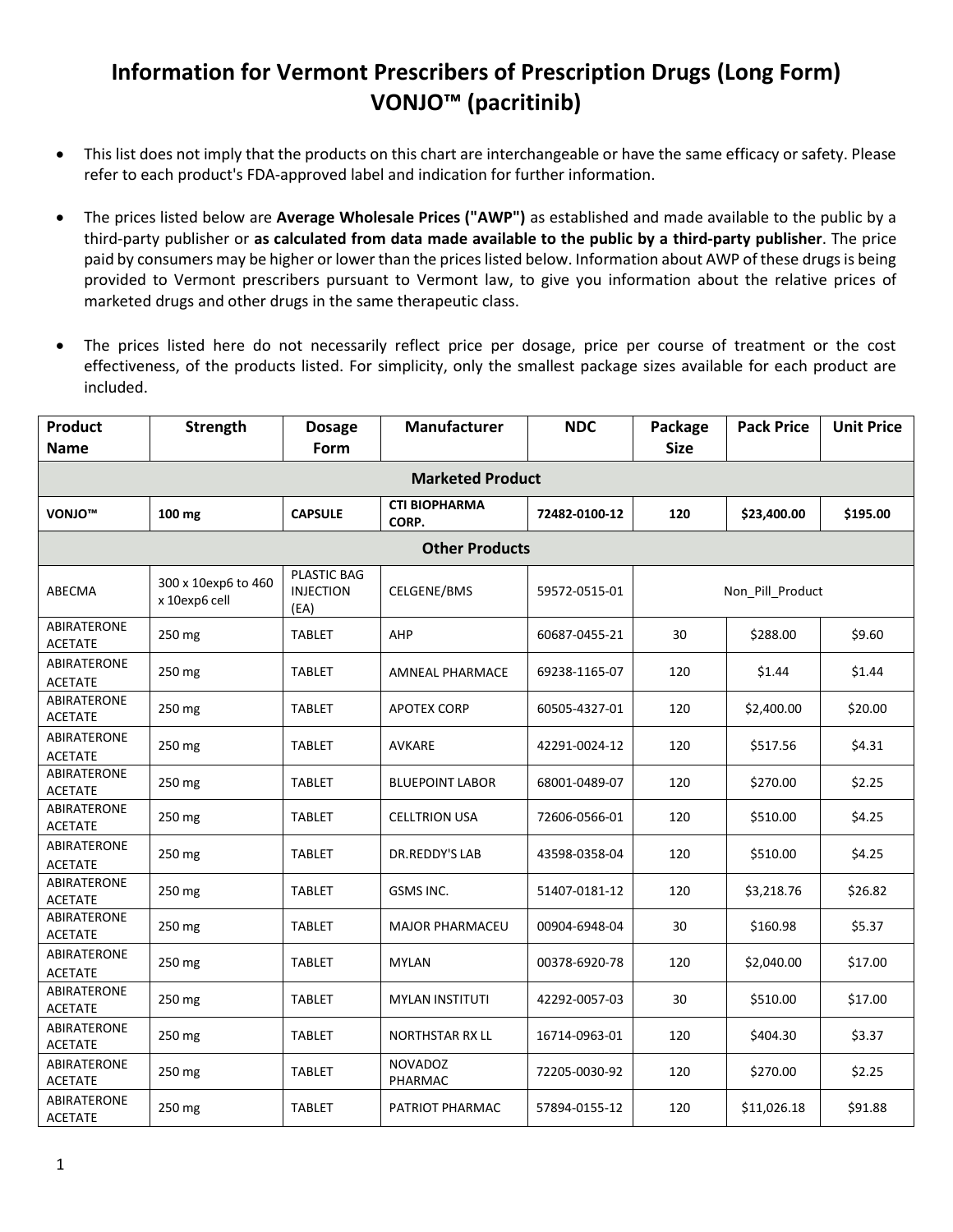| ABIRATERONE<br><b>ACETATE</b> | 250 mg            | TABLET        | <b>RISING PHARM</b>       | 64980-0418-12 | 120          | \$720.00         | \$6.00   |
|-------------------------------|-------------------|---------------|---------------------------|---------------|--------------|------------------|----------|
| ABIRATERONE<br><b>ACETATE</b> | 250 mg            | TABLET        | <b>TEVA USA</b>           | 00093-1125-89 | 120          | \$4,199.28       | \$34.99  |
| ABIRATERONE<br><b>ACETATE</b> | 250 mg            | <b>TABLET</b> | WEST-WARD/HIKMA           | 00143-9597-21 | 120          | \$720.00         | \$6.00   |
| ABIRATERONE<br><b>ACETATE</b> | 250 mg            | TABLET        | WOCKHARDT USA L           | 64679-0021-01 | 120          | \$270.00         | \$2.25   |
| ABIRATERONE<br><b>ACETATE</b> | 500 mg            | TABLET        | AMNEAL<br>PHARMACE        | 69238-1754-06 | 60           | \$8,936.06       | \$148.93 |
| ABIRATERONE<br><b>ACETATE</b> | 500 mg            | TABLET        | <b>APOTEX CORP</b>        | 60505-4764-06 | 60           | \$5,957.38       | \$99.29  |
| ABIRATERONE<br>ACETATE        | 500 mg            | <b>TABLET</b> | AVKARE                    | 42291-0073-60 | 60           | \$7,607.50       | \$126.79 |
| ABIRATERONE<br><b>ACETATE</b> | 500 mg            | TABLET        | <b>MYLAN</b>              | 00378-6921-91 | 60           | \$9,395.93       | \$156.59 |
| ABIRATERONE<br><b>ACETATE</b> | 250 mg            | <b>TABLET</b> | <b>NOVADOZ</b><br>PHARMAC | 72205-0030-92 | 120          | \$270.00         | \$2.25   |
| ABIRATERONE<br><b>ACETATE</b> | 250 mg            | <b>TABLET</b> | PATRIOT PHARMAC           | 57894-0155-12 | 120          | \$11,026.18      | \$91.88  |
| ABIRATERONE<br><b>ACETATE</b> | 250 mg            | TABLET        | <b>RISING PHARM</b>       | 64980-0418-12 | 120          | \$720.00         | \$6.00   |
| ABIRATERONE<br><b>ACETATE</b> | 250 mg            | TABLET        | <b>TEVA USA</b>           | 00093-1125-89 | 120          | \$4,199.28       | \$34.99  |
| ABIRATERONE<br><b>ACETATE</b> | 250 mg            | TABLET        | WEST-WARD/HIKMA           | 00143-9597-21 | 120          | \$720.00         | \$6.00   |
| ABIRATERONE<br><b>ACETATE</b> | 250 mg            | TABLET        | WOCKHARDT USA L           | 64679-0021-01 | 120          | \$270.00         | \$2.25   |
| ABIRATERONE<br><b>ACETATE</b> | 500 mg            | TABLET        | AMNEAL<br>PHARMACE        | 69238-1754-06 | 60           | \$8,936.06       | \$148.93 |
| ABIRATERONE<br><b>ACETATE</b> | 500 mg            | TABLET        | APOTEX CORP               | 60505-4764-06 | 60           | \$5,957.38       | \$99.29  |
| ABIRATERONE<br><b>ACETATE</b> | 500 mg            | TABLET        | <b>AVKARE</b>             | 42291-0073-60 | 60           | \$7,607.50       | \$126.79 |
| ABIRATERONE<br><b>ACETATE</b> | 500 mg            | TABLET        | <b>MYLAN</b>              | 00378-6921-91 | 60           | \$9,395.93       | \$156.59 |
| ABRAXANE                      | 100 mg            | VIAL (EA)     | CELGENE/BMS               | 68817-0134-50 |              | Non_Pill_Product |          |
| <b>ADCETRIS</b>               | 50 mg             | VIAL (EA)     | <b>SEATTLE GENETIC</b>    | 51144-0050-01 |              | Non_Pill_Product |          |
| ADRIAMYCIN                    | 10 <sub>mg</sub>  | VIAL (EA)     | WEST-WARD/HIKMA           | 00143-9275-01 |              | Non_Pill_Product |          |
| ADRIAMYCIN                    | 50 mg             | VIAL (EA)     | WEST-WARD/HIKMA           | 00143-9277-01 |              | Non_Pill_Product |          |
| ADRIAMYCIN                    | 2 mg/mL           | VIAL (ML)     | WEST-WARD/HIKMA           | 00143-9372-01 |              | Non Pill Product |          |
| ADRIAMYCIN                    | 10 mg/5 mL        | VIAL (ML)     | WEST-WARD/HIKMA           | 00143-9369-01 |              | Non_Pill_Product |          |
| ADRIAMYCIN                    | 20 mg/10 mL       | VIAL (ML)     | WEST-WARD/HIKMA           | 00143-9370-01 |              | Non_Pill_Product |          |
| ADRIAMYCIN                    | 50 mg/25 mL       | VIAL (ML)     | WEST-WARD/HIKMA           | 00143-9371-01 |              | Non_Pill_Product |          |
| <b>AFINITOR</b>               | 2.5 <sub>mg</sub> | <b>TABLET</b> | <b>NOVARTIS</b>           | 00078-0594-61 | $\mathbf{1}$ | \$643.56         | \$643.56 |
| AFINITOR                      | 5 mg              | <b>TABLET</b> | NOVARTIS                  | 00078-0566-61 | $\mathbf{1}$ | \$673.18         | \$673.18 |
| <b>AFINITOR</b>               | 7.5 mg            | <b>TABLET</b> | <b>NOVARTIS</b>           | 00078-0620-61 | $\mathbf{1}$ | \$673.15         | \$673.15 |
| AFINITOR                      | 10 <sub>mg</sub>  | TABLET        | <b>NOVARTIS</b>           | 00078-0567-61 | $\mathbf{1}$ | \$673.10         | \$673.10 |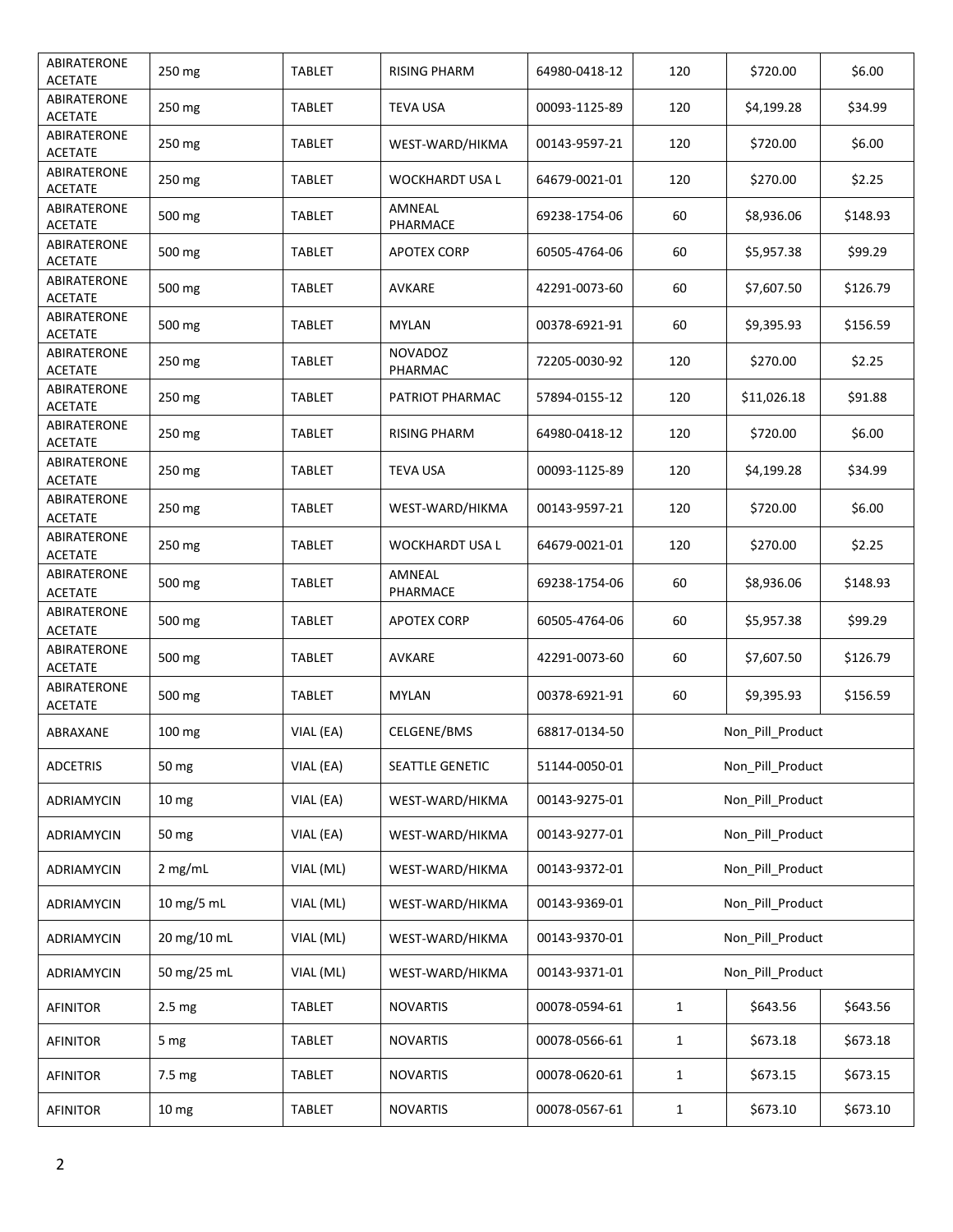| <b>AFINITOR</b><br><b>DISPERZ</b> | 2 mg                     | <b>TABLET FOR</b><br><b>SUSPENSION</b> | <b>NOVARTIS</b>                | 00078-0626-61 | 1                | \$640.34         | \$640.34 |
|-----------------------------------|--------------------------|----------------------------------------|--------------------------------|---------------|------------------|------------------|----------|
| <b>AFINITOR</b><br><b>DISPERZ</b> | 3 mg                     | <b>TABLET FOR</b><br>SUSPENSION        | <b>NOVARTIS</b>                | 00078-0627-61 | $\mathbf{1}$     | \$646.74         | \$646.74 |
| <b>AFINITOR</b><br><b>DISPERZ</b> | 5 mg                     | <b>TABLET FOR</b><br>SUSPENSION        | <b>NOVARTIS</b>                | 00078-0628-61 | $\mathbf{1}$     | \$673.14         | \$673.14 |
| ALECENSA                          | 150 mg                   | CAPSULE                                | <b>GENENTECH INC.</b>          | 50242-0130-01 | 240              | \$19,028.96      | \$79.29  |
| <b>ALFERON N</b>                  | 5 million unit/mL        | VIAL (ML)                              | <b>HEMISPHERX BIOP</b>         | 54746-0001-01 |                  | Non_Pill_Product |          |
| <b>ALIMTA</b>                     | 100 mg                   | VIAL (EA)                              | ELI LILLY & CO.                | 00002-7640-01 |                  | Non_Pill_Product |          |
| <b>ALIMTA</b>                     | 500 mg                   | VIAL (EA)                              | ELI LILLY & CO.                | 00002-7623-01 |                  | Non_Pill_Product |          |
| <b>ALIQOPA</b>                    | 60 mg                    | VIAL (EA)                              | <b>BAYERPHARM DIV</b>          | 50419-0385-01 |                  | Non_Pill_Product |          |
| ALKERAN                           | 2 mg                     | <b>TABLET</b>                          | APOPHARMA USA I                | 52609-0001-05 | 50               | \$679.22         | \$13.58  |
| ALKERAN                           | 50 mg                    | VIAL (EA)                              | APOPHARMA USA I                | 52609-3001-00 |                  | Non_Pill_Product |          |
| <b>ALUNBRIG</b>                   | 30 <sub>mg</sub>         | TABLET                                 | MILLENNIUM PHAR                | 63020-0113-30 | 30               | \$6,810.00       | \$227.00 |
| <b>ALUNBRIG</b>                   | 90 mg                    | TABLET                                 | MILLENNIUM PHAR                | 63020-0090-07 | 7                | \$4,766.40       | \$680.91 |
| <b>ALUNBRIG</b>                   | 180 mg                   | TABLET                                 | MILLENNIUM PHAR                | 63020-0180-30 | 30               | \$20,422.80      | \$680.76 |
| ALUNBRIG                          | 90 mg (7)-180<br>mg (23) | <b>TABLET DOSE</b><br><b>PACK</b>      | MILLENNIUM PHAR                | 63020-0198-30 | 30               | \$20,422.80      | \$680.76 |
| ANASTROZOLE                       | 100%                     | POWDER<br>(GRAM)                       | <b>ENCORE SCIENTIFIC</b>       | 70457-9829-01 | Non_Pill_Product |                  |          |
| ANASTROZOLE                       | 100%                     | <b>POWDER</b><br>(GRAM)                | MEDISCA INC.                   | 38779-2555-06 | Non_Pill_Product |                  |          |
| ANASTROZOLE                       | 100%                     | POWDER<br>(GRAM)                       | PROFESSIONAL CO                | 51927-4435-00 | Non_Pill_Product |                  |          |
| ANASTROZOLE                       | 1 mg                     | <b>TABLET</b>                          | ACCORD HEALTHCARE              | 16729-0035-10 | 30               | \$18.00          | \$0.60   |
| ANASTROZOLE                       | 1 mg                     | TABLET                                 | AHP                            | 60687-0112-21 | 30               | \$32.63          | \$1.09   |
| ANASTROZOLE                       | 1 mg                     | TABLET                                 | <b>APOTEX CORP</b>             | 60505-2985-03 | 30               | \$46.79          | \$1.56   |
| ANASTROZOLE                       | 1 <sub>mg</sub>          | <b>TABLET</b>                          | APP/FRESENIUS K                | 63323-0129-30 | 30               | \$9.54           | \$0.32   |
| ANASTROZOLE                       | 1 <sub>mg</sub>          | <b>TABLET</b>                          | <b>AUROBINDO</b><br>PHARM      | 59651-0236-30 | 30               | \$18.00          | \$0.60   |
| ANASTROZOLE                       | 1 mg                     | <b>TABLET</b>                          | AVKARE                         | 42291-0085-30 | 30               | \$21.37          | \$0.71   |
| ANASTROZOLE                       | 1 <sub>mg</sub>          | <b>TABLET</b>                          | AVPAK                          | 50268-0075-15 | 50               | \$59.03          | \$1.18   |
| ANASTROZOLE                       | 1 <sub>mg</sub>          | TABLET                                 | <b>BLUEPOINT LABOR</b>         | 68001-0155-04 | 30               | \$18.00          | \$0.60   |
| ANASTROZOLE                       | 1 mg                     | TABLET                                 | <b>BRECKENRIDGE</b>            | 51991-0620-33 | 30               | \$10.80          | \$0.36   |
| ANASTROZOLE                       | 1 <sub>mg</sub>          | <b>TABLET</b>                          | DR.REDDY'S LAB                 | 55111-0647-30 | 30               | \$44.99          | \$1.50   |
| ANASTROZOLE                       | 1 <sub>mg</sub>          | <b>TABLET</b>                          | GSMS INC.                      | 60429-0286-30 | 30               | \$9.26           | \$0.31   |
| ANASTROZOLE                       | 1 <sub>mg</sub>          | TABLET                                 | <b>MAJOR</b><br>PHARMACEUTICAL | 00904-6195-46 | 30               | \$5.74           | \$0.19   |
| ANASTROZOLE                       | 1 mg                     | TABLET                                 | <b>MYLAN</b>                   | 00378-6034-77 | 90               | \$36.36          | \$0.40   |
| ANASTROZOLE                       | 1 <sub>mg</sub>          | TABLET                                 | <b>SUN</b><br>PHARMACEUTICAL   | 62756-0250-83 | 30               | \$9.54           | \$0.32   |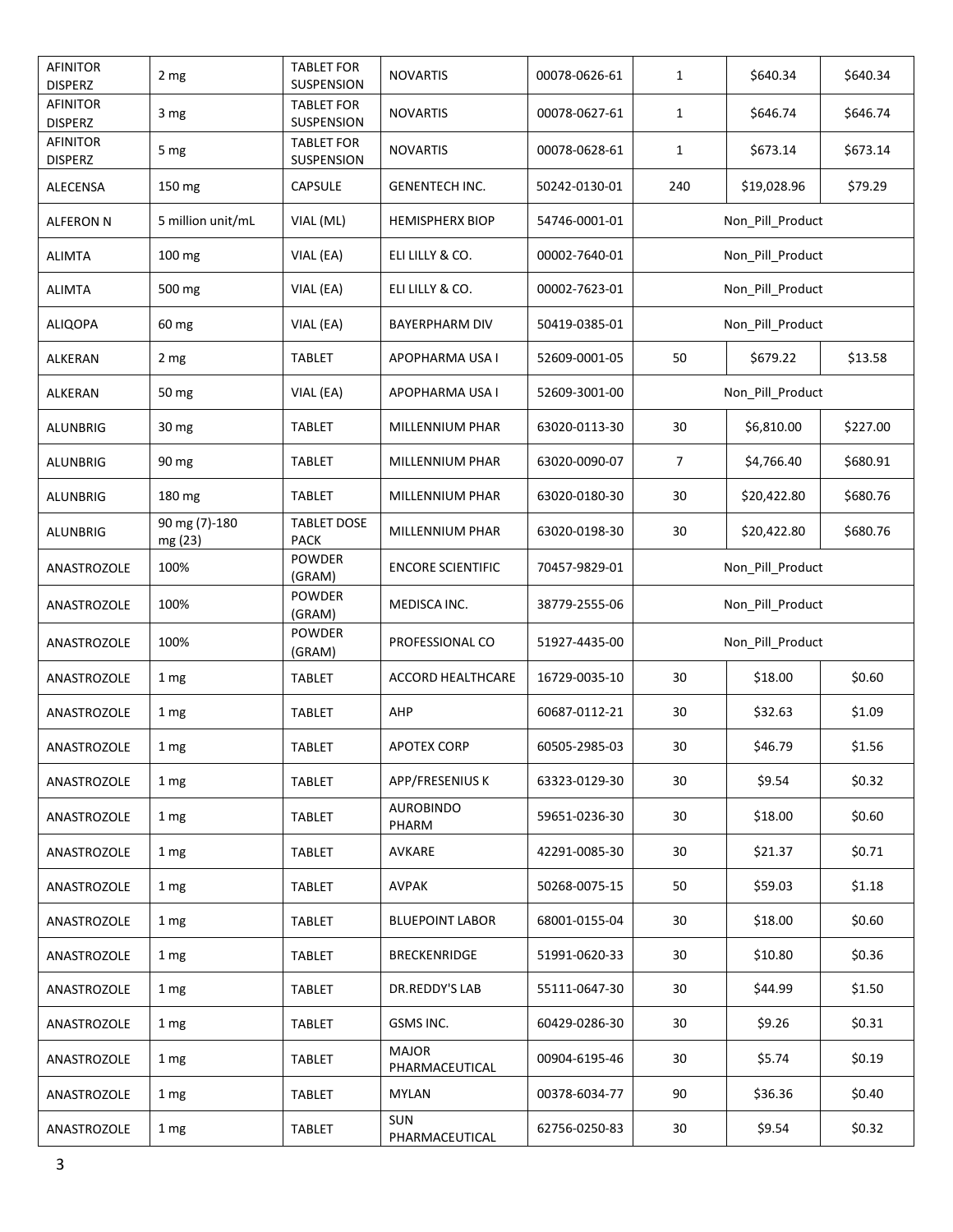| ANASTROZOLE                | 1 mg                            | <b>TABLET</b>    | <b>TEVA USA</b>                 | 00093-7536-56 | 30               | \$11.66          | \$0.39     |  |
|----------------------------|---------------------------------|------------------|---------------------------------|---------------|------------------|------------------|------------|--|
| ANASTROZOLE                | 1 mg                            | <b>TABLET</b>    | <b>YILING</b><br>PHARMACEUTICAL | 69117-0003-01 | 30               | \$16.74          | \$0.56     |  |
| ANASTROZOLE                | 1 mg                            | <b>TABLET</b>    | <b>ZYDUS</b><br>PHARMACEUTICAL  | 68382-0209-06 | 30               | \$18.18          | \$0.61     |  |
| ARIMIDEX                   | 1 mg                            | TABLET           | ANI<br>PHARMACEUTICAL           | 62559-0670-30 | 30               | \$1,958.84       | \$65.29    |  |
| AROMASIN                   | 25 <sub>mg</sub>                | <b>TABLET</b>    | PHARMACI/PFIZER                 | 00009-7663-04 | 30               | \$1,328.28       | \$44.28    |  |
| <b>ARRANON</b>             | 250 mg/50 mL                    | VIAL (ML)        | <b>NOVARTIS</b>                 | 00078-0683-61 |                  | Non_Pill_Product |            |  |
| ARSENIC<br><b>TRIOXIDE</b> |                                 | POWDER<br>(GRAM) | PROFESSIONAL CO                 | 51927-1441-00 |                  | Non Pill Product |            |  |
| ARSENIC<br><b>TRIOXIDE</b> | 10 mg/10 mL (1<br>mg/mL)        | VIAL (ML)        | AMRING<br>PHARMACEUTICAL        | 69918-0720-02 |                  | Non Pill Product |            |  |
| ARSENIC<br><b>TRIOXIDE</b> | 10 mg/10 mL (1<br>mg/mL)        | VIAL (ML)        | ATHENEX PHARMAC                 | 70860-0217-10 |                  | Non Pill Product |            |  |
| ARSENIC<br><b>TRIOXIDE</b> | 10 mg/10 mL (1<br>mg/mL)        | VIAL (ML)        | <b>FRESENIUS KABI</b>           | 63323-0637-10 |                  | Non_Pill_Product |            |  |
| ARSENIC<br><b>TRIOXIDE</b> | 10 mg/10 mL (1<br>mg/mL)        | VIAL (ML)        | <b>INGENUS PHARMAC</b>          | 50742-0438-10 |                  | Non_Pill_Product |            |  |
| ARSENIC<br><b>TRIOXIDE</b> | 10 mg/10 mL (1<br>mg/mL)        | VIAL (ML)        | <b>NEXUS</b><br>PHARMACEUTICAL  | 14789-0600-10 |                  | Non_Pill_Product |            |  |
| ARSENIC<br><b>TRIOXIDE</b> | 10 mg/10 mL (1<br>mg/mL)        | VIAL (ML)        | STI PHARMA LLC                  | 54879-0027-10 | Non_Pill_Product |                  |            |  |
| ARSENIC<br><b>TRIOXIDE</b> | 10 mg/10 mL (1<br>mg/mL)        | VIAL (ML)        | ZYDUS<br>PHARMACEUTICAL         | 68382-0997-10 | Non_Pill_Product |                  |            |  |
| ARSENIC<br><b>TRIOXIDE</b> | 12 mg/6 mL (2<br>mg/mL)         | VIAL (ML)        | <b>ZYDUS</b><br>PHARMACEUTICAL  | 70710-1610-06 | Non_Pill_Product |                  |            |  |
| ARZERRA                    | 100 mg/5 mL                     | VIAL (ML)        | <b>NOVARTIS</b>                 | 00078-0669-13 | Non_Pill_Product |                  |            |  |
| ARZERRA                    | 1000 mg/50 mL                   | VIAL (ML)        | <b>NOVARTIS</b>                 | 00078-0690-61 |                  | Non_Pill_Product |            |  |
| ASPARLAS                   | 3750 unit/5 mL<br>(750 unit/mL) | VIAL (ML)        | SERVIER PHARMAC                 | 72694-0515-01 |                  | Non_Pill_Product |            |  |
| <b>AVASTIN</b>             | 25 mg/mL                        | VIAL (ML)        | <b>GENENTECH INC.</b>           | 50242-0060-01 |                  | Non_Pill_Product |            |  |
| AYVAKIT                    | 25 <sub>mg</sub>                | <b>TABLET</b>    | <b>BLUEPRINT MEDIC</b>          | 72064-0125-30 | 30               | \$40,281.60      | \$1,342.72 |  |
| AYVAKIT                    | 50 mg                           | <b>TABLET</b>    | <b>BLUEPRINT MEDIC</b>          | 72064-0150-30 | 30               | \$40,281.60      | \$1,342.72 |  |
| AYVAKIT                    | 100 mg                          | <b>TABLET</b>    | <b>BLUEPRINT MEDIC</b>          | 72064-0110-30 | 30               | \$40,281.60      | \$1,342.72 |  |
| AYVAKIT                    | 200 mg                          | <b>TABLET</b>    | <b>BLUEPRINT MEDIC</b>          | 72064-0120-30 | 30               | \$40,281.60      | \$1,342.72 |  |
| AYVAKIT                    | 300 mg                          | <b>TABLET</b>    | <b>BLUEPRINT MEDIC</b>          | 72064-0130-30 | 30               | \$40,281.60      | \$1,342.72 |  |
| AZACITIDINE                | 100 mg                          | VIAL (EA)        | ACCORD HEALTHCA                 | 16729-0306-10 |                  | Non_Pill_Product |            |  |
| AZACITIDINE                | 100 mg                          | VIAL (EA)        | <b>ARMAS</b><br>PHARMACEUTICAL  | 72485-0201-01 |                  | Non_Pill_Product |            |  |
| AZACITIDINE                | 100 mg                          | VIAL (EA)        | <b>BLUEPOINT LABOR</b>          | 68001-0313-56 |                  | Non_Pill_Product |            |  |
| AZACITIDINE                | 100 mg                          | VIAL (EA)        | BLUEPOINT/ONCOP                 | 68001-0504-54 |                  | Non_Pill_Product |            |  |
| AZACITIDINE                | 100 mg                          | VIAL (EA)        | <b>BRECKENRIDGE</b>             | 51991-0797-98 |                  | Non_Pill_Product |            |  |
| AZACITIDINE                | 100 mg                          | VIAL (EA)        | CIPLA USA INC.                  | 69097-0805-40 |                  | Non_Pill_Product |            |  |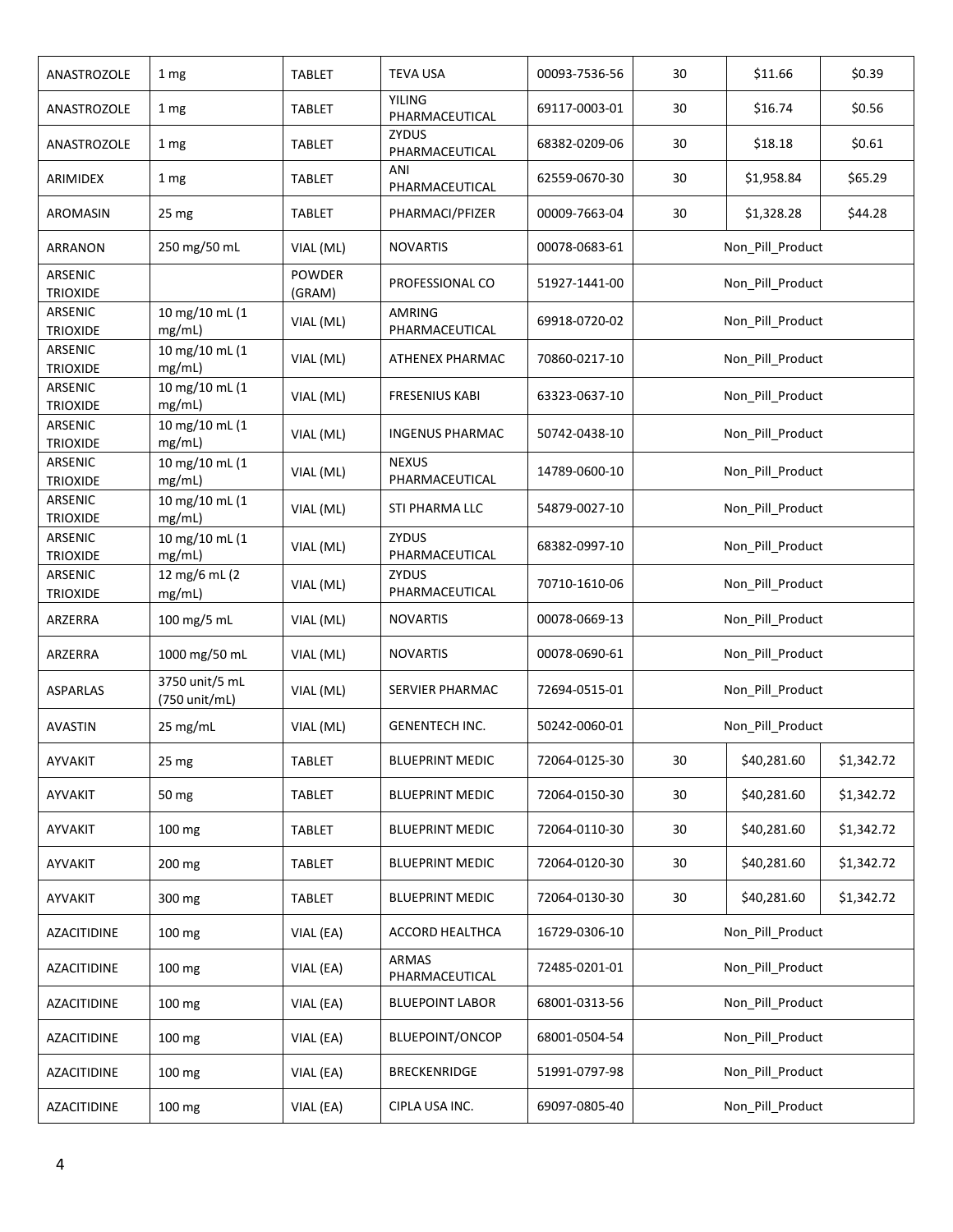| AZACITIDINE                 | 100 mg                                          | VIAL (EA)      | DR. REDDY'S/PRE            | 43598-0465-62 |                  | Non_Pill_Product |          |
|-----------------------------|-------------------------------------------------|----------------|----------------------------|---------------|------------------|------------------|----------|
| AZACITIDINE                 | 100 mg                                          | VIAL (EA)      | DR.REDDY'S LAB             | 43598-0305-62 | Non_Pill_Product |                  |          |
| AZACITIDINE                 | 100 mg                                          | VIAL (EA)      | <b>FRESENIUS KABI</b>      | 63323-0771-39 |                  | Non_Pill_Product |          |
| AZACITIDINE                 | 100 mg                                          | VIAL (EA)      | MEITHEAL PHARMA            | 71288-0115-30 |                  | Non_Pill_Product |          |
| AZACITIDINE                 | 100 mg                                          | VIAL (EA)      | MEITHEAL-NOVAPL            | 71288-0153-95 |                  | Non Pill Product |          |
| AZACITIDINE                 | 100 mg                                          | VIAL (EA)      | <b>MYLAN INSTITUTI</b>     | 67457-0254-30 |                  | Non_Pill_Product |          |
| <b>AZACITIDINE</b>          | 100 mg                                          | VIAL (EA)      | NORTHSTAR RX LL            | 16714-0777-01 |                  | Non_Pill_Product |          |
| AZACITIDINE                 | 100 mg                                          | VIAL (EA)      | SANDOZ                     | 00781-3253-94 |                  | Non_Pill_Product |          |
| AZACITIDINE                 | 100 mg                                          | VIAL (EA)      | SANDOZ/NOVAPLUS            | 00781-9253-94 |                  | Non_Pill_Product |          |
| <b>AZACITIDINE</b>          | 100 mg                                          | VIAL (EA)      | WEST-<br>WARD/HIKMA        | 00143-9606-01 |                  | Non_Pill_Product |          |
| AZACITIDINE                 | 100 mg                                          | VIAL (EA)      | WOCKHARDT USA L            | 64679-0096-01 |                  | Non Pill Product |          |
| AZEDRA<br><b>DOSIMETRIC</b> | 30 mCi/2 mL<br>(1110 MBq/2<br>mL)               | VIAL (EA)      | PROGENICS PHARM            | 71258-0015-02 |                  | Non_Pill_Product |          |
| AZEDRA<br>THERAPEUTIC       | 337.5 mCi/22.5<br>mL (12488<br>MBq/22.5 mL)     | VIAL (EA)      | PROGENICS PHARM            | 71258-0015-22 | Non_Pill_Product |                  |          |
| <b>BALVERSA</b>             | 3 mg                                            | <b>TABLET</b>  | <b>JANSSEN PRODUCT</b>     | 59676-0030-56 | 56               | \$19,870.58      | \$354.83 |
| <b>BALVERSA</b>             | 4 mg                                            | <b>TABLET</b>  | <b>JANSSEN PRODUCT</b>     | 59676-0040-28 | 28               | \$13,247.05      | \$473.11 |
| <b>BALVERSA</b>             | 5 mg                                            | <b>TABLET</b>  | <b>JANSSEN PRODUCT</b>     | 59676-0050-28 | 28               | \$16,558.82      | \$591.39 |
| <b>BAVENCIO</b>             | 200 mg/10 mL<br>$(20 \text{ mg/mL})$            | VIAL (ML)      | <b>EMD SERONO INC</b>      | 44087-3535-01 |                  | Non_Pill_Product |          |
| <b>BCG (TICE</b><br>STRAIN) | 50 mg                                           | VIAL (EA)      | <b>MERCK SHARP &amp; D</b> | 00052-0602-02 |                  | Non_Pill_Product |          |
| BELEODAQ                    | 500 mg                                          | VIAL (EA)      | <b>ACROTECH BIOPHA</b>     | 72893-0002-01 |                  | Non_Pill_Product |          |
| <b>BELRAPZO</b>             | $25 \text{ mg/mL}$                              | VIAL (ML)      | <b>EAGLE PHARMACEU</b>     | 42367-0521-25 |                  | Non Pill Product |          |
| BENDAMUSTINE<br><b>HCL</b>  | 25 mg/mL                                        | VIAL (ML)      | <b>EAGLE PHARMACEU</b>     | 42367-0520-25 |                  | Non_Pill_Product |          |
| <b>BENDEKA</b>              | 25 mg/mL                                        | VIAL (ML)      | CEPHALONINC.-T             | 63459-0348-04 |                  | Non_Pill_Product |          |
| <b>BESPONSA</b>             | 0.9 mg (0.25<br>mg/mL initial<br>concentration) | VIAL (EA)      | WYETH/PFIZER               | 00008-0100-01 |                  | Non Pill Product |          |
| BEXAROTENE                  | 75 mg                                           | <b>CAPSULE</b> | AMERIGEN<br>PHARMA         | 43975-0315-10 | 100              | \$7,062.00       | \$70.62  |
| BEXAROTENE                  | 75 mg                                           | CAPSULE        | AMNEAL<br>PHARMACE         | 69238-1250-01 | 100              | \$7,243.56       | \$72.44  |
| <b>BEXAROTENE</b>           | 75 mg                                           | CAPSULE        | <b>MYLAN</b>               | 00378-6955-01 | 100              | \$7,062.00       | \$70.62  |
| <b>BEXAROTENE</b>           | 75 mg                                           | <b>CAPSULE</b> | <b>MYLAN INSTITUTI</b>     | 42292-0007-10 | 10               | \$2,683.48       | \$268.35 |
| <b>BEXAROTENE</b>           | 75 mg                                           | <b>CAPSULE</b> | <b>OCEANSIDE PHARM</b>     | 68682-0003-10 | 100              | \$26,834.71      | \$268.35 |
| <b>BEXAROTENE</b>           | 75 mg                                           | CAPSULE        | UPSHER-SMITH LA            | 00832-0285-00 | 100              | \$7,243.56       | \$72.44  |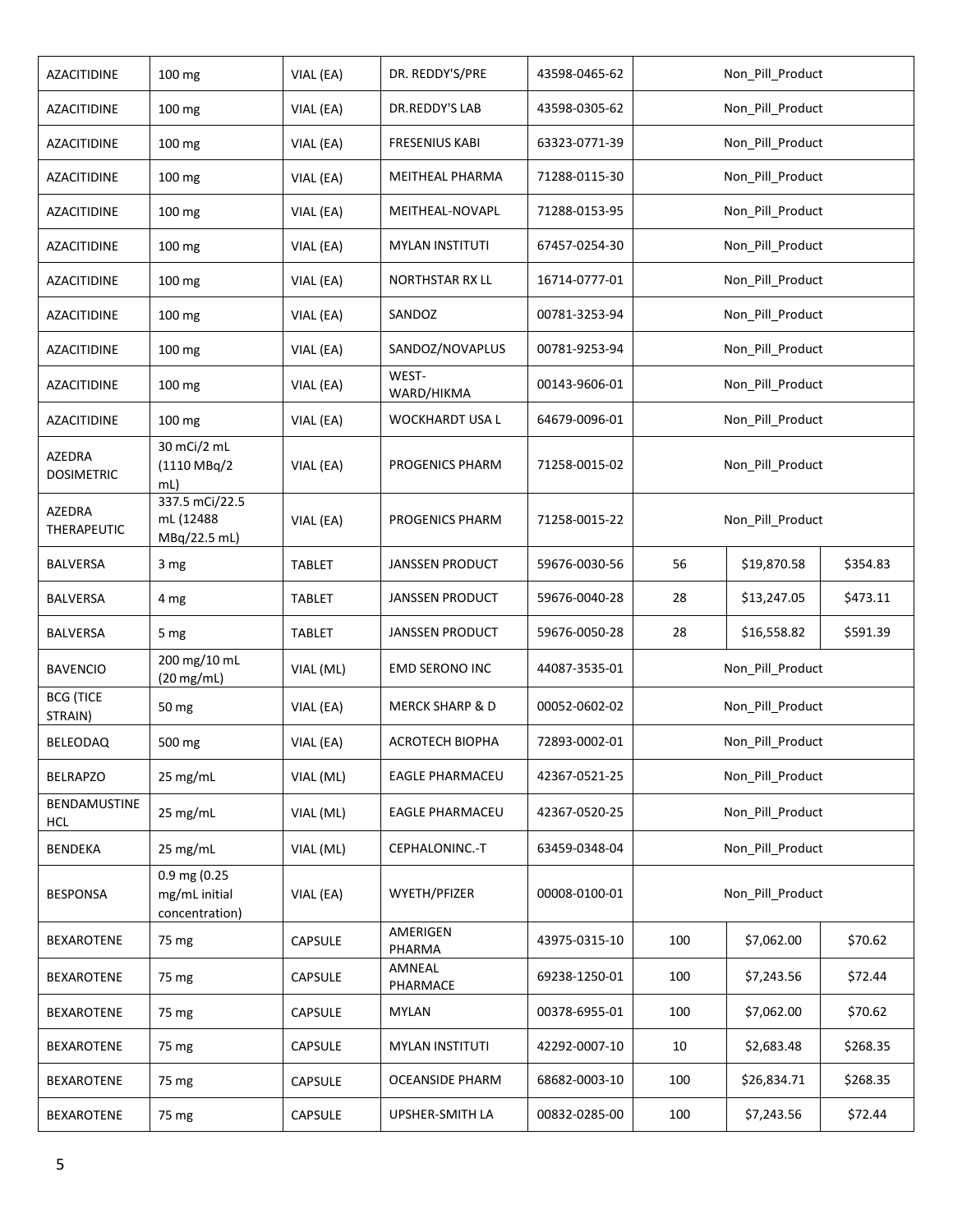| BEXAROTENE                         | 75 mg             | <b>CAPSULE</b> | WEST-<br>WARD/HIKMA            | 00054-0399-25 | 100              | \$7,062.00       | \$70.62  |
|------------------------------------|-------------------|----------------|--------------------------------|---------------|------------------|------------------|----------|
| <b>BICALUTAMIDE</b>                | 50 mg             | <b>TABLET</b>  | ACCORD HEALTHCA                | 16729-0023-10 | 30               | \$27.30          | \$0.91   |
| <b>BICALUTAMIDE</b>                | 50 mg             | <b>TABLET</b>  | ANI PHARMACEUTI                | 62559-0890-30 | 30               | \$36.00          | \$1.20   |
| BICALUTAMIDE                       | 50 mg             | <b>TABLET</b>  | <b>APOTEX CORP</b>             | 60505-2642-03 | 30               | \$27.00          | \$0.90   |
| BICALUTAMIDE                       | 50 mg             | <b>TABLET</b>  | GSMS INC.                      | 60429-0177-30 | 30               | \$6.30           | \$0.21   |
| BICALUTAMIDE                       | 50 mg             | <b>TABLET</b>  | <b>MAJOR</b><br>PHARMACEUTICAL | 00904-6019-46 | 30               | \$10.38          | \$0.35   |
| <b>BICALUTAMIDE</b>                | 50 mg             | <b>TABLET</b>  | <b>MYLAN</b>                   | 00378-7017-93 | 30               | \$24.96          | \$0.83   |
| <b>BICALUTAMIDE</b>                | 50 mg             | TABLET         | <b>NORTHSTAR RX LL</b>         | 16714-0816-01 | 30               | \$25.40          | \$0.85   |
| <b>BICALUTAMIDE</b>                | 50 mg             | <b>TABLET</b>  | <b>SUN PHARMA GLOB</b>         | 41616-0485-83 | 30               | \$18.00          | \$0.60   |
| <b>BICNU</b>                       | 100 mg            | VIAL (EA)      | HERITAGE PHARMA                | 00015-3012-60 |                  | Non_Pill_Product |          |
| <b>BLENREP</b>                     | 100 mg            | VIAL (EA)      | <b>GLAXOSMITHKLINE</b>         | 00173-0896-01 |                  | Non_Pill_Product |          |
| <b>BLEOMYCIN</b><br><b>SULFATE</b> | 15 unit           | VIAL (EA)      | APP/FRESENIUS K                | 63323-0136-10 |                  | Non_Pill_Product |          |
| <b>BLEOMYCIN</b><br><b>SULFATE</b> | 15 unit           | VIAL (EA)      | HOSPIRA/PFIZER                 | 61703-0332-18 | Non Pill Product |                  |          |
| <b>BLEOMYCIN</b><br>SULFATE        | 15 unit           | VIAL (EA)      | HOSPIRA-NOVAPLU                | 00409-0332-20 | Non_Pill_Product |                  |          |
| <b>BLEOMYCIN</b><br>SULFATE        | 15 unit           | VIAL (EA)      | MEITHEAL PHARMA                | 71288-0106-10 | Non_Pill_Product |                  |          |
| <b>BLEOMYCIN</b><br>SULFATE        | 15 unit           | VIAL (EA)      | <b>NORTHSTAR RX LL</b>         | 16714-0886-01 | Non_Pill_Product |                  |          |
| <b>BLEOMYCIN</b><br><b>SULFATE</b> | 15 unit           | VIAL (EA)      | <b>TEVA PARENTERAL</b>         | 00703-3154-01 | Non_Pill_Product |                  |          |
| <b>BLEOMYCIN</b><br>SULFATE        | 15 unit           | VIAL (EA)      | WEST-<br>WARD/HIKMA            | 00143-9240-01 |                  | Non_Pill_Product |          |
| <b>BLEOMYCIN</b><br>SULFATE        | 30 unit           | VIAL (EA)      | APP/FRESENIUS K                | 63323-0137-20 |                  | Non_Pill_Product |          |
| <b>BLEOMYCIN</b><br><b>SULFATE</b> | 30 unit           | VIAL (EA)      | HOSPIRA/PFIZER                 | 61703-0323-22 |                  | Non_Pill_Product |          |
| <b>BLEOMYCIN</b><br>SULFATE        | 30 unit           | VIAL (EA)      | HOSPIRA-NOVAPLU                | 00409-0323-20 |                  | Non Pill Product |          |
| <b>BLEOMYCIN</b><br>SULFATE        | 30 unit           | VIAL (EA)      | MEITHEAL PHARMA                | 71288-0107-20 |                  | Non Pill Product |          |
| <b>BLEOMYCIN</b><br>SULFATE        | 30 unit           | VIAL (EA)      | <b>NORTHSTAR RX LL</b>         | 16714-0908-01 |                  | Non_Pill_Product |          |
| <b>BLEOMYCIN</b><br>SULFATE        | 30 unit           | VIAL (EA)      | <b>TEVA PARENTERAL</b>         | 00703-3155-01 |                  | Non Pill Product |          |
| <b>BLEOMYCIN</b><br>SULFATE        | 30 unit           | VIAL (EA)      | WEST-<br>WARD/HIKMA            | 00143-9241-01 |                  | Non Pill Product |          |
| <b>BLINCYTO</b>                    | 35 mcg            | KIT            | AMGEN                          | 55513-0160-01 |                  | Non_Pill_Product |          |
| <b>BORTEZOMIB</b>                  | 3.5 <sub>mg</sub> | VIAL (EA)      | DR.REDDY'S LAB                 | 43598-0865-60 |                  | Non_Pill_Product |          |
| <b>BORTEZOMIB</b>                  | 3.5 mg            | VIAL (EA)      | <b>FRESENIUS KABI</b>          | 63323-0721-10 |                  | Non_Pill_Product |          |
| <b>BOSULIF</b>                     | 100 mg            | <b>TABLET</b>  | PFIZER US PHARM                | 00069-0135-01 | 120              | \$19,747.91      | \$164.57 |
| <b>BOSULIF</b>                     | 400 mg            | <b>TABLET</b>  | PFIZER US PHARM                | 00069-0193-01 | 30               | \$19,747.91      | \$658.26 |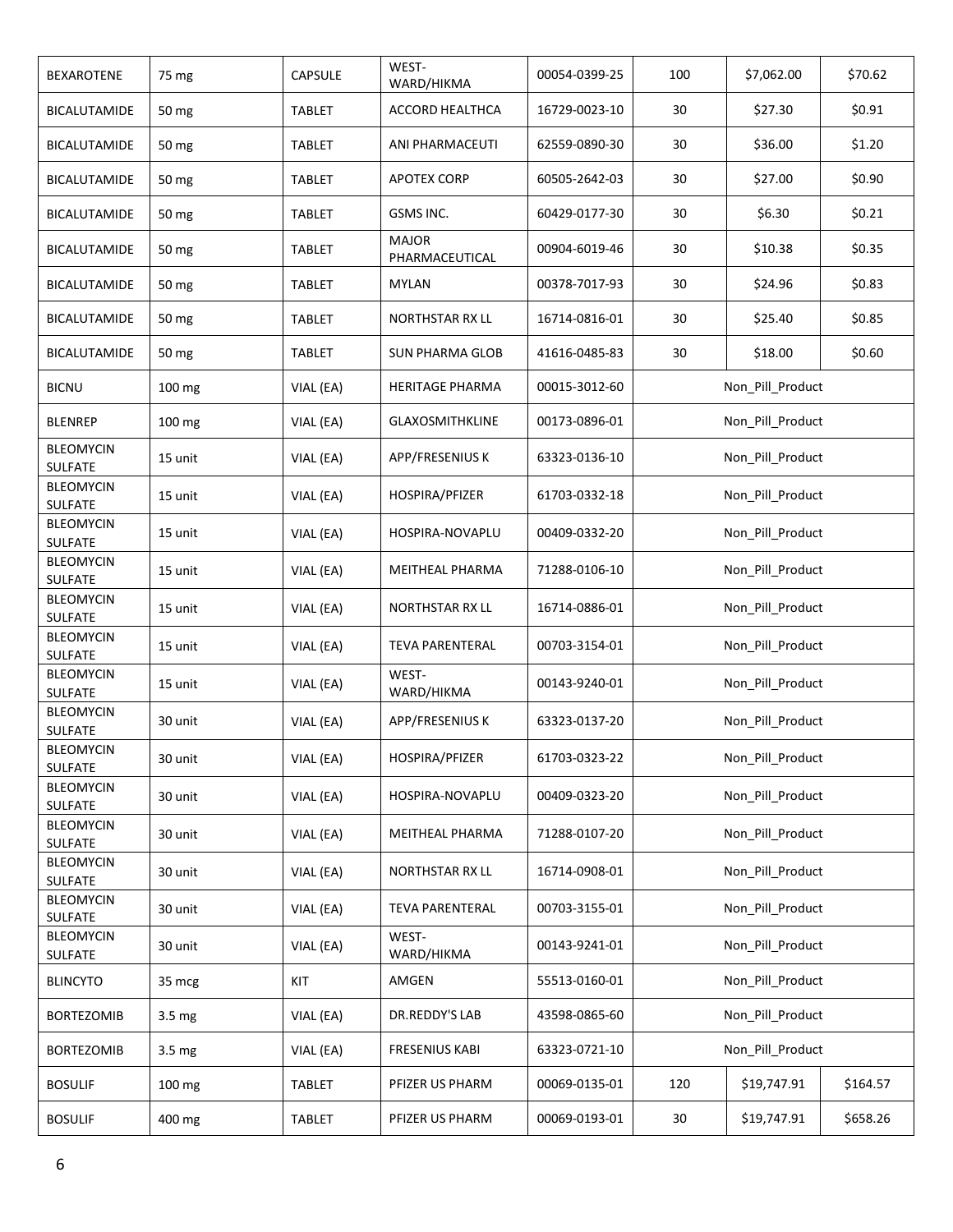| <b>BOSULIF</b>   | 500 mg                                | <b>TABLET</b>  | PFIZER US PHARM           | 00069-0136-01 | 30               | \$19,747.91      | \$658.26 |
|------------------|---------------------------------------|----------------|---------------------------|---------------|------------------|------------------|----------|
| <b>BRAFTOVI</b>  | 50 mg                                 | <b>CAPSULE</b> | ARRAY BIOPHARMA           | 70255-0020-01 | 60               | \$6,899.40       | \$114.99 |
| <b>BRAFTOVI</b>  | 75 mg                                 | CAPSULE        | ARRAY/PFIZER              | 70255-0025-03 | 60               | \$7,605.90       | \$126.77 |
| <b>BREYANZI</b>  | 1.5 x 10exp6 to<br>70 x 10exp6cell/mL | VIAL (EA)      | JUNO/BMSCOMPAN            | 73153-0900-01 |                  | Non_Pill_Product |          |
| <b>BRUKINSA</b>  | 80 mg                                 | <b>CAPSULE</b> | <b>BEIGENE USA IN</b>     | 72579-0011-02 | 120              | \$16,189.20      | \$134.91 |
| <b>BUSULFAN</b>  | 60 mg/10 mL                           | VIAL (ML)      | ACCORD HEALTHCA           | 16729-0351-92 |                  | Non_Pill_Product |          |
| <b>BUSULFAN</b>  | 60 mg/10 mL                           | VIAL (ML)      | AMER. REGENT              | 00517-0920-01 |                  | Non Pill Product |          |
| <b>BUSULFAN</b>  | 60 mg/10 mL                           | VIAL (ML)      | <b>APOTEX CORP</b>        | 60505-6177-00 |                  | Non_Pill_Product |          |
| <b>BUSULFAN</b>  | 60 mg/10 mL                           | VIAL (ML)      | <b>ARMAS</b><br>PHARMACEU | 72485-0210-08 |                  | Non_Pill_Product |          |
| <b>BUSULFAN</b>  | 60 mg/10 mL                           | VIAL (ML)      | ATHENEX PHARMAC           | 70860-0216-10 |                  | Non_Pill_Product |          |
| <b>BUSULFAN</b>  | 60 mg/10 mL                           | VIAL (ML)      | <b>FRESENIUS KABI</b>     | 65219-0160-10 |                  | Non_Pill_Product |          |
| <b>BUSULFAN</b>  | 60 mg/10 mL                           | VIAL (ML)      | HOSPIRA/PFIZER            | 00409-1112-01 |                  | Non_Pill_Product |          |
| <b>BUSULFAN</b>  | 60 mg/10 mL                           | VIAL (ML)      | MEITHEAL PHARMA           | 71288-0116-11 | Non_Pill_Product |                  |          |
| <b>BUSULFAN</b>  | 60 mg/10 mL                           | VIAL (ML)      | <b>MYLAN INSTITUTI</b>    | 67457-0893-08 | Non_Pill_Product |                  |          |
| <b>BUSULFAN</b>  | 60 mg/10 mL                           | VIAL (ML)      | SAGENT PHARMACE           | 25021-0241-10 | Non_Pill_Product |                  |          |
| <b>BUSULFEX</b>  | 60 mg/10 mL                           | VIAL (ML)      | OTSUKA AMERICA            | 59148-0047-91 | Non_Pill_Product |                  |          |
| <b>CABOMETYX</b> | 20 <sub>mg</sub>                      | <b>TABLET</b>  | EXELIXIS INC.             | 42388-0024-26 | 30               | \$25,995.36      | \$866.51 |
| <b>CABOMETYX</b> | 40 mg                                 | <b>TABLET</b>  | EXELIXIS INC.             | 42388-0025-26 | 30               | \$25,995.36      | \$866.51 |
| <b>CABOMETYX</b> | 60 mg                                 | TABLET         | EXELIXIS INC.             | 42388-0023-26 | 30               | \$25,995.36      | \$866.51 |
| CALQUENCE        | 100 mg                                | CAPSULE        | ASTRAZENECA               | 00310-0512-60 | 60               | \$16,876.80      | \$281.28 |
| CAMPTOSAR        | 40 mg/2 mL                            | VIAL (ML)      | PHARMACI/PFIZER           | 00009-7529-04 |                  | Non_Pill_Product |          |
| CAMPTOSAR        | 100 mg/5 mL                           | VIAL (ML)      | PFIZER/NOVAPLUS           | 00009-1111-02 |                  | Non_Pill_Product |          |
| CAMPTOSAR        | 100 mg/5 mL                           | VIAL (ML)      | PHARMACI/PFIZER           | 00009-7529-03 |                  | Non_Pill_Product |          |
| CAMPTOSAR        | 300 mg/15 mL                          | VIAL (ML)      | PHARMACI/PFIZER           | 00009-7529-05 |                  | Non Pill Product |          |
| CAPECITABINE     | 150 mg                                | <b>TABLET</b>  | ACCORD HEALTHCA           | 16729-0072-12 | 60               | \$37.25          | \$0.62   |
| CAPECITABINE     | 150 mg                                | <b>TABLET</b>  | AMNEAL<br>PHARMACE        | 65162-0843-06 | 60               | \$84.00          | \$1.40   |
| CAPECITABINE     | 150 mg                                | <b>TABLET</b>  | AREVA PHARMACEU           | 59923-0721-60 | 60               | \$74.50          | \$1.24   |
| CAPECITABINE     | 150 mg                                | <b>TABLET</b>  | <b>ARMAS</b><br>PHARMACEU | 72485-0204-60 | 60               | \$36.00          | \$0.60   |
| CAPECITABINE     | 150 mg                                | <b>TABLET</b>  | <b>ASCEND LABORATO</b>    | 67877-0458-60 | 60               | \$36.74          | \$0.61   |
| CAPECITABINE     | 150 mg                                | <b>TABLET</b>  | <b>AUROBINDO</b><br>PHARM | 59651-0204-60 | 60               | \$86.40          | \$1.44   |
| CAPECITABINE     | 150 mg                                | TABLET         | <b>BLUEPOINT LABOR</b>    | 68001-0487-06 | 60               | \$37.25          | \$0.62   |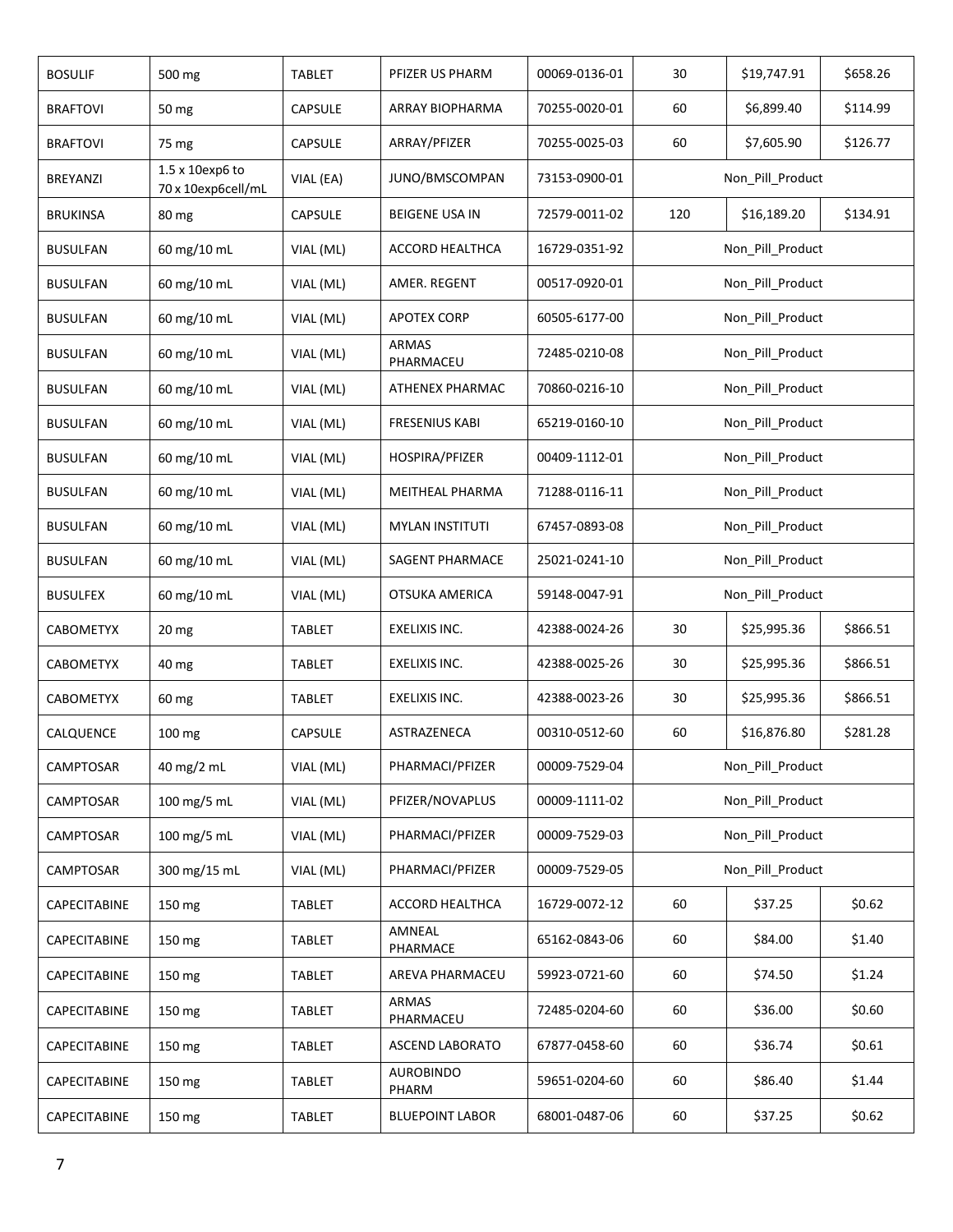| CAPECITABINE | 150 mg | TABLET          | CIPLA USA INC.            | 69097-0949-03 | 60               | \$37.25          | \$0.62   |
|--------------|--------|-----------------|---------------------------|---------------|------------------|------------------|----------|
| CAPECITABINE | 150 mg | TABLET          | DR.REDDY'S LAB            | 55111-0496-60 | 60               | \$36.60          | \$0.61   |
| CAPECITABINE | 150 mg | TABLET          | GSMS INC.                 | 51407-0095-60 | 60               | \$63.00          | \$1.05   |
| CAPECITABINE | 150 mg | TABLET          | LIFESTAR PHARMA           | 70756-0815-60 | 60               | \$36.60          | \$0.61   |
| CAPECITABINE | 150 mg | TABLET          | <b>MYLAN</b>              | 00378-2511-91 | 60               | \$222.00         | \$3.70   |
| CAPECITABINE | 150 mg | <b>TABLET</b>   | WEST-<br>WARD/HIKMA       | 00054-0271-21 | 60               | \$198.00         | \$3.30   |
| CAPECITABINE | 500 mg | TABLET          | ACCORD HEALTHCA           | 16729-0073-29 | 120              | \$146.74         | \$1.22   |
| CAPECITABINE | 500 mg | TABLET          | AHP                       | 60687-0149-94 | 20               | \$609.60         | \$30.48  |
| CAPECITABINE | 500 mg | TABLET          | AMNEAL<br>PHARMACE        | 65162-0844-16 | 120              | \$180.00         | \$1.50   |
| CAPECITABINE | 500 mg | TABLET          | <b>AREVA PHARMACEU</b>    | 59923-0722-12 | 120              | \$293.47         | \$2.45   |
| CAPECITABINE | 500 mg | TABLET          | <b>ARMAS</b><br>PHARMACEU | 72485-0205-12 | 120              | \$144.00         | \$1.20   |
| CAPECITABINE | 500 mg | TABLET          | <b>ASCEND LABORATO</b>    | 67877-0459-12 | 120              | \$114.72         | \$0.96   |
| CAPECITABINE | 500 mg | TABLET          | <b>AUROBINDO</b><br>PHARM | 59651-0205-08 | 120              | \$312.00         | \$2.60   |
| CAPECITABINE | 500 mg | <b>TABLET</b>   | <b>AVPAK</b>              | 50268-0154-13 | 30               | \$875.28         | \$29.18  |
| CAPECITABINE | 500 mg | TABLET          | <b>BLUEPOINT LABOR</b>    | 68001-0488-07 | 120              | \$146.74         | \$1.22   |
| CAPECITABINE | 500 mg | <b>TABLET</b>   | CIPLA USA INC.            | 69097-0948-08 | 120              | \$146.74         | \$1.22   |
| CAPECITABINE | 500 mg | <b>TABLET</b>   | DR.REDDY'S LAB            | 55111-0497-04 | 120              | \$108.00         | \$0.90   |
| CAPECITABINE | 500 mg | TABLET          | GSMS INC.                 | 51407-0096-12 | 120              | \$267.72         | \$2.23   |
| CAPECITABINE | 500 mg | TABLET          | LIFESTAR PHARMA           | 70756-0816-22 | 120              | \$144.00         | \$1.20   |
| CAPECITABINE | 500 mg | <b>TABLET</b>   | <b>MYLAN</b>              | 00378-2512-78 | 120              | \$1,176.00       | \$9.80   |
| CAPECITABINE | 500 mg | <b>TABLET</b>   | <b>MYLAN INSTITUTI</b>    | 51079-0510-05 | 20               | \$842.65         | \$42.13  |
| CAPECITABINE | 500 mg | <b>TABLET</b>   | <b>NORTHSTAR RX LL</b>    | 16714-0468-01 | 120              | \$2,215.32       | \$18.46  |
| CAPECITABINE | 500 mg | <b>TABLET</b>   | <b>NOVADOZ</b><br>PHARMAC | 72205-0007-92 | 120              | \$72.00          | \$0.60   |
| CAPECITABINE | 500 mg | <b>TABLET</b>   | <b>RISING PHARM</b>       | 64980-0277-12 | 120              | \$780.00         | \$6.50   |
| CAPECITABINE | 500 mg | TABLET          | <b>SUN PHARMACEUTI</b>    | 62756-0239-20 | 120              | \$312.00         | \$2.60   |
| CAPECITABINE | 500 mg | TABLET          | <b>TEVA USA</b>           | 00093-7474-89 | 120              | \$247.80         | \$2.06   |
| CAPECITABINE | 500 mg | <b>TABLET</b>   | WEST-<br>WARD/HIKMA       | 00054-0272-23 | 120              | \$780.00         | \$6.50   |
| CAPRELSA     | 100 mg | <b>TABLET</b>   | GENZYME                   | 58468-7820-03 | 30               | \$9,257.28       | \$308.58 |
| CAPRELSA     | 300 mg | TABLET          | GENZYME                   | 58468-7840-03 | 30               | \$18,514.56      | \$617.15 |
| CARAC        | 0.50%  | CREAM<br>(GRAM) | VALEANT/BAUSCH            | 00187-5200-30 | Non_Pill_Product |                  |          |
| CARBOPLATIN  | 150 mg | VIAL (EA)       | APP/FRESENIUS K           | 63323-0167-21 |                  | Non_Pill_Product |          |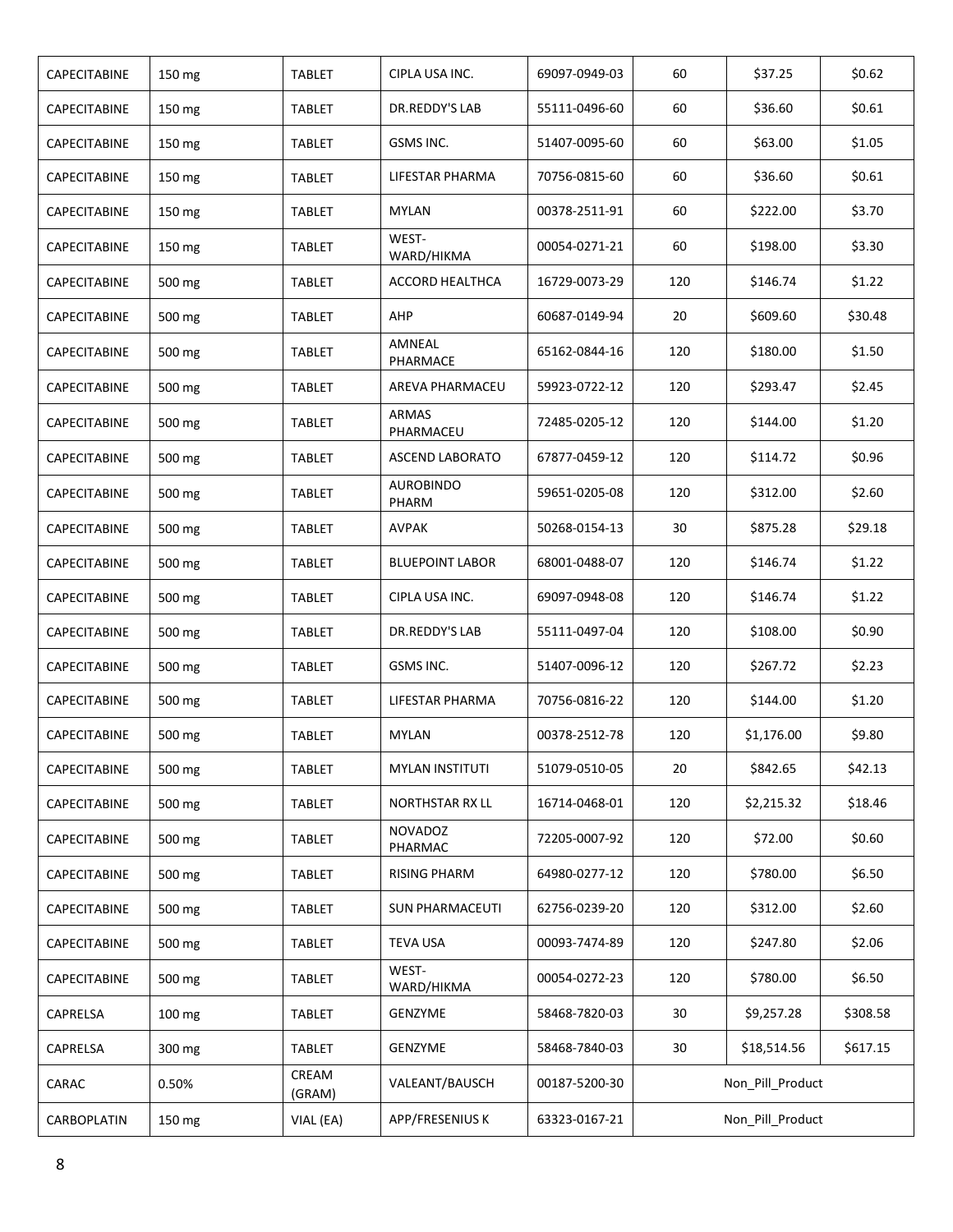| CARBOPLATIN      | 10 mg/mL    | VIAL (ML)               | ACCORD HEALTHCARE      | 16729-0295-31 | Non_Pill_Product             |
|------------------|-------------|-------------------------|------------------------|---------------|------------------------------|
| CARBOPLATIN      | 10 mg/mL    | VIAL (ML)               | APP/FRESENIUS K        | 63323-0172-05 | Non_Pill_Product             |
| CARBOPLATIN      | 10 mg/mL    | VIAL (ML)               | <b>AUROMEDICS PHAR</b> | 55150-0335-01 | Non_Pill_Product             |
| CARBOPLATIN      | 10 mg/mL    | VIAL (ML)               | HOSPIRA/PFIZER         | 61703-0339-18 | Non_Pill_Product             |
| CARBOPLATIN      | 10 mg/mL    | VIAL (ML)               | <b>INGENUS PHARMAC</b> | 50742-0445-05 | Non Pill Product             |
| CARBOPLATIN      | 10 mg/mL    | VIAL (ML)               | SANDOZ                 | 66758-0047-04 | Non_Pill_Product             |
| CARBOPLATIN      | $10$ mg/mL  | VIAL (ML)               | <b>SUN PHARMA GLOB</b> | 47335-0150-40 | Non_Pill_Product             |
| CARBOPLATIN      | 10 mg/mL    | VIAL (ML)               | <b>TEVA PARENTERAL</b> | 00703-4244-01 | Non_Pill_Product             |
| CARBOPLATIN      | 10 mg/mL    | VIAL (ML)               | TEVA/NOVAPLUS          | 00703-4248-91 | Non_Pill_Product             |
| CARMUSTINE       | 100 mg      | VIAL (EA)               | AMNEAL BIOSCIEN        | 70121-1482-02 | Non_Pill_Product             |
| CARMUSTINE       | 100 mg      | VIAL (EA)               | AVET/NOVAPLUS          | 23155-0790-41 | Non_Pill_Product             |
| CARMUSTINE       | 100 mg      | VIAL (EA)               | <b>HERITAGE PHARMA</b> | 23155-0649-41 | Non_Pill_Product             |
| CARMUSTINE       | 100 mg      | VIAL (EA)               | SANDOZ                 | 00781-3474-32 | Non Pill Product             |
| CARMUSTINE       | 100 mg      | VIAL (EA)               | STI PHARMA LLC         | 54879-0036-64 | Non_Pill_Product             |
| CARMUSTINE       | 100 mg      | VIAL (EA)               | ZYDUS PHARMACEU        | 70710-1525-09 | Non_Pill_Product             |
| CASODEX          | 50 mg       | <b>TABLET</b>           | ANI PHARMACEUTI        | 62559-0680-30 | 30<br>\$3,955.36<br>\$131.85 |
| CHLORAMBUCIL     |             | <b>POWDER</b><br>(GRAM) | DARMERICA LLC          | 71052-0212-03 | Non_Pill_Product             |
| CHLORAMBUCIL     |             | <b>POWDER</b><br>(GRAM) | MEDISCA INC.           | 38779-1156-07 | Non_Pill_Product             |
| CHLORAMBUCIL     |             | <b>POWDER</b><br>(GRAM) | PROFESSIONAL CO        | 51927-4467-00 | Non_Pill_Product             |
| CHLORAMBUCIL     |             | POWDER<br>(GRAM)        | SPECTRUM               | 49452-1911-01 | Non_Pill_Product             |
| <b>CISPLATIN</b> | 100%        | POWDER<br>(GRAM)        | SPECTRUM               | 49452-2078-02 | Non_Pill_Product             |
| <b>CISPLATIN</b> | 50 mg       | VIAL (EA)               | WG CRITICAL CAR        | 44567-0530-01 | Non_Pill_Product             |
| <b>CISPLATIN</b> | 1 mg/mL     | VIAL (ML)               | ACCORD HEALTHCA        | 16729-0288-11 | Non_Pill_Product             |
| <b>CISPLATIN</b> | 1 mg/mL     | VIAL (ML)               | APP/FRESENIUS K        | 63323-0103-51 | Non_Pill_Product             |
| <b>CISPLATIN</b> | 1 mg/mL     | VIAL (ML)               | ATHENEX PHARMAC        | 70860-0206-50 | Non_Pill_Product             |
| <b>CISPLATIN</b> | 1 mg/mL     | VIAL (ML)               | <b>BLUEPOINT LABOR</b> | 68001-0283-24 | Non Pill Product             |
| <b>CISPLATIN</b> | 1 mg/mL     | VIAL (ML)               | <b>TEVA PARENTERAL</b> | 00703-5747-11 | Non_Pill_Product             |
|                  |             |                         |                        |               |                              |
| <b>CISPLATIN</b> | 1 mg/mL     | VIAL (ML)               | WEST-<br>WARD/HIKMA    | 00143-9504-01 | Non_Pill_Product             |
| <b>CISPLATIN</b> | 1 mg/mL     | VIAL (ML)               | WG CRITICAL CAR        | 44567-0509-01 | Non_Pill_Product             |
| CLADRIBINE       | 10 mg/10 mL | VIAL (ML)               | APP/FRESENIUS K        | 63323-0140-10 | Non_Pill_Product             |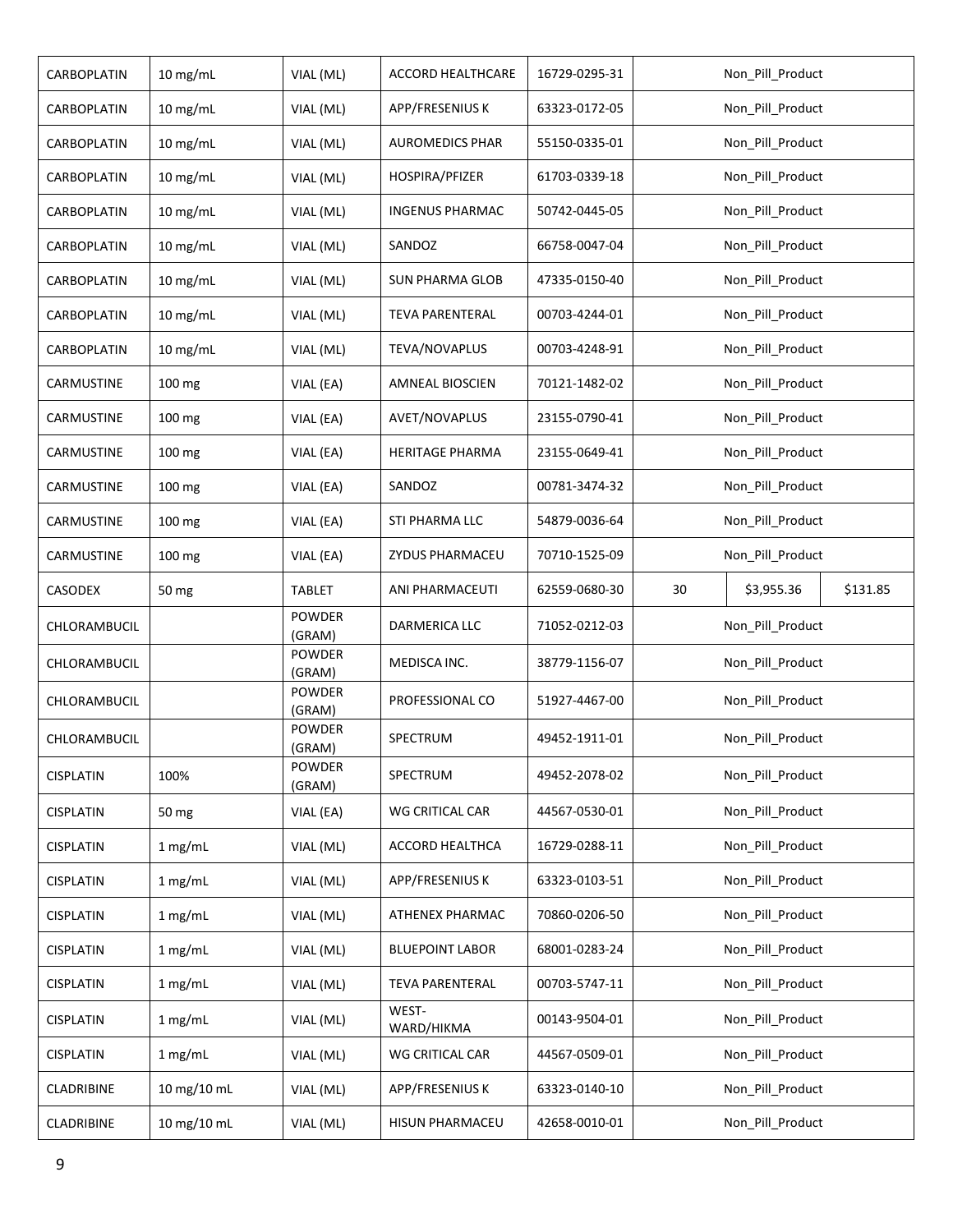| CLADRIBINE                         | 10 mg/10 mL                                                      | VIAL (ML)      | <b>MYLAN INSTITUTI</b>     | 67457-0450-10 |     | Non_Pill_Product |          |
|------------------------------------|------------------------------------------------------------------|----------------|----------------------------|---------------|-----|------------------|----------|
| CLADRIBINE                         | 10 mg/10 mL                                                      | VIAL (ML)      | WEST-<br>WARD/HIKMA        | 00143-9871-01 |     | Non_Pill_Product |          |
| CLOFARABINE                        | 20 mg/20 mL                                                      | VIAL (ML)      | <b>AMNEAL BIOSCIEN</b>     | 70121-1236-01 |     | Non_Pill_Product |          |
| CLOFARABINE                        | 20 mg/20 mL                                                      | VIAL (ML)      | APOTEX CORP                | 60505-6166-00 |     | Non_Pill_Product |          |
| CLOFARABINE                        | 20 mg/20 mL                                                      | VIAL (ML)      | DR.REDDY'S LAB             | 43598-0309-20 |     | Non_Pill_Product |          |
| CLOFARABINE                        | 20 mg/20 mL                                                      | VIAL (ML)      | <b>FOSUN PHARMA US</b>     | 72266-0108-01 |     | Non Pill Product |          |
| CLOFARABINE                        | 20 mg/20 mL                                                      | VIAL (ML)      | <b>FRESENIUS KABI</b>      | 63323-0572-70 |     | Non_Pill_Product |          |
| CLOFARABINE                        | 20 mg/20 mL                                                      | VIAL (ML)      | <b>INGENUS PHARMAC</b>     | 50742-0512-20 |     | Non_Pill_Product |          |
| CLOFARABINE                        | 20 mg/20 mL                                                      | VIAL (ML)      | MEITHEAL PHARMA            | 71288-0128-20 |     | Non_Pill_Product |          |
| CLOFARABINE                        | 20 mg/20 mL                                                      | VIAL (ML)      | <b>MYLAN INSTITUTI</b>     | 67457-0546-20 |     | Non_Pill_Product |          |
| CLOFARABINE                        | 20 mg/20 mL                                                      | VIAL (ML)      | <b>WINTHROP US</b>         | 00955-1746-01 |     | Non_Pill_Product |          |
| <b>CLOLAR</b>                      | 20 mg/20 mL                                                      | VIAL (ML)      | SANOFI-AVENTIS             | 00024-5860-01 |     | Non_Pill_Product |          |
| <b>COMETRIQ</b>                    | 60 mg/day (20<br>$mg \times 3/day)$                              | CAPSULE        | EXELIXIS INC.              | 42388-0013-14 | 84  | \$21,599.17      | \$257.13 |
| <b>COMETRIQ</b>                    | $100 \,\mathrm{mg}/\mathrm{day}$ (80<br>mg x 1-20 mg x<br>1/day) | <b>CAPSULE</b> | EXELIXIS INC.              | 42388-0012-14 | 56  | \$21,599.17      | \$385.70 |
| <b>COMETRIQ</b>                    | 140 mg/day (80<br>mg x 1-20 mg x<br>3/day)                       | <b>CAPSULE</b> | EXELIXIS INC.              | 42388-0011-14 | 112 | \$21,599.17      | \$192.85 |
| <b>COPIKTRA</b>                    | 15 <sub>mg</sub>                                                 | CAPSULE        | <b>VERASTEM INC.</b>       | 71779-0115-02 | 56  | \$17,957.58      | \$320.67 |
| <b>COPIKTRA</b>                    | 25 mg                                                            | CAPSULE        | <b>VERASTEM INC.</b>       | 71779-0125-02 | 56  | \$17,957.58      | \$320.67 |
| COSMEGEN                           | 0.5 <sub>mg</sub>                                                | VIAL (EA)      | <b>RECORDATI RARE</b>      | 55292-0811-55 |     | Non_Pill_Product |          |
| <b>COTELLIC</b>                    | $20 \, mg$                                                       | <b>TABLET</b>  | <b>GENENTECH INC.</b>      | 50242-0717-01 | 63  | \$8,405.96       | \$133.43 |
| <b>CYCLOPHOSPHA</b><br><b>MIDE</b> | 25 mg                                                            | CAPSULE        | AMERIGEN<br>PHARMA         | 43975-0307-10 | 100 | \$898.08         | \$8.98   |
| <b>CYCLOPHOSPHA</b><br><b>MIDE</b> | 25 mg                                                            | <b>CAPSULE</b> | ANI PHARMACEUTI            | 62559-0930-01 | 100 | \$404.10         | \$4.04   |
| <b>CYCLOPHOSPHA</b><br><b>MIDE</b> | 25 <sub>mg</sub>                                                 | <b>CAPSULE</b> | CIPLA USA INC.             | 69097-0516-07 | 100 | \$901.38         | \$9.01   |
| CYCLOPHOSPHA<br><b>MIDE</b>        | 25 <sub>mg</sub>                                                 | <b>CAPSULE</b> | STI PHARMA LLC             | 54879-0021-01 | 100 | \$600.00         | \$6.00   |
| <b>CYCLOPHOSPHA</b><br><b>MIDE</b> | 25 <sub>mg</sub>                                                 | CAPSULE        | WEST-<br>WARD/HIKMA        | 00054-0382-25 | 100 | \$898.73         | \$8.99   |
| <b>CYCLOPHOSPHA</b><br><b>MIDE</b> | 50 mg                                                            | CAPSULE        | AMERIGEN<br>PHARMA         | 43975-0308-10 | 100 | \$1,649.40       | \$16.49  |
| <b>CYCLOPHOSPHA</b><br><b>MIDE</b> | 50 mg                                                            | CAPSULE        | ANI PHARMACEUTI            | 62559-0931-01 | 100 | \$702.60         | \$7.03   |
| <b>CYCLOPHOSPHA</b><br><b>MIDE</b> | 50 mg                                                            | CAPSULE        | CIPLA USA INC.             | 69097-0517-07 | 100 | \$1,653.38       | \$16.53  |
| <b>CYCLOPHOSPHA</b><br><b>MIDE</b> | 50 mg                                                            | CAPSULE        | ROXANE/WEST-<br><b>WAR</b> | 00054-0383-25 | 100 | \$1,649.40       | \$16.49  |
| <b>CYCLOPHOSPHA</b><br>MIDE        | 50 mg                                                            | CAPSULE        | STI PHARMA LLC             | 54879-0022-01 | 100 | \$840.00         | \$8.40   |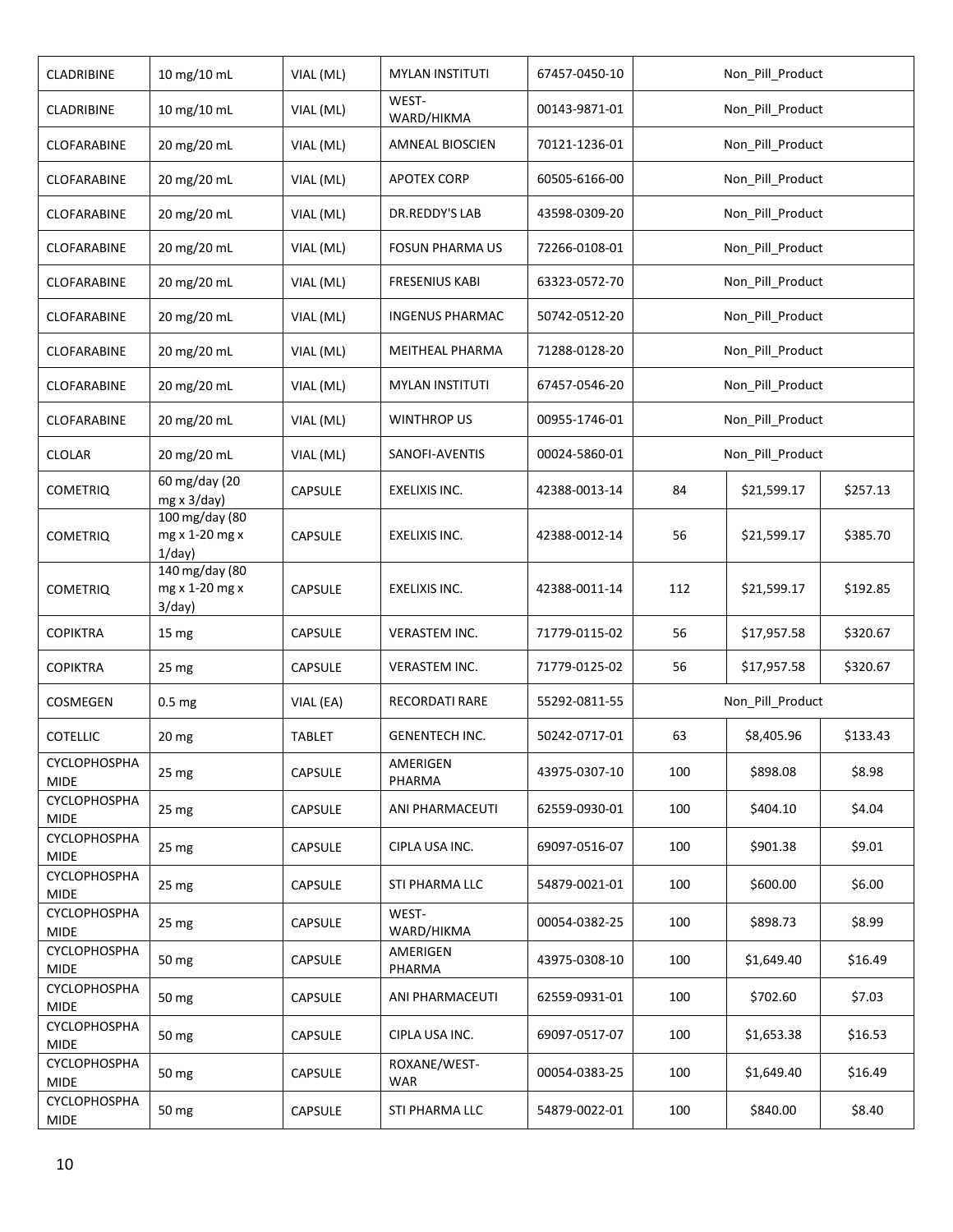| <b>CYCLOPHOSPHA</b><br><b>MIDE</b> | 100%             | <b>POWDER</b><br>(GRAM) | DARMERICA LLC          | 71052-0223-10 |                  | Non_Pill_Product |        |  |
|------------------------------------|------------------|-------------------------|------------------------|---------------|------------------|------------------|--------|--|
| CYCLOPHOSPHA<br><b>MIDE</b>        | 100%             | <b>POWDER</b><br>(GRAM) | MEDISCA INC.           | 38779-0506-03 |                  | Non_Pill_Product |        |  |
| CYCLOPHOSPHA<br><b>MIDE</b>        | 100%             | POWDER<br>(GRAM)        | PROFESSIONAL CO        | 51927-4871-00 |                  | Non_Pill_Product |        |  |
| CYCLOPHOSPHA<br><b>MIDE</b>        | 25 mg            | <b>TABLET</b>           | BAXTER HEALTHCA        | 10019-0982-01 | 100              | \$353.52         | \$3.54 |  |
| CYCLOPHOSPHA<br><b>MIDE</b>        | 50 mg            | <b>TABLET</b>           | BAXTER HEALTHCA        | 10019-0984-01 | 100              | \$505.19         | \$5.05 |  |
| CYCLOPHOSPHA<br><b>MIDE</b>        | 25 <sub>mg</sub> | <b>TABLET</b>           | BAXTER HEALTHCA        | 10019-0982-01 | 100              | \$353.52         | \$3.54 |  |
| CYCLOPHOSPHA<br><b>MIDE</b>        | 1 gram           | VIAL (EA)               | <b>AMNEAL BIOSCIEN</b> | 70121-1239-01 |                  | Non_Pill_Product |        |  |
| CYCLOPHOSPHA<br><b>MIDE</b>        | 1 gram           | VIAL (EA)               | <b>BAXTER HEALTHCA</b> | 10019-0956-01 |                  | Non Pill Product |        |  |
| CYCLOPHOSPHA<br><b>MIDE</b>        | 1 gram           | VIAL (EA)               | BAXTER/AMERINET        | 10019-0936-01 |                  | Non_Pill_Product |        |  |
| <b>CYCLOPHOSPHA</b><br><b>MIDE</b> | 1 gram           | VIAL (EA)               | BAXTER/NOVAPLUS        | 10019-0939-01 |                  | Non Pill Product |        |  |
| CYCLOPHOSPHA<br><b>MIDE</b>        | 1 gram           | VIAL (EA)               | BAXTER/PREMIERP        | 10019-0944-01 |                  | Non_Pill_Product |        |  |
| CYCLOPHOSPHA<br><b>MIDE</b>        | 1 gram           | VIAL (EA)               | <b>BLUEPOINT LABOR</b> | 68001-0443-27 |                  | Non_Pill_Product |        |  |
| CYCLOPHOSPHA<br><b>MIDE</b>        | 1 gram           | VIAL (EA)               | NORTHSTAR RX LL        | 16714-0857-01 | Non_Pill_Product |                  |        |  |
| CYCLOPHOSPHA<br><b>MIDE</b>        | 1 gram           | VIAL (EA)               | SANDOZ                 | 00781-3244-94 | Non_Pill_Product |                  |        |  |
| CYCLOPHOSPHA<br><b>MIDE</b>        | 2 gram           | VIAL (EA)               | <b>AMNEAL BIOSCIEN</b> | 70121-1240-01 | Non_Pill_Product |                  |        |  |
| CYCLOPHOSPHA<br><b>MIDE</b>        | 2 gram           | VIAL (EA)               | <b>BAXTER HEALTHCA</b> | 10019-0957-01 |                  | Non_Pill_Product |        |  |
| CYCLOPHOSPHA<br><b>MIDE</b>        | 2 gram           | VIAL (EA)               | BAXTER/AMERINET        | 10019-0937-01 |                  | Non_Pill_Product |        |  |
| CYCLOPHOSPHA<br><b>MIDE</b>        | 2 gram           | VIAL (EA)               | <b>BAXTER/NOVAPLUS</b> | 10019-0942-01 |                  | Non_Pill_Product |        |  |
| CYCLOPHOSPHA<br><b>MIDE</b>        | 2 gram           | VIAL (EA)               | BAXTER/PREMIERP        | 10019-0945-01 |                  | Non Pill Product |        |  |
| <b>CYCLOPHOSPHA</b><br><b>MIDE</b> | 2 gram           | VIAL (EA)               | <b>BLUEPOINT LABOR</b> | 68001-0372-32 |                  | Non Pill Product |        |  |
| CYCLOPHOSPHA<br><b>MIDE</b>        | 2 gram           | VIAL (EA)               | NORTHSTAR RX LL        | 16714-0858-01 |                  | Non_Pill_Product |        |  |
| CYCLOPHOSPHA<br><b>MIDE</b>        | 2 gram           | VIAL (EA)               | SANDOZ                 | 00781-3255-94 |                  | Non_Pill_Product |        |  |
| CYCLOPHOSPHA<br><b>MIDE</b>        | 500 mg           | VIAL (EA)               | <b>AMNEAL BIOSCIEN</b> | 70121-1238-01 |                  | Non_Pill_Product |        |  |
| CYCLOPHOSPHA<br><b>MIDE</b>        | 500 mg           | VIAL (EA)               | BAXTER HEALTHCA        | 10019-0955-01 |                  | Non_Pill_Product |        |  |
| CYCLOPHOSPHA<br><b>MIDE</b>        | 500 mg           | VIAL (EA)               | BAXTER/AMERINET        | 10019-0935-01 |                  | Non_Pill_Product |        |  |
| CYCLOPHOSPHA<br><b>MIDE</b>        | 500 mg           | VIAL (EA)               | BAXTER/NOVAPLUS        | 10019-0938-01 |                  | Non Pill Product |        |  |
| CYCLOPHOSPHA<br><b>MIDE</b>        | 500 mg           | VIAL (EA)               | BAXTER/PREMIERP        | 10019-0943-01 |                  | Non Pill Product |        |  |
| CYCLOPHOSPHA<br><b>MIDE</b>        | 500 mg           | VIAL (EA)               | <b>BLUEPOINT LABOR</b> | 68001-0442-26 |                  | Non_Pill_Product |        |  |
| CYCLOPHOSPHA<br><b>MIDE</b>        | 500 mg           | VIAL (EA)               | <b>NORTHSTAR RX LL</b> | 16714-0859-01 |                  | Non_Pill_Product |        |  |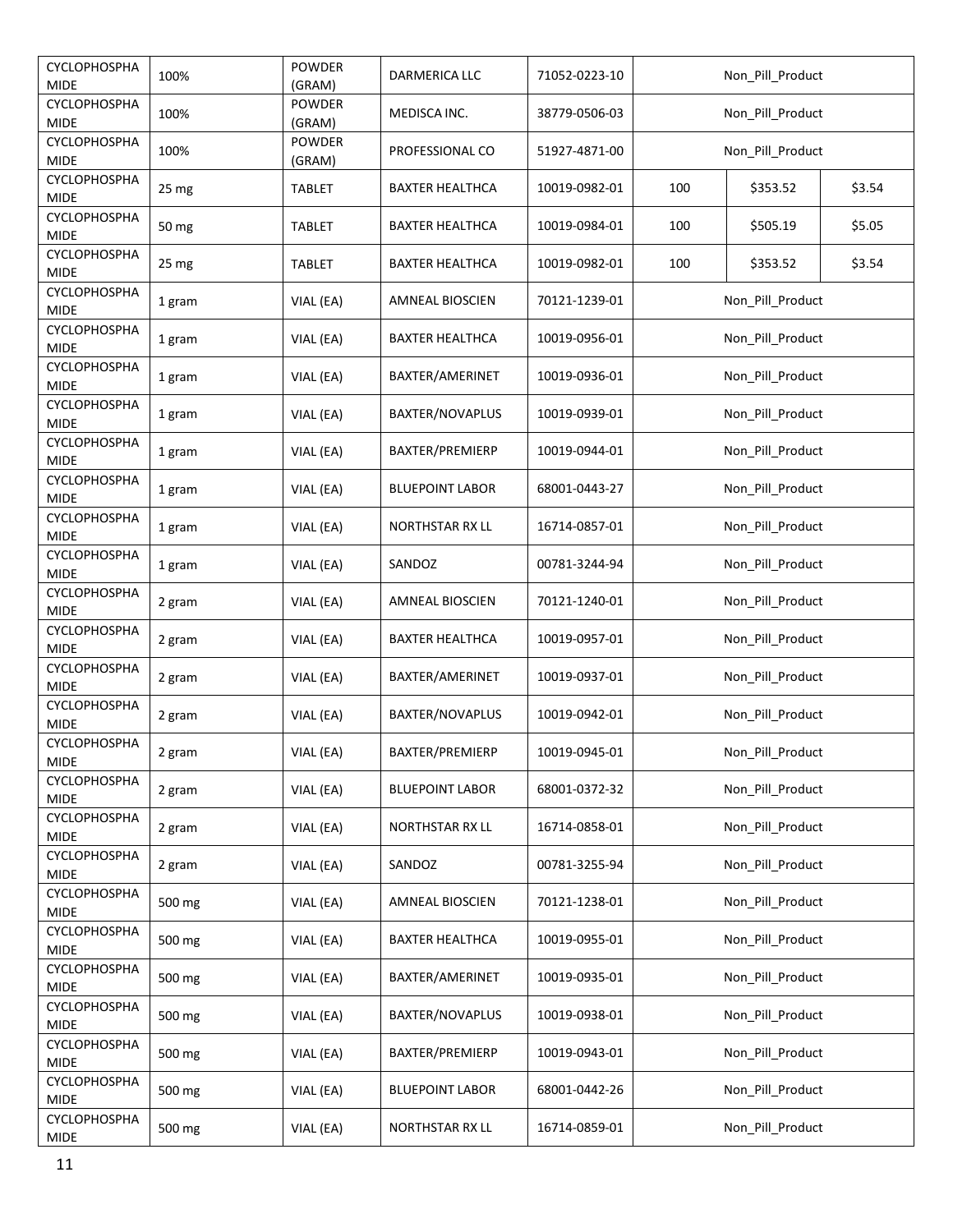| <b>CYCLOPHOSPHA</b><br><b>MIDE</b>                | 500 mg                                | VIAL (EA)               | SANDOZ                 | 00781-3233-94 | Non_Pill_Product |
|---------------------------------------------------|---------------------------------------|-------------------------|------------------------|---------------|------------------|
| CYCLOPHOSPHA<br><b>MIDE</b>                       | 200 mg/mL                             | VIAL (ML)               | <b>ATHENEX PHARMAC</b> | 70860-0218-03 | Non_Pill_Product |
| CYCLOPHOSPHA<br><b>MIDE</b>                       | 200 mg/mL                             | VIAL (ML)               | <b>INGENUS PHARMAC</b> | 50742-0519-02 | Non_Pill_Product |
| <b>CYCLOPHOSP</b><br><b>HAMIDE</b><br>MONOHYDRATE | 100%                                  | <b>POWDER</b><br>(GRAM) | PROFESSIONAL CO        | 51927-4421-00 | Non_Pill_Product |
| CYRAMZA                                           | 100 mg/10 mL<br>$(10 \text{ mg/mL})$  | VIAL (ML)               | ELI LILLY & CO.        | 00002-7669-01 | Non_Pill_Product |
| CYRAMZA                                           | 500 mg/50 mL<br>$(10 \text{ mg/mL})$  | VIAL (ML)               | ELI LILLY & CO.        | 00002-7678-01 | Non_Pill_Product |
| CYTARABINE                                        | 2 gram/20 mL<br>$(100 \text{ mg/mL})$ | VIAL (ML)               | APP/FRESENIUS K        | 63323-0120-20 | Non_Pill_Product |
| CYTARABINE                                        | 2 gram/20 mL<br>$(100 \text{ mg/mL})$ | VIAL (ML)               | HOSPIRA/PFIZER         | 61703-0319-22 | Non_Pill_Product |
| CYTARABINE                                        | 2 gram/20 mL<br>$(100 \text{ mg/mL})$ | VIAL (ML)               | MEITHEAL PHARMA        | 71288-0109-20 | Non_Pill_Product |
| CYTARABINE                                        | 2 gram/20 mL<br>$(100 \text{ mg/mL})$ | VIAL (ML)               | <b>MYLAN INSTITUTI</b> | 67457-0452-20 | Non_Pill_Product |
| CYTARABINE                                        | 20 mg/mL                              | VIAL (ML)               | HOSPIRA/PFIZER         | 61703-0304-36 | Non_Pill_Product |
| CYTARABINE                                        | 20 mg/mL                              | VIAL (ML)               | <b>MYLAN INSTITUTI</b> | 67457-0454-50 | Non Pill Product |
| CYTARABINE                                        | 100 mg/5 mL (20<br>mg/mL)             | VIAL (ML)               | HOSPIRA/PFIZER         | 61703-0305-38 | Non_Pill_Product |
| CYTARABINE                                        | 100 mg/5 mL (20<br>mg/mL)             | VIAL (ML)               | <b>MYLAN INSTITUTI</b> | 67457-0455-52 | Non_Pill_Product |
| DACARBAZINE                                       | 100 mg                                | VIAL (EA)               | APP/FRESENIUS K        | 63323-0127-10 | Non_Pill_Product |
| DACARBAZINE                                       | 200 mg                                | VIAL (EA)               | APP/FRESENIUS K        | 63323-0128-20 | Non_Pill_Product |
| DACARBAZINE                                       | 200 mg                                | VIAL (EA)               | HOSPIRA/PFIZER         | 61703-0327-22 | Non_Pill_Product |
| DACARBAZINE                                       | 200 mg                                | VIAL (EA)               | <b>TEVA PARENTERAL</b> | 00703-5075-01 | Non_Pill_Product |
| DACARBAZINE                                       | 200 mg                                | VIAL (EA)               | WEST-<br>WARD/HIKMA    | 00143-9245-10 | Non Pill Product |
| <b>DACOGEN</b>                                    | 50 mg                                 | VIAL (EA)               | EISAI INC.             | 62856-0600-01 | Non_Pill_Product |
| <b>DACOGEN</b>                                    | 50 mg                                 | VIAL (EA)               | OTSUKA AMERICA         | 59148-0046-70 | Non_Pill_Product |
| DACTINOMYCIN                                      | 0.5 <sub>mg</sub>                     | VIAL (EA)               | MEITHEAL PHARMA        | 71288-0129-02 | Non_Pill_Product |
| DACTINOMYCIN                                      | 0.5 <sub>mg</sub>                     | VIAL (EA)               | MYLAN/AUROMEDI<br>С    | 67457-0513-05 | Non_Pill_Product |
| DACTINOMYCIN                                      | 0.5 <sub>mg</sub>                     | VIAL (EA)               | PRASCO LABS            | 66993-0489-83 | Non_Pill_Product |
| DACTINOMYCIN                                      | 0.5 <sub>mg</sub>                     | VIAL (EA)               | <b>X-GEN PHARMACEU</b> | 39822-2100-02 | Non_Pill_Product |
| DANYELZA                                          | 40 mg/10 mL (4<br>mg/mL)              | VIAL (ML)               | Y-MABS THERAPEU        | 73042-0201-01 | Non_Pill_Product |
| DARZALEX                                          | 100 mg/5 mL (20<br>mg/mL)             | VIAL (ML)               | <b>JANSSEN BIOTECH</b> | 57894-0502-05 | Non_Pill_Product |
| DARZALEX                                          | 400 mg/20 mL<br>$(20 \text{ mg/mL})$  | VIAL (ML)               | <b>JANSSEN BIOTECH</b> | 57894-0502-20 | Non_Pill_Product |
| DARZALEX<br><b>FASPRO</b>                         | 1800 mg-30000<br>unit/15 mL           | VIAL (ML)               | JANSSEN BIOTECH        | 57894-0503-01 | Non_Pill_Product |
| DAUNORUBICIN<br>HCL                               | 5 mg/mL                               | VIAL (ML)               | HISUN PHARMACEU        | 42658-0021-01 | Non_Pill_Product |
|                                                   |                                       |                         |                        |               |                  |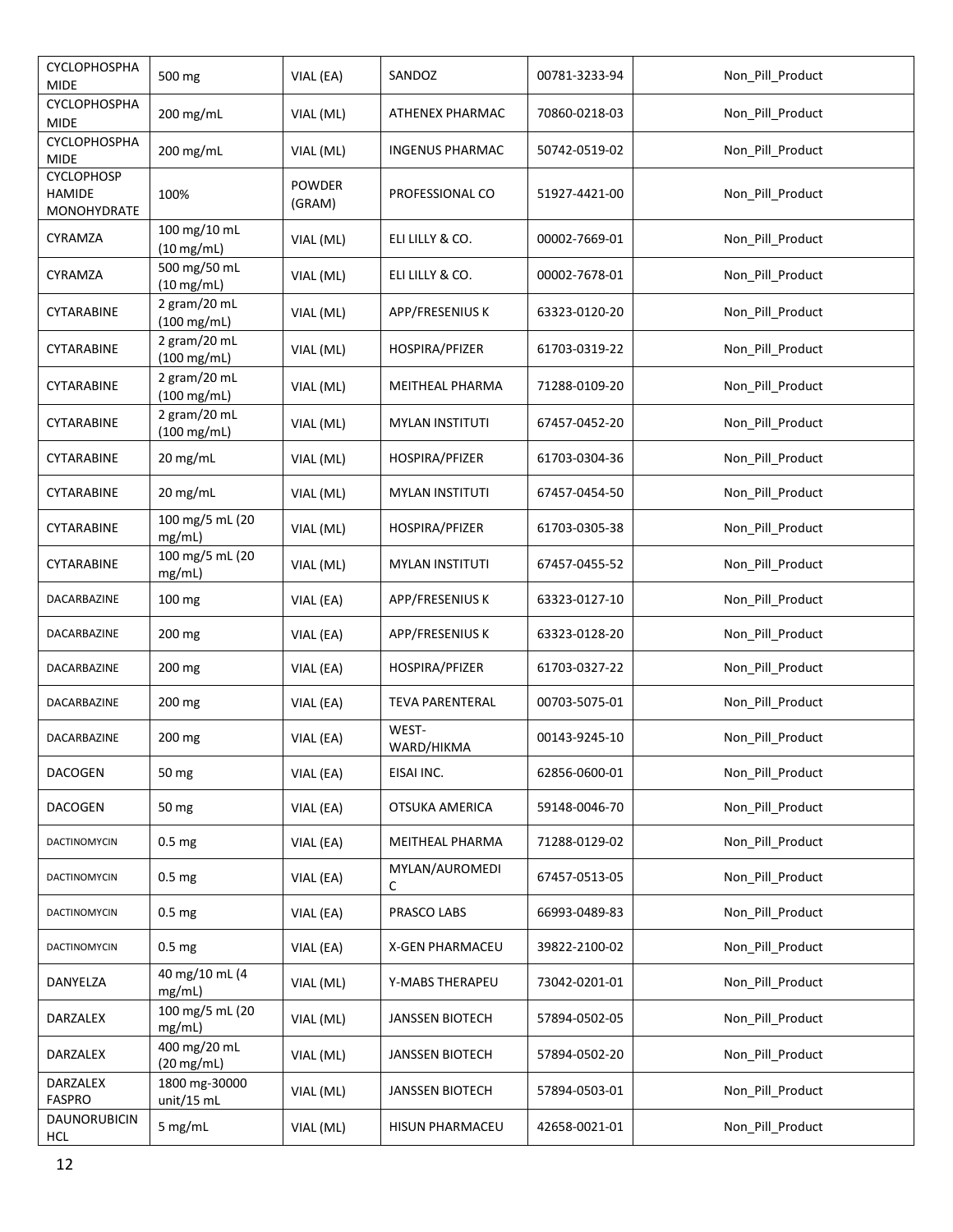| DAUNORUBICIN<br>HCL         | 5 mg/mL         | VIAL (ML)     | <b>TEVA PARENTERAL</b>    | 00703-5233-13 |                  | Non_Pill_Product |          |  |
|-----------------------------|-----------------|---------------|---------------------------|---------------|------------------|------------------|----------|--|
| DAUNORUBICIN<br>HCL         | 5 mg/mL         | VIAL (ML)     | WEST-<br>WARD/HIKMA       | 00143-9551-10 |                  | Non_Pill_Product |          |  |
| <b>DAURISMO</b>             | 25 mg           | <b>TABLET</b> | PFIZER US PHARM           | 00069-0298-60 | 60               | \$22,391.77      | \$373.20 |  |
| <b>DAURISMO</b>             | 100 mg          | <b>TABLET</b> | PFIZER US PHARM           | 00069-1531-30 | 30               | \$22,391.77      | \$746.39 |  |
| DECITABINE                  | 50 mg           | VIAL (EA)     | ACCORD HEALTHCA           | 16729-0224-05 |                  | Non_Pill_Product |          |  |
| DECITABINE                  | 50 mg           | VIAL (EA)     | <b>AMNEAL BIOSCIEN</b>    | 70121-1644-01 |                  | Non_Pill_Product |          |  |
| <b>DECITABINE</b>           | 50 mg           | VIAL (EA)     | <b>BLUEPOINT LABOR</b>    | 68001-0422-37 |                  | Non_Pill_Product |          |  |
| <b>DECITABINE</b>           | 50 mg           | VIAL (EA)     | CIPLA USA INC.            | 69097-0285-37 |                  | Non_Pill_Product |          |  |
| <b>DECITABINE</b>           | 50 mg           | VIAL (EA)     | DR. REDDY'S/NOV           | 43598-0348-37 |                  | Non_Pill_Product |          |  |
| DECITABINE                  | 50 mg           | VIAL (EA)     | DR. REDDY'S/PRE           | 43598-0427-37 |                  | Non_Pill_Product |          |  |
| DECITABINE                  | 50 mg           | VIAL (EA)     | DR.REDDY'S LAB            | 55111-0556-10 |                  | Non_Pill_Product |          |  |
| <b>DECITABINE</b>           | 50 mg           | VIAL (EA)     | <b>FRESENIUS KABI</b>     | 63323-0825-20 |                  | Non_Pill_Product |          |  |
| <b>DECITABINE</b>           | 50 mg           | VIAL (EA)     | <b>INGENUS PHARMAC</b>    | 50742-0430-01 | Non_Pill_Product |                  |          |  |
| <b>DECITABINE</b>           | 50 mg           | VIAL (EA)     | <b>MYLAN INSTITUTI</b>    | 67457-0316-25 | Non_Pill_Product |                  |          |  |
| <b>DECITABINE</b>           | 50 mg           | VIAL (EA)     | NIVAGEN PHARMAC           | 75834-0190-01 | Non_Pill_Product |                  |          |  |
| <b>DECITABINE</b>           | 50 mg           | VIAL (EA)     | <b>NORTHSTAR RX LL</b>    | 16714-0928-01 | Non_Pill_Product |                  |          |  |
| <b>DECITABINE</b>           | 50 mg           | VIAL (EA)     | <b>NOVADOZ</b><br>PHARMAC | 72205-0031-01 | Non_Pill_Product |                  |          |  |
| <b>DECITABINE</b>           | 50 mg           | VIAL (EA)     | NOVADOZ-<br>NOVAPLU       | 72205-0036-01 |                  | Non_Pill_Product |          |  |
| <b>DECITABINE</b>           | 50 mg           | VIAL (EA)     | SAGENT PHARMACE           | 25021-0231-20 |                  | Non_Pill_Product |          |  |
| <b>DECITABINE</b>           | 50 mg           | VIAL (EA)     | SANDOZ                    | 00781-3139-80 |                  | Non_Pill_Product |          |  |
| <b>DECITABINE</b>           | 50 mg           | VIAL (EA)     | <b>SUN PHARMA GLOB</b>    | 47335-0361-41 |                  | Non_Pill_Product |          |  |
| <b>DICLOFENAC</b><br>SODIUM | 3%              | GEL (GRAM)    | ACTAVIS/TEVA              | 00472-1783-10 |                  | Non_Pill_Product |          |  |
| <b>DICLOFENAC</b><br>SODIUM | 3%              | GEL (GRAM)    | AMNEAL<br>PHARMACE        | 00115-1483-61 |                  | Non_Pill_Product |          |  |
| <b>DICLOFENAC</b><br>SODIUM | 3%              | GEL (GRAM)    | <b>BRYANT RANCH PR</b>    | 63629-2526-01 |                  | Non_Pill_Product |          |  |
| <b>DICLOFENAC</b><br>SODIUM | 3%              | GEL (GRAM)    | FOUGERA/SANDOZ            | 00168-0844-01 |                  | Non_Pill_Product |          |  |
| <b>DICLOFENAC</b><br>SODIUM | 3%              | GEL (GRAM)    | <b>GLENMARK</b><br>PHARMA | 68462-0355-94 |                  | Non_Pill_Product |          |  |
| <b>DICLOFENAC</b><br>SODIUM | 3%              | GEL (GRAM)    | <b>IPG PHARMACEUTI</b>    | 71085-0003-00 |                  | Non_Pill_Product |          |  |
| <b>DICLOFENAC</b><br>SODIUM | 3%              | GEL (GRAM)    | PERRIGO CO.               | 45802-0111-01 |                  | Non_Pill_Product |          |  |
| <b>DICLOFENAC</b><br>SODIUM | 3%              | GEL (GRAM)    | PHARMACEUTICA N           | 45861-0063-01 |                  | Non_Pill_Product |          |  |
| <b>DICLOFENAC</b><br>SODIUM | 3%              | GEL (GRAM)    | TARO PHARM USA            | 51672-1363-07 |                  | Non Pill Product |          |  |
| <b>DOCEFREZ</b>             | $20 \text{ mg}$ | VIAL (EA)     | <b>SUN PHARMA GLOB</b>    | 47335-0285-41 |                  | Non_Pill_Product |          |  |
|                             |                 |               |                           |               |                  |                  |          |  |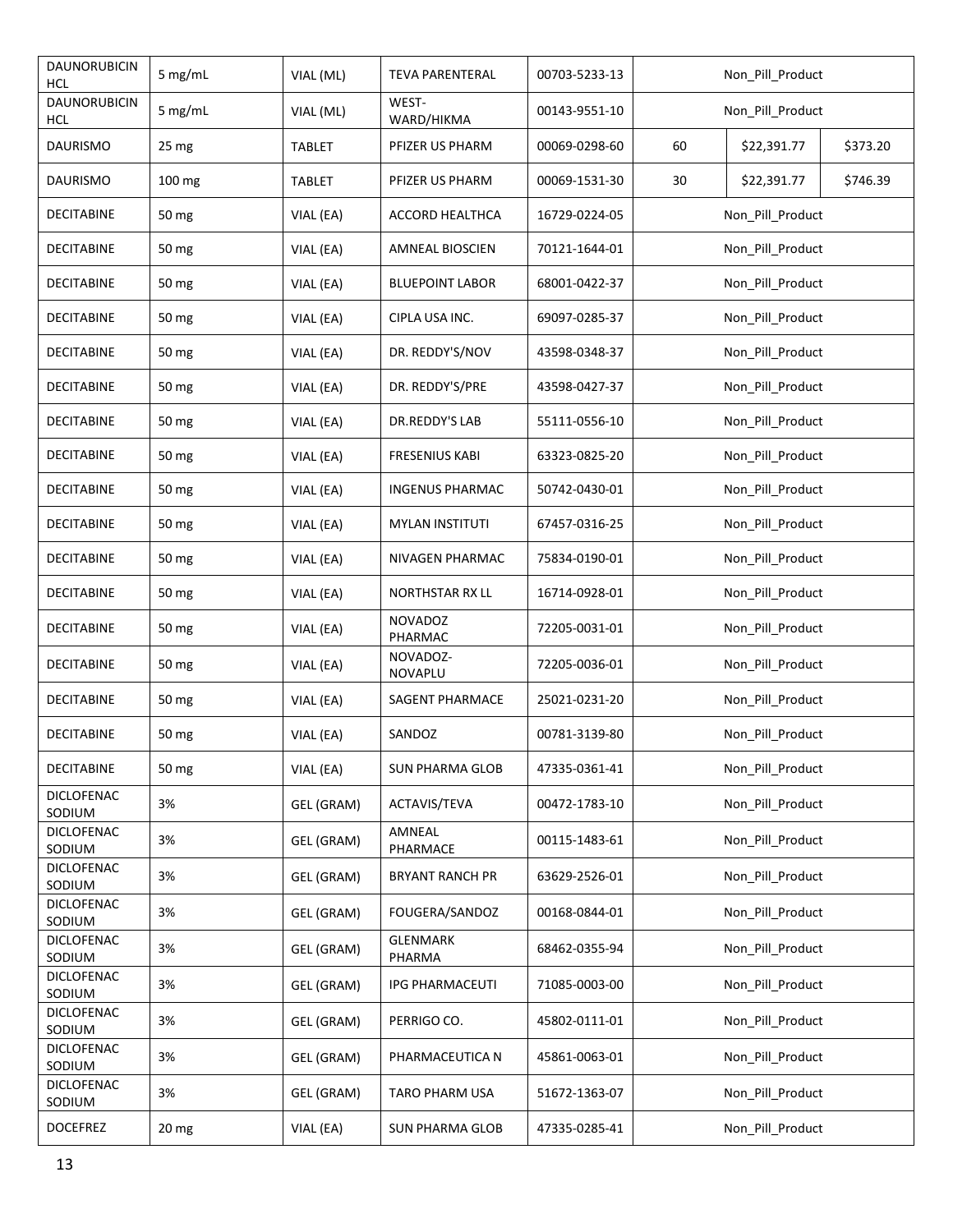| <b>DOCEFREZ</b>  | 80 mg                    | VIAL (EA) | SUN PHARMA GLOB           | 47335-0286-41 | Non_Pill_Product |
|------------------|--------------------------|-----------|---------------------------|---------------|------------------|
| <b>DOCETAXEL</b> | 20 mg/mL (1 mL)          | VIAL (ML) | ACCORD HEALTHCA           | 16729-0267-63 | Non_Pill_Product |
| <b>DOCETAXEL</b> | 20 mg/mL (1 mL)          | VIAL (ML) | ACTAVIS/TEVA              | 45963-0734-54 | Non_Pill_Product |
| <b>DOCETAXEL</b> | 20 mg/mL (1 mL)          | VIAL (ML) | <b>ARMAS</b><br>PHARMACEU | 72485-0214-01 | Non_Pill_Product |
| DOCETAXEL        | 20 mg/mL (1 mL)          | VIAL (ML) | DR. REDDY'S/NOV           | 43598-0611-11 | Non_Pill_Product |
| <b>DOCETAXEL</b> | 20 mg/mL (1 mL)          | VIAL (ML) | DR.REDDY'S LAB            | 43598-0258-11 | Non_Pill_Product |
| <b>DOCETAXEL</b> | 20 mg/mL (1 mL)          | VIAL (ML) | HOSP/PFIZ-PREMI           | 00409-4235-01 | Non_Pill_Product |
| <b>DOCETAXEL</b> | 20 mg/mL (1 mL)          | VIAL (ML) | HOSPIRA/PFIZER            | 00409-0366-01 | Non_Pill_Product |
| <b>DOCETAXEL</b> | 20 mg/mL (1 mL)          | VIAL (ML) | SAGENT PHARMACE           | 25021-0245-01 | Non_Pill_Product |
| <b>DOCETAXEL</b> | 20 mg/mL (1 mL)          | VIAL (ML) | <b>SUN PHARMA GLOB</b>    | 47335-0323-40 | Non_Pill_Product |
| <b>DOCETAXEL</b> | 20 mg/mL (1 mL)          | VIAL (ML) | WEST-<br>WARD/HIKMA       | 00143-9204-01 | Non_Pill_Product |
| DOCETAXEL        | 20 mg/mL (1 mL)          | VIAL (ML) | <b>WINTHROP US</b>        | 00955-1020-01 | Non_Pill_Product |
| <b>DOCETAXEL</b> | 20 mg/2 mL (10<br>mg/mL) | VIAL (ML) | <b>BAXTER HEALTHCA</b>    | 43066-0001-01 | Non_Pill_Product |
| <b>DOCETAXEL</b> | 20 mg/2 mL (10<br>mg/mL) | VIAL (ML) | HOSPIRA/PFIZER            | 00409-0201-02 | Non_Pill_Product |
| <b>DOCETAXEL</b> | 20 mg/2 mL (10<br>mg/mL) | VIAL (ML) | HOSPIRA-NOVAPLU           | 00409-0201-25 | Non_Pill_Product |
| <b>DOCETAXEL</b> | 20 mg/2 mL (10<br>mg/mL) | VIAL (ML) | <b>INGENUS PHARMAC</b>    | 50742-0428-02 | Non_Pill_Product |
| <b>DOCETAXEL</b> | 20 mg/2 mL (10<br>mg/mL) | VIAL (ML) | <b>MYLAN INSTITUTI</b>    | 67457-0531-02 | Non_Pill_Product |
| <b>DOCETAXEL</b> | 20 mg/2 mL (10<br>mg/mL) | VIAL (ML) | SANDOZ                    | 66758-0050-01 | Non Pill Product |
| <b>DOCETAXEL</b> | 20 mg/2 mL (10<br>mg/mL) | VIAL (ML) | SANDOZ/NOVAPLUS           | 66758-0950-02 | Non_Pill_Product |
| <b>DOCETAXEL</b> | 80 mg/8 mL (10<br>mg/mL) | VIAL (ML) | <b>BAXTER HEALTHCA</b>    | 43066-0006-01 | Non Pill Product |
| <b>DOCETAXEL</b> | 80 mg/8 mL (10<br>mg/mL) | VIAL (ML) | HOSP/PFIZ-PREMI           | 00409-7870-01 | Non_Pill_Product |
| <b>DOCETAXEL</b> | 80 mg/8 mL (10<br>mg/mL) | VIAL (ML) | HOSPIRA/PFIZER            | 00409-0201-10 | Non_Pill_Product |
| <b>DOCETAXEL</b> | 80 mg/8 mL (10<br>mg/mL) | VIAL (ML) | <b>INGENUS PHARMAC</b>    | 50742-0431-08 | Non Pill Product |
| <b>DOCETAXEL</b> | 80 mg/8 mL (10<br>mg/mL) | VIAL (ML) | <b>MYLAN INSTITUTI</b>    | 67457-0532-08 | Non Pill Product |
| <b>DOCETAXEL</b> | 80 mg/8 mL (10<br>mg/mL) | VIAL (ML) | SANDOZ                    | 66758-0050-02 | Non_Pill_Product |
| <b>DOCETAXEL</b> | 80 mg/8 mL (10<br>mg/mL) | VIAL (ML) | SANDOZ/NOVAPLUS           | 66758-0950-03 | Non_Pill_Product |
| <b>DOCETAXEL</b> | 80 mg/4 mL (20<br>mg/mL) | VIAL (ML) | ACCORD HEALTHCA           | 16729-0267-64 | Non_Pill_Product |
| DOCETAXEL        | 80 mg/4 mL (20<br>mg/mL) | VIAL (ML) | ACTAVIS/TEVA              | 45963-0765-52 | Non_Pill_Product |
| <b>DOCETAXEL</b> | 80 mg/4 mL (20<br>mg/mL) | VIAL (ML) | <b>ARMAS</b><br>PHARMACEU | 72485-0215-04 | Non_Pill_Product |
| <b>DOCETAXEL</b> | 80 mg/4 mL (20<br>mg/mL) | VIAL (ML) | DR. REDDY'S/NOV           | 43598-0610-40 | Non_Pill_Product |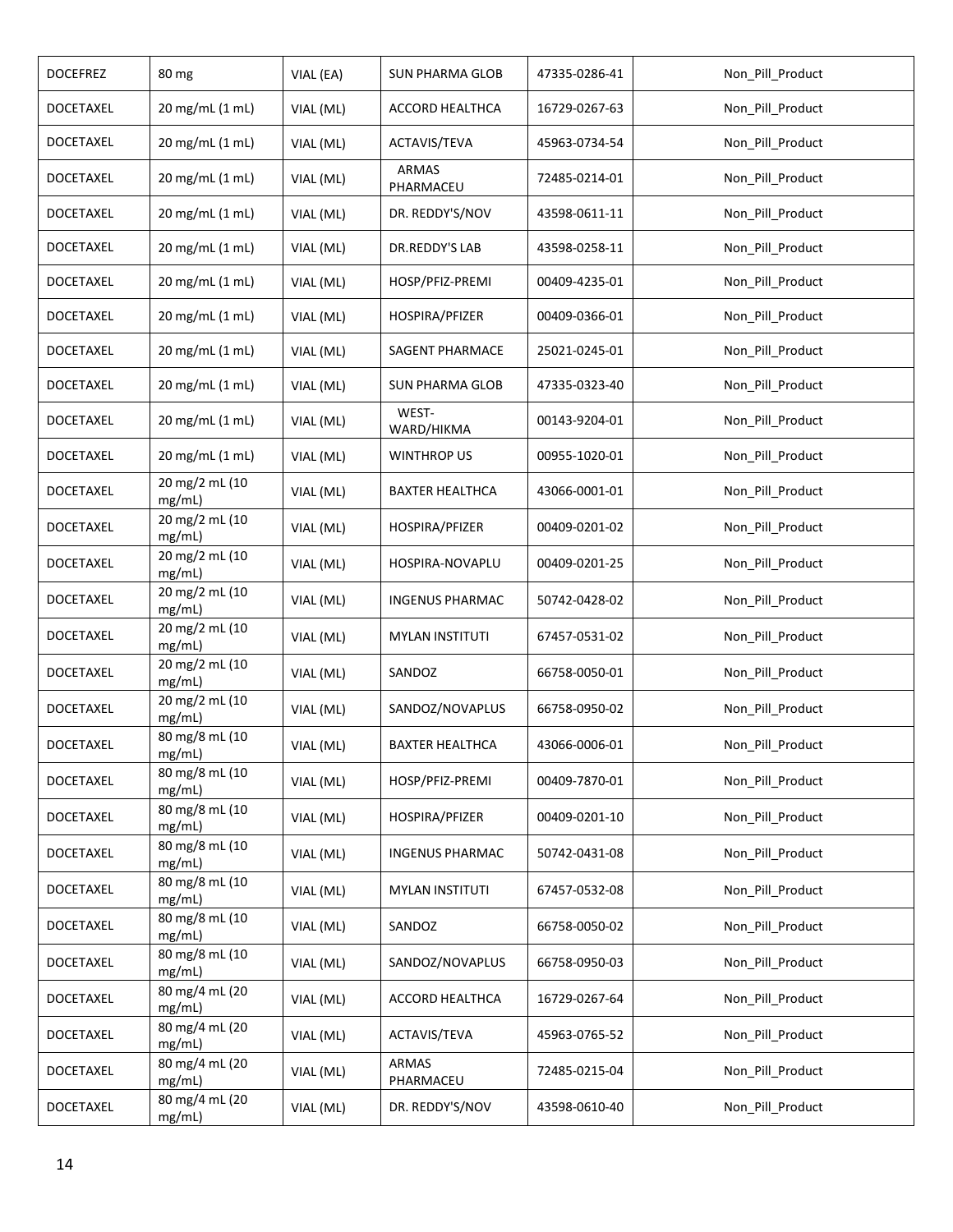| <b>DOCETAXEL</b>                 | 80 mg/4 mL (20<br>mg/mL)             | VIAL (ML) | HOSP/PFIZ-PREMI           | 00409-5068-01 | Non_Pill_Product |
|----------------------------------|--------------------------------------|-----------|---------------------------|---------------|------------------|
| <b>DOCETAXEL</b>                 | 80 mg/4 mL (20<br>mg/mL)             | VIAL (ML) | HOSPIRA/PFIZER            | 00409-0367-01 | Non_Pill_Product |
| <b>DOCETAXEL</b>                 | 80 mg/4 mL (20<br>mg/mL)             | VIAL (ML) | SAGENT PHARMACE           | 25021-0245-04 | Non_Pill_Product |
| <b>DOCETAXEL</b>                 | 80 mg/4 mL (20<br>mg/mL)             | VIAL (ML) | <b>SUN PHARMA GLOB</b>    | 47335-0895-40 | Non_Pill_Product |
| <b>DOCETAXEL</b>                 | 80 mg/4 mL (20<br>mg/mL)             | VIAL (ML) | WEST-<br>WARD/HIKMA       | 00143-9205-01 | Non_Pill_Product |
| <b>DOCETAXEL</b>                 | 80 mg/4 mL (20<br>mg/mL)             | VIAL (ML) | <b>WINTHROP US</b>        | 00955-1021-04 | Non_Pill_Product |
| <b>DOCETAXEL</b>                 | 160 mg/8 mL (20<br>mg/mL)            | VIAL (ML) | ACCORD HEALTHCA           | 16729-0267-65 | Non_Pill_Product |
| <b>DOCETAXEL</b>                 | 160 mg/8 mL (20<br>mg/mL)            | VIAL (ML) | <b>ARMAS</b><br>PHARMACEU | 72485-0216-08 | Non_Pill_Product |
| DOCETAXEL                        | 160 mg/8 mL (20<br>mg/mL)            | VIAL (ML) | HOSP/PFIZ-PREMI           | 00409-0365-01 | Non_Pill_Product |
| <b>DOCETAXEL</b>                 | 160 mg/8 mL (20<br>mg/mL)            | VIAL (ML) | HOSPIRA/PFIZER            | 00409-0368-01 | Non_Pill_Product |
| DOCETAXEL                        | 160 mg/8 mL (20<br>mg/mL)            | VIAL (ML) | <b>MYLAN INSTITUTI</b>    | 67457-0781-08 | Non_Pill_Product |
| <b>DOCETAXEL</b>                 | 160 mg/8 mL (20<br>mg/mL)            | VIAL (ML) | <b>SUN PHARMA GLOB</b>    | 47335-0939-40 | Non_Pill_Product |
| <b>DOCETAXEL</b>                 | 160 mg/8 mL (20<br>mg/mL)            | VIAL (ML) | <b>WINTHROP US</b>        | 00955-1022-08 | Non_Pill_Product |
| <b>DOCETAXEL</b>                 | 160 mg/16 mL<br>$(10 \text{ mg/mL})$ | VIAL (ML) | <b>BAXTER HEALTHCA</b>    | 43066-0010-01 | Non_Pill_Product |
| <b>DOCETAXEL</b>                 | 160 mg/16 mL<br>$(10 \text{ mg/mL})$ | VIAL (ML) | HOSP/PFIZ-PREMI           | 00409-1732-01 | Non_Pill_Product |
| <b>DOCETAXEL</b>                 | 160 mg/16 mL<br>$(10 \text{ mg/mL})$ | VIAL (ML) | HOSPIRA/PFIZER            | 00409-0201-20 | Non_Pill_Product |
| <b>DOCETAXEL</b>                 | 160 mg/16 mL<br>$(10 \text{ mg/mL})$ | VIAL (ML) | <b>INGENUS PHARMAC</b>    | 50742-0463-16 | Non_Pill_Product |
| <b>DOCETAXEL</b>                 | 160 mg/16 mL<br>$(10 \text{ mg/mL})$ | VIAL (ML) | <b>MYLAN INSTITUTI</b>    | 67457-0533-16 | Non_Pill_Product |
| <b>DOCETAXEL</b>                 | 160 mg/16 mL<br>$(10 \text{ mg/mL})$ | VIAL (ML) | SANDOZ                    | 66758-0050-03 | Non_Pill_Product |
| <b>DOCETAXEL</b>                 | 160 mg/16 mL<br>$(10 \text{ mg/mL})$ | VIAL (ML) | SANDOZ/NOVAPLUS           | 66758-0950-04 | Non_Pill_Product |
| <b>DOXIL</b>                     | 2 mg/mL                              | VIAL (ML) | <b>BAXTER HEALTHCA</b>    | 00338-0063-01 | Non_Pill_Product |
| <b>DOXORUBICIN</b><br><b>HCL</b> | 10 <sub>mg</sub>                     | VIAL (EA) | WEST-<br>WARD/HIKMA       | 00143-9092-01 | Non_Pill_Product |
| <b>DOXORUBICIN</b><br><b>HCL</b> | 50 mg                                | VIAL (EA) | <b>MYLAN INSTITUTI</b>    | 67457-0436-50 | Non Pill Product |
| <b>DOXORUBICIN</b><br><b>HCL</b> | 2 mg/mL                              | VIAL (ML) | ACTAVIS/TEVA              | 45963-0733-60 | Non_Pill_Product |
| <b>DOXORUBICIN</b><br><b>HCL</b> | 2 mg/mL                              | VIAL (ML) | ATHENEX PHARMAC           | 70860-0208-51 | Non_Pill_Product |
| <b>DOXORUBICIN</b><br><b>HCL</b> | 2 mg/mL                              | VIAL (ML) | <b>FRESENIUS KABI</b>     | 63323-0101-61 | Non_Pill_Product |
| <b>DOXORUBICIN</b><br><b>HCL</b> | 2 mg/mL                              | VIAL (ML) | NORTHSTAR RX LL           | 16714-0001-01 | Non_Pill_Product |
| <b>DOXORUBICIN</b><br><b>HCL</b> | 2 mg/mL                              | VIAL (ML) | PFIZER US PHARM           | 00069-3033-20 | Non_Pill_Product |
| <b>DOXORUBICIN</b><br><b>HCL</b> | 2 mg/mL                              | VIAL (ML) | PFIZER/PREMIERP           | 00069-4037-01 | Non_Pill_Product |
| <b>DOXORUBICIN</b><br>HCL        | 2 mg/mL                              | VIAL (ML) | <b>SUN PHARMACEUTI</b>    | 62756-0827-40 | Non_Pill_Product |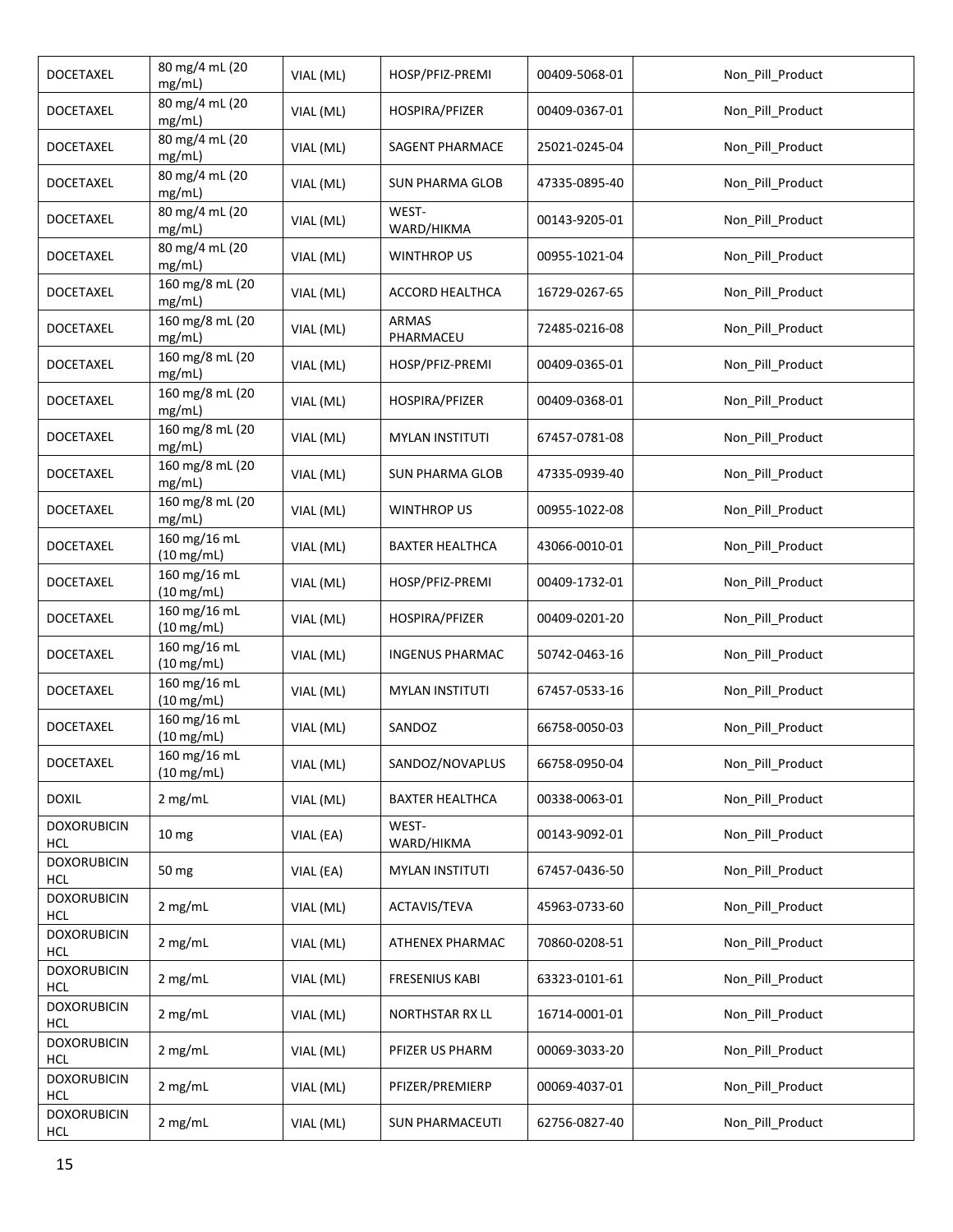| <b>DOXORUBICIN</b><br>HCL                    | 2 mg/mL     | VIAL (ML) | WEST-<br>WARD/HIKMA    | 00143-9087-01 | Non_Pill_Product |
|----------------------------------------------|-------------|-----------|------------------------|---------------|------------------|
| <b>DOXORUBICIN</b><br><b>HCL</b>             | 10 mg/5 mL  | VIAL (ML) | ACTAVIS/TEVA           | 45963-0733-55 | Non Pill Product |
| <b>DOXORUBICIN</b><br><b>HCL</b>             | 10 mg/5 mL  | VIAL (ML) | APP/FRESENIUS K        | 63323-0883-05 | Non_Pill_Product |
| <b>DOXORUBICIN</b><br><b>HCL</b>             | 10 mg/5 mL  | VIAL (ML) | ATHENEX PHARMAC        | 70860-0208-05 | Non_Pill_Product |
| <b>DOXORUBICIN</b><br>HCL                    | 10 mg/5 mL  | VIAL (ML) | PFIZER US PHARM        | 00069-3030-20 | Non_Pill_Product |
| <b>DOXORUBICIN</b><br><b>HCL</b>             | 10 mg/5 mL  | VIAL (ML) | PFIZER/PREMIERP        | 00069-4004-05 | Non_Pill_Product |
| <b>DOXORUBICIN</b><br><b>HCL</b>             | 10 mg/5 mL  | VIAL (ML) | WEST-<br>WARD/HIKMA    | 00143-9084-01 | Non_Pill_Product |
| <b>DOXORUBICIN</b><br>HCL                    | 20 mg/10 mL | VIAL (ML) | ACTAVIS/TEVA           | 45963-0733-57 | Non_Pill_Product |
| <b>DOXORUBICIN</b><br><b>HCL</b>             | 20 mg/10 mL | VIAL (ML) | <b>APP/FRESENIUS K</b> | 63323-0883-10 | Non_Pill_Product |
| <b>DOXORUBICIN</b><br><b>HCL</b>             | 20 mg/10 mL | VIAL (ML) | PFIZER US PHARM        | 00069-3031-20 | Non_Pill_Product |
| <b>DOXORUBICIN</b><br><b>HCL</b>             | 20 mg/10 mL | VIAL (ML) | PFIZER/NOVAPLUS        | 00069-4031-01 | Non_Pill_Product |
| <b>DOXORUBICIN</b><br>HCL                    | 20 mg/10 mL | VIAL (ML) | PFIZER/PREMIERP        | 00069-4015-10 | Non_Pill_Product |
| <b>DOXORUBICIN</b><br><b>HCL</b>             | 20 mg/10 mL | VIAL (ML) | WEST-<br>WARD/HIKMA    | 00143-9085-01 | Non_Pill_Product |
| <b>DOXORUBICIN</b><br><b>HCL</b>             | 50 mg/25 mL | VIAL (ML) | ACTAVIS/TEVA           | 45963-0733-68 | Non_Pill_Product |
| <b>DOXORUBICIN</b><br><b>HCL</b>             | 50 mg/25 mL | VIAL (ML) | APP/FRESENIUS K        | 63323-0883-30 | Non_Pill_Product |
| <b>DOXORUBICIN</b><br>HCL                    | 50 mg/25 mL | VIAL (ML) | ATHENEX PHARMAC        | 70860-0208-25 | Non_Pill_Product |
| <b>DOXORUBICIN</b><br><b>HCL</b>             | 50 mg/25 mL | VIAL (ML) | PFIZER US PHARM        | 00069-3032-20 | Non_Pill_Product |
| <b>DOXORUBICIN</b><br><b>HCL</b>             | 50 mg/25 mL | VIAL (ML) | PFIZER/PREMIERP        | 00069-4026-25 | Non_Pill_Product |
| <b>DOXORUBICIN</b><br>HCL                    | 50 mg/25 mL | VIAL (ML) | <b>SUN PHARMACEUTI</b> | 62756-0826-40 | Non_Pill_Product |
| <b>DOXORUBICIN</b><br>HCL                    | 50 mg/25 mL | VIAL (ML) | WEST-<br>WARD/HIKMA    | 00143-9086-01 | Non_Pill_Product |
| <b>DOXORUBICIN</b><br><b>HCL</b><br>LIPOSOME | 2 mg/mL     | VIAL (ML) | <b>BAXTER HEALTHCA</b> | 00338-0080-01 | Non_Pill_Product |
| <b>DOXORUBICIN</b><br><b>HCL</b><br>LIPOSOME | 2 mg/mL     | VIAL (ML) | <b>BLUEPOINT LABOR</b> | 68001-0345-36 | Non_Pill_Product |
| <b>DOXORUBICIN</b><br><b>HCL</b><br>LIPOSOME | 2 mg/mL     | VIAL (ML) | BLUEPOINT/ONCOP        | 68001-0492-36 | Non_Pill_Product |
| <b>DOXORUBICIN</b><br><b>HCL</b><br>LIPOSOME | 2 mg/mL     | VIAL (ML) | DR. REDDY'S/NOV        | 43598-0682-35 | Non_Pill_Product |
| <b>DOXORUBICIN</b><br><b>HCL</b><br>LIPOSOME | 2 mg/mL     | VIAL (ML) | DR.REDDY'S LAB         | 43598-0283-35 | Non_Pill_Product |
| <b>DOXORUBICIN</b><br><b>HCL</b><br>LIPOSOME | 2 mg/mL     | VIAL (ML) | <b>NORTHSTAR RX LL</b> | 16714-0742-01 | Non_Pill_Product |
| <b>DOXORUBICIN</b><br><b>HCL</b><br>LIPOSOME | 2 mg/mL     | VIAL (ML) | <b>SUN PHARMA GLOB</b> | 47335-0049-40 | Non_Pill_Product |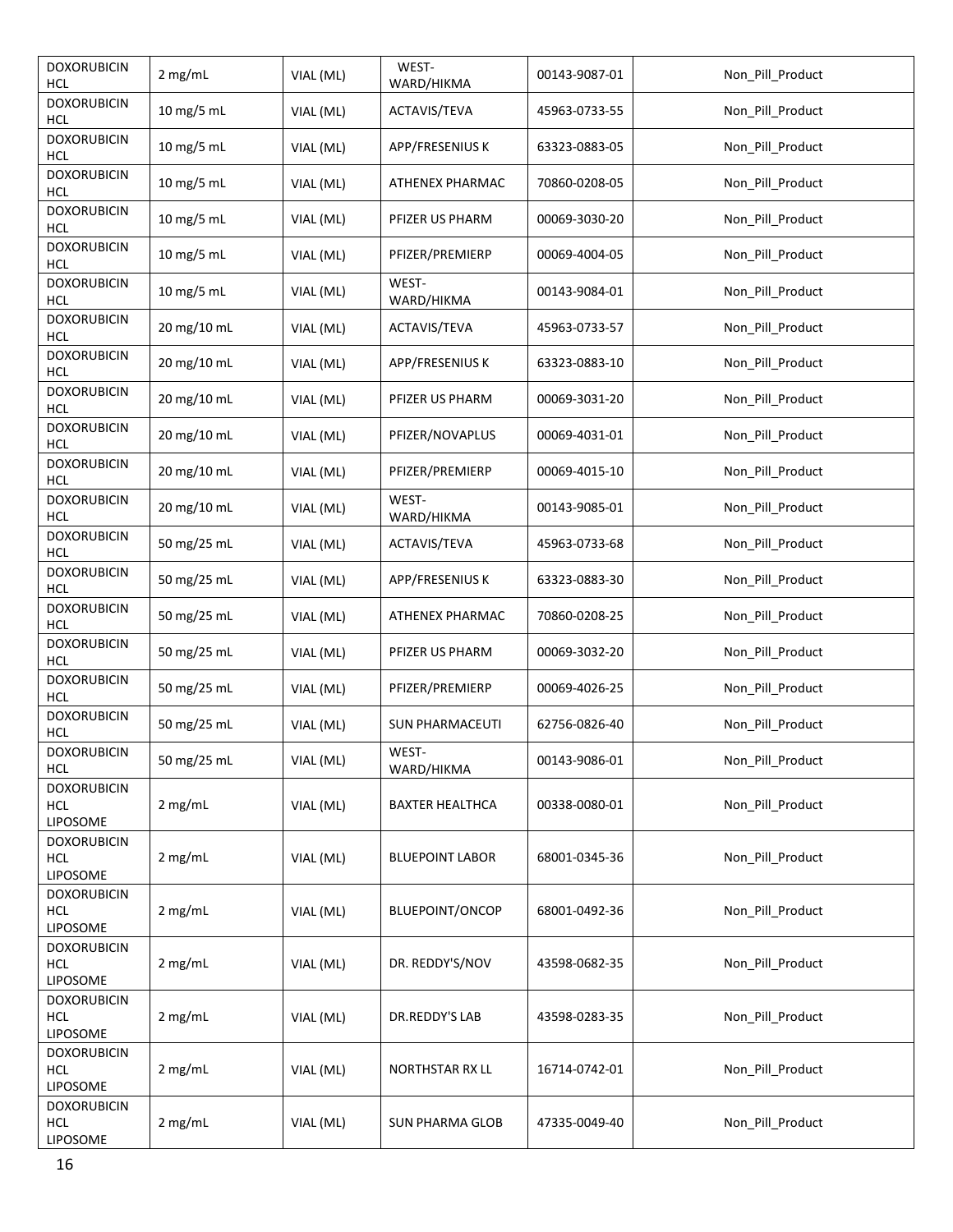| <b>DOXORUBICIN</b><br>HCL<br>LIPOSOME | $2$ mg/mL            | VIAL (ML)       | ZYDUS PHARMACEU           | 70710-1530-01 |                  | Non_Pill_Product |          |  |
|---------------------------------------|----------------------|-----------------|---------------------------|---------------|------------------|------------------|----------|--|
| <b>DROXIA</b>                         | 200 mg               | <b>CAPSULE</b>  | <b>BMS ONCO/IMMUN</b>     | 00003-6335-17 | 60               | \$54.49          | \$0.91   |  |
| <b>DROXIA</b>                         | 300 mg               | <b>CAPSULE</b>  | <b>BMS ONCO/IMMUN</b>     | 00003-6336-17 | 60               | \$54.49          | \$0.91   |  |
| <b>DROXIA</b>                         | 400 mg               | <b>CAPSULE</b>  | <b>BMS ONCO/IMMUN</b>     | 00003-6337-17 | 60               | \$58.31          | \$0.97   |  |
| <b>EFUDEX</b>                         | 5%                   | CREAM<br>(GRAM) | VALEANT/BAUSCH            | 00187-3204-47 |                  | Non_Pill_Product |          |  |
| ELIGARD                               | 7.5 mg (1<br>month)  | SYRINGE (EA)    | <b>TOLMAR</b><br>PHARMACE | 62935-0753-75 |                  | Non_Pill_Product |          |  |
| <b>ELIGARD</b>                        | 22.5 mg (3<br>month) | SYRINGE (EA)    | <b>TOLMAR</b><br>PHARMACE | 62935-0222-05 |                  | Non_Pill_Product |          |  |
| <b>ELIGARD</b>                        | 30 mg (4 month)      | SYRINGE (EA)    | <b>TOLMAR</b><br>PHARMACE | 62935-0303-30 |                  | Non_Pill_Product |          |  |
| <b>ELIGARD</b>                        | 45 mg (6 month)      | SYRINGE (EA)    | TOLMAR<br>PHARMACE        | 62935-0453-45 |                  | Non_Pill_Product |          |  |
| <b>ELLENCE</b>                        | 50 mg/25 mL          | VIAL (ML)       | PHARMACI/PFIZER           | 00009-5091-01 |                  | Non_Pill_Product |          |  |
| <b>ELLENCE</b>                        | 200 mg/100 mL        | VIAL (ML)       | PHARMACI/PFIZER           | 00009-5093-01 |                  | Non_Pill_Product |          |  |
| <b>ELZONRIS</b>                       | 1000 mcg/mL          | VIAL (ML)       | <b>STEMLINE THERAP</b>    | 72187-0401-01 | Non Pill Product |                  |          |  |
| <b>EMCYT</b>                          | 140 mg               | CAPSULE         | PHARMACI/PFIZER           | 00013-0132-02 | 100              | \$1,933.60       | \$19.34  |  |
| <b>EMPLICITI</b>                      | 300 mg               | VIAL (EA)       | <b>BMS PRIMARYCARE</b>    | 00003-2291-11 | Non_Pill_Product |                  |          |  |
| <b>EMPLICITI</b>                      | 400 mg               | VIAL (EA)       | <b>BMS PRIMARYCARE</b>    | 00003-4522-11 | Non_Pill_Product |                  |          |  |
| <b>ENHERTU</b>                        | 100 mg               | VIAL (EA)       | <b>DAIICHI SANKYO</b>     | 65597-0406-01 |                  | Non_Pill_Product |          |  |
| <b>EPIRUBICIN</b><br><b>HCL</b>       | 50 mg                | VIAL (EA)       | HOSPIRA/PFIZER            | 61703-0347-35 |                  | Non_Pill_Product |          |  |
| <b>EPIRUBICIN</b><br><b>HCL</b>       | 200 mg               | VIAL (EA)       | HOSPIRA/PFIZER            | 61703-0348-59 |                  | Non_Pill_Product |          |  |
| <b>EPIRUBICIN</b><br>HCL              | 50 mg/25 mL          | VIAL (ML)       | AREVA PHARMACEU           | 59923-0701-25 |                  | Non_Pill_Product |          |  |
| <b>EPIRUBICIN</b><br><b>HCL</b>       | 50 mg/25 mL          | VIAL (ML)       | SANDOZ                    | 66758-0042-01 |                  | Non_Pill_Product |          |  |
| <b>EPIRUBICIN</b><br><b>HCL</b>       | 50 mg/25 mL          | VIAL (ML)       | WEST-<br>WARD/HIKMA       | 00143-9202-01 |                  | Non_Pill_Product |          |  |
| <b>EPIRUBICIN</b><br><b>HCL</b>       | 200 mg/100 mL        | VIAL (ML)       | APP/FRESENIUS K           | 63323-0151-00 |                  | Non_Pill_Product |          |  |
| <b>EPIRUBICIN</b><br><b>HCL</b>       | 200 mg/100 mL        | VIAL (ML)       | AREVA PHARMACEU           | 59923-0701-00 |                  | Non_Pill_Product |          |  |
| <b>EPIRUBICIN</b><br><b>HCL</b>       | 200 mg/100 mL        | VIAL (ML)       | HOSPIRA/PFIZER            | 61703-0359-02 |                  | Non_Pill_Product |          |  |
| <b>EPIRUBICIN</b><br><b>HCL</b>       | 200 mg/100 mL        | VIAL (ML)       | SANDOZ                    | 66758-0042-02 |                  | Non_Pill_Product |          |  |
| <b>EPIRUBICIN</b><br><b>HCL</b>       | 200 mg/100 mL        | VIAL (ML)       | WEST-<br>WARD/HIKMA       | 00143-9203-01 |                  | Non_Pill_Product |          |  |
| <b>ERBITUX</b>                        | 100 mg/50 mL         | VIAL (ML)       | ELI LILLY & CO.           | 66733-0948-23 |                  | Non_Pill_Product |          |  |
| <b>ERBITUX</b>                        | 200 mg/100 mL        | VIAL (ML)       | ELI LILLY & CO.           | 66733-0958-23 |                  | Non_Pill_Product |          |  |
| ERIVEDGE                              | 150 mg               | CAPSULE         | <b>GENENTECH INC.</b>     | 50242-0140-01 | 28               | \$14,118.90      | \$504.25 |  |
| ERLEADA                               | 60 mg                | <b>TABLET</b>   | <b>JANSSEN BIOTECH</b>    | 59676-0600-12 | 120              | \$15,399.91      | \$128.33 |  |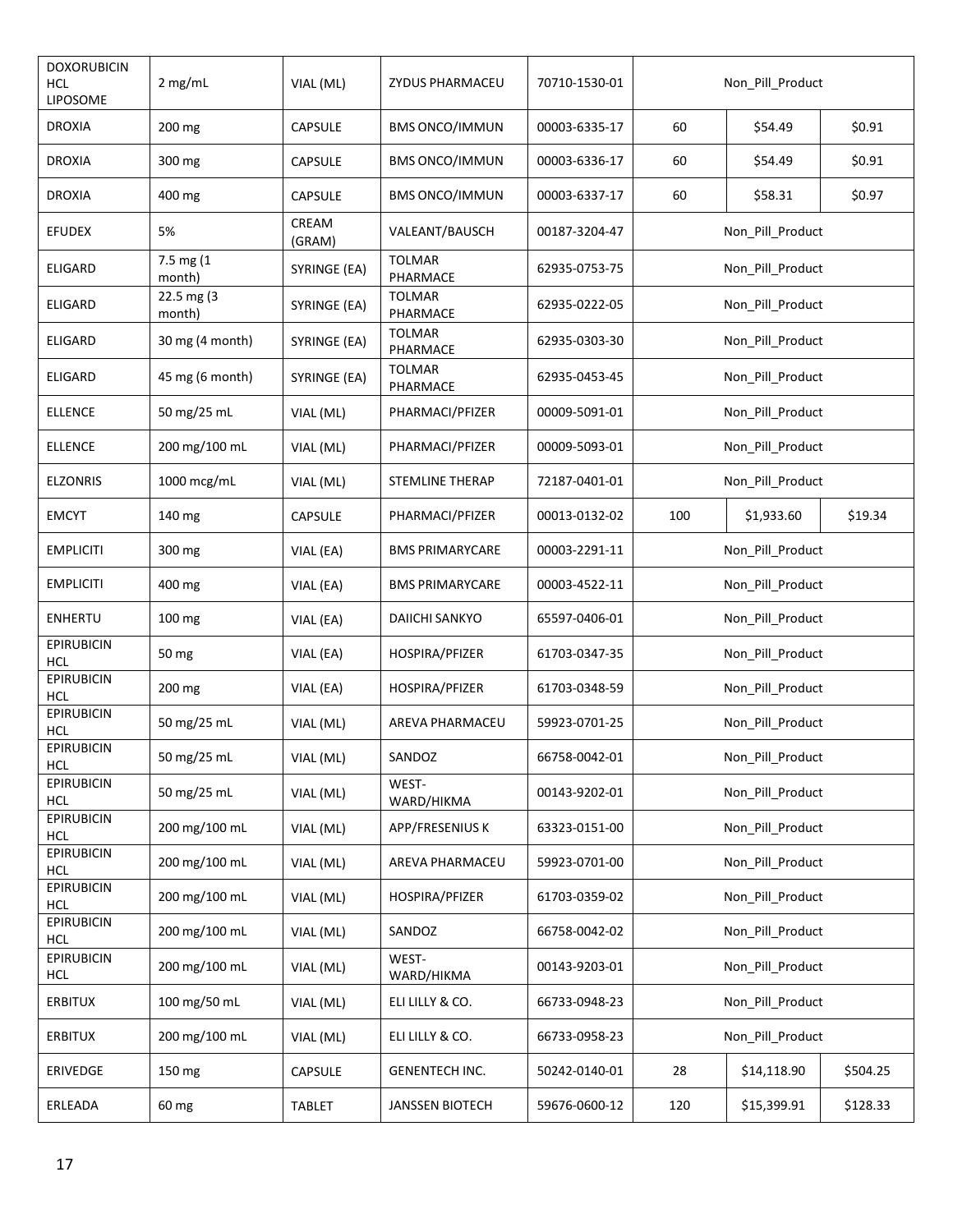| <b>ERLOTINIB</b><br><b>HCL</b> | 25 mg            | <b>TABLET</b>    | AREVA PHARMACEU           | 59923-0725-30 | 30 | \$1,680.00       | \$56.00  |
|--------------------------------|------------------|------------------|---------------------------|---------------|----|------------------|----------|
| <b>ERLOTINIB</b><br><b>HCL</b> | 25 <sub>mg</sub> | <b>TABLET</b>    | <b>ARMAS</b><br>PHARMACEU | 72485-0217-30 | 30 | \$360.00         | \$12.00  |
| <b>ERLOTINIB</b><br><b>HCL</b> | 25 mg            | <b>TABLET</b>    | <b>BRECKENRIDGE</b>       | 51991-0890-33 | 30 | \$360.00         | \$12.00  |
| <b>ERLOTINIB</b><br>HCL        | 25 mg            | <b>TABLET</b>    | <b>MYLAN</b>              | 00378-7131-93 | 30 | \$2,977.20       | \$99.24  |
| <b>ERLOTINIB</b><br><b>HCL</b> | 25 <sub>mg</sub> | <b>TABLET</b>    | <b>MYLAN INSTITUTI</b>    | 42292-0051-05 | 20 | \$1,710.89       | \$85.54  |
| <b>ERLOTINIB</b><br>HCL        | 25 mg            | <b>TABLET</b>    | <b>NOVADOZ</b><br>PHARMAC | 72205-0080-30 | 30 | \$360.00         | \$12.00  |
| <b>ERLOTINIB</b><br>HCL        | 25 mg            | <b>TABLET</b>    | <b>SUN PHARMACEUTI</b>    | 63304-0095-30 | 30 | \$1,488.60       | \$49.62  |
| <b>ERLOTINIB</b><br><b>HCL</b> | 25 <sub>mg</sub> | <b>TABLET</b>    | <b>ZYDUS PHARMACEU</b>    | 68382-0913-06 | 30 | \$360.00         | \$12.00  |
| <b>ERLOTINIB</b><br><b>HCL</b> | 100 mg           | <b>TABLET</b>    | AREVA PHARMACEU           | 59923-0726-30 | 30 | \$3,960.00       | \$132.00 |
| <b>ERLOTINIB</b><br>HCL        | 100 mg           | <b>TABLET</b>    | <b>ARMAS</b><br>PHARMACEU | 72485-0218-30 | 30 | \$480.00         | \$16.00  |
| <b>ERLOTINIB</b><br><b>HCL</b> | 100 mg           | <b>TABLET</b>    | <b>BRECKENRIDGE</b>       | 51991-0891-33 | 30 | \$480.00         | \$16.00  |
| <b>ERLOTINIB</b><br><b>HCL</b> | 100 mg           | <b>TABLET</b>    | <b>MYLAN</b>              | 00378-7132-93 | 30 | \$8,177.38       | \$272.58 |
| <b>ERLOTINIB</b><br><b>HCL</b> | 100 mg           | <b>TABLET</b>    | <b>MYLAN INSTITUTI</b>    | 42292-0052-05 | 20 | \$4,697.66       | \$234.88 |
| <b>ERLOTINIB</b><br>HCL        | 100 mg           | <b>TABLET</b>    | <b>NOVADOZ</b><br>PHARMAC | 72205-0081-30 | 30 | \$480.00         | \$16.00  |
| <b>ERLOTINIB</b><br>HCL        | 100 mg           | <b>TABLET</b>    | <b>SUN PHARMACEUTI</b>    | 63304-0096-30 | 30 | \$3,867.49       | \$128.92 |
| <b>ERLOTINIB</b><br>HCL        | 100 mg           | <b>TABLET</b>    | <b>TEVA USA</b>           | 00093-7663-56 | 30 | \$7,746.98       | \$258.23 |
| <b>ERLOTINIB</b><br><b>HCL</b> | 100 mg           | <b>TABLET</b>    | ZYDUS PHARMACEU           | 68382-0914-06 | 30 | \$480.00         | \$16.00  |
| <b>ERLOTINIB</b><br><b>HCL</b> | 150 mg           | <b>TABLET</b>    | AREVA PHARMACEU           | 59923-0727-30 | 30 | \$4,560.00       | \$152.00 |
| <b>ERLOTINIB</b><br><b>HCL</b> | 150 mg           | <b>TABLET</b>    | ARMAS<br>PHARMACEU        | 72485-0219-30 | 30 | \$540.00         | \$18.00  |
| <b>ERLOTINIB</b><br><b>HCL</b> | 150 mg           | <b>TABLET</b>    | <b>BRECKENRIDGE</b>       | 51991-0892-33 | 30 | \$540.00         | \$18.00  |
| <b>ERLOTINIB</b><br><b>HCL</b> | 150 mg           | <b>TABLET</b>    | MYLAN                     | 00378-7133-93 | 30 | \$9,249.22       | \$308.31 |
| <b>ERLOTINIB</b><br><b>HCL</b> | 150 mg           | <b>TABLET</b>    | <b>MYLAN INSTITUTI</b>    | 42292-0053-05 | 20 | \$5,306.08       | \$265.30 |
| <b>ERLOTINIB</b><br><b>HCL</b> | 150 mg           | <b>TABLET</b>    | <b>NOVADOZ</b><br>PHARMAC | 72205-0082-30 | 30 | \$540.00         | \$18.00  |
| <b>ERLOTINIB</b><br><b>HCL</b> | 150 mg           | <b>TABLET</b>    | <b>SUN PHARMACEUTI</b>    | 63304-0135-30 | 30 | \$4,381.21       | \$146.04 |
| <b>ERLOTINIB</b><br><b>HCL</b> | 150 mg           | <b>TABLET</b>    | <b>TEVA USA</b>           | 00093-7664-56 | 30 | \$8,762.41       | \$292.08 |
| <b>ERLOTINIB</b><br><b>HCL</b> | 150 mg           | <b>TABLET</b>    | ZYDUS PHARMACEU           | 68382-0915-06 | 30 | \$540.00         | \$18.00  |
| ERWINASE                       | 10000 unit       | VIAL (EA)        | <b>CLINIGEN/PORTON</b>    | 81561-0413-05 |    | Non Pill Product |          |
| ERWINAZE                       | 10000 unit       | VIAL (EA)        | JAZZ PHARMACEUT           | 57902-0249-01 |    | Non_Pill_Product |          |
| <b>ETOPOPHOS</b>               | 100 mg           | VIAL (EA)        | H2 PHARMA LLC             | 61269-0410-20 |    | Non_Pill_Product |          |
| <b>ETOPOSIDE</b>               | 50 mg            | <b>CAPSULE</b>   | <b>MYLAN</b>              | 00378-3266-94 | 20 | \$1,807.90       | \$90.39  |
| <b>ETOPOSIDE</b>               | 100%             | POWDER<br>(GRAM) | PROFESSIONAL CO           | 51927-2772-00 |    | Non_Pill_Product |          |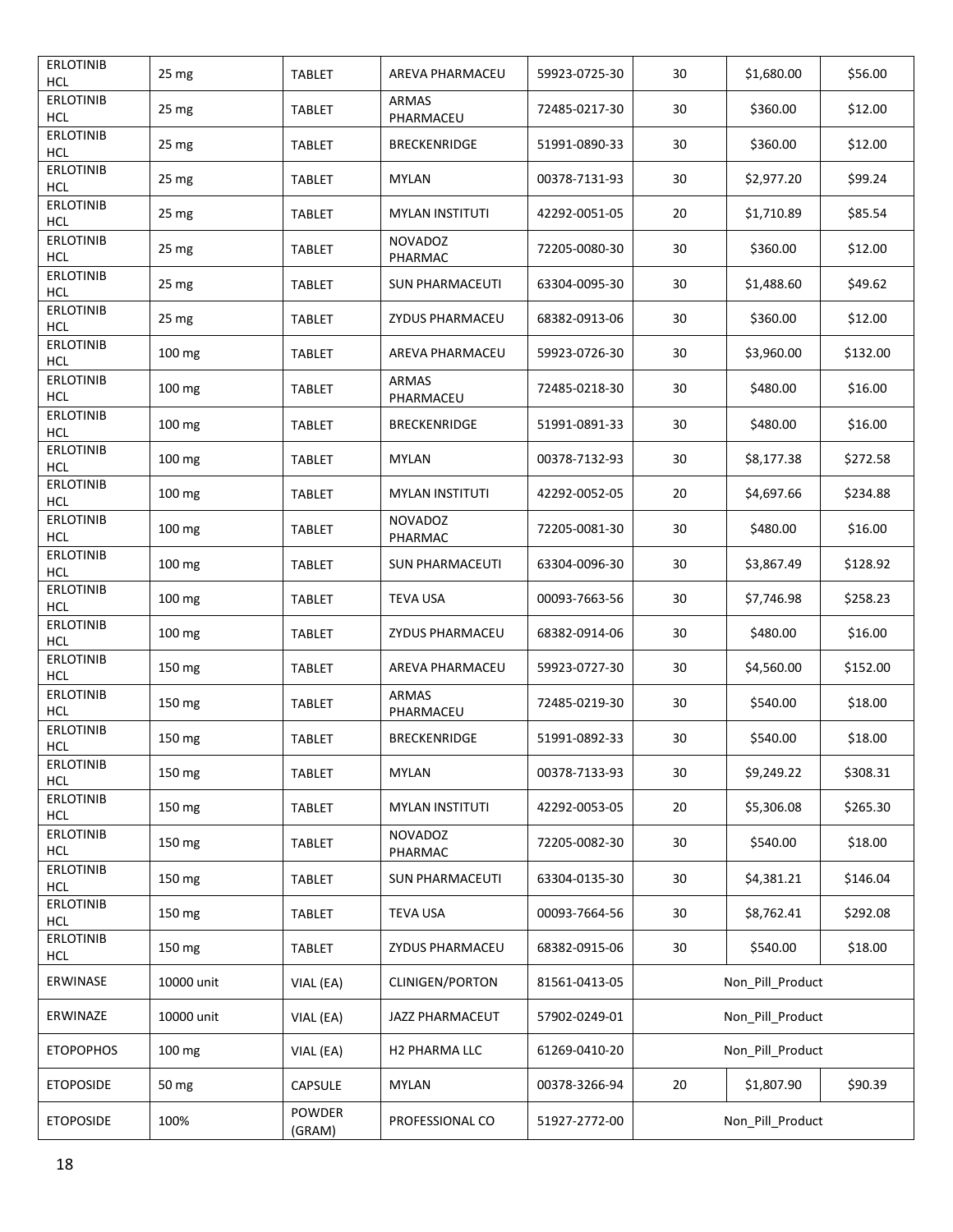| <b>ETOPOSIDE</b>  | 20 mg/mL          | VIAL (ML)     | ACCORD HEALTHCA            | 16729-0114-31 | Non_Pill_Product |                        |          |  |
|-------------------|-------------------|---------------|----------------------------|---------------|------------------|------------------------|----------|--|
| <b>ETOPOSIDE</b>  | 20 mg/mL          | VIAL (ML)     | ACCORD/NOVAPLUS            | 16729-0262-31 |                  | Non_Pill_Product       |          |  |
| <b>ETOPOSIDE</b>  | 20 mg/mL          | VIAL (ML)     | APP/FRESENIUS K            | 63323-0104-25 |                  | Non_Pill_Product       |          |  |
| <b>ETOPOSIDE</b>  | 20 mg/mL          | VIAL (ML)     | <b>BLUEPOINT LABOR</b>     | 68001-0265-25 |                  | Non_Pill_Product       |          |  |
| <b>ETOPOSIDE</b>  | 20 mg/mL          | VIAL (ML)     | <b>FRESENIUS KABI</b>      | 63323-0104-05 |                  | Non_Pill_Product       |          |  |
| <b>ETOPOSIDE</b>  | 20 mg/mL          | VIAL (ML)     | WEST-<br>WARD/HIKMA        | 00143-9376-01 |                  | Non_Pill_Product       |          |  |
| <b>EVEROLIMUS</b> | 2.5 <sub>mg</sub> | <b>TABLET</b> | <b>BRECKENRIDGE</b>        | 51991-0821-28 | 28               | \$3,840.00             | \$137.14 |  |
| EVEROLIMUS        | 2.5 <sub>mg</sub> | TABLET        | <b>MYLAN</b>               | 00378-3096-85 | 28               | \$7,703.32             | \$275.12 |  |
| EVEROLIMUS        | 2.5 <sub>mg</sub> | TABLET        | PAR PHARM.                 | 49884-0119-91 | 28               | \$14,415.58            | \$514.84 |  |
| <b>EVEROLIMUS</b> | 2.5 <sub>mg</sub> | <b>TABLET</b> | <b>TEVA USA</b>            | 00093-7766-24 | 28               | \$7,703.32             | \$275.12 |  |
| EVEROLIMUS        | 2.5 mg            | TABLET        | WEST-<br>WARD/HIKMA        | 00054-0480-13 | 30               | \$14,415.58            | \$480.52 |  |
| <b>EVEROLIMUS</b> | 5 mg              | <b>TABLET</b> | <b>BRECKENRIDGE</b>        | 51991-0822-28 | 28               | \$3,840.00             | \$137.14 |  |
| <b>EVEROLIMUS</b> | 5 mg              | TABLET        | <b>MYLAN</b>               | 00378-3097-85 | 28               | \$8,057.54             | \$287.77 |  |
| <b>EVEROLIMUS</b> | 5 mg              | TABLET        | PAR PHARM.                 | 49884-0125-91 | 28               | \$15,078.44            | \$538.52 |  |
| EVEROLIMUS        | 5 mg              | <b>TABLET</b> | <b>TEVA USA</b>            | 00093-7767-24 | 28               | \$8,057.54             | \$287.77 |  |
| <b>EVEROLIMUS</b> | 5 mg              | TABLET        | WEST-<br>WARD/HIKMA        | 00054-0481-14 | 28               | \$15,078.44            | \$538.52 |  |
| <b>EVEROLIMUS</b> | 7.5 mg            | <b>TABLET</b> | <b>BRECKENRIDGE</b>        | 51991-0823-28 | 28               | \$3,840.00<br>\$137.14 |          |  |
| <b>EVEROLIMUS</b> | 7.5 mg            | TABLET        | <b>MYLAN</b>               | 00378-3098-85 | 28               | \$8,057.54             | \$287.77 |  |
| EVEROLIMUS        | 7.5 mg            | TABLET        | PAR PHARM.                 | 49884-0127-91 | 28               | \$15,078.44            | \$538.52 |  |
| <b>EVEROLIMUS</b> | 7.5 mg            | <b>TABLET</b> | <b>TEVA USA</b>            | 00093-7768-24 | 28               | \$8,057.54             | \$287.77 |  |
| <b>EVEROLIMUS</b> | 7.5 mg            | <b>TABLET</b> | WEST-<br>WARD/HIKMA        | 00054-0497-14 | 28               | \$15,078.44            | \$538.52 |  |
| EVOMELA           | 50 mg             | VIAL (EA)     | ACROTECH BIOPHA            | 72893-0001-01 |                  | Non_Pill_Product       |          |  |
| EXEMESTANE        | 25 <sub>mg</sub>  | <b>TABLET</b> | ALVOGEN INC                | 47781-0108-30 | 30               | \$120.00               | \$4.00   |  |
| EXEMESTANE        | 25 mg             | TABLET        | BRECKENRIDGE               | 51991-0005-33 | 30               | \$120.00               | \$4.00   |  |
| EXEMESTANE        | 25 <sub>mg</sub>  | <b>TABLET</b> | <b>BRYANT RANCH PR</b>     | 63629-2056-01 | 30               | \$39.64                | \$1.32   |  |
| EXEMESTANE        | 25 mg             | <b>TABLET</b> | CIPLA USA INC.             | 69097-0316-02 | 30               | \$137.80               | \$4.59   |  |
| EXEMESTANE        | 25 <sub>mg</sub>  | TABLET        | <b>FLORIDA PHARMAC</b>     | 71921-0190-33 | 30               | \$108.00               | \$3.60   |  |
| EXEMESTANE        | 25 <sub>mg</sub>  | <b>TABLET</b> | <b>GREENSTONE LLC.</b>     | 59762-2858-01 | 30               | \$351.84               | \$11.73  |  |
| EXEMESTANE        | 25 <sub>mg</sub>  | <b>TABLET</b> | <b>MYLAN</b>               | 00378-5001-93 | 30               | \$137.80               | \$4.59   |  |
| EXEMESTANE        | 25 mg             | <b>TABLET</b> | ROXANE/WEST-<br><b>WAR</b> | 00054-0080-13 | 30               | \$390.94               | \$13.03  |  |
| EXEMESTANE        | 25 mg             | <b>TABLET</b> | UPSHER-SMITH LA            | 00832-0595-30 | 30               | \$120.00               | \$4.00   |  |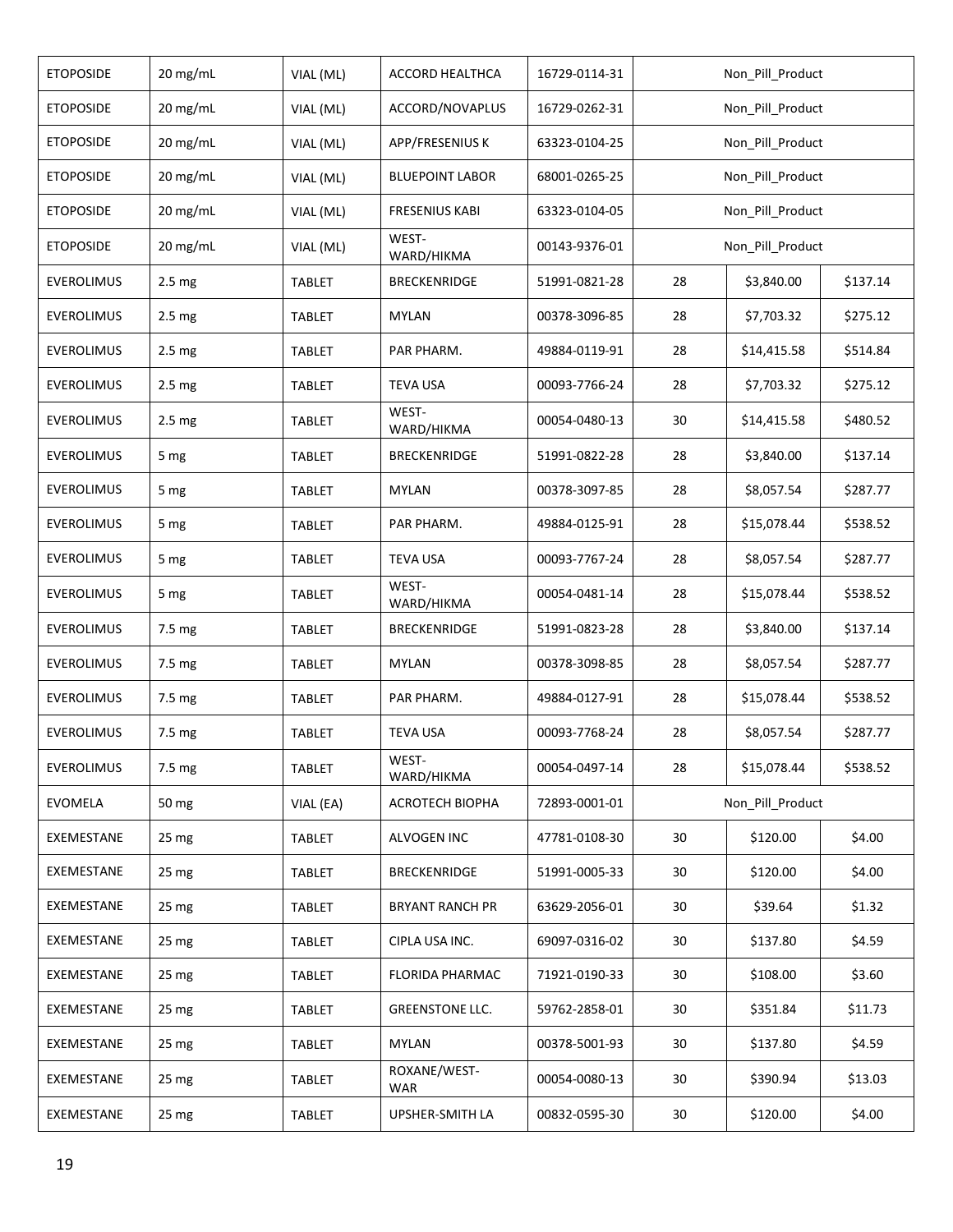| EXEMESTANE                      | 25 mg                        | <b>TABLET</b>           | ZYDUS PHARMACEU           | 68382-0383-06 | 30               | \$107.66         | \$3.59     |  |
|---------------------------------|------------------------------|-------------------------|---------------------------|---------------|------------------|------------------|------------|--|
| <b>FARESTON</b>                 | 60 mg                        | <b>TABLET</b>           | <b>KYOWA KIRIN IN</b>     | 42747-0327-30 | 30               | \$1,559.94       | \$52.00    |  |
| <b>FARYDAK</b>                  | 10 <sub>mg</sub>             | CAPSULE                 | NOVARTIS/SECURA           | 00078-0650-06 | 6                | \$16,899.01      | \$2,816.50 |  |
| FARYDAK                         | 15 mg                        | <b>CAPSULE</b>          | NOVARTIS/SECURA           | 00078-0651-06 | 6                | \$16,899.01      | \$2,816.50 |  |
| <b>FARYDAK</b>                  | 20 <sub>mg</sub>             | <b>CAPSULE</b>          | NOVARTIS/SECURA           | 00078-0652-06 | 6                | \$16,899.01      | \$2,816.50 |  |
| <b>FASLODEX</b>                 | 250 mg/5 mL                  | SYRINGE (ML)            | ASTRAZENECA               | 00310-0720-10 |                  | Non_Pill_Product |            |  |
| <b>FEMARA</b>                   | 2.5 <sub>mg</sub>            | <b>TABLET</b>           | <b>NOVARTIS</b>           | 00078-0249-15 | 30               | \$842.50         | \$28.08    |  |
| <b>FENSOLVI</b>                 | 45 mg (pediatric<br>6 month) | SYRINGE (EA)            | <b>TOLMAR</b><br>PHARMACE | 62935-0153-50 |                  | Non_Pill_Product |            |  |
| <b>FIRMAGON</b>                 | 80 mg                        | VIAL (EA)               | FERRING PH INC            | 55566-8303-01 |                  | Non_Pill_Product |            |  |
| <b>FIRMAGON</b>                 | 120 mg                       | VIAL (EA)               | FERRING PH INC            | 55566-8403-01 |                  | Non_Pill_Product |            |  |
| <b>FLOXURIDINE</b>              | 500 mg                       | VIAL (EA)               | APP/FRESENIUS K           | 63323-0145-07 |                  | Non_Pill_Product |            |  |
| <b>FLOXURIDINE</b>              | 500 mg                       | VIAL (EA)               | WEST-<br>WARD/HIKMA       | 00143-9270-01 |                  | Non_Pill_Product |            |  |
| <b>FLUDARABINE</b><br>PHOSPHATE | 50 mg                        | VIAL (EA)               | ACTAVIS/TEVA              | 45963-0609-55 | Non_Pill_Product |                  |            |  |
| <b>FLUDARABINE</b><br>PHOSPHATE | 50 mg                        | VIAL (EA)               | APP/FRESENIUS K           | 63323-0196-06 | Non_Pill_Product |                  |            |  |
| <b>FLUDARABINE</b><br>PHOSPHATE | 50 mg                        | VIAL (EA)               | LEUCADIA PHARMA           | 24201-0237-01 | Non Pill Product |                  |            |  |
| <b>FLUDARABINE</b><br>PHOSPHATE | 50 mg/2 mL                   | VIAL (ML)               | ACTAVIS/TEVA              | 45963-0621-51 | Non_Pill_Product |                  |            |  |
| <b>FLUDARABINE</b><br>PHOSPHATE | 50 mg/2 mL                   | VIAL (ML)               | APP/FRESENIUS K           | 63323-0192-02 | Non_Pill_Product |                  |            |  |
| <b>FLUDARABINE</b><br>PHOSPHATE | 50 mg/2 mL                   | VIAL (ML)               | AREVA PHARMACEU           | 59923-0604-02 |                  | Non Pill Product |            |  |
| <b>FLUDARABINE</b><br>PHOSPHATE | 50 mg/2 mL                   | VIAL (ML)               | <b>MYLAN INSTITUTI</b>    | 67457-0238-02 |                  | Non_Pill_Product |            |  |
| FLUDARABINE<br>PHOSPHATE        | 50 mg/2 mL                   | VIAL (ML)               | SAGENT PHARMACE           | 25021-0242-02 |                  | Non Pill Product |            |  |
| <b>FLUOROPLEX</b>               | 1%                           | CREAM<br>(GRAM)         | <b>ALMIRALL LLC</b>       | 16110-0812-30 |                  | Non_Pill_Product |            |  |
| <b>FLUOROURACIL</b>             | 0.50%                        | CREAM<br>(GRAM)         | <b>MYLAN</b>              | 00378-8078-49 |                  | Non_Pill_Product |            |  |
| <b>FLUOROURACIL</b>             | 5%                           | CREAM<br>(GRAM)         | MAYNE PHARMA IN           | 51862-0362-40 |                  | Non_Pill_Product |            |  |
| <b>FLUOROURACIL</b>             | 5%                           | CREAM<br>(GRAM)         | <b>MYLAN</b>              | 00378-4791-06 |                  | Non_Pill_Product |            |  |
| <b>FLUOROURACIL</b>             | 5%                           | CREAM<br>(GRAM)         | SPEAR PHARM/MAY           | 66530-0249-40 |                  | Non_Pill_Product |            |  |
| <b>FLUOROURACIL</b>             | 100%                         | <b>POWDER</b><br>(GRAM) | DARMERICA LLC             | 71052-0507-50 |                  | Non_Pill_Product |            |  |
| <b>FLUOROURACIL</b>             | 100%                         | <b>POWDER</b><br>(GRAM) | <b>FAGRON INC</b>         | 51552-0733-01 |                  | Non_Pill_Product |            |  |
| <b>FLUOROURACIL</b>             | 100%                         | POWDER<br>(GRAM)        | <b>HURON</b><br>PHARMACEU | 60966-0433-01 |                  | Non_Pill_Product |            |  |
| <b>FLUOROURACIL</b>             | 100%                         | POWDER<br>(GRAM)        | LETCO MEDICAL             | 62991-1486-01 |                  | Non_Pill_Product |            |  |
| <b>FLUOROURACIL</b>             | 100%                         | POWDER<br>(GRAM)        | MEDISCA INC.              | 38779-0025-06 |                  | Non_Pill_Product |            |  |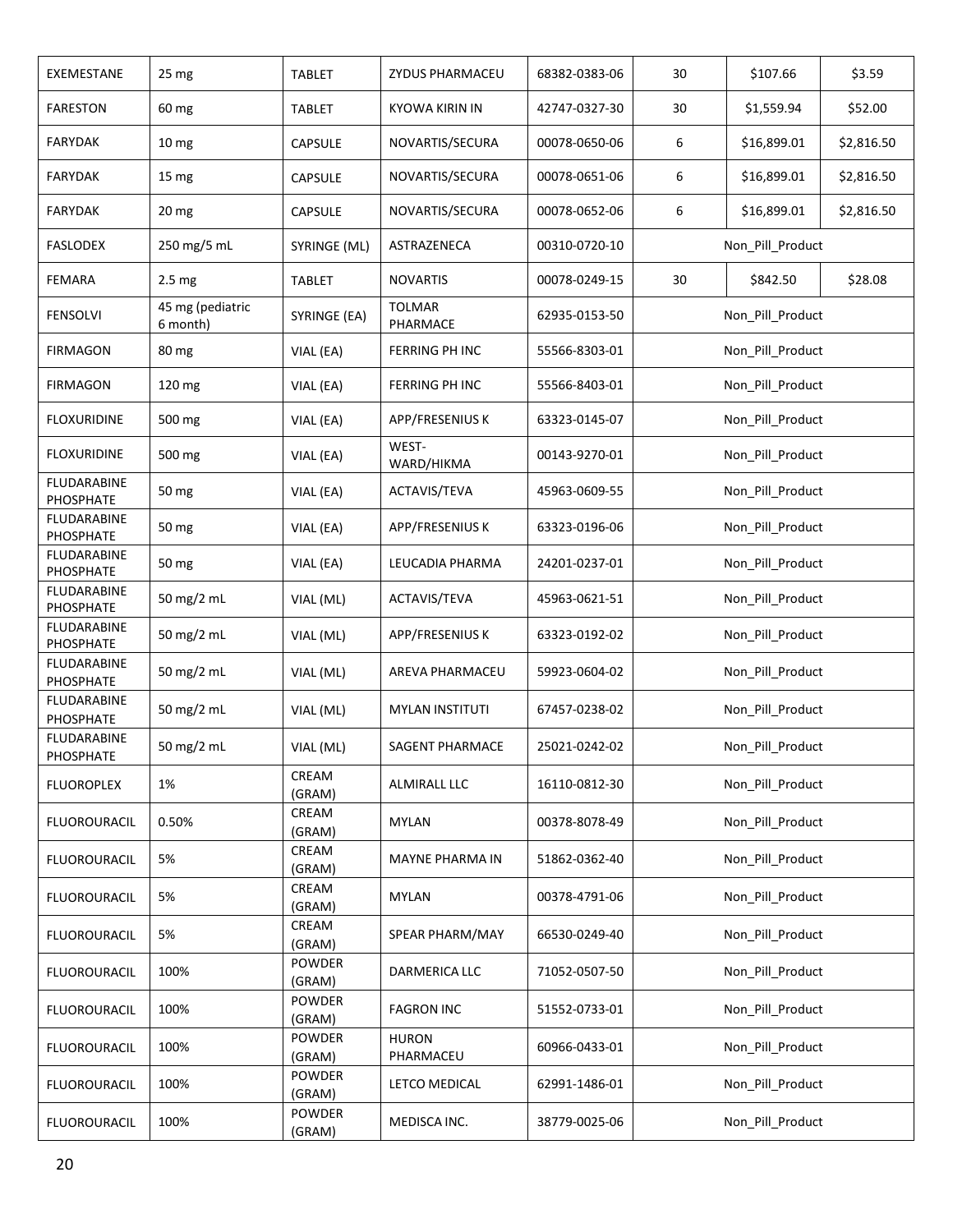| <b>FLUOROURACIL</b> | 100%           | <b>POWDER</b><br>(GRAM) | PROFESSIONAL CO        | 51927-1085-00 |                  | Non_Pill_Product |        |  |
|---------------------|----------------|-------------------------|------------------------|---------------|------------------|------------------|--------|--|
| <b>FLUOROURACIL</b> | 100%           | <b>POWDER</b><br>(GRAM) | <b>SPECTRUM</b>        | 49452-3175-01 |                  | Non_Pill_Product |        |  |
| <b>FLUOROURACIL</b> | 2%             | SOLUTION<br>NON-ORAL    | <b>TARO PHARM USA</b>  | 51672-4062-01 |                  | Non_Pill_Product |        |  |
| <b>FLUOROURACIL</b> | 5%             | SOLUTION<br>NON-ORAL    | <b>TARO PHARM USA</b>  | 51672-4063-01 |                  | Non_Pill_Product |        |  |
| <b>FLUOROURACIL</b> | 1 gram/20 mL   | VIAL (ML)               | ACCORD HEALTHCA        | 16729-0276-67 |                  | Non_Pill_Product |        |  |
| FLUOROURACIL        | 1 gram/20 mL   | VIAL (ML)               | APP/PREMIERPRO         | 63323-0117-28 |                  | Non_Pill_Product |        |  |
| <b>FLUOROURACIL</b> | 1 gram/20 mL   | VIAL (ML)               | <b>BLUEPOINT LABOR</b> | 68001-0266-31 |                  | Non_Pill_Product |        |  |
| <b>FLUOROURACIL</b> | 1 gram/20 mL   | VIAL (ML)               | <b>FRESENIUS KABI</b>  | 63323-0117-20 |                  | Non_Pill_Product |        |  |
| <b>FLUOROURACIL</b> | 1 gram/20 mL   | VIAL (ML)               | XIROMED LLC            | 70700-0187-23 |                  | Non Pill Product |        |  |
| <b>FLUOROURACIL</b> | 2.5 gram/50 mL | VIAL (ML)               | ACCORD HEALTHCA        | 16729-0276-11 |                  | Non Pill Product |        |  |
| <b>FLUOROURACIL</b> | 2.5 gram/50 mL | VIAL (ML)               | APP/FRESENIUS K        | 63323-0117-51 | Non_Pill_Product |                  |        |  |
| <b>FLUOROURACIL</b> | 2.5 gram/50 mL | VIAL (ML)               | APP/PREMIERPRO         | 63323-0117-58 | Non_Pill_Product |                  |        |  |
| FLUOROURACIL        | 2.5 gram/50 mL | VIAL (ML)               | <b>BLUEPOINT LABOR</b> | 68001-0266-27 | Non_Pill_Product |                  |        |  |
| <b>FLUOROURACIL</b> | 2.5 gram/50 mL | VIAL (ML)               | FRESENIUS KABI/        | 63323-0117-59 | Non_Pill_Product |                  |        |  |
| <b>FLUOROURACIL</b> | 2.5 gram/50 mL | VIAL (ML)               | SAGENT PHARMACE        | 25021-0215-98 | Non_Pill_Product |                  |        |  |
| <b>FLUOROURACIL</b> | 2.5 gram/50 mL | VIAL (ML)               | XIROMED LLC            | 70700-0188-22 | Non_Pill_Product |                  |        |  |
| <b>FLUOROURACIL</b> | 5 gram/100 mL  | VIAL (ML)               | ACCORD HEALTHCA        | 16729-0276-38 | Non_Pill_Product |                  |        |  |
| <b>FLUOROURACIL</b> | 5 gram/100 mL  | VIAL (ML)               | APP/FRESENIUS K        | 63323-0117-61 |                  | Non_Pill_Product |        |  |
| <b>FLUOROURACIL</b> | 5 gram/100 mL  | VIAL (ML)               | APP/PREMIERPRO         | 63323-0117-68 |                  | Non Pill Product |        |  |
| <b>FLUOROURACIL</b> | 5 gram/100 mL  | VIAL (ML)               | <b>BLUEPOINT LABOR</b> | 68001-0266-32 |                  | Non_Pill_Product |        |  |
| <b>FLUOROURACIL</b> | 5 gram/100 mL  | VIAL (ML)               | FRESENIUS KABI/        | 63323-0117-69 |                  | Non_Pill_Product |        |  |
| FLUOROURACIL        | 5 gram/100 mL  | VIAL (ML)               | SAGENT PHARMACE        | 25021-0215-99 |                  | Non_Pill_Product |        |  |
| <b>FLUOROURACIL</b> | 5 gram/100 mL  | VIAL (ML)               | XIROMED LLC            | 70700-0189-22 |                  | Non_Pill_Product |        |  |
| FLUOROURACIL        | 500 mg/10 mL   | VIAL (ML)               | ACCORD HEALTHCA        | 16729-0276-68 |                  | Non_Pill_Product |        |  |
| FLUOROURACIL        | 500 mg/10 mL   | VIAL (ML)               | APP/PREMIERPRO         | 63323-0117-18 |                  | Non_Pill_Product |        |  |
| <b>FLUOROURACIL</b> | 500 mg/10 mL   | VIAL (ML)               | <b>BLUEPOINT LABOR</b> | 68001-0266-30 |                  | Non_Pill_Product |        |  |
| <b>FLUOROURACIL</b> | 500 mg/10 mL   | VIAL (ML)               | <b>FRESENIUS KABI</b>  | 63323-0117-10 |                  | Non_Pill_Product |        |  |
| FLUOROURACIL        | 500 mg/10 mL   | VIAL (ML)               | FRESENIUS KABI/        | 63323-0117-19 |                  | Non_Pill_Product |        |  |
| <b>FLUOROURACIL</b> | 500 mg/10 mL   | VIAL (ML)               | XIROMED LLC            | 70700-0186-23 |                  | Non_Pill_Product |        |  |
| <b>FLUTAMIDE</b>    | 125 mg         | CAPSULE                 | GSMS INC.              | 60429-0272-18 | 180              | \$124.56         | \$0.69 |  |
| <b>FLUTAMIDE</b>    | 125 mg         | CAPSULE                 | PAR PHARM.             | 49884-0753-13 | 180              | \$338.94         | \$1.88 |  |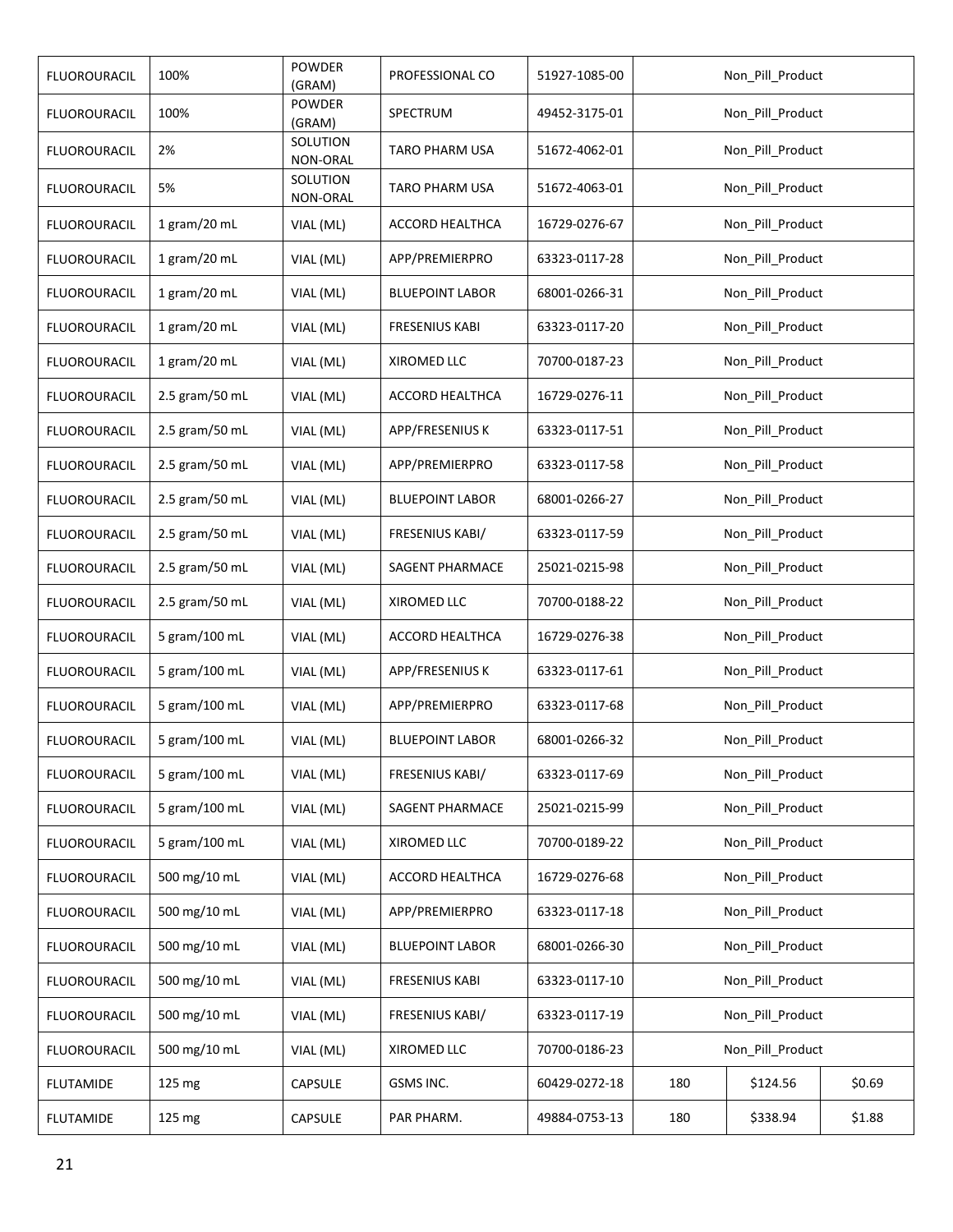| <b>FOLOTYN</b>                   | 20 mg/mL (1 mL)          | VIAL (ML)    | SPECTRUM/ACROTE           | 48818-0001-01 |                  | Non_Pill_Product |            |  |
|----------------------------------|--------------------------|--------------|---------------------------|---------------|------------------|------------------|------------|--|
| <b>FOLOTYN</b>                   | 40 mg/2 mL (20<br>mg/mL) | VIAL (ML)    | SPECTRUM/ACROTE           | 48818-0001-02 |                  | Non_Pill_Product |            |  |
| <b>FOTIVDA</b>                   | 0.89 mg                  | CAPSULE      | AVEO PHARMACEUT           | 45629-0089-01 | 21               | \$28,980.00      | \$1,380.00 |  |
| <b>FOTIVDA</b>                   | 1.34 mg                  | CAPSULE      | AVEO PHARMACEUT           | 45629-0134-01 | 21               | \$28,980.00      | \$1,380.00 |  |
| FULVESTRANT                      | 250 mg/5 mL              | SYRINGE (ML) | ACCORD HEALTHCA           | 16729-0436-30 |                  | Non_Pill_Product |            |  |
| <b>FULVESTRANT</b>               | 250 mg/5 mL              | SYRINGE (ML) | ACTAVIS/TEVA              | 00591-5019-02 |                  | Non_Pill_Product |            |  |
| <b>FULVESTRANT</b>               | 250 mg/5 mL              | SYRINGE (ML) | <b>AMNEAL BIOSCIEN</b>    | 70121-1463-02 |                  | Non_Pill_Product |            |  |
| <b>FULVESTRANT</b>               | 250 mg/5 mL              | SYRINGE (ML) | ASTRAZENECA LP/           | 00310-7720-10 |                  | Non_Pill_Product |            |  |
| <b>FULVESTRANT</b>               | 250 mg/5 mL              | SYRINGE (ML) | ATHENEX PHARMAC           | 70860-0211-74 |                  | Non_Pill_Product |            |  |
| <b>FULVESTRANT</b>               | 250 mg/5 mL              | SYRINGE (ML) | <b>BLUEPOINT LABOR</b>    | 68001-0424-85 |                  | Non Pill Product |            |  |
| <b>FULVESTRANT</b>               | 250 mg/5 mL              | SYRINGE (ML) | <b>BLUEPOINT/ONCOP</b>    | 68001-0484-85 |                  | Non_Pill_Product |            |  |
| <b>FULVESTRANT</b>               | 250 mg/5 mL              | SYRINGE (ML) | DR.REDDY'S LAB            | 43598-0262-02 |                  | Non_Pill_Product |            |  |
| <b>FULVESTRANT</b>               | 250 mg/5 mL              | SYRINGE (ML) | <b>FRESENIUS KABI</b>     | 63323-0715-05 | Non_Pill_Product |                  |            |  |
| <b>FULVESTRANT</b>               | 250 mg/5 mL              | SYRINGE (ML) | <b>GLENMARK</b><br>PHARMA | 68462-0317-32 | Non_Pill_Product |                  |            |  |
| <b>FULVESTRANT</b>               | 250 mg/5 mL              | SYRINGE (ML) | MEITHEAL PHARMA           | 71288-0555-86 | Non_Pill_Product |                  |            |  |
| FULVESTRANT                      | 250 mg/5 mL              | SYRINGE (ML) | MYLAN/AUROMEDI            | 67457-0311-05 | Non_Pill_Product |                  |            |  |
| <b>FULVESTRANT</b>               | 250 mg/5 mL              | SYRINGE (ML) | NORTHSTAR RX LL           | 16714-0118-02 | Non_Pill_Product |                  |            |  |
| <b>FULVESTRANT</b>               | 250 mg/5 mL              | SYRINGE (ML) | SAGENT PHARMACE           | 25021-0462-74 | Non_Pill_Product |                  |            |  |
| <b>FULVESTRANT</b>               | 250 mg/5 mL              | SYRINGE (ML) | SANDOZ                    | 00781-3079-12 |                  | Non_Pill_Product |            |  |
| <b>FULVESTRANT</b>               | 250 mg/5 mL              | SYRINGE (ML) | SANDOZ/NOVAPLUS           | 00781-3492-12 |                  | Non_Pill_Product |            |  |
| <b>GAVRETO</b>                   | 100 mg                   | CAPSULE      | <b>GENENTECH INC.</b>     | 50242-0210-60 | 60               | \$11,545.92      | \$192.43   |  |
| GAZYVA                           | 1000 mg/40 mL            | VIAL (ML)    | GENENTECH INC.            | 50242-0070-01 |                  | Non_Pill_Product |            |  |
| <b>GEMCITABINE</b><br><b>HCL</b> | 1 gram                   | VIAL (EA)    | APP/FRESENIUS K           | 63323-0125-53 |                  | Non_Pill_Product |            |  |
| <b>GEMCITABINE</b><br><b>HCL</b> | 1 gram                   | VIAL (EA)    | APP/PREMIERPRO            | 63323-0125-94 |                  | Non_Pill_Product |            |  |
| <b>GEMCITABINE</b><br><b>HCL</b> | 1 gram                   | VIAL (EA)    | ATHENEX PHARMAC           | 70860-0205-50 |                  | Non_Pill_Product |            |  |
| <b>GEMCITABINE</b><br><b>HCL</b> | 1 gram                   | VIAL (EA)    | <b>BLUEPOINT LABOR</b>    | 68001-0282-23 |                  | Non_Pill_Product |            |  |
| <b>GEMCITABINE</b><br><b>HCL</b> | 1 gram                   | VIAL (EA)    | DR.REDDY'S LAB            | 55111-0687-25 |                  | Non_Pill_Product |            |  |
| <b>GEMCITABINE</b>               | 1 gram                   | VIAL (EA)    | HERITAGE PHARMA           | 23155-0214-31 |                  | Non_Pill_Product |            |  |
| <b>HCL</b><br><b>GEMCITABINE</b> | 1 gram                   | VIAL (EA)    | HOSPIRA/PFIZER            | 00409-0186-01 |                  | Non_Pill_Product |            |  |
| <b>HCL</b><br><b>GEMCITABINE</b> | 1 gram                   | VIAL (EA)    | MEITHEAL PHARMA           | 71288-0114-50 |                  | Non_Pill_Product |            |  |
| <b>HCL</b>                       |                          |              |                           | 16714-0930-01 |                  | Non_Pill_Product |            |  |
| <b>GEMCITABINE</b>               | 1 gram                   | VIAL (EA)    | NORTHSTAR RX LL           |               |                  |                  |            |  |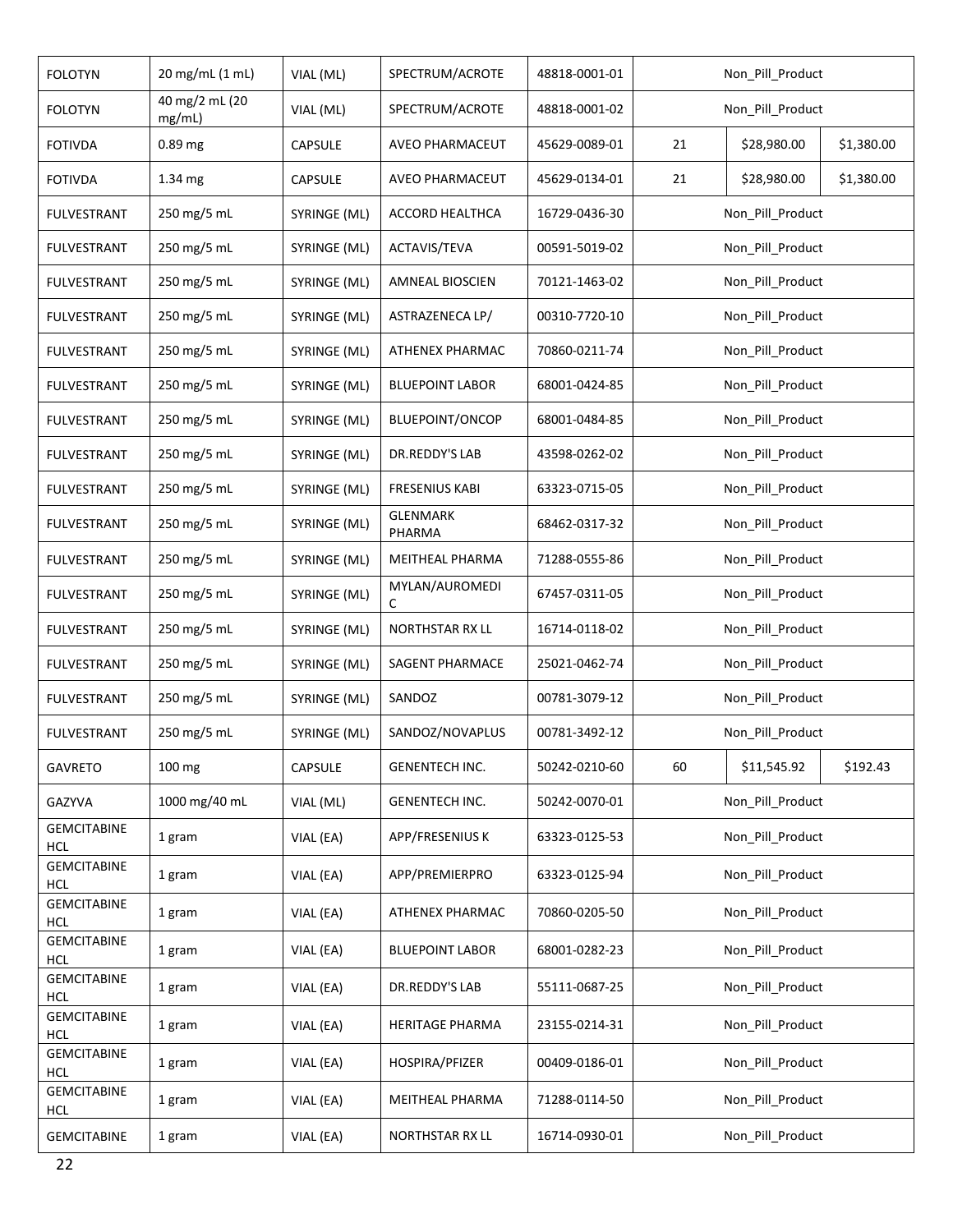| <b>HCL</b>                       |                                        |           |                           |               |                  |
|----------------------------------|----------------------------------------|-----------|---------------------------|---------------|------------------|
| <b>GEMCITABINE</b><br><b>HCL</b> | 1 gram                                 | VIAL (EA) | SAGENT PHARMACE           | 25021-0235-50 | Non_Pill_Product |
| <b>GEMCITABINE</b><br><b>HCL</b> | 1 gram                                 | VIAL (EA) | <b>SUN PHARMA GLOB</b>    | 47335-0154-40 | Non_Pill_Product |
| <b>GEMCITABINE</b><br><b>HCL</b> | 2 gram                                 | VIAL (EA) | ACCORD HEALTHCA           | 16729-0118-38 | Non_Pill_Product |
| <b>GEMCITABINE</b><br><b>HCL</b> | 2 gram                                 | VIAL (EA) | <b>FRESENIUS KABI</b>     | 63323-0126-03 | Non_Pill_Product |
| <b>GEMCITABINE</b><br><b>HCL</b> | 2 gram                                 | VIAL (EA) | HOSPIRA/PFIZER            | 00409-0187-01 | Non_Pill_Product |
| <b>GEMCITABINE</b><br><b>HCL</b> | 200 mg                                 | VIAL (EA) | ACCORD HEALTHCA           | 16729-0092-03 | Non_Pill_Product |
| <b>GEMCITABINE</b><br><b>HCL</b> | 200 mg                                 | VIAL (EA) | APP/FRESENIUS K           | 63323-0102-13 | Non_Pill_Product |
| <b>GEMCITABINE</b><br><b>HCL</b> | 200 mg                                 | VIAL (EA) | APP/PREMIERPRO            | 63323-0102-94 | Non_Pill_Product |
| <b>GEMCITABINE</b><br><b>HCL</b> | 200 mg                                 | VIAL (EA) | DR.REDDY'S LAB            | 55111-0686-07 | Non_Pill_Product |
| <b>GEMCITABINE</b><br><b>HCL</b> | 200 mg                                 | VIAL (EA) | <b>HERITAGE PHARMA</b>    | 23155-0213-31 | Non_Pill_Product |
| <b>GEMCITABINE</b><br><b>HCL</b> | 200 mg                                 | VIAL (EA) | HOSPIRA/PFIZER            | 00409-0185-01 | Non_Pill_Product |
| <b>GEMCITABINE</b><br><b>HCL</b> | 200 mg                                 | VIAL (EA) | MEITHEAL PHARMA           | 71288-0113-10 | Non_Pill_Product |
| <b>GEMCITABINE</b><br><b>HCL</b> | 200 mg                                 | VIAL (EA) | <b>MYLAN INSTITUTI</b>    | 67457-0464-20 | Non_Pill_Product |
| <b>GEMCITABINE</b><br><b>HCL</b> | 200 mg                                 | VIAL (EA) | NORTHSTAR RX LL           | 16714-0909-01 | Non_Pill_Product |
| <b>GEMCITABINE</b><br><b>HCL</b> | 200 mg                                 | VIAL (EA) | SAGENT PHARMACE           | 25021-0234-10 | Non_Pill_Product |
| <b>GEMCITABINE</b><br><b>HCL</b> | 200 mg                                 | VIAL (EA) | <b>SUN PHARMA GLOB</b>    | 47335-0153-40 | Non_Pill_Product |
| <b>GEMCITABINE</b><br><b>HCL</b> | 1 gram/26.3 mL<br>(38 mg/mL)           | VIAL (ML) | <b>APOTEX CORP</b>        | 60505-6114-00 | Non_Pill_Product |
| <b>GEMCITABINE</b><br>HCL        | 1 gram/26.3 mL<br>$(38 \text{ mg/mL})$ | VIAL (ML) | ARMAS<br>PHARMACEU        | 72485-0222-10 | Non_Pill_Product |
| <b>GEMCITABINE</b><br><b>HCL</b> | 1 gram/26.3 mL<br>(38 mg/mL)           | VIAL (ML) | HOSPIRA/PFIZER            | 00409-0181-01 | Non_Pill_Product |
| <b>GEMCITABINE</b><br><b>HCL</b> | 1 gram/26.3 mL<br>$(38 \text{ mg/mL})$ | VIAL (ML) | HOSPIRA-NOVAPLU           | 00409-0181-25 | Non_Pill_Product |
| <b>GEMCITABINE</b><br><b>HCL</b> | 1 gram/26.3 mL<br>$(38 \text{ mg/mL})$ | VIAL (ML) | MEITHEAL PHARMA           | 71288-0117-28 | Non_Pill_Product |
| <b>GEMCITABINE</b><br><b>HCL</b> | 1 gram/26.3 mL<br>(38 mg/mL)           | VIAL (ML) | <b>MYLAN INSTITUTI</b>    | 67457-0617-30 | Non_Pill_Product |
| <b>GEMCITABINE</b><br><b>HCL</b> | 1 gram/26.3 mL<br>(38 mg/mL)           | VIAL (ML) | <b>SAGENT PHARMACE</b>    | 25021-0239-26 | Non_Pill_Product |
| <b>GEMCITABINE</b><br><b>HCL</b> | 2 gram/52.6 mL<br>$(38 \text{ mg/mL})$ | VIAL (ML) | <b>APOTEX CORP</b>        | 60505-6115-02 | Non_Pill_Product |
| <b>GEMCITABINE</b><br><b>HCL</b> | 2 gram/52.6 mL<br>$(38 \text{ mg/mL})$ | VIAL (ML) | <b>ARMAS</b><br>PHARMACEU | 72485-0223-20 | Non_Pill_Product |
| <b>GEMCITABINE</b><br><b>HCL</b> | 2 gram/52.6 mL<br>$(38 \text{ mg/mL})$ | VIAL (ML) | HOSPIRA/PFIZER            | 00409-0182-01 | Non_Pill_Product |
| <b>GEMCITABINE</b><br><b>HCL</b> | 2 gram/52.6 mL<br>(38 mg/mL)           | VIAL (ML) | HOSPIRA-NOVAPLU           | 00409-0182-25 | Non_Pill_Product |
| <b>GEMCITABINE</b><br><b>HCL</b> | 2 gram/52.6 mL<br>(38 mg/mL)           | VIAL (ML) | MEITHEAL PHARMA           | 71288-0117-54 | Non_Pill_Product |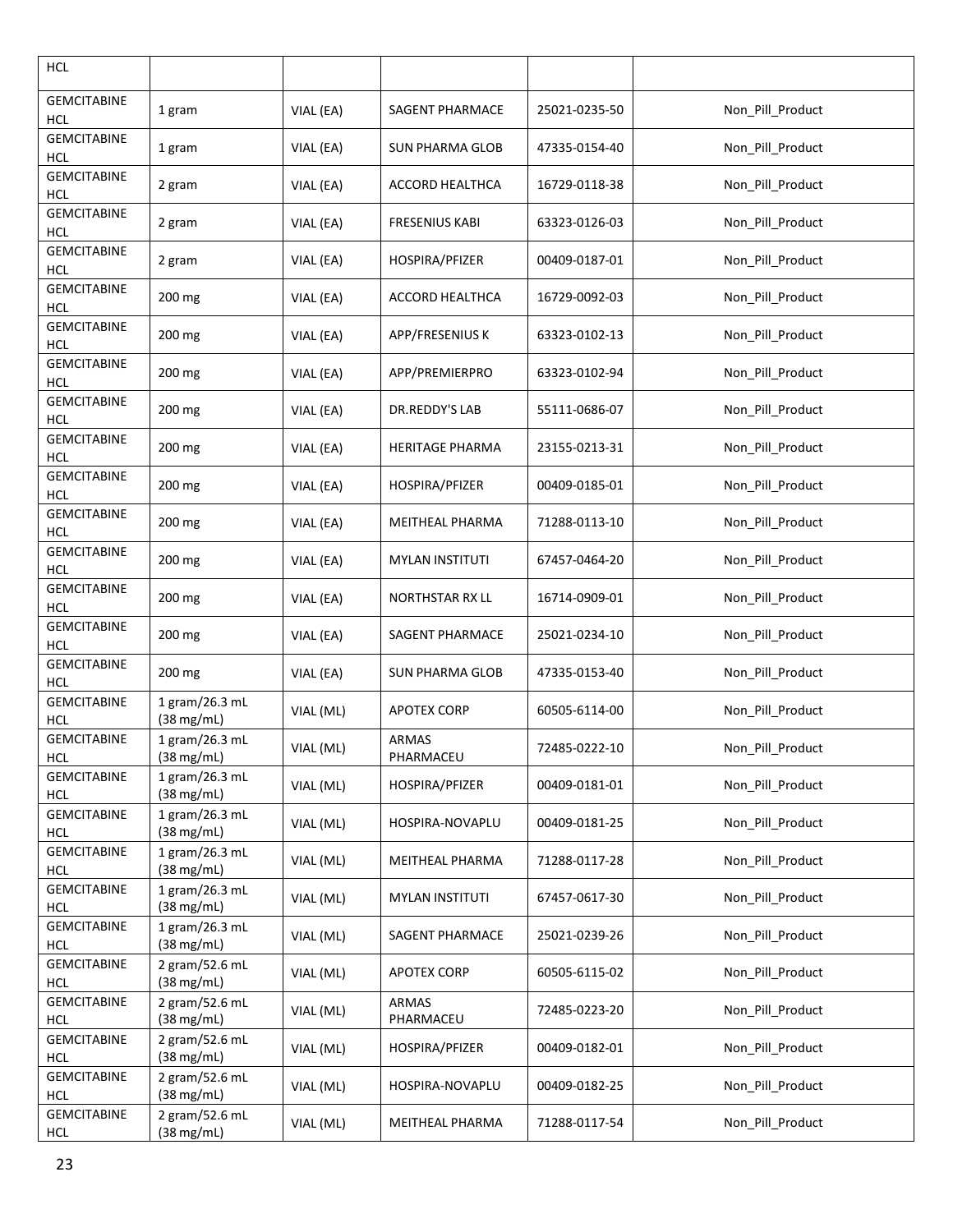| <b>GEMCITABINE</b><br><b>HCL</b>   | 2 gram/52.6 mL<br>$(38 \text{ mg/mL})$ | VIAL (ML)      | <b>MYLAN INSTITUTI</b>    | 67457-0618-10 |     | Non_Pill_Product |            |  |
|------------------------------------|----------------------------------------|----------------|---------------------------|---------------|-----|------------------|------------|--|
| <b>GEMCITABINE</b><br><b>HCL</b>   | 2 gram/52.6 mL<br>(38 mg/mL)           | VIAL (ML)      | SAGENT PHARMACE           | 25021-0239-52 |     | Non Pill Product |            |  |
| <b>GEMCITABINE</b><br><b>HCL</b>   | 100 mg/mL                              | VIAL (ML)      | <b>ACCORD HEALTHCA</b>    | 16729-0391-30 |     | Non_Pill_Product |            |  |
| <b>GEMCITABINE</b><br><b>HCL</b>   | 100 mg/mL                              | VIAL (ML)      | <b>BLUEPOINT LABOR</b>    | 68001-0342-34 |     | Non_Pill_Product |            |  |
| <b>GEMCITABINE</b><br><b>HCL</b>   | 200 mg/5.26 mL<br>(38 mg/mL)           | VIAL (ML)      | <b>APOTEX CORP</b>        | 60505-6113-06 |     | Non_Pill_Product |            |  |
| <b>GEMCITABINE</b><br><b>HCL</b>   | 200 mg/5.26 mL<br>(38 mg/mL)           | VIAL (ML)      | <b>ARMAS</b><br>PHARMACEU | 72485-0221-02 |     | Non_Pill_Product |            |  |
| <b>GEMCITABINE</b><br><b>HCL</b>   | 200 mg/5.26 mL<br>(38 mg/mL)           | VIAL (ML)      | HOSPIRA/PFIZER            | 00409-0183-01 |     | Non_Pill_Product |            |  |
| <b>GEMCITABINE</b><br><b>HCL</b>   | 200 mg/5.26 mL<br>(38 mg/mL)           | VIAL (ML)      | HOSPIRA-NOVAPLU           | 00409-0183-25 |     | Non_Pill_Product |            |  |
| <b>GEMCITABINE</b><br><b>HCL</b>   | 200 mg/5.26 mL<br>(38 mg/mL)           | VIAL (ML)      | MEITHEAL PHARMA           | 71288-0117-06 |     | Non_Pill_Product |            |  |
| <b>GEMCITABINE</b><br><b>HCL</b>   | 200 mg/5.26 mL<br>(38 mg/mL)           | VIAL (ML)      | <b>MYLAN INSTITUTI</b>    | 67457-0616-10 |     | Non Pill Product |            |  |
| <b>GEMCITABINE</b><br><b>HCL</b>   | 200 mg/5.26 mL<br>(38 mg/mL)           | VIAL (ML)      | <b>SAGENT PHARMACE</b>    | 25021-0239-05 |     | Non_Pill_Product |            |  |
| <b>GILOTRIF</b>                    | 20 <sub>mg</sub>                       | TABLET         | <b>BOEHRINGER ING.</b>    | 00597-0141-30 | 30  | \$12,098.90      | \$403.30   |  |
| <b>GILOTRIF</b>                    | 30 mg                                  | TABLET         | <b>BOEHRINGER ING.</b>    | 00597-0137-30 | 30  | \$12,098.90      | \$403.30   |  |
| <b>GILOTRIF</b>                    | 40 mg                                  | <b>TABLET</b>  | <b>BOEHRINGER ING.</b>    | 00597-0138-30 | 30  | \$12,098.90      | \$403.30   |  |
| <b>GLEEVEC</b>                     | 100 mg                                 | TABLET         | <b>NOVARTIS</b>           | 00078-0401-34 | 90  | \$10,112.93      | \$112.37   |  |
| <b>GLEEVEC</b>                     | 400 mg                                 | TABLET         | <b>NOVARTIS</b>           | 00078-0649-30 | 30  | \$12,146.92      | \$404.90   |  |
| <b>GLEOSTINE</b>                   | 10 <sub>mg</sub>                       | <b>CAPSULE</b> | NEXTSOURCE BIOT           | 58181-3040-05 | 5   | \$545.82         | \$109.16   |  |
| <b>GLEOSTINE</b>                   | 40 mg                                  | <b>CAPSULE</b> | NEXTSOURCE BIOT           | 58181-3041-05 | 5   | \$2,183.34       | \$436.67   |  |
| <b>GLEOSTINE</b>                   | 100 mg                                 | <b>CAPSULE</b> | NEXTSOURCE BIOT           | 58181-3042-05 | 5   | \$6,027.12       | \$1,205.42 |  |
| <b>GLIADEL</b>                     | 7.7 mg-192.3 mg                        | WAFER          | ARBOR<br>PHARMACEU        | 24338-0050-08 |     | Non_Pill_Product |            |  |
| HALAVEN                            | 1 mg/2 mL (0.5<br>mg/mL)               | VIAL (ML)      | EISAI INC.                | 62856-0389-01 |     | Non_Pill_Product |            |  |
| <b>HERCEPTIN</b>                   | 150 mg                                 | VIAL (EA)      | <b>GENENTECH INC.</b>     | 50242-0132-01 |     | Non Pill Product |            |  |
| <b>HERCEPTIN</b><br><b>HYLECTA</b> | 600 mg-10000<br>unit/5 mL              | VIAL (ML)      | GENENTECH INC.            | 50242-0077-01 |     | Non Pill Product |            |  |
| HERZUMA                            | 150 mg                                 | VIAL (EA)      | <b>TEVA USA</b>           | 63459-0303-43 |     | Non_Pill_Product |            |  |
| HERZUMA                            | 420 mg                                 | VIAL (EA)      | <b>TEVA USA</b>           | 63459-0305-47 |     | Non_Pill_Product |            |  |
| <b>HYCAMTIN</b>                    | 0.25 mg                                | CAPSULE        | <b>NOVARTIS</b>           | 00078-0672-01 | 10  | \$1,205.92       | \$120.59   |  |
| HYCAMTIN                           | 1 mg                                   | <b>CAPSULE</b> | <b>NOVARTIS</b>           | 00078-0673-01 | 10  | \$4,823.58       | \$482.36   |  |
| <b>HYCAMTIN</b>                    | 4 mg                                   | VIAL (EA)      | <b>NOVARTIS</b>           | 00078-0674-61 |     | Non_Pill_Product |            |  |
| <b>HYDREA</b>                      | 500 mg                                 | <b>CAPSULE</b> | <b>BMS ONCO/IMMUN</b>     | 00003-0830-50 | 100 | \$163.81         | \$1.64     |  |
| HYDROXYUREA                        | 500 mg                                 | CAPSULE        | AHP                       | 68084-0284-01 | 100 | \$110.40         | \$1.10     |  |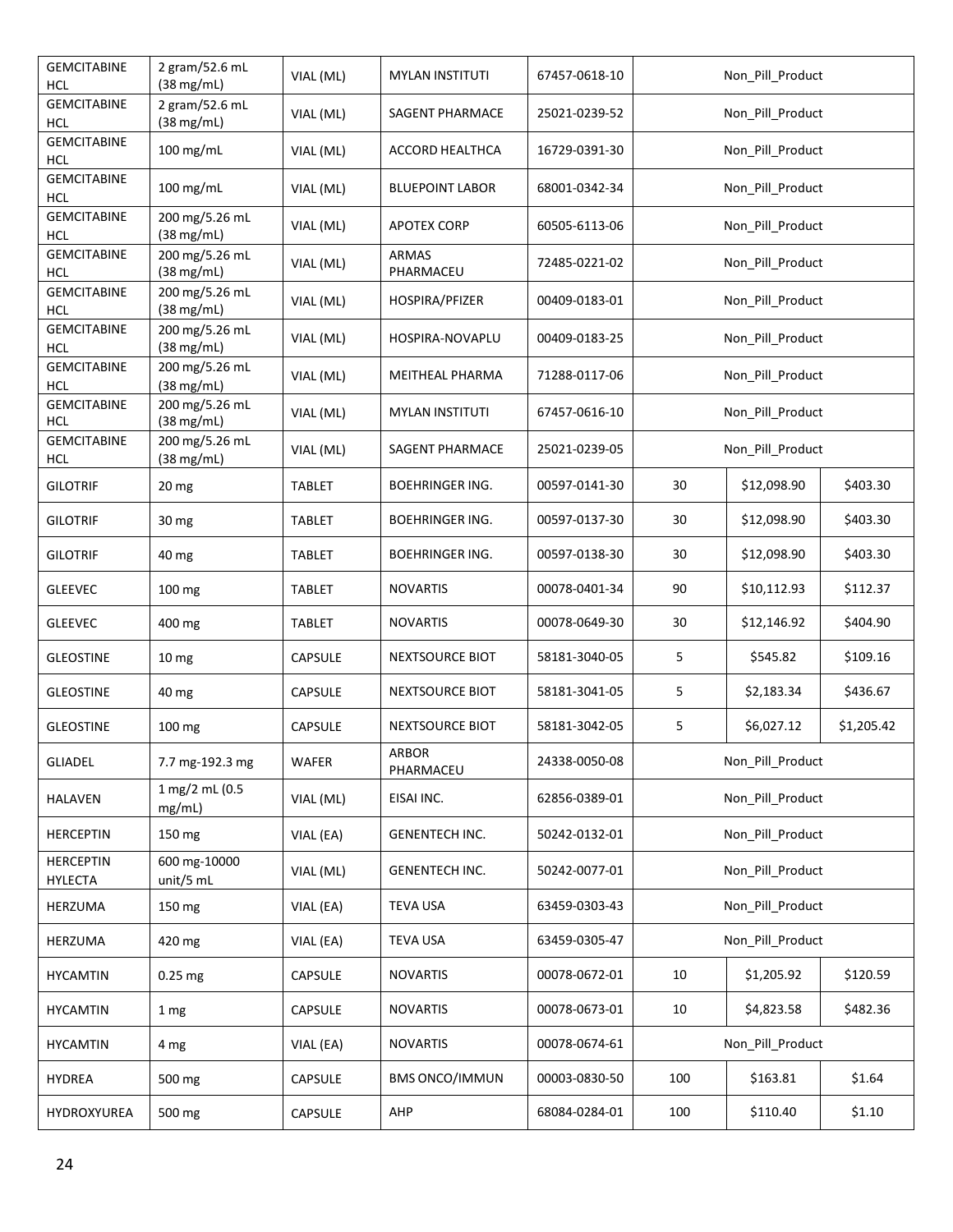| HYDROXYUREA           | 500 mg           | CAPSULE                 | AVKARE                    | 42291-0321-01 | 100              | \$98.09          | \$0.98     |
|-----------------------|------------------|-------------------------|---------------------------|---------------|------------------|------------------|------------|
| HYDROXYUREA           | 500 mg           | CAPSULE                 | GSMS INC.                 | 60429-0265-01 | 100              | \$90.86          | \$0.91     |
| HYDROXYUREA           | 500 mg           | CAPSULE                 | <b>MAJOR</b><br>PHARMACEU | 00904-6939-61 | 100              | \$115.80         | \$1.16     |
| HYDROXYUREA           | 500 mg           | CAPSULE                 | PAR PHARM.                | 49884-0724-01 | 100              | \$67.20          | \$0.67     |
| HYDROXYUREA           | 500 mg           | <b>CAPSULE</b>          | <b>TEVA USA</b>           | 00555-0882-02 | 100              | \$141.53         | \$1.42     |
| HYDROXYUREA           | 100%             | <b>POWDER</b><br>(GRAM) | <b>FAGRON INC</b>         | 51552-0851-09 |                  | Non_Pill_Product |            |
| HYDROXYUREA           | 100%             | <b>POWDER</b><br>(GRAM) | MEDISCA INC.              | 38779-1354-04 |                  | Non_Pill_Product |            |
| HYDROXYUREA           | 100%             | <b>POWDER</b><br>(GRAM) | PROFESSIONAL CO           | 51927-2655-00 |                  | Non_Pill_Product |            |
| <b>HYDROXYUREA</b>    | 100%             | <b>POWDER</b><br>(GRAM) | SPECTRUM                  | 49452-3650-04 |                  | Non_Pill_Product |            |
| <b>IBRANCE</b>        | 75 mg            | <b>CAPSULE</b>          | PFIZER US PHARM           | 00069-0187-21 | 21               | \$15,686.21      | \$746.96   |
| <b>IBRANCE</b>        | 100 mg           | <b>CAPSULE</b>          | PFIZER US PHARM           | 00069-0188-21 | 21               | \$15,686.21      | \$746.96   |
| <b>IBRANCE</b>        | 125 mg           | <b>CAPSULE</b>          | PFIZER US PHARM           | 00069-0189-21 | 21               | \$15,686.21      | \$746.96   |
| <b>IBRANCE</b>        | 75 mg            | <b>TABLET</b>           | PFIZER US PHARM           | 00069-0284-03 | 21               | \$15,686.21      | \$746.96   |
| <b>IBRANCE</b>        | 100 mg           | <b>TABLET</b>           | PFIZER US PHARM           | 00069-0486-03 | 21               | \$15,686.21      | \$746.96   |
| <b>IBRANCE</b>        | 125 mg           | TABLET                  | PFIZER US PHARM           | 00069-0688-03 | 21               | \$15,686.21      | \$746.96   |
| <b>ICLUSIG</b>        | 10 <sub>mg</sub> | <b>TABLET</b>           | MILLENNIUM PHAR           | 63020-0536-30 | 30               | \$21,495.60      | \$716.52   |
| <b>ICLUSIG</b>        | 15 mg            | TABLET                  | MILLENNIUM PHAR           | 63020-0535-30 | 30               | \$21,495.60      | \$716.52   |
| <b>ICLUSIG</b>        | 30 mg            | TABLET                  | MILLENNIUM PHAR           | 63020-0533-30 | 30               | \$21,495.60      | \$716.52   |
| <b>ICLUSIG</b>        | 45 mg            | TABLET                  | MILLENNIUM PHAR           | 63020-0534-30 | 30               | \$21,495.60      | \$716.52   |
| <b>IDAMYCIN PFS</b>   | 1 mg/mL          | VIAL (ML)               | PFIZER US PHARM           | 00013-2586-91 |                  | Non_Pill_Product |            |
| <b>IDAMYCIN PFS</b>   | 1 mg/mL          | VIAL (ML)               | PHARMACI/PFIZER           | 00013-2576-91 |                  | Non_Pill_Product |            |
| <b>IDARUBICIN HCL</b> | 1 mg/mL          | VIAL (ML)               | APP/FRESENIUS K           | 63323-0194-05 |                  | Non_Pill_Product |            |
| <b>IDARUBICIN HCL</b> | 1 mg/mL          | VIAL (ML)               | <b>TEVA PARENTERAL</b>    | 00703-4154-11 |                  | Non_Pill_Product |            |
| <b>IDARUBICIN HCL</b> | 1 mg/mL          | VIAL (ML)               | WEST-WARD/HIKMA           | 00143-9217-01 |                  | Non_Pill_Product |            |
| <b>IDARUBICIN HCL</b> | 1 mg/mL          | VIAL (ML)               | WEST-WARD/HIKMA           | 00143-9306-01 |                  | Non_Pill_Product |            |
| <b>IDHIFA</b>         | 50 mg            | <b>TABLET</b>           | CELGENE/BMS               | 59572-0705-30 | 30               | \$33,895.18      | \$1,129.84 |
| <b>IDHIFA</b>         | $100 \text{ mg}$ | <b>TABLET</b>           | CELGENE/BMS               | 59572-0710-30 | 30               | \$33,895.18      | \$1,129.84 |
| <b>IFEX</b>           | 1 gram           | VIAL (EA)               | <b>BAXTER HEALTHCA</b>    | 00338-3991-01 |                  | Non_Pill_Product |            |
| <b>IFEX</b>           | 3 gram           | VIAL (EA)               | <b>BAXTER HEALTHCA</b>    | 00338-3993-01 | Non_Pill_Product |                  |            |
| <b>IFOSFAMIDE</b>     | 1 gram           | VIAL (EA)               | APP/FRESENIUS K           | 63323-0142-10 | Non_Pill_Product |                  |            |
| <b>IFOSFAMIDE</b>     | 1 gram           | VIAL (EA)               | <b>BAXTER HEALTHCA</b>    | 10019-0925-01 |                  | Non_Pill_Product |            |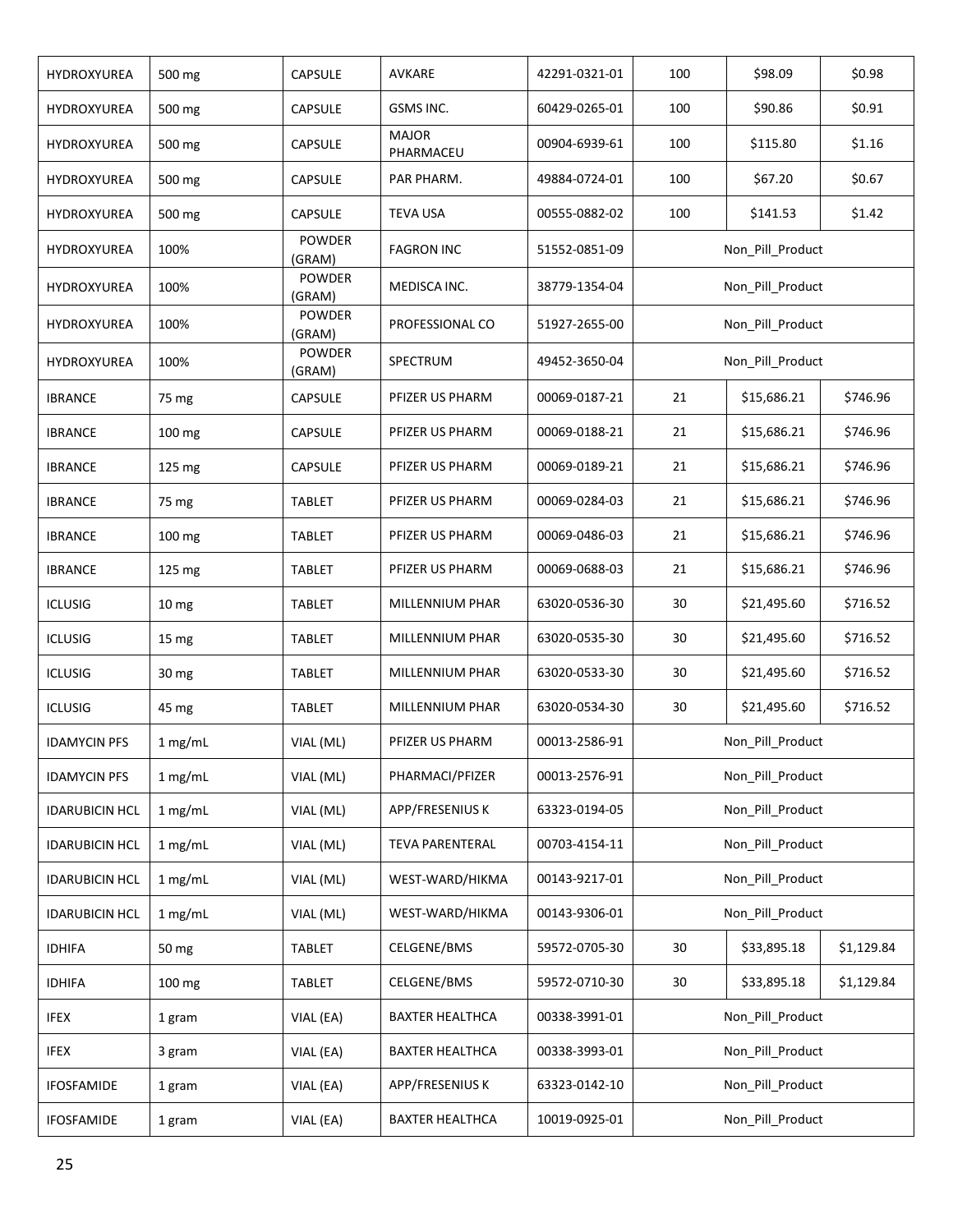| <b>IFOSFAMIDE</b>                       | 1 gram       | VIAL (EA)     | FRESENIUS KABI/           | 63323-0142-12 |    | Non_Pill_Product |          |  |
|-----------------------------------------|--------------|---------------|---------------------------|---------------|----|------------------|----------|--|
| <b>IFOSFAMIDE</b>                       | 3 gram       | VIAL (EA)     | <b>BAXTER HEALTHCA</b>    | 10019-0926-02 |    | Non_Pill_Product |          |  |
| <b>IFOSFAMIDE</b>                       | 1 gram/20 mL | VIAL (ML)     | APP/FRESENIUS K           | 63323-0174-20 |    | Non_Pill_Product |          |  |
| <b>IFOSFAMIDE</b>                       | 1 gram/20 mL | VIAL (ML)     | <b>TEVA PARENTERAL</b>    | 00703-3427-11 |    | Non_Pill_Product |          |  |
| <b>IFOSFAMIDE</b>                       | 1 gram/20 mL | VIAL (ML)     | WEST-WARD/HIKMA           | 00143-9531-01 |    | Non_Pill_Product |          |  |
| <b>IFOSFAMIDE</b>                       | 3 gram/60 mL | VIAL (ML)     | APP/FRESENIUS K           | 63323-0174-60 |    | Non Pill Product |          |  |
| <b>IFOSFAMIDE</b>                       | 3 gram/60 mL | VIAL (ML)     | <b>TEVA PARENTERAL</b>    | 00703-3429-11 |    | Non_Pill_Product |          |  |
| <b>IFOSFAMIDE</b>                       | 3 gram/60 mL | VIAL (ML)     | WEST-WARD/HIKMA           | 00143-9530-01 |    | Non_Pill_Product |          |  |
| <b>IMATINIB</b><br>MESYLATE             | 100 mg       | <b>TABLET</b> | AHP                       | 60687-0192-21 | 30 | \$1,608.00       | \$53.60  |  |
| <b>IMATINIB</b><br>MESYLATE             | 100 mg       | <b>TABLET</b> | <b>APOTEX CORP</b>        | 60505-2900-09 | 90 | \$574.84         | \$6.39   |  |
| IMATINIB<br>MESYLATE                    | 100 mg       | <b>TABLET</b> | AREVA PHARMACEU           | 59923-0723-90 | 90 | \$354.00         | \$3.93   |  |
| <b>IMATINIB</b><br>MESYLATE             | 100 mg       | <b>TABLET</b> | <b>ARMAS</b><br>PHARMACEU | 72485-0202-90 | 90 | \$132.00         | \$1.47   |  |
| <b>IMATINIB</b><br>MESYLATE             | 100 mg       | <b>TABLET</b> | <b>ASCEND LABORATO</b>    | 67877-0633-90 | 90 | \$354.00         | \$3.93   |  |
| <b>IMATINIB</b><br>MESYLATE             | 100 mg       | TABLET        | <b>AUROBINDO</b><br>PHARM | 59651-0240-90 | 90 | \$132.00         | \$1.47   |  |
| <b>IMATINIB</b><br>MESYLATE             | 100 mg       | TABLET        | <b>AVPAK</b>              | 50268-0426-12 | 20 | \$1,600.00       | \$80.00  |  |
| <b>IMATINIB</b>                         | 100 mg       | TABLET        | <b>BLUEPOINT LABOR</b>    | 68001-0490-05 | 90 | \$354.00         | \$3.93   |  |
| MESYLATE<br><b>IMATINIB</b><br>MESYLATE | 100 mg       | TABLET        | <b>BRECKENRIDGE</b>       | 51991-0376-90 | 90 | \$129.36         | \$1.44   |  |
| <b>IMATINIB</b><br>MESYLATE             | 100 mg       | TABLET        | <b>BRYANT RANCH PR</b>    | 63629-2067-01 | 90 | \$382.92         | \$4.25   |  |
| <b>IMATINIB</b><br>MESYLATE             | 100 mg       | <b>TABLET</b> | DR.REDDY'S LAB            | 43598-0344-31 | 30 | \$1,050.00       | \$35.00  |  |
| <b>IMATINIB</b><br>MESYLATE             | 100 mg       | <b>TABLET</b> | GSMS INC.                 | 51407-0269-90 | 90 | \$312.96         | \$3.48   |  |
| <b>IMATINIB</b><br>MESYLATE             | 100 mg       | TABLET        | <b>MAJOR</b><br>PHARMACEU | 00904-6901-04 | 30 | \$1,602.80       | \$53.43  |  |
| <b>IMATINIB</b><br>MESYLATE             | 100 mg       | TABLET        | <b>MYLAN</b>              | 00378-2245-77 | 90 | \$368.21         | \$4.09   |  |
| <b>IMATINIB</b><br>MESYLATE             | 100 mg       | <b>TABLET</b> | <b>MYLAN INSTITUTI</b>    | 42292-0043-03 | 30 | \$1,200.00       | \$40.00  |  |
| <b>IMATINIB</b><br>MESYLATE             | 100 mg       | <b>TABLET</b> | <b>NORTHSTAR RX LL</b>    | 16714-0704-01 | 90 | \$4,731.37       | \$52.57  |  |
| IMATINIB<br>MESYLATE                    | 100 mg       | <b>TABLET</b> | <b>SUN PHARMA GLOB</b>    | 47335-0472-81 | 90 | \$177.00         | \$1.97   |  |
| IMATINIB                                | 100 mg       | <b>TABLET</b> | <b>TEVA USA</b>           | 00093-7629-98 | 90 | \$131.04         | \$1.46   |  |
| MESYLATE<br>IMATINIB                    | 100 mg       | <b>TABLET</b> | WEST-WARD/HIKMA           | 00054-0248-22 | 90 | \$1,336.98       | \$14.86  |  |
| MESYLATE<br><b>IMATINIB</b>             | 400 mg       | TABLET        | AHP                       | 60687-0203-25 | 30 | \$5,568.00       | \$185.60 |  |
| MESYLATE<br>IMATINIB                    | 400 mg       | <b>TABLET</b> | <b>APOTEX CORP</b>        | 60505-2901-03 | 30 | \$690.46         | \$23.02  |  |
| MESYLATE                                |              |               |                           |               |    |                  |          |  |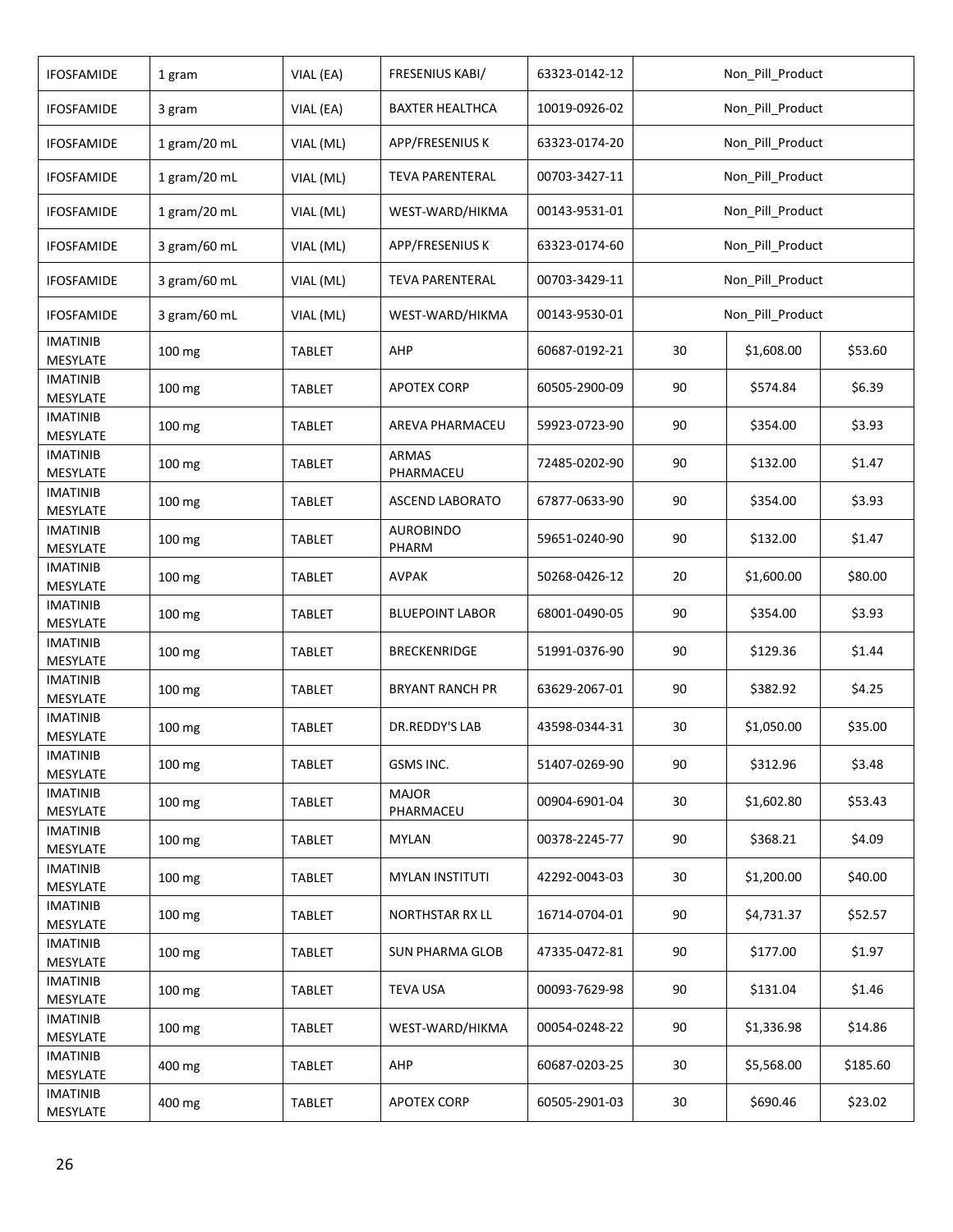| <b>IMATINIB</b><br>MESYLATE | 400 mg                                 | TABLET                                              | AREVA PHARMACEU                | 59923-0724-30 | 30               | \$362.88         | \$12.10  |
|-----------------------------|----------------------------------------|-----------------------------------------------------|--------------------------------|---------------|------------------|------------------|----------|
| <b>IMATINIB</b><br>MESYLATE | 400 mg                                 | TABLET                                              | ARMAS<br>PHARMACEU             | 72485-0203-30 | 30               | \$156.00         | \$5.20   |
| <b>IMATINIB</b><br>MESYLATE | 400 mg                                 | TABLET                                              | <b>ASCEND LABORATO</b>         | 67877-0634-30 | 30               | \$362.88         | \$12.10  |
| <b>IMATINIB</b><br>MESYLATE | 400 mg                                 | <b>TABLET</b>                                       | <b>AUROBINDO</b><br>PHARM      | 59651-0241-30 | 30               | \$156.00         | \$5.20   |
| <b>IMATINIB</b><br>MESYLATE | 400 mg                                 | TABLET                                              | AVPAK                          | 50268-0427-12 | 20               | \$5,508.56       | \$275.43 |
| <b>IMATINIB</b><br>MESYLATE | 400 mg                                 | TABLET                                              | <b>BLUEPOINT LABOR</b>         | 68001-0491-04 | 30               | \$362.88         | \$12.10  |
| <b>IMATINIB</b><br>MESYLATE | 400 mg                                 | TABLET                                              | <b>BRECKENRIDGE</b>            | 51991-0377-33 | 30               | \$152.88         | \$5.10   |
| IMATINIB<br>MESYLATE        | 400 mg                                 | TABLET                                              | <b>BRYANT RANCH PR</b>         | 63629-2068-01 | 30               | \$460.12         | \$15.34  |
| <b>IMATINIB</b><br>MESYLATE | 400 mg                                 | TABLET                                              | DR.REDDY'S LAB                 | 43598-0345-30 | 30               | \$491.40         | \$16.38  |
| IMATINIB<br>MESYLATE        | 400 mg                                 | TABLET                                              | GSMS INC.                      | 51407-0270-30 | 30               | \$376.03         | \$12.53  |
| IMATINIB<br>MESYLATE        | 400 mg                                 | TABLET                                              | <b>MAJOR</b><br>PHARMACEUTICAL | 00904-6621-04 | 30               | \$5,557.75       | \$185.26 |
| <b>IMATINIB</b><br>MESYLATE | 400 mg                                 | <b>TABLET</b>                                       | <b>MYLAN</b>                   | 00378-2246-93 | 30               | \$442.26         | \$14.74  |
| <b>IMATINIB</b><br>MESYLATE | 400 mg                                 | TABLET                                              | <b>MYLAN INSTITUTI</b>         | 42292-0044-03 | 30               | \$4,560.00       | \$152.00 |
| <b>IMATINIB</b><br>MESYLATE | 400 mg                                 | TABLET                                              | <b>NORTHSTAR RX LL</b>         | 16714-0705-01 | 30               | \$2,826.77       | \$94.23  |
| <b>IMATINIB</b><br>MESYLATE | 400 mg                                 | <b>TABLET</b>                                       | <b>SUN PHARMA GLOB</b>         | 47335-0475-83 | 30               | \$181.44         | \$6.05   |
| <b>IMATINIB</b><br>MESYLATE | 400 mg                                 | <b>TABLET</b>                                       | TEVA USA                       | 00093-7630-56 | 30               | \$157.39         | \$5.25   |
| <b>IMATINIB</b><br>MESYLATE | 400 mg                                 | <b>TABLET</b>                                       | WEST-WARD/HIKMA                | 00054-0249-13 | 30               | \$1,641.91       | \$54.73  |
| <b>IMBRUVICA</b>            | 70 mg                                  | <b>CAPSULE</b>                                      | <b>PHARMACYCLICS</b>           | 57962-0070-28 | 28               | \$16,710.71      | \$596.81 |
| <b>IMBRUVICA</b>            | 140 mg                                 | <b>TABLET</b>                                       | PHARMACYCLICS                  | 57962-0014-28 | 28               | \$16,710.71      | \$596.81 |
| <b>IMBRUVICA</b>            | 280 mg                                 | <b>TABLET</b>                                       | PHARMACYCLICS                  | 57962-0280-28 | 28               | \$16,710.71      | \$596.81 |
| <b>IMBRUVICA</b>            | 420 mg                                 | TABLET                                              | PHARMACYCLICS                  | 57962-0420-28 | 28               | \$16,710.71      | \$596.81 |
| <b>IMBRUVICA</b>            | 560 mg                                 | TABLET                                              | PHARMACYCLICS                  | 57962-0560-28 | 28               | \$16,710.71      | \$596.81 |
| <b>IMFINZI</b>              | 120 mg/2.4 mL<br>(50 mg/mL)            | VIAL (ML)                                           | ASTRAZENECA                    | 00310-4500-12 |                  | Non Pill Product |          |
| <b>IMFINZI</b>              | 500 mg/10 mL<br>(50 mg/mL)             | VIAL (ML)                                           | ASTRAZENECA                    | 00310-4611-50 |                  | Non_Pill_Product |          |
| <b>IMLYGIC</b>              | 10exp6 (1<br>million) PFU/mL           | VIAL (ML)                                           | AMGEN                          | 55513-0078-01 |                  | Non_Pill_Product |          |
| <b>IMLYGIC</b>              | 10exp8 (100<br>million) PFU/mL         | VIAL (ML)                                           | AMGEN                          | 55513-0079-01 |                  | Non_Pill_Product |          |
| INFUGEM                     | 1200 mg/120 mL<br>$(10 \text{ mg/mL})$ | <b>INTRAVENOUS</b><br>SOLUTION<br>PIGGYBACK<br>(ML) | <b>SUN</b><br>PHARMACEUTICAL   | 62756-0073-60 | Non_Pill_Product |                  |          |
| <b>INFUGEM</b>              | 1300 mg/130 mL<br>$(10 \text{ mg/mL})$ | <b>INTRAVENOUS</b><br>SOLUTION<br>PIGGYBACK         | SUN<br>PHARMACEUTICAL          | 62756-0008-60 |                  | Non_Pill_Product |          |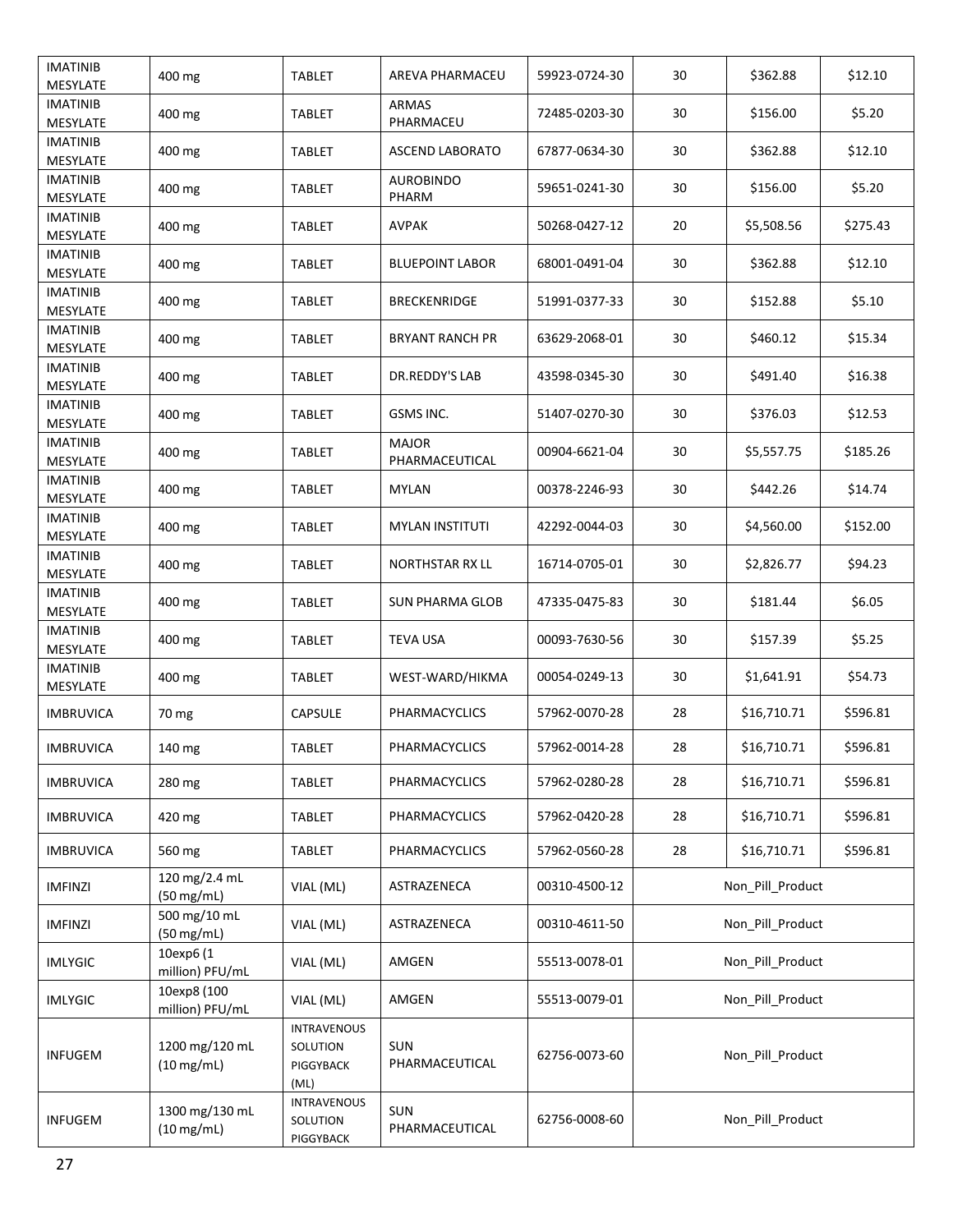|                          |                                        | (ML)                                                       |                              |               |                  |                  |            |  |
|--------------------------|----------------------------------------|------------------------------------------------------------|------------------------------|---------------|------------------|------------------|------------|--|
| <b>INFUGEM</b>           | 1400 mg/140 mL<br>$(10 \text{ mg/mL})$ | <b>INTRAVENOUS</b><br>SOLUTION<br>PIGGYBACK<br>(ML)        | <b>SUN</b><br>PHARMACEUTICAL | 62756-0102-60 |                  | Non_Pill_Product |            |  |
| <b>INFUGEM</b>           | 1500 mg/150 mL<br>$(10 \text{ mg/mL})$ | <b>INTRAVENOUS</b><br>SOLUTION<br>PIGGYBACK<br>(ML)        | <b>SUN</b><br>PHARMACEUTICAL | 62756-0219-60 |                  | Non_Pill_Product |            |  |
| <b>INFUGEM</b>           | 1600 mg/160 mL<br>$(10 \text{ mg/mL})$ | <b>INTRAVENOUS</b><br>SOLUTION<br>PIGGYBACK<br>(ML)        | <b>SUN</b><br>PHARMACEUTICAL | 62756-0321-60 |                  | Non_Pill_Product |            |  |
| <b>INFUGEM</b>           | 1700 mg/170 mL<br>$(10 \text{ mg/mL})$ | <b>INTRAVENOUS</b><br>SOLUTION<br><b>PIGGYBACK</b><br>(ML) | <b>SUN</b><br>PHARMACEUTICAL | 62756-0438-60 |                  | Non_Pill_Product |            |  |
| <b>INFUGEM</b>           | 1800 mg/180 mL<br>$(10 \text{ mg/mL})$ | <b>INTRAVENOUS</b><br>SOLUTION<br>PIGGYBACK<br>(ML)        | <b>SUN</b><br>PHARMACEUTICAL | 62756-0533-60 |                  | Non_Pill_Product |            |  |
| <b>INFUGEM</b>           | 1900 mg/190 mL<br>$(10 \text{ mg/mL})$ | <b>INTRAVENOUS</b><br>SOLUTION<br>PIGGYBACK<br>(ML)        | SUN<br>PHARMACEUTICAL        | 62756-0614-60 |                  | Non_Pill_Product |            |  |
| <b>INFUGEM</b>           | 2000 mg/200 mL<br>$(10 \text{ mg/mL})$ | <b>INTRAVENOUS</b><br>SOLUTION<br>PIGGYBACK<br>(ML)        | SUN<br>PHARMACEUTICAL        | 62756-0746-60 | Non_Pill_Product |                  |            |  |
| <b>INFUGEM</b>           | 2200 mg/220 mL<br>$(10 \text{ mg/mL})$ | <b>INTRAVENOUS</b><br>SOLUTION<br>PIGGYBACK<br>(ML)        | <b>SUN</b><br>PHARMACEUTICAL | 62756-0974-60 | Non_Pill_Product |                  |            |  |
| <b>INLYTA</b>            | 1 mg                                   | <b>TABLET</b>                                              | PFIZER US PHARM              | 00069-0145-01 | 180              | \$19,954.08      | \$110.86   |  |
| <b>INLYTA</b>            | 5 mg                                   | TABLET                                                     | PFIZER US PHARM              | 00069-0151-11 | 60               | \$19,954.08      | \$332.57   |  |
| <b>INQOVI</b>            | 35 mg-100 mg                           | <b>TABLET</b>                                              | TAIHO ONCOLOGY               | 64842-0727-09 | 5                | \$8,994.00       | \$1,798.80 |  |
| <b>INREBIC</b>           | 100 mg                                 | CAPSULE                                                    | CELGENE/BMS                  | 59572-0720-12 | 120              | \$27,519.04      | \$229.33   |  |
| <b>INTRON A</b>          | 10 million unit (1<br>mL)              | VIAL (EA)                                                  | MERCK SHARP & D              | 00085-4350-01 |                  | Non_Pill_Product |            |  |
| <b>INTRON A</b>          | 18 million unit (1<br>mL)              | VIAL (EA)                                                  | <b>MERCK SHARP &amp; D</b>   | 00085-4351-01 |                  | Non_Pill_Product |            |  |
| <b>INTRON A</b>          | 50 million unit (1<br>mL)              | VIAL (EA)                                                  | <b>MERCK SHARP &amp; D</b>   | 00085-4352-01 |                  | Non Pill Product |            |  |
| <b>INTRON A</b>          | 6 million unit/mL                      | VIAL (ML)                                                  | MERCK SHARP & D              | 00085-1168-01 |                  | Non_Pill_Product |            |  |
| <b>INTRON A</b>          | 10 million<br>unit/mL                  | VIAL (ML)                                                  | MERCK SHARP & D              | 00085-1133-01 |                  | Non_Pill_Product |            |  |
| <b>IRESSA</b>            | 250 mg                                 | <b>TABLET</b>                                              | ASTRAZENECA                  | 00310-0482-30 | 30               | \$9,346.66       | \$311.56   |  |
| IRINOTECAN<br><b>HCL</b> | 40 mg/2 mL                             | VIAL (ML)                                                  | ACTAVIS/TEVA                 | 45963-0614-51 |                  | Non_Pill_Product |            |  |
| IRINOTECAN<br><b>HCL</b> | 40 mg/2 mL                             | VIAL (ML)                                                  | <b>APOTEX CORP</b>           | 60505-6128-00 | Non_Pill_Product |                  |            |  |
| IRINOTECAN<br>HCL        | 40 mg/2 mL                             | VIAL (ML)                                                  | APP/FRESENIUS K              | 63323-0193-02 |                  | Non_Pill_Product |            |  |
|                          |                                        |                                                            |                              |               |                  |                  |            |  |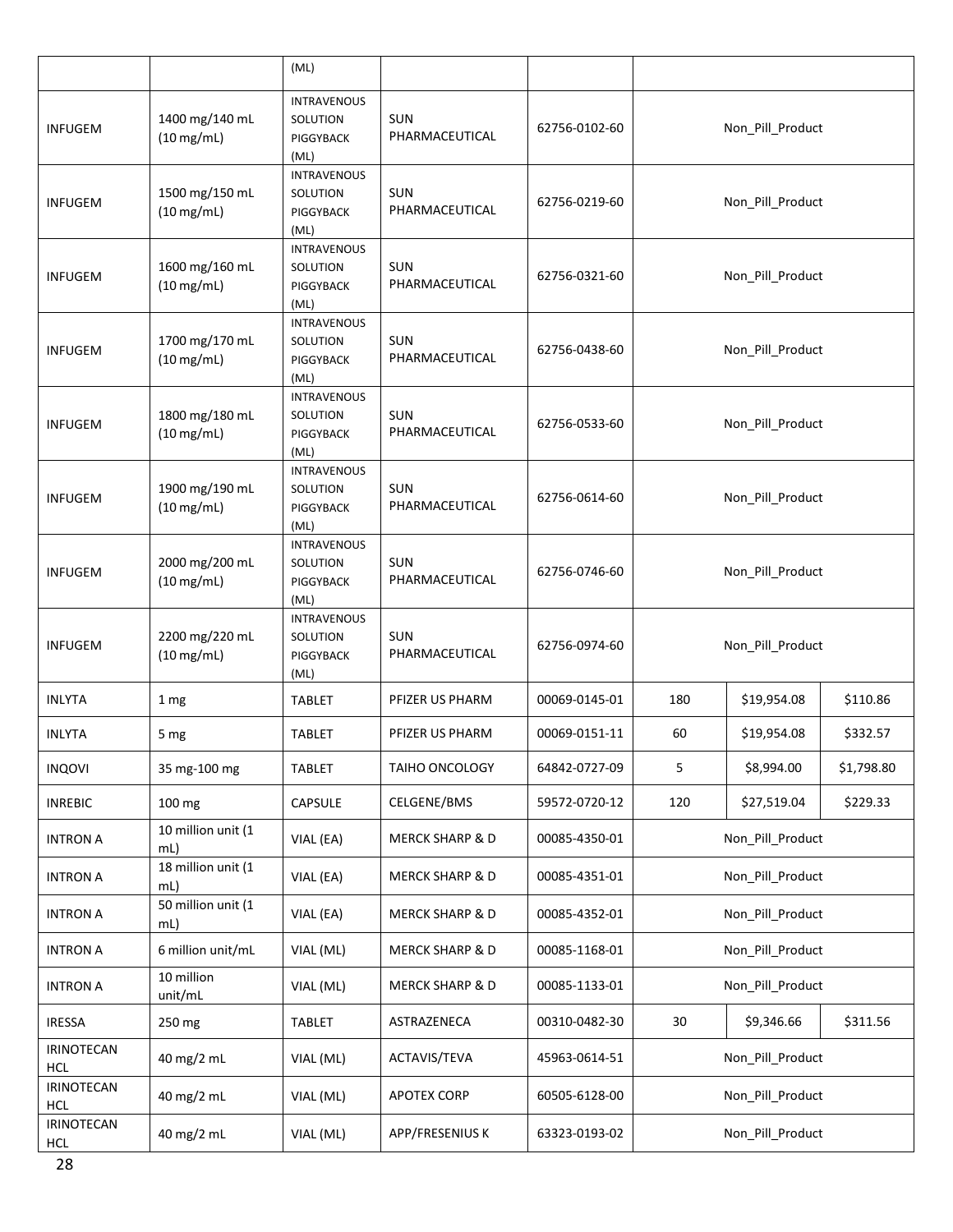| <b>IRINOTECAN</b><br><b>HCL</b> | 40 mg/2 mL   | VIAL (ML) | AREVA PHARMACEU           | 59923-0714-02 | Non_Pill_Product |
|---------------------------------|--------------|-----------|---------------------------|---------------|------------------|
| <b>IRINOTECAN</b><br><b>HCL</b> | 40 mg/2 mL   | VIAL (ML) | <b>ARMAS</b><br>PHARMACEU | 72485-0211-02 | Non_Pill_Product |
| <b>IRINOTECAN</b><br><b>HCL</b> | 40 mg/2 mL   | VIAL (ML) | <b>AUROMEDICS PHAR</b>    | 55150-0352-01 | Non_Pill_Product |
| <b>IRINOTECAN</b><br><b>HCL</b> | 40 mg/2 mL   | VIAL (ML) | <b>BLUEPOINT LABOR</b>    | 68001-0284-35 | Non_Pill_Product |
| <b>IRINOTECAN</b><br><b>HCL</b> | 40 mg/2 mL   | VIAL (ML) | <b>HERITAGE PHARMA</b>    | 23155-0179-31 | Non Pill Product |
| <b>IRINOTECAN</b><br><b>HCL</b> | 40 mg/2 mL   | VIAL (ML) | HOSPIRA/PFIZER            | 61703-0349-16 | Non_Pill_Product |
| <b>IRINOTECAN</b><br><b>HCL</b> | 40 mg/2 mL   | VIAL (ML) | <b>INGENUS PHARMAC</b>    | 50742-0401-02 | Non_Pill_Product |
| <b>IRINOTECAN</b><br><b>HCL</b> | 40 mg/2 mL   | VIAL (ML) | <b>NORTHSTAR RX LL</b>    | 16714-0027-01 | Non_Pill_Product |
| <b>IRINOTECAN</b><br><b>HCL</b> | 40 mg/2 mL   | VIAL (ML) | SAGENT PHARMACE           | 25021-0230-02 | Non_Pill_Product |
| <b>IRINOTECAN</b><br><b>HCL</b> | 40 mg/2 mL   | VIAL (ML) | WEST-WARD/HIKMA           | 00143-9702-01 | Non_Pill_Product |
| <b>IRINOTECAN</b><br><b>HCL</b> | 40 mg/2 mL   | VIAL (ML) | XIROMED LLC               | 70700-0169-22 | Non_Pill_Product |
| <b>IRINOTECAN</b><br><b>HCL</b> | 100 mg/5 mL  | VIAL (ML) | ACTAVIS/TEVA              | 45963-0614-55 | Non_Pill_Product |
| <b>IRINOTECAN</b><br><b>HCL</b> | 100 mg/5 mL  | VIAL (ML) | <b>APOTEX CORP</b>        | 60505-6128-01 | Non_Pill_Product |
| <b>IRINOTECAN</b><br><b>HCL</b> | 100 mg/5 mL  | VIAL (ML) | APP/FRESENIUS K           | 63323-0193-05 | Non_Pill_Product |
| <b>IRINOTECAN</b><br><b>HCL</b> | 100 mg/5 mL  | VIAL (ML) | AREVA PHARMACEU           | 59923-0715-05 | Non_Pill_Product |
| <b>IRINOTECAN</b><br><b>HCL</b> | 100 mg/5 mL  | VIAL (ML) | <b>ARMAS</b><br>PHARMACEU | 72485-0212-05 | Non_Pill_Product |
| <b>IRINOTECAN</b><br><b>HCL</b> | 100 mg/5 mL  | VIAL (ML) | <b>AUROMEDICS PHAR</b>    | 55150-0353-01 | Non_Pill_Product |
| <b>IRINOTECAN</b><br><b>HCL</b> | 100 mg/5 mL  | VIAL (ML) | <b>BLUEPOINT LABOR</b>    | 68001-0284-22 | Non_Pill_Product |
| <b>IRINOTECAN</b><br><b>HCL</b> | 100 mg/5 mL  | VIAL (ML) | <b>HERITAGE PHARMA</b>    | 23155-0179-32 | Non_Pill_Product |
| <b>IRINOTECAN</b><br><b>HCL</b> | 100 mg/5 mL  | VIAL (ML) | HOSPIRA/PFIZER            | 61703-0349-09 | Non_Pill_Product |
| <b>IRINOTECAN</b><br><b>HCL</b> | 100 mg/5 mL  | VIAL (ML) | <b>INGENUS PHARMAC</b>    | 50742-0402-05 | Non Pill Product |
| <b>IRINOTECAN</b><br><b>HCL</b> | 100 mg/5 mL  | VIAL (ML) | <b>NORTHSTAR RX LL</b>    | 16714-0131-01 | Non_Pill_Product |
| <b>IRINOTECAN</b><br><b>HCL</b> | 100 mg/5 mL  | VIAL (ML) | SAGENT PHARMACE           | 25021-0230-05 | Non_Pill_Product |
| <b>IRINOTECAN</b><br><b>HCL</b> | 100 mg/5 mL  | VIAL (ML) | <b>TEVA PARENTERAL</b>    | 45963-0614-85 | Non_Pill_Product |
| <b>IRINOTECAN</b><br><b>HCL</b> | 100 mg/5 mL  | VIAL (ML) | WEST-WARD/HIKMA           | 00143-9701-01 | Non_Pill_Product |
| <b>IRINOTECAN</b><br><b>HCL</b> | 100 mg/5 mL  | VIAL (ML) | WEST-WARD/HIKMA           | 00143-9583-01 | Non_Pill_Product |
| <b>IRINOTECAN</b><br><b>HCL</b> | 100 mg/5 mL  | VIAL (ML) | XIROMED LLC               | 70700-0170-22 | Non_Pill_Product |
| <b>IRINOTECAN</b><br><b>HCL</b> | 300 mg/15 mL | VIAL (ML) | AREVA PHARMACEU           | 59923-0716-15 | Non_Pill_Product |
| <b>IRINOTECAN</b><br>HCL        | 300 mg/15 mL | VIAL (ML) | ARMAS<br>PHARMACEU        | 72485-0213-15 | Non_Pill_Product |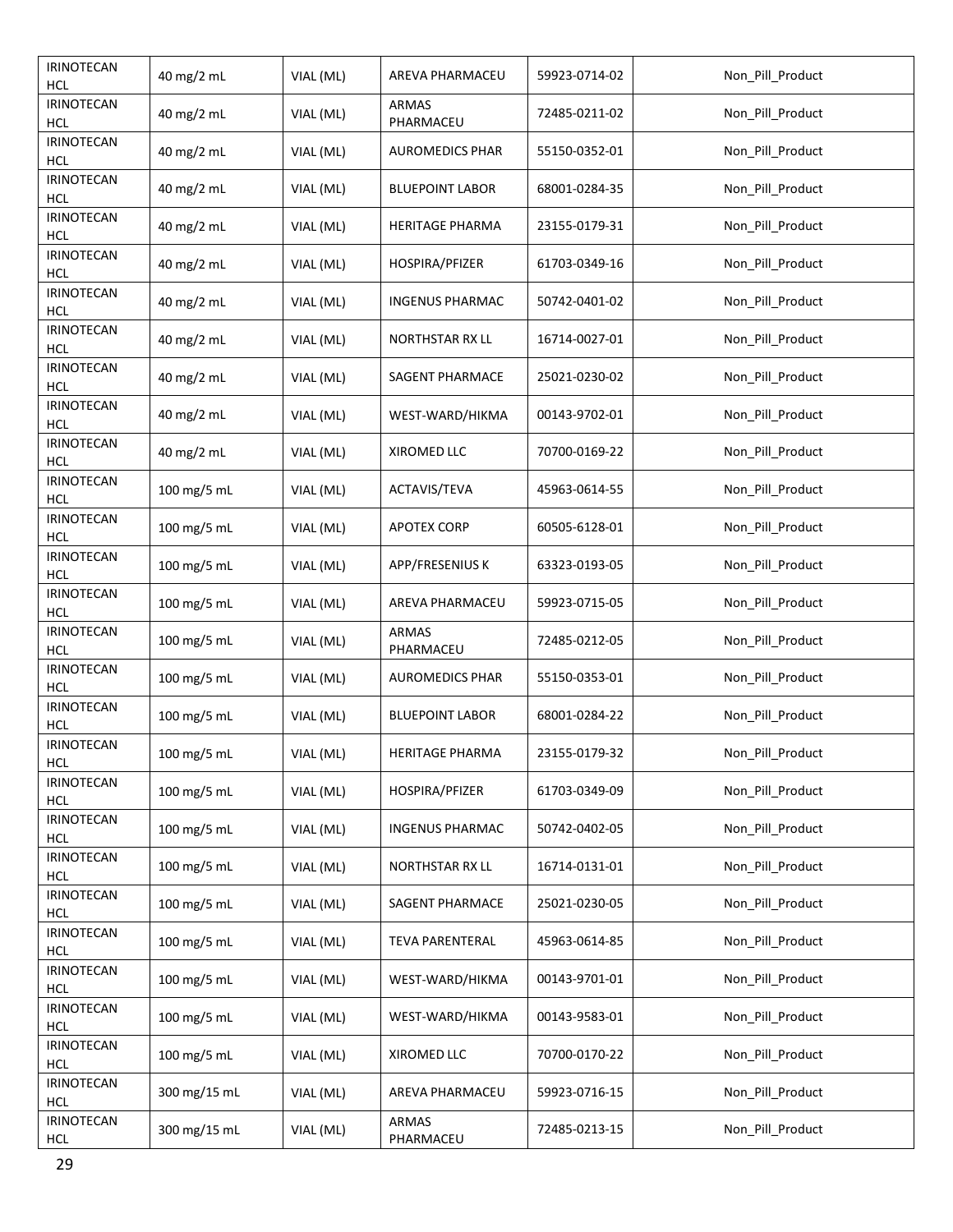| <b>IRINOTECAN</b><br><b>HCL</b> | 300 mg/15 mL                         | VIAL (ML)                               | <b>AUROMEDICS PHAR</b>    | 55150-0354-01 | Non_Pill_Product |                  |          |  |
|---------------------------------|--------------------------------------|-----------------------------------------|---------------------------|---------------|------------------|------------------|----------|--|
| <b>IRINOTECAN</b><br><b>HCL</b> | 500 mg/25 mL                         | VIAL (ML)                               | HOSPIRA/PFIZER            | 61703-0349-36 | Non_Pill_Product |                  |          |  |
| <b>ISTODAX</b>                  | $10$ mg/2 mL                         | VIAL (EA)                               | CELGENE/BMS               | 59572-0984-01 |                  | Non_Pill_Product |          |  |
| <b>IXEMPRA</b>                  | 15 mg                                | VIAL (EA)                               | <b>R-PHARM US</b>         | 70020-1910-01 |                  | Non_Pill_Product |          |  |
| <b>IXEMPRA</b>                  | 45 mg                                | VIAL (EA)                               | <b>R-PHARM US</b>         | 70020-1911-01 |                  | Non_Pill_Product |          |  |
| <b>JAKAFI</b>                   | 5 mg                                 | TABLET                                  | <b>INCYTE CORPORATION</b> | 50881-0005-60 | 60               | \$18,692.40      | \$311.54 |  |
| <b>JAKAFI</b>                   | 10 <sub>mg</sub>                     | <b>TABLET</b>                           | <b>INCYTE CORPORATION</b> | 50881-0010-60 | 60               | \$18,692.40      | \$311.54 |  |
| <b>JAKAFI</b>                   | 15 mg                                | <b>TABLET</b>                           | <b>INCYTE CORPORATION</b> | 50881-0015-60 | 60               | \$18,692.40      | \$311.54 |  |
| JAKAFI                          | 20 <sub>mg</sub>                     | <b>TABLET</b>                           | <b>INCYTE CORPORATION</b> | 50881-0020-60 | 60               | \$18,692.40      | \$311.54 |  |
| <b>JAKAFI</b>                   | 25 mg                                | <b>TABLET</b>                           | <b>INCYTE CORPORATION</b> | 50881-0025-60 | 60               | \$18,692.40      | \$311.54 |  |
| <b>JELMYTO</b>                  | 40 mg                                | KIT                                     | <b>UROGEN PHARMA</b>      | 72493-0103-03 |                  | Non_Pill_Product |          |  |
| <b>JEMPERLI</b>                 | 500 mg/10 mL<br>$(50 \, mg/ml)$      | VIAL (ML)                               | <b>GLAXOSMITHKLINE</b>    | 00173-0898-03 |                  | Non Pill Product |          |  |
| <b>JEVTANA</b>                  | 10 mg/mL (first<br>dilution)         | VIAL (ML)                               | SANOFI-AVENTIS            | 00024-5824-11 |                  | Non_Pill_Product |          |  |
| <b>KADCYLA</b>                  | 100 mg                               | VIAL (EA)                               | <b>GENENTECH INC.</b>     | 50242-0088-01 | Non_Pill_Product |                  |          |  |
| <b>JELMYTO</b>                  | 40 mg                                | KIT                                     | <b>UROGEN PHARMA</b>      | 72493-0103-03 | Non_Pill_Product |                  |          |  |
| JEMPERLI                        | 500 mg/10 mL<br>(50 mg/mL)           | VIAL (ML)                               | <b>GLAXOSMITHKLINE</b>    | 00173-0898-03 | Non_Pill_Product |                  |          |  |
| <b>JEVTANA</b>                  | 10 mg/mL (first<br>dilution)         | VIAL (ML)                               | SANOFI-AVENTIS            | 00024-5824-11 | Non_Pill_Product |                  |          |  |
| <b>KADCYLA</b>                  | 100 mg                               | VIAL (EA)                               | <b>GENENTECH INC.</b>     | 50242-0088-01 |                  | Non_Pill_Product |          |  |
| KISQALI                         | 200 mg/day (200<br>$mg \times 1$     | <b>TABLET</b>                           | <b>NOVARTIS</b>           | 00078-0860-01 | 21               | \$6,801.78       | \$323.89 |  |
| KISQALI                         | 400 mg/day (200<br>$mg \times 2$     | TABLET                                  | <b>NOVARTIS</b>           | 00078-0867-14 | 14               | \$4,534.54       | \$323.90 |  |
| KISQALI                         | 600 mg/day (200<br>$mg \times 3$     | <b>TABLET</b>                           | <b>NOVARTIS</b>           | 00078-0874-21 | 21               | \$5,668.16       | \$269.91 |  |
| KISQALI<br>FEMARA<br>CO-PACK    | 200 mg/day (200<br>mg x 1)-2.5 mg    | <b>TABLET</b>                           | <b>NOVARTIS</b>           | 00078-0909-61 | 49               | \$6,801.78       | \$138.81 |  |
| KISQALI<br>FEMARA<br>CO-PACK    | 400 mg/day (200<br>mg x 2)-2.5 mg    | <b>TABLET</b>                           | <b>NOVARTIS</b>           | 00078-0916-61 | 70               | \$13,603.61      | \$194.34 |  |
| KISQALI<br>FEMARA<br>CO-PACK    | 600 mg/day (200<br>mg x 3)-2.5 mg    | <b>TABLET</b>                           | <b>NOVARTIS</b>           | 00078-0923-61 | 91               | \$17,004.50      | \$186.86 |  |
| <b>KOSELUGO</b>                 | 10 <sub>mg</sub>                     | CAPSULE                                 | ASTRAZENECA               | 00310-0610-28 | 28               | \$2,540.50       | \$90.73  |  |
| <b>KOSELUGO</b>                 | 25 <sub>mg</sub>                     | <b>CAPSULE</b>                          | ASTRAZENECA               | 00310-0625-28 | 28               | \$6,351.07       | \$226.82 |  |
| <b>KYMRIAH</b>                  | 0.2 x 10exp6 to<br>2.5 x 10exp8 cell | PLASTIC BAG<br><b>INJECTION</b><br>(EA) | <b>NOVARTIS</b>           | 00078-0846-19 | Non_Pill_Product |                  |          |  |
| <b>KYMRIAH</b>                  | 0.6 x 10exp8 to 6<br>x 10exp8 cell   | PLASTIC BAG<br><b>INJECTION</b>         | <b>NOVARTIS</b>           | 00078-0958-19 |                  | Non_Pill_Product |          |  |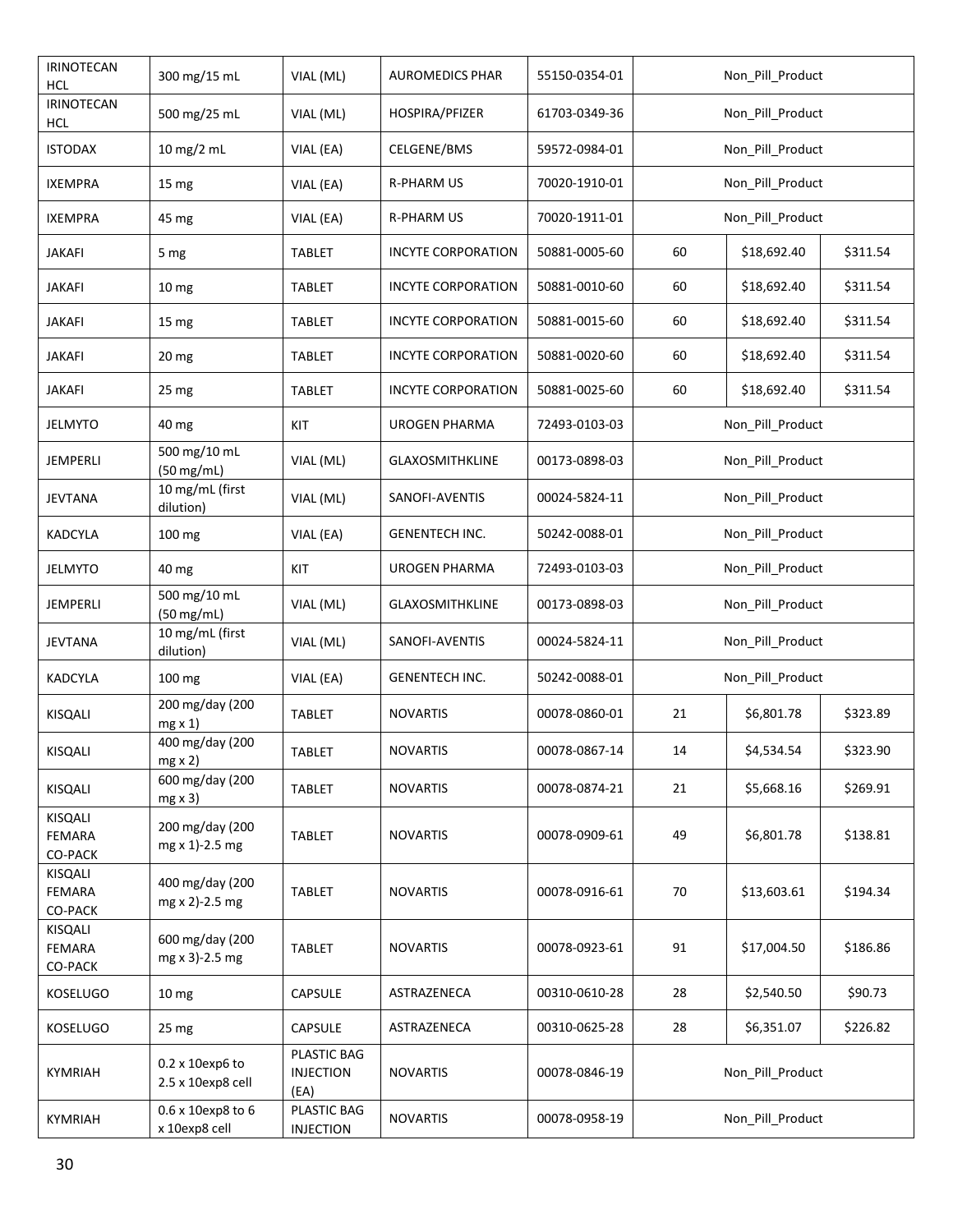|                                     |                                                           | (EA)                    |                              |               |                  |                  |          |
|-------------------------------------|-----------------------------------------------------------|-------------------------|------------------------------|---------------|------------------|------------------|----------|
| <b>KYPROLIS</b>                     | 10 <sub>mg</sub>                                          | VIAL (EA)               | AMGEN                        | 76075-0103-01 |                  | Non Pill Product |          |
| <b>KYPROLIS</b>                     | 30 mg                                                     | VIAL (EA)               | AMGEN                        | 76075-0102-01 | Non_Pill_Product |                  |          |
| <b>KYPROLIS</b>                     | 60 mg                                                     | VIAL (EA)               | AMGEN                        | 76075-0101-01 |                  | Non_Pill_Product |          |
| LAPATINIB                           | 250 mg                                                    | TABLET                  | LUPIN PHARMACEU              | 68180-0801-36 | 150              | \$8,660.62       | \$57.74  |
| LENVIMA                             | 4 mg                                                      | <b>CAPSULE</b>          | EISAI INC.                   | 62856-0704-05 | 5                | \$4,072.60       | \$814.52 |
| LENVIMA                             | 8 mg/day (4 mg<br>x 2)                                    | <b>CAPSULE</b>          | EISAI INC.                   | 62856-0708-05 | 10               | \$4,072.60       | \$407.26 |
| LENVIMA                             | 10 mg/day (10<br>$mg \times 1$                            | <b>CAPSULE</b>          | EISAI INC.                   | 62856-0710-05 | 5                | \$4,072.60       | \$814.52 |
| LENVIMA                             | 12 mg/day (4 mg<br>x 3)                                   | <b>CAPSULE</b>          | EISAI INC.                   | 62856-0712-05 | 15               | \$4,072.60       | \$271.51 |
| LENVIMA                             | 14 mg/day (10<br>mg x 1 and 4 mg<br>x 1                   | <b>CAPSULE</b>          | EISAI INC.                   | 62856-0714-05 | 10               | \$4,072.60       | \$407.26 |
| LENVIMA                             | 18 mg/day (10<br>mg x 1 and 4 mg<br>x 2)                  | <b>CAPSULE</b>          | EISAI INC.                   | 62856-0718-05 | 15               | \$4,072.60       | \$271.51 |
| LENVIMA                             | 20 mg/day (10<br>$mg \times 2$                            | <b>CAPSULE</b>          | EISAI INC.                   | 62856-0720-05 | 10               | \$4,072.60       | \$407.26 |
| LENVIMA                             | 24 mg per day (10<br>$mg \times 2$ and 4<br>$mg \times 1$ | <b>CAPSULE</b>          | EISAI INC.                   | 62856-0724-05 | 15               | \$4,072.60       | \$271.51 |
| <b>LETROZOLE</b>                    | 2.5 <sub>mg</sub>                                         | <b>TABLET</b>           | ACCORD HEALTHCA              | 16729-0034-10 | 30               | \$10.80          | \$0.36   |
| <b>LETROZOLE</b>                    | 2.5 <sub>mg</sub>                                         | TABLET                  | <b>APOTEX CORP</b>           | 60505-3255-08 | 1000             | \$439.99         | \$0.44   |
| LETROZOLE                           | 2.5 <sub>mg</sub>                                         | TABLET                  | APP/FRESENIUS K              | 63323-0772-30 | 30               | \$60.44          | \$2.01   |
| <b>LETROZOLE</b>                    | 2.5 <sub>mg</sub>                                         | TABLET                  | <b>AUROBINDO</b><br>PHARM    | 59651-0180-30 | 30               | \$10.80          | \$0.36   |
| <b>LETROZOLE</b>                    | 2.5 <sub>mg</sub>                                         | TABLET                  | AVKARE                       | 42291-0374-90 | 90               | \$36.14          | \$0.40   |
| LETROZOLE                           | 2.5 <sub>mg</sub>                                         | <b>TABLET</b>           | <b>AVPAK</b>                 | 50268-0476-15 | 50               | \$50.60          | \$1.01   |
| LETROZOLE                           | 2.5 <sub>mg</sub>                                         | TABLET                  | <b>BRECKENRIDGE</b>          | 51991-0759-33 | 30               | \$10.80          | \$0.36   |
| LETROZOLE                           | 2.5 mg                                                    | TABLET                  | <b>SUN PHARMACEUTI</b>       | 62756-0511-83 | 30               | \$9.00           | \$0.30   |
| LETROZOLE                           | 2.5 <sub>mg</sub>                                         | TABLET                  | <b>TEVA USA</b>              | 00093-7620-56 | 30               | \$13.20          | \$0.44   |
| LETROZOLE                           | 2.5 <sub>mg</sub>                                         | <b>TABLET</b>           | YILING PHARMACE              | 69117-0004-01 | 30               | \$25.14          | \$0.84   |
| LEUKERAN                            | 2 <sub>mg</sub>                                           | <b>TABLET</b>           | ASPEN/PRASCO LA              | 76388-0635-25 | 25               | \$795.52         | \$31.82  |
| <b>LEUPROLIDE</b><br><b>ACETATE</b> | 1 mg/0.2 mL                                               | KIT                     | SANDOZ                       | 00781-4003-32 |                  | Non_Pill_Product |          |
| <b>LEUPROLIDE</b><br><b>ACETATE</b> | 1 mg/0.2 mL                                               | KIT                     | <b>SUN PHARMA GLOB</b>       | 47335-0936-40 |                  | Non_Pill_Product |          |
| <b>LEUPROLIDE</b><br><b>ACETATE</b> | 100%                                                      | <b>POWDER</b><br>(GRAM) | <b>DAP</b><br>PHARMACEUTICAL | 57246-0001-05 |                  | Non_Pill_Product |          |
| <b>LEUPROLIDE</b><br><b>ACETATE</b> | 100%                                                      | POWDER<br>(GRAM)        | MEDISCA INC.                 | 38779-2629-06 |                  | Non_Pill_Product |          |
| LEUPROLIDE<br>ACETATE               | 100%                                                      | POWDER<br>(GRAM)        | PROFESSIONAL CO              | 51927-4535-00 |                  | Non_Pill_Product |          |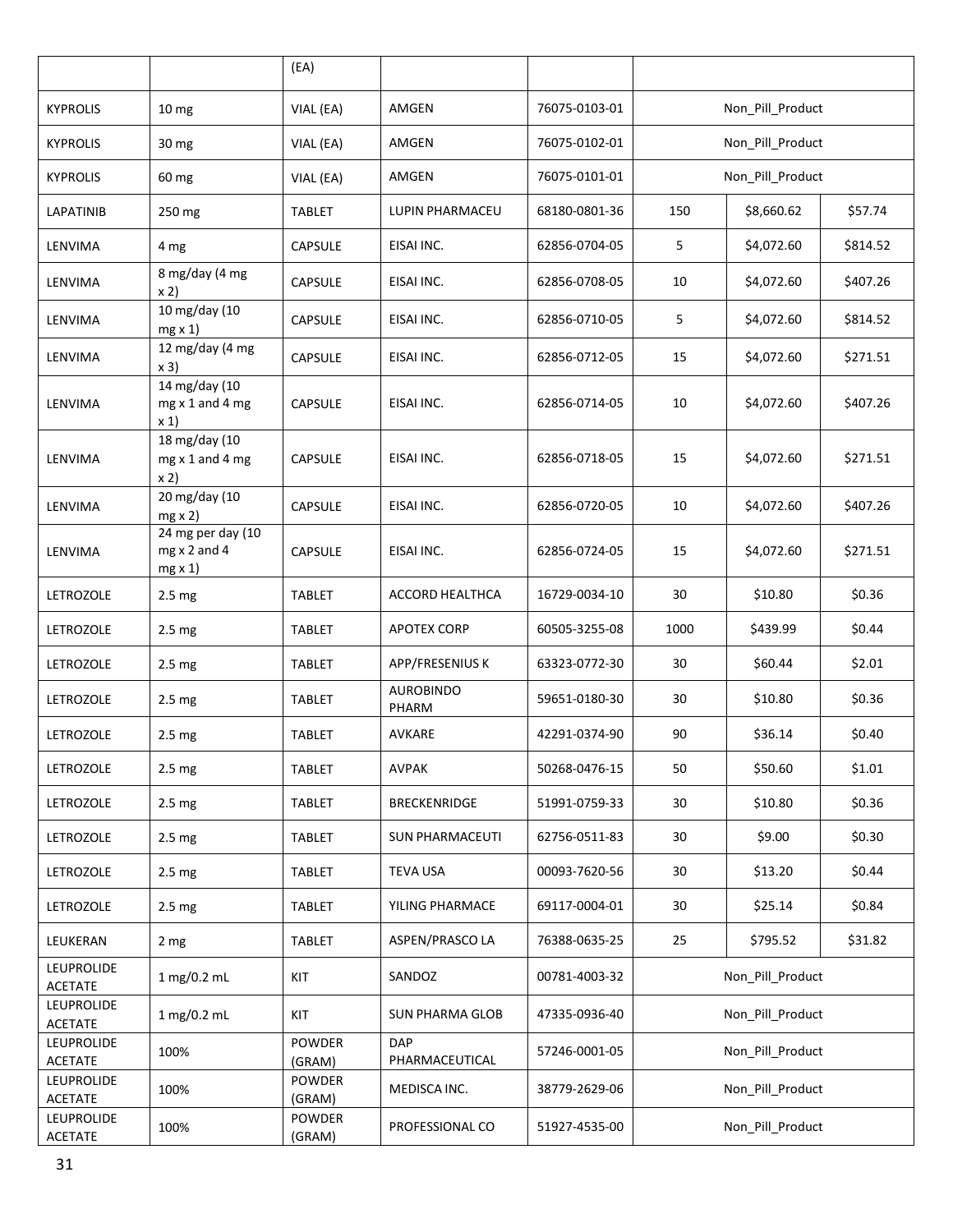| <b>LIBTAYO</b>              | 350 mg/7 mL (50<br>mg/mL)                                   | VIAL (ML)                               | <b>REGENERON</b><br>PHARM | 61755-0008-01 |                  | Non_Pill_Product |          |
|-----------------------------|-------------------------------------------------------------|-----------------------------------------|---------------------------|---------------|------------------|------------------|----------|
| <b>LONSURF</b>              | 15 mg-6.14 mg                                               | <b>TABLET</b>                           | TAIHO ONCOLOGY            | 64842-1025-01 | 20               | \$4,301.34       | \$215.07 |
| <b>LONSURF</b>              | 20 mg-8.19 mg                                               | <b>TABLET</b>                           | <b>TAIHO ONCOLOGY</b>     | 64842-1020-01 | 20               | \$5,735.14       | \$286.76 |
| LORBRENA                    | 25 mg                                                       | <b>TABLET</b>                           | PFIZER US PHARM           | 00069-0227-01 | 30               | \$7,080.62       | \$236.02 |
| LORBRENA                    | 100 mg                                                      | <b>TABLET</b>                           | PFIZER US PHARM           | 00069-0231-01 | 30               | \$21,241.84      | \$708.06 |
| LUMAKRAS                    | 120 mg                                                      | <b>TABLET</b>                           | AMGEN                     | 55513-0488-24 | 240              | \$21,480.00      | \$89.50  |
| LUMOXITI                    | 1 mg                                                        | VIAL (EA)                               | <b>INNATE PHARMA</b>      | 73380-4700-01 |                  | Non_Pill_Product |          |
| <b>LUPANETA PACK</b>        | 3.75 mg-5 mg<br>(30)                                        | <b>KIT SYRINGE</b><br><b>AND TABLET</b> | ABBVIE US LLC             | 00074-1052-05 |                  | Non_Pill_Product |          |
| LUPANETA PACK               | 11.25 mg-5 mg<br>(90)                                       | <b>KIT SYRINGE</b><br><b>AND TABLET</b> | ABBVIE US LLC             | 00074-1053-05 |                  | Non_Pill_Product |          |
| LUPRON DEPOT                | 3.75 mg                                                     | <b>SYRINGE KIT</b><br>(EA)              | ABBVIE US LLC             | 00074-3641-03 |                  | Non_Pill_Product |          |
| <b>LUPRON DEPOT</b>         | 7.5 mg (1<br>month)                                         | SYRINGE KIT<br>(EA)                     | ABBVIE US LLC             | 00074-3642-03 |                  | Non Pill Product |          |
| <b>LUPRON DEPOT</b>         | 11.25 mg                                                    | <b>SYRINGE KIT</b><br>(EA)              | ABBVIE US LLC             | 00074-3663-03 |                  | Non_Pill_Product |          |
| <b>LUPRON DEPOT</b>         | 22.5 mg (3)<br>month)                                       | SYRINGE KIT<br>(EA)                     | ABBVIE US LLC             | 00074-3346-03 |                  | Non_Pill_Product |          |
| <b>LUPRON DEPOT</b>         | 30 mg (4 month)                                             | SYRINGE KIT<br>(EA)                     | ABBVIE US LLC             | 00074-3683-03 | Non_Pill_Product |                  |          |
| <b>LUPRON DEPOT</b>         | 45 mg (6 month)                                             | <b>SYRINGE KIT</b><br>(EA)              | ABBVIE US LLC             | 00074-3473-03 | Non_Pill_Product |                  |          |
| LUPRON DEPOT-<br>PED        | 7.5 mg (pediatric<br>1 month)                               | KIT                                     | ABBVIE US LLC             | 00074-2108-03 | Non_Pill_Product |                  |          |
| <b>LUPRON DEPOT-</b><br>PED | 11.25 mg                                                    | KIT                                     | ABBVIE US LLC             | 00074-2282-03 | Non_Pill_Product |                  |          |
| LUPRON DEPOT-<br>PED        | 15 mg                                                       | KIT                                     | ABBVIE US LLC             | 00074-2440-03 |                  | Non_Pill_Product |          |
| <b>LUPRON DEPOT-</b><br>PED | 30 mg (pediatric<br>3 month)                                | <b>SYRINGE KIT</b><br>(EA)              | ABBVIE US LLC             | 00074-9694-03 |                  | Non_Pill_Product |          |
| LUTATHERA                   | 10 mCi/mL (370<br>mBq/mL)                                   | VIAL (EA)                               | ADVANCED ACCELE           | 69488-0003-01 |                  | Non_Pill_Product |          |
| LYNPARZA                    | 100 mg                                                      | <b>TABLET</b>                           | ASTRAZENECA               | 00310-0668-60 | 60               | \$8,669.33       | \$144.49 |
| LYNPARZA                    | 150 mg                                                      | <b>TABLET</b>                           | ASTRAZENECA               | 00310-0679-60 | 60               | \$8,669.33       | \$144.49 |
| LYSODREN                    | 500 mg                                                      | <b>TABLET</b>                           | BMS/LABORATOIRE           | 00015-3080-60 | 100              | \$575.94         | \$5.76   |
| LYSODREN                    | 500 mg                                                      | <b>TABLET</b>                           | <b>LABORATOIRE HRA</b>    | 76336-0080-60 | 100              | \$1,216.07       | \$12.16  |
| MARGENZA                    | 250 mg/10 mL<br>(25 mg/mL)                                  | VIAL (ML)                               | <b>MACROGENICS IN</b>     | 74527-0022-02 |                  | Non_Pill_Product |          |
| <b>MARQIBO</b>              | 5 mg/31 mL<br>$(0.16 \, mg/mL)$<br>(final<br>concentration) | KIT                                     | <b>ACROTECH BIOPHA</b>    | 72893-0008-03 | Non_Pill_Product |                  |          |
| MATULANE                    | 50 mg                                                       | <b>CAPSULE</b>                          | <b>LEADIANT BIOSCI</b>    | 54482-0054-01 | 100              | \$12,489.50      | \$124.90 |
| MECHLORETHA<br>MINE HCL     | 98%                                                         | <b>POWDER</b><br>(GRAM)                 | PROFESSIONAL CO           | 51927-3824-00 | Non_Pill_Product |                  |          |
| MEGESTROL<br><b>ACETATE</b> | 100%                                                        | POWDER<br>(GRAM)                        | <b>FAGRON INC</b>         | 51552-0667-02 |                  | Non_Pill_Product |          |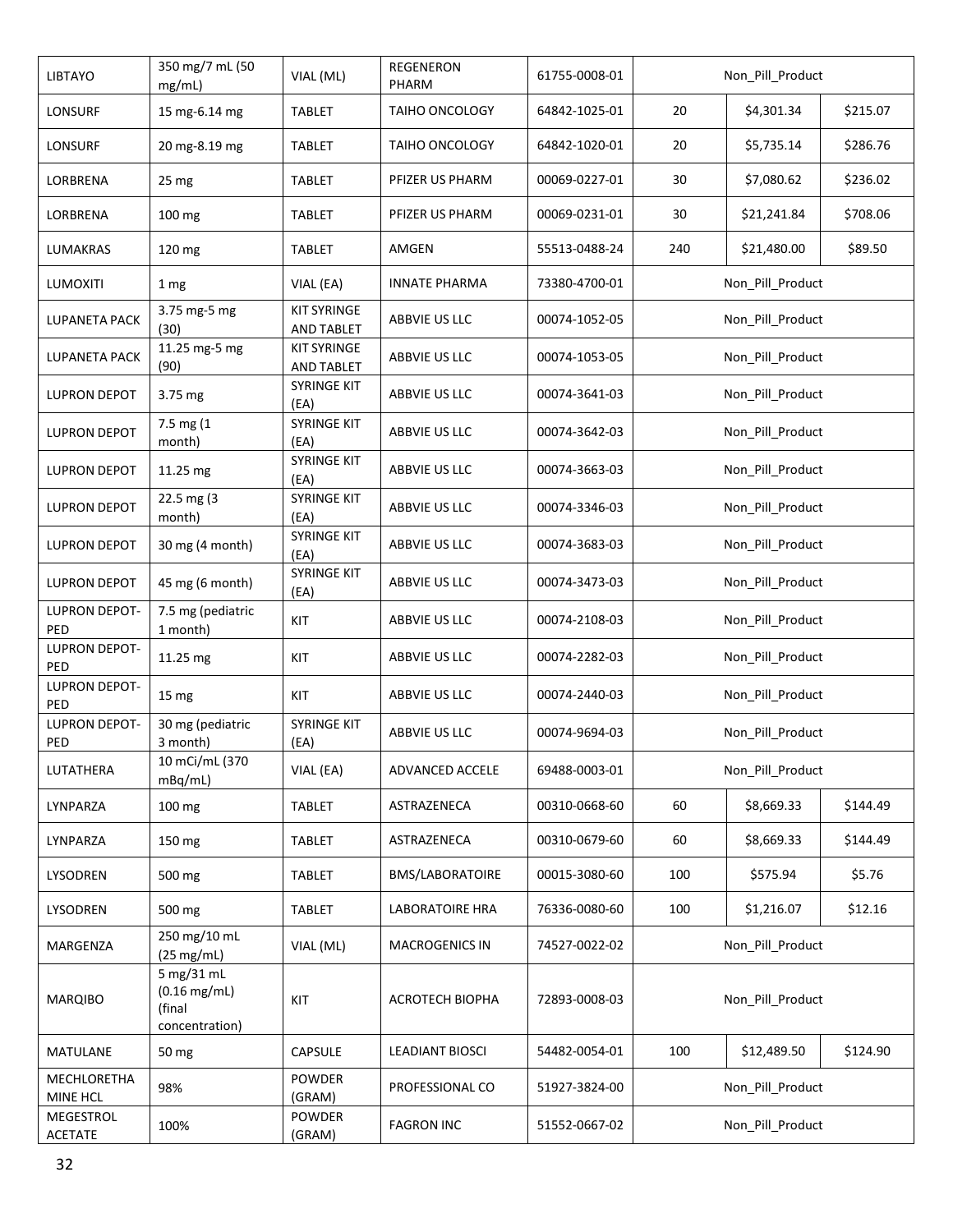| MEGESTROL<br><b>ACETATE</b>        | 100%                              | <b>POWDER</b><br>(GRAM)                                  | MEDISCA INC.           | 38779-0140-03 | Non_Pill_Product |
|------------------------------------|-----------------------------------|----------------------------------------------------------|------------------------|---------------|------------------|
| MEGESTROL<br><b>ACETATE</b>        | 100%                              | <b>POWDER</b><br>(GRAM)                                  | PROFESSIONAL CO        | 51927-1670-00 | Non_Pill_Product |
| MEGESTROL<br><b>ACETATE</b>        | 400 mg/10 mL<br>$(40$ mg/mL)      | <b>SUSPENS</b><br><b>IONORAL</b><br>(FINAL<br>DOSE FORM) | HI-TECH/AKORN C        | 50383-0859-24 | Non_Pill_Product |
| MEGESTROL<br><b>ACETATE</b>        | 400 mg/10 mL<br>$(40$ mg/mL)      | <b>SUSPENS</b><br><b>IONORAL</b><br>(FINAL<br>DOSE FORM) | <b>MORTON GROVE PH</b> | 60432-0126-08 | Non_Pill_Product |
| MEGESTROL<br><b>ACETATE</b>        | 400 mg/10 mL<br>$(40$ mg/mL)      | SUSPENS<br><b>IONORAL</b><br>(FINAL<br>DOSE FORM)        | PAR PHARM.             | 49884-0907-38 | Non_Pill_Product |
| MEGESTROL<br><b>ACETATE</b>        | 400 mg/10 mL<br>$(40$ mg/mL)      | SUSPENS<br><b>IONORAL</b><br>(FINAL<br>DOSE FORM)        | SKY PHARMACEUTI        | 63739-0549-73 | Non Pill Product |
| MEGESTROL<br><b>ACETATE</b>        | 400 mg/10 mL<br>(10 mL)           | SUSPENS<br><b>IONORAL</b><br>(FINAL<br>DOSE FORM)        | ATLANTIC BIOLOG        | 17856-0907-03 | Non_Pill_Product |
| <b>MEGESTROL</b><br><b>ACETATE</b> | 400 mg/10 mL<br>(10 mL)           | <b>SUSPENS</b><br><b>IONORAL</b><br>(FINAL<br>DOSE FORM) | HI-TECH/AKORN C        | 50383-0859-11 | Non_Pill_Product |
| MEGESTROL<br><b>ACETATE</b>        | 400 mg/10 mL<br>$(10 \text{ mL})$ | SUSPENSION<br>ORAL (FINAL<br>DOSE FORM)                  | <b>MCKESSON PACKAG</b> | 63739-0549-51 | Non_Pill_Product |
| MEGESTROL<br><b>ACETATE</b>        | 400 mg/10 mL<br>$(10 \text{ mL})$ | <b>SUSPENS</b><br><b>IONORAL</b><br>(FINAL<br>DOSE FORM) | PHARMACEUTICAL         | 00121-4776-00 | Non_Pill_Product |
| <b>MEGESTROL</b><br><b>ACETATE</b> | 400 mg/10 mL<br>(10 mL)           | <b>SUSPENS</b><br><b>IONORAL</b><br>(FINAL<br>DOSE FORM) | PRECISION DOSE         | 68094-0250-59 | Non_Pill_Product |
| MEGESTROL<br><b>ACETATE</b>        | 400 mg/10 mL<br>$(10 \text{ mL})$ | SUSPENSION<br>ORAL (FINAL<br>DOSE FORM)                  | <b>VISTAPHARM</b>      | 66689-0020-01 | Non_Pill_Product |
| MEGESTROL<br><b>ACETATE</b>        | 625 mg/5 mL<br>(125 mg/mL)        | <b>SUSPENS</b><br><b>IONORAL</b><br>(FINAL<br>DOSE FORM) | <b>BRECKENRIDGE</b>    | 51991-0313-59 | Non Pill Product |
| MEGESTROL<br><b>ACETATE</b>        | 625 mg/5 mL<br>(125 mg/mL)        | <b>SUSPENS</b><br><b>IONORAL</b><br>(FINAL<br>DOSE FORM) | <b>BRYANT RANCH PR</b> | 63629-2221-01 | Non_Pill_Product |
| MEGESTROL<br><b>ACETATE</b>        | 625 mg/5 mL<br>(125 mg/mL)        | <b>SUSPENS</b><br><b>IONORAL</b><br>(FINAL<br>DOSE FORM) | PAR PHARM.             | 49884-0230-69 | Non_Pill_Product |
| MEGESTROL<br><b>ACETATE</b>        | 625 mg/5 mL<br>(125 mg/mL)        | <b>SUSPENS</b><br><b>IONORAL</b><br>(FINAL<br>DOSE FORM) | PHARMACEUTICAL         | 00121-0887-20 | Non_Pill_Product |
| MEGESTROL<br><b>ACETATE</b>        | 625 mg/5 mL<br>(125 mg/mL)        | <b>SUSPENS</b><br><b>IONORAL</b><br>(FINAL               | TWI PHARMACEUTI        | 24979-0041-13 | Non_Pill_Product |
|                                    |                                   |                                                          |                        |               |                  |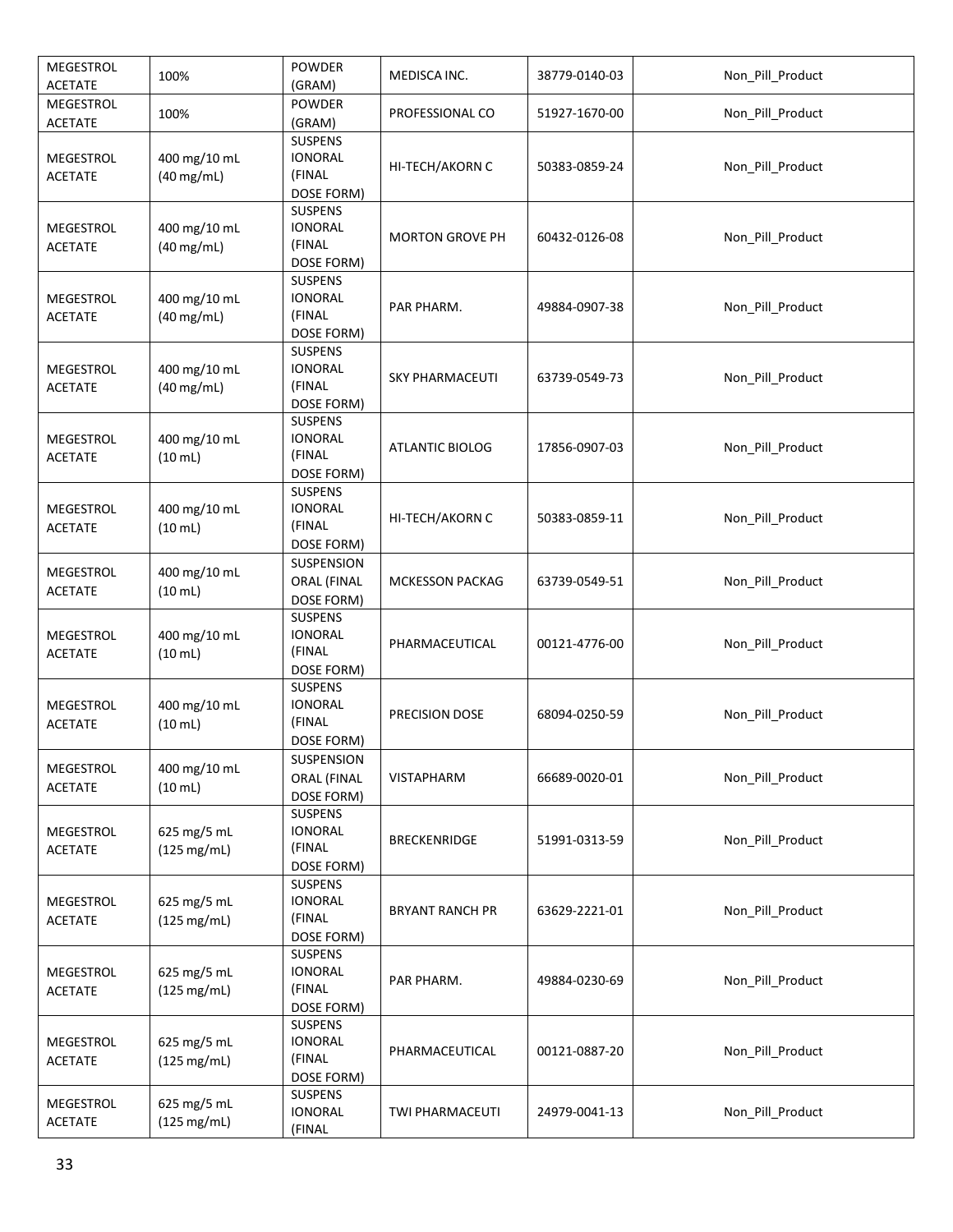|                                    |                                   | DOSE FORM)                                               |                           |               |                  |                  |          |  |
|------------------------------------|-----------------------------------|----------------------------------------------------------|---------------------------|---------------|------------------|------------------|----------|--|
| MEGESTROL<br><b>ACETATE</b>        | 800 mg/20 mL<br>$(20 \text{ mL})$ | <b>SUSPENS</b><br><b>IONORAL</b><br>(FINAL<br>DOSE FORM) | <b>ATLANTIC BIOLOG</b>    | 17856-0907-02 | Non_Pill_Product |                  |          |  |
| MEGESTROL<br><b>ACETATE</b>        | 800 mg/20 mL<br>$(20$ mL)         | <b>SUSPENS</b><br><b>IONORAL</b><br>(FINAL<br>DOSE FORM) | PRECISION DOSE            | 68094-0361-59 | Non_Pill_Product |                  |          |  |
| MEGESTROL<br><b>ACETATE</b>        | 20 mg                             | <b>TABLET</b>                                            | PAR PHARM.                | 49884-0289-01 | 100              | \$22.80          | \$0.23   |  |
| MEGESTROL<br><b>ACETATE</b>        | 20 mg                             | TABLET                                                   | <b>TEVA USA</b>           | 00555-0606-02 | 100              | \$43.26          | \$0.43   |  |
| MEGESTROL<br><b>ACETATE</b>        | 40 mg                             | TABLET                                                   | <b>BRYANT RANCH PR</b>    | 63629-2219-01 | 250              | \$59.09          | \$0.24   |  |
| MEGESTROL<br><b>ACETATE</b>        | 40 mg                             | TABLET                                                   | GSMS INC.                 | 60429-0433-01 | 100              | \$35.65          | \$0.36   |  |
| MEGESTROL<br><b>ACETATE</b>        | 40 mg                             | TABLET                                                   | <b>MAJOR</b><br>PHARMACEU | 00904-3571-61 | 100              | \$27.97          | \$0.28   |  |
| <b>MEGESTROL</b><br><b>ACETATE</b> | 40 mg                             | <b>TABLET</b>                                            | PAR PHARM.                | 49884-0290-01 | 100              | \$38.40          | \$0.38   |  |
| MEGESTROL<br><b>ACETATE</b>        | 40 mg                             | <b>TABLET</b>                                            | <b>TEVA USA</b>           | 00555-0607-02 | 100              | \$83.76          | \$0.84   |  |
| <b>MEKINIST</b>                    | 0.5 <sub>mg</sub>                 | <b>TABLET</b>                                            | <b>NOVARTIS</b>           | 00078-0666-15 | 30               | \$4,442.75       | \$148.09 |  |
| <b>MEKINIST</b>                    | 2 mg                              | TABLET                                                   | <b>NOVARTIS</b>           | 00078-0668-15 | 30               | \$15,120.95      | \$504.03 |  |
| <b>MEKTOVI</b>                     | 15 mg                             | TABLET                                                   | ARRAY/PFIZER              | 70255-0010-02 | 180              | \$14,924.78      | \$82.92  |  |
| MELPHALAN                          | 2 mg                              | TABLET                                                   | ALVOGEN INC               | 47781-0200-50 | 50               | \$549.56         | \$10.99  |  |
| MELPHALAN<br>HCL                   | 50 mg                             | VIAL (EA)                                                | ACTAVIS/TEVA              | 45963-0686-02 | Non_Pill_Product |                  |          |  |
| MELPHALAN<br><b>HCL</b>            | 50 mg                             | VIAL (EA)                                                | ATHENEX PHARMAC           | 70860-0214-61 |                  | Non_Pill_Product |          |  |
| MELPHALAN<br><b>HCL</b>            | 50 mg                             | VIAL (EA)                                                | DR.REDDY'S LAB            | 43598-0392-48 |                  | Non_Pill_Product |          |  |
| MELPHALAN<br><b>HCL</b>            | 50 mg                             | VIAL (EA)                                                | <b>FOSUN PHARMA US</b>    | 72266-0128-01 |                  | Non_Pill_Product |          |  |
| MELPHALAN<br><b>HCL</b>            | 50 mg                             | VIAL (EA)                                                | FRESENIUS KABI            | 63323-0760-20 |                  | Non_Pill_Product |          |  |
| MELPHALAN<br><b>HCL</b>            | 50 mg                             | VIAL (EA)                                                | MEITHEAL PHARMA           | 71288-0112-90 |                  | Non_Pill_Product |          |  |
| MELPHALAN<br><b>HCL</b>            | 50 mg                             | VIAL (EA)                                                | <b>MYLAN INSTITUTI</b>    | 67457-0195-01 |                  | Non_Pill_Product |          |  |
| MELPHALAN<br><b>HCL</b>            | 50 mg                             | VIAL (EA)                                                | MYLAN INST-NOVA           | 67457-0215-01 |                  | Non_Pill_Product |          |  |
| MELPHALAN<br><b>HCL</b>            | 50 mg                             | VIAL (EA)                                                | XIROMED LLC               | 70700-0278-97 |                  | Non_Pill_Product |          |  |
| MERCAPTOPURI<br><b>NE</b>          | 100%                              | POWDER<br>(GRAM)                                         | LETCO MEDICAL             | 62991-2899-01 |                  | Non_Pill_Product |          |  |
| MERCAPTOPURI<br><b>NE</b>          | 100%                              | POWDER<br>(GRAM)                                         | MEDISCA INC.              | 38779-1427-03 |                  | Non_Pill_Product |          |  |
| MERCAPTOPURI<br><b>NE</b>          | 100%                              | POWDER<br>(GRAM)                                         | PROFESSIONAL CO           | 51927-2000-00 |                  | Non_Pill_Product |          |  |
| MERCAPTOPURI<br><b>NE</b>          | 50 mg                             | TABLET                                                   | <b>MYLAN</b>              | 00378-3547-52 | 25               | \$95.10          | \$3.80   |  |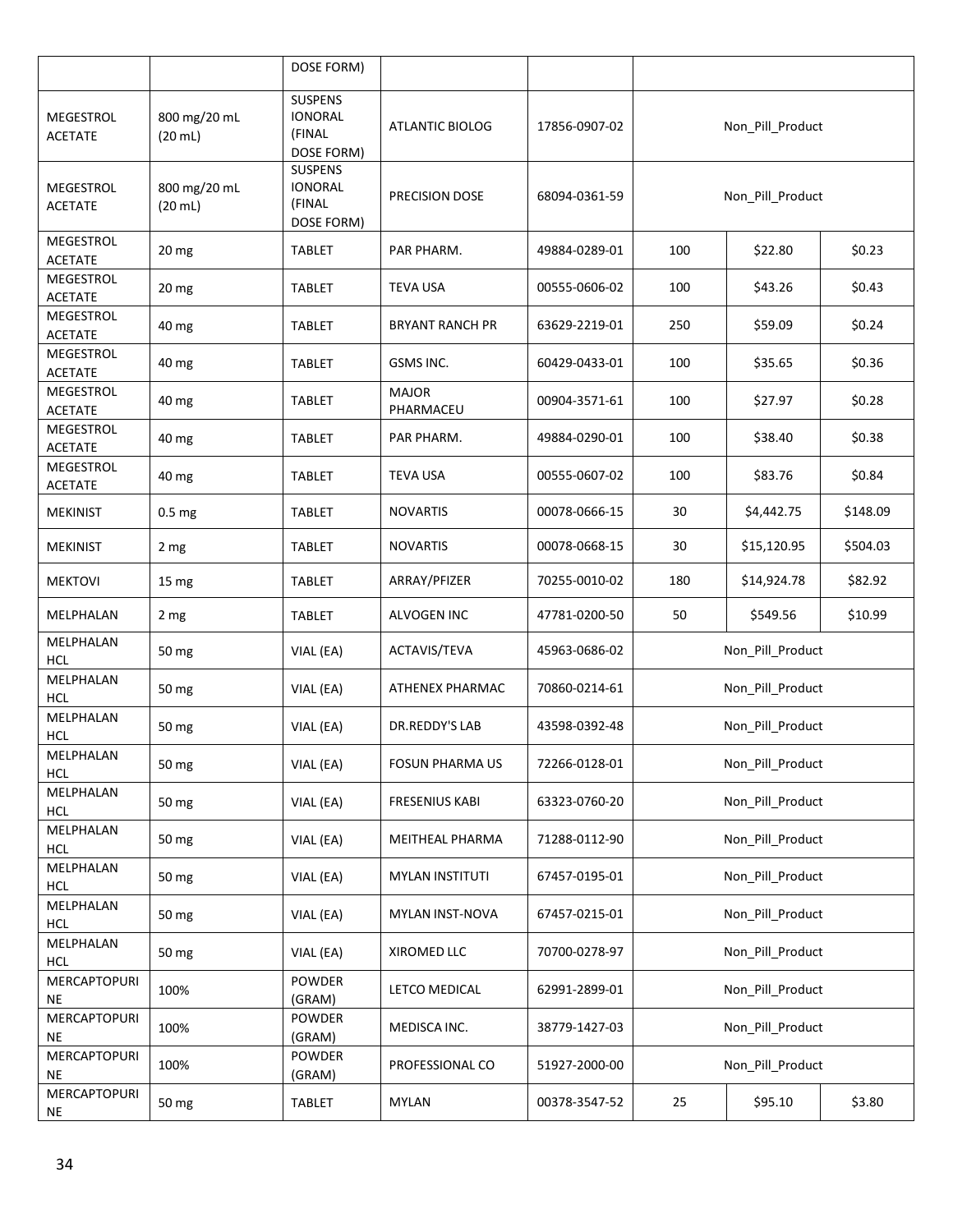| MERCAPTOPURI<br>NE        | 50 mg              | TABLET                  | <b>QUINN</b><br>PHARMACEU  | 69076-0913-02 | 25               | \$95.10          | \$3.80 |  |
|---------------------------|--------------------|-------------------------|----------------------------|---------------|------------------|------------------|--------|--|
| MERCAPTOPURI<br><b>NE</b> | 50 mg              | <b>TABLET</b>           | ROXANE/WEST-<br>WAR        | 00054-4581-11 | 25               | \$95.10          | \$3.80 |  |
| <b>METHOTREXATE</b>       | 100%               | <b>POWDER</b><br>(GRAM) | PROFESSIONAL CO            | 51927-1565-00 | Non Pill Product |                  |        |  |
| <b>METHOTREXATE</b>       | 2.5 <sub>mg</sub>  | <b>TABLET</b>           | ACCORD HEALTHCA            | 16729-0486-01 | 100              | \$87.00          | \$0.87 |  |
| METHOTREXATE              | 2.5 <sub>mg</sub>  | <b>TABLET</b>           | AMNEAL<br>PHARMACE         | 69238-1423-01 | 100              | \$37.20          | \$0.37 |  |
| METHOTREXATE              | 2.5 <sub>mg</sub>  | <b>TABLET</b>           | AUROBINDO<br>PHARM         | 59651-0182-01 | 100              | \$66.00          | \$0.66 |  |
| METHOTREXATE              | 2.5 <sub>mg</sub>  | <b>TABLET</b>           | AVKARE                     | 42291-0505-01 | 100              | \$43.22          | \$0.43 |  |
| METHOTREXATE              | 2.5 mg             | <b>TABLET</b>           | <b>AVPAK</b>               | 50268-0527-15 | 50               | \$69.19          | \$1.38 |  |
| METHOTREXATE              | 2.5 <sub>mg</sub>  | TABLET                  | GSMS INC.                  | 51407-0121-01 | 100              | \$37.13          | \$0.37 |  |
| METHOTREXATE              | 2.5 mg             | <b>TABLET</b>           | <b>MAJOR</b><br>PHARMACEU  | 00904-7141-10 | 20               | \$71.58          | \$3.58 |  |
| METHOTREXATE              | 2.5 mg             | <b>TABLET</b>           | <b>MYLAN</b>               | 00378-0014-01 | 100              | \$282.54         | \$2.83 |  |
| <b>METHOTREXATE</b>       | 2.5 <sub>mg</sub>  | TABLET                  | <b>MYLAN INSTITUTI</b>     | 51079-0670-05 | 20               | \$66.48          | \$3.32 |  |
| <b>METHOTREXATE</b>       | 2.5 <sub>mg</sub>  | <b>TABLET</b>           | ROXANE/WEST-<br><b>WAR</b> | 00054-4550-15 | 36               | \$78.00          | \$2.17 |  |
| METHOTREXATE              | 2.5 <sub>mg</sub>  | <b>TABLET</b>           | <b>SUN PHARMA GLOB</b>     | 47335-0235-96 | 36               | \$31.32          | \$0.87 |  |
| METHOTREXATE              | 2.5 <sub>mg</sub>  | <b>TABLET</b>           | <b>TEVA USA</b>            | 00555-0572-35 | 36               | \$120.36         | \$3.34 |  |
| METHOTREXATE              | 2.5 <sub>mg</sub>  | <b>TABLET</b>           | ZYDUS PHARMACEU            | 68382-0775-01 | 100              | \$66.74          | \$0.67 |  |
| METHOTREXATE              | 1 gram             | VIAL (EA)               | APP/FRESENIUS K            | 63323-0122-50 | Non_Pill_Product |                  |        |  |
| METHOTREXATE              | 1 gram             | VIAL (EA)               | FRESENIUS KABI/            | 63323-0122-59 |                  | Non_Pill_Product |        |  |
| METHOTREXATE              | 1 gram             | VIAL (EA)               | WEST-WARD/HIKMA            | 00143-9367-01 |                  | Non_Pill_Product |        |  |
| METHOTREXATE              | 25 mg/mL           | VIAL (ML)               | APP/FRESENIUS K            | 63323-0123-02 |                  | Non Pill Product |        |  |
| METHOTREXATE              | 25 mg/mL           | VIAL (ML)               | HOSPIRA/PFIZER             | 61703-0350-38 |                  | Non_Pill_Product |        |  |
| METHOTREXATE              | 25 mg/mL           | VIAL (ML)               | HOSPIRA-NOVAPLU            | 61703-0350-10 |                  | Non Pill Product |        |  |
| METHOTREXATE<br>SODIUM    | 25 mg/mL           | VIAL (ML)               | <b>ACCORD HEALTHCA</b>     | 16729-0277-30 |                  | Non_Pill_Product |        |  |
| METHOTREXATE<br>SODIUM    | $25 \text{ mg/mL}$ | VIAL (ML)               | APP/FRESENIUS K            | 63323-0121-08 |                  | Non_Pill_Product |        |  |
| METHOTREXATE<br>SODIUM    | $25$ mg/mL         | VIAL (ML)               | HOSPIRA/PFIZER             | 61703-0408-41 |                  | Non_Pill_Product |        |  |
| METHOTREXATE<br>SODIUM    | $25 \text{ mg/mL}$ | VIAL (ML)               | HOSPIRA-NOVAPLU            | 61703-0408-25 |                  | Non_Pill_Product |        |  |
| METHOTREXATE<br>SODIUM    | 25 mg/mL           | VIAL (ML)               | <b>MYLAN INSTITUTI</b>     | 67457-0480-40 |                  | Non_Pill_Product |        |  |
| METHOTREXATE<br>SODIUM    | 25 mg/mL           | VIAL (ML)               | <b>TEVA PARENTERAL</b>     | 00703-3671-01 |                  | Non_Pill_Product |        |  |
| METHOTREXATE<br>SODIUM    | 25 mg/mL           | VIAL (ML)               | WEST-WARD/HIKMA            | 00143-9519-10 |                  | Non_Pill_Product |        |  |
| <b>MITOMYCIN</b>          |                    | POWDER<br>(GRAM)        | MEDISCA INC.               | 38779-0553-07 |                  | Non_Pill_Product |        |  |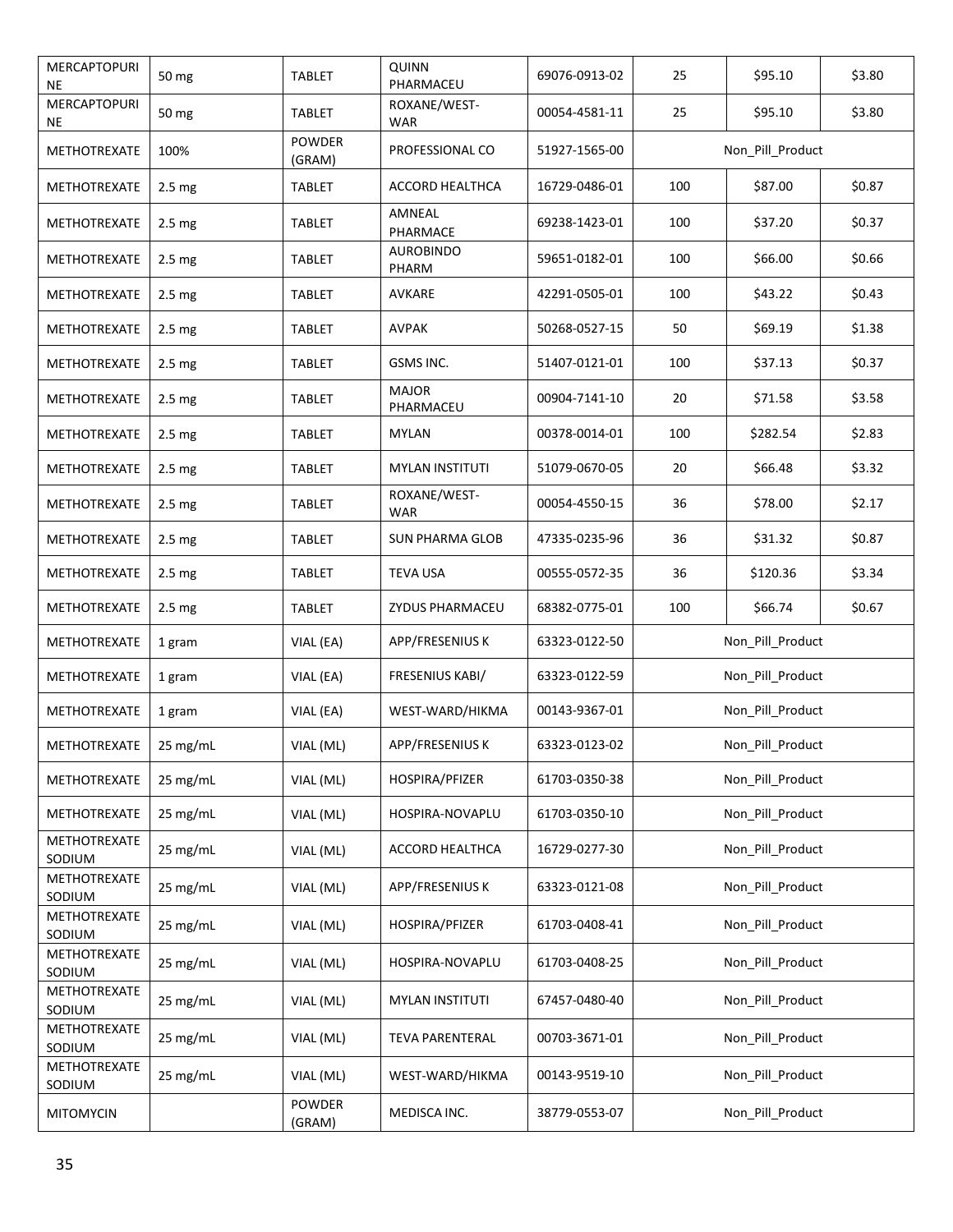| <b>MITOMYCIN</b>                  |                  | POWDER<br>(GRAM) | PROFESSIONAL CO        | 51927-3642-00 | Non_Pill_Product |
|-----------------------------------|------------------|------------------|------------------------|---------------|------------------|
| <b>MITOMYCIN</b>                  | 5 mg             | VIAL (EA)        | <b>ACCORD HEALTHCA</b> | 16729-0115-05 | Non_Pill_Product |
| <b>MITOMYCIN</b>                  | 5 mg             | VIAL (EA)        | ACCORD/NOVAPLUS        | 16729-0246-05 | Non_Pill_Product |
| <b>MITOMYCIN</b>                  | 5 mg             | VIAL (EA)        | <b>BEDFORD LABS</b>    | 55390-0251-01 | Non_Pill_Product |
| <b>MITOMYCIN</b>                  | 5 mg             | VIAL (EA)        | <b>BLUEPOINT LABOR</b> | 68001-0389-36 | Non_Pill_Product |
| <b>MITOMYCIN</b>                  | 5 mg             | VIAL (EA)        | MYLAN/ARCHIS PH        | 67457-0518-05 | Non_Pill_Product |
| <b>MITOMYCIN</b>                  | 20 <sub>mg</sub> | VIAL (EA)        | ACCORD HEALTHCA        | 16729-0108-11 | Non_Pill_Product |
| <b>MITOMYCIN</b>                  | 20 mg            | VIAL (EA)        | ACCORD/NOVAPLUS        | 16729-0247-11 | Non_Pill_Product |
| <b>MITOMYCIN</b>                  | 20 mg            | VIAL (EA)        | <b>BEDFORD LABS</b>    | 55390-0252-01 | Non_Pill_Product |
| <b>MITOMYCIN</b>                  | 20 <sub>mg</sub> | VIAL (EA)        | <b>BLUEPOINT LABOR</b> | 68001-0390-77 | Non_Pill_Product |
| <b>MITOMYCIN</b>                  | 20 mg            | VIAL (EA)        | <b>MYLAN INSTITUTI</b> | 67457-0996-20 | Non_Pill_Product |
| <b>MITOMYCIN</b>                  | 20 mg            | VIAL (EA)        | MYLAN/ARCHIS PH        | 67457-0519-20 | Non_Pill_Product |
| <b>MITOMYCIN</b>                  | 20 <sub>mg</sub> | VIAL (EA)        | WEST-WARD/HIKMA        | 00143-9279-01 | Non_Pill_Product |
| <b>MITOMYCIN</b>                  | 40 mg            | VIAL (EA)        | ACCORD HEALTHCA        | 16729-0116-38 | Non_Pill_Product |
| <b>MITOMYCIN</b>                  | 40 mg            | VIAL (EA)        | ACCORD/NOVAPLUS        | 16729-0248-38 | Non_Pill_Product |
| <b>MITOMYCIN</b>                  | 40 mg            | VIAL (EA)        | <b>BEDFORD LABS</b>    | 55390-0253-01 | Non_Pill_Product |
| <b>MITOMYCIN</b>                  | 40 mg            | VIAL (EA)        | <b>BLUEPOINT LABOR</b> | 68001-0391-79 | Non_Pill_Product |
| <b>MITOMYCIN</b>                  | 40 mg            | VIAL (EA)        | <b>MYLAN INSTITUTI</b> | 67457-0997-40 | Non_Pill_Product |
| <b>MITOMYCIN</b>                  | 40 mg            | VIAL (EA)        | MYLAN/ARCHIS PH        | 67457-0520-40 | Non_Pill_Product |
| <b>MITOMYCIN</b>                  | 40 mg            | VIAL (EA)        | WEST-WARD/HIKMA        | 00143-9280-01 | Non_Pill_Product |
| <b>MITOTANE</b>                   | 100%             | POWDER<br>(GRAM) | LETCO MEDICAL          | 62991-2604-01 | Non Pill Product |
| <b>MITOTANE</b>                   | 100%             | POWDER<br>(GRAM) | MEDISCA INC.           | 38779-2263-03 | Non_Pill_Product |
| MITOTANE                          | 100%             | POWDER<br>(GRAM) | PROFESSIONAL CO        | 51927-3826-00 | Non_Pill_Product |
| <b>MITOTANE</b>                   | 100%             | POWDER<br>(GRAM) | SPECTRUM               | 49452-4786-04 | Non_Pill_Product |
| <b>MITOXANTRONE</b><br><b>HCL</b> | 2 mg/mL          | VIAL (ML)        | APP/FRESENIUS K        | 63323-0132-10 | Non_Pill_Product |
| <b>MITOXANTRONE</b><br><b>HCL</b> | 2 mg/mL          | VIAL (ML)        | HOSPIRA/PFIZER         | 61703-0343-18 | Non_Pill_Product |
| <b>MITOXANTRONE</b><br><b>HCL</b> | 2 mg/mL          | VIAL (ML)        | <b>TEVA PARENTERAL</b> | 00703-4685-01 | Non_Pill_Product |
| <b>MONJUVI</b>                    | 200 mg           | VIAL (EA)        | <b>MORPHOSYS US IN</b> | 73535-0208-01 | Non_Pill_Product |
| <b>MUTAMYCIN</b>                  | 5 mg             | VIAL (EA)        | ACCORD BIOPHARM        | 69448-0001-05 | Non_Pill_Product |
| MUTAMYCIN                         | 20 mg            | VIAL (EA)        | ACCORD BIOPHARM        | 69448-0002-11 | Non_Pill_Product |
| MUTAMYCIN                         | 40 mg            | VIAL (EA)        | ACCORD BIOPHARM        | 69448-0003-38 | Non_Pill_Product |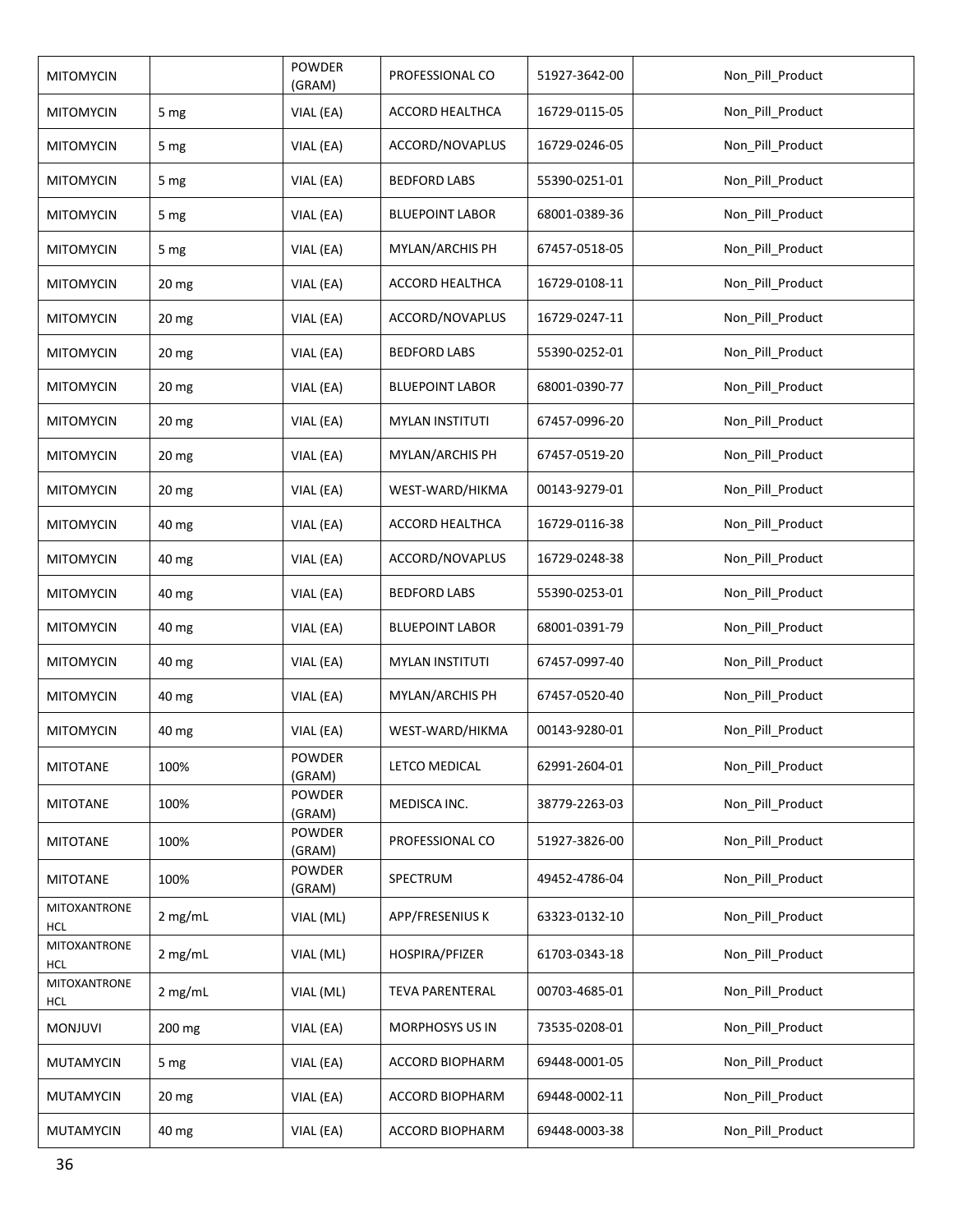| <b>MVASI</b>     | 25 mg/mL                                  | VIAL (ML)                        | AMGEN                      | 55513-0206-01 |                                          | Non_Pill_Product        |            |  |
|------------------|-------------------------------------------|----------------------------------|----------------------------|---------------|------------------------------------------|-------------------------|------------|--|
| <b>MYLERAN</b>   | 2 mg                                      | TABLET                           | ASPEN/PRASCO LA            | 76388-0713-25 | 25                                       | \$702.70                | \$28.11    |  |
| <b>MYLOTARG</b>  | 4.5 mg (1 mg/mL<br>Initial concentration) | VIAL (EA)                        | WYETH/PFIZER               | 00008-4510-01 |                                          | Non_Pill_Product        |            |  |
| NAVELBINE        | 10 mg/mL                                  | VIAL (ML)                        | PIERRE FABRE PH            | 64370-0532-01 |                                          | Non_Pill_Product        |            |  |
| NAVELBINE        | 50 mg/5 mL                                | VIAL (ML)                        | PIERRE FABRE PH            | 64370-0532-02 |                                          | Non_Pill_Product        |            |  |
| <b>NERLYNX</b>   | 40 mg                                     | TABLET                           | PUMA BIOTECHNOL            | 70437-0240-33 | 133                                      | \$16,290.00<br>\$122.48 |            |  |
| <b>NEXAVAR</b>   | 200 mg                                    | TABLET                           | BAYERPHARM DIV             | 50419-0488-58 | 120                                      | \$24,912.00             | \$207.60   |  |
| <b>NILANDRON</b> | 150 mg                                    | TABLET                           | <b>CONCORDIA PHARM</b>     | 59212-0111-14 | 30                                       | \$9,844.80              | \$328.16   |  |
| NILUTAMIDE       | 150 mg                                    | <b>TABLET</b>                    | ANI PHARMACEUTI            | 62559-0173-31 | 30                                       | \$5,551.09              | \$185.04   |  |
| NILUTAMIDE       | 150 mg                                    | <b>TABLET</b>                    | PRASCO LABS                | 66993-0212-38 | 30                                       | \$5,239.98              | \$174.67   |  |
| <b>NINLARO</b>   | 2.3 <sub>mg</sub>                         | <b>CAPSULE</b>                   | MILLENNIUM PHAR            | 63020-0230-01 | $\mathbf{1}$                             | \$4,359.60              | \$4,359.60 |  |
| <b>NINLARO</b>   | 3 mg                                      | <b>CAPSULE</b>                   | MILLENNIUM PHAR            | 63020-0390-01 | $\mathbf{1}$                             | \$4,359.60              | \$4,359.60 |  |
| <b>NINLARO</b>   | 4 mg                                      | <b>CAPSULE</b>                   | MILLENNIUM PHAR            | 63020-0400-01 | \$4,359.60<br>\$4,359.60<br>$\mathbf{1}$ |                         |            |  |
| <b>NIPENT</b>    | 10 <sub>mg</sub>                          | VIAL (EA)                        | HOSPIRA/PFIZER             | 00409-0801-01 | Non_Pill_Product                         |                         |            |  |
| <b>NUBEQA</b>    | 300 mg                                    | <b>TABLET</b>                    | <b>BAYERPHARM DIV</b>      | 50419-0395-01 | 120                                      | \$14,276.16             | \$118.97   |  |
| <b>ODOMZO</b>    | 200 mg                                    | CAPSULE                          | NOVARTIS/SUN PH            | 00078-0645-15 | 30                                       | \$12,072.00             | \$402.40   |  |
| <b>ODOMZO</b>    | 200 mg                                    | CAPSULE                          | <b>SUN PHARMA GLOB</b>     | 47335-0303-83 | 30                                       | \$14,954.42             | \$498.48   |  |
| <b>OGIVRI</b>    | 150 mg                                    | VIAL (EA)                        | <b>MYLAN INSTITUTI</b>     | 67457-0991-15 |                                          | Non_Pill_Product        |            |  |
| <b>OGIVRI</b>    | 420 mg                                    | VIAL (EA)                        | <b>MYLAN INSTITUTI</b>     | 67457-0847-44 |                                          | Non_Pill_Product        |            |  |
| ONCASPAR         | 750 unit/mL                               | VIAL (ML)                        | <b>BAXALTA US INC.</b>     | 00944-3810-01 |                                          | Non_Pill_Product        |            |  |
| ONCASPAR         | 750 unit/mL                               | VIAL (ML)                        | SERVIER PHARMAC            | 72694-0954-01 |                                          | Non_Pill_Product        |            |  |
| <b>ONIVYDE</b>   | 43 mg/10 mL<br>(4.3 mg/mL)                | VIAL (ML)                        | <b>IPSEN BIOPHARMA</b>     | 15054-0043-01 |                                          | Non_Pill_Product        |            |  |
| ONTRUZANT        | 150 mg                                    | VIAL (EA)                        | <b>MERCK SHARP &amp; D</b> | 00006-5033-02 |                                          | Non_Pill_Product        |            |  |
| ONTRUZANT        | 420 mg                                    | VIAL (EA)                        | <b>MERCK SHARP &amp; D</b> | 00006-5034-02 |                                          | Non_Pill_Product        |            |  |
| ONUREG           | 200 mg                                    | <b>TABLET</b>                    | CELGENE/BMS                | 59572-0730-07 | $\overline{7}$                           | \$12,694.87             | \$1,813.55 |  |
| ONUREG           | 300 mg                                    | <b>TABLET</b>                    | CELGENE/BMS                | 59572-0740-07 | $\overline{7}$                           | \$12,694.87             | \$1,813.55 |  |
| <b>OPDIVO</b>    | 40 mg/4 mL                                | VIAL (ML)                        | <b>BMS PRIMARYCARE</b>     | 00003-3772-11 |                                          | Non_Pill_Product        |            |  |
| <b>OPDIVO</b>    | 100 mg/10 mL                              | VIAL (ML)                        | <b>BMS PRIMARYCARE</b>     | 00003-3774-12 |                                          | Non_Pill_Product        |            |  |
| <b>OPDIVO</b>    | 240 mg/24 mL                              | VIAL (ML)                        | <b>BMS PRIMARYCARE</b>     | 00003-3734-13 |                                          | Non_Pill_Product        |            |  |
| <b>ORGOVYX</b>   | 120 mg                                    | <b>TABLET</b>                    | <b>MYOVANT SCIENCE</b>     | 72974-0120-01 | 30                                       | \$2,775.60<br>\$92.52   |            |  |
| <b>OTREXUP</b>   | 10 mg/0.4 mL                              | AUTO-<br><b>INJECTOR</b><br>(ML) | ANTARES PHARMA             | 54436-0010-04 |                                          | Non_Pill_Product        |            |  |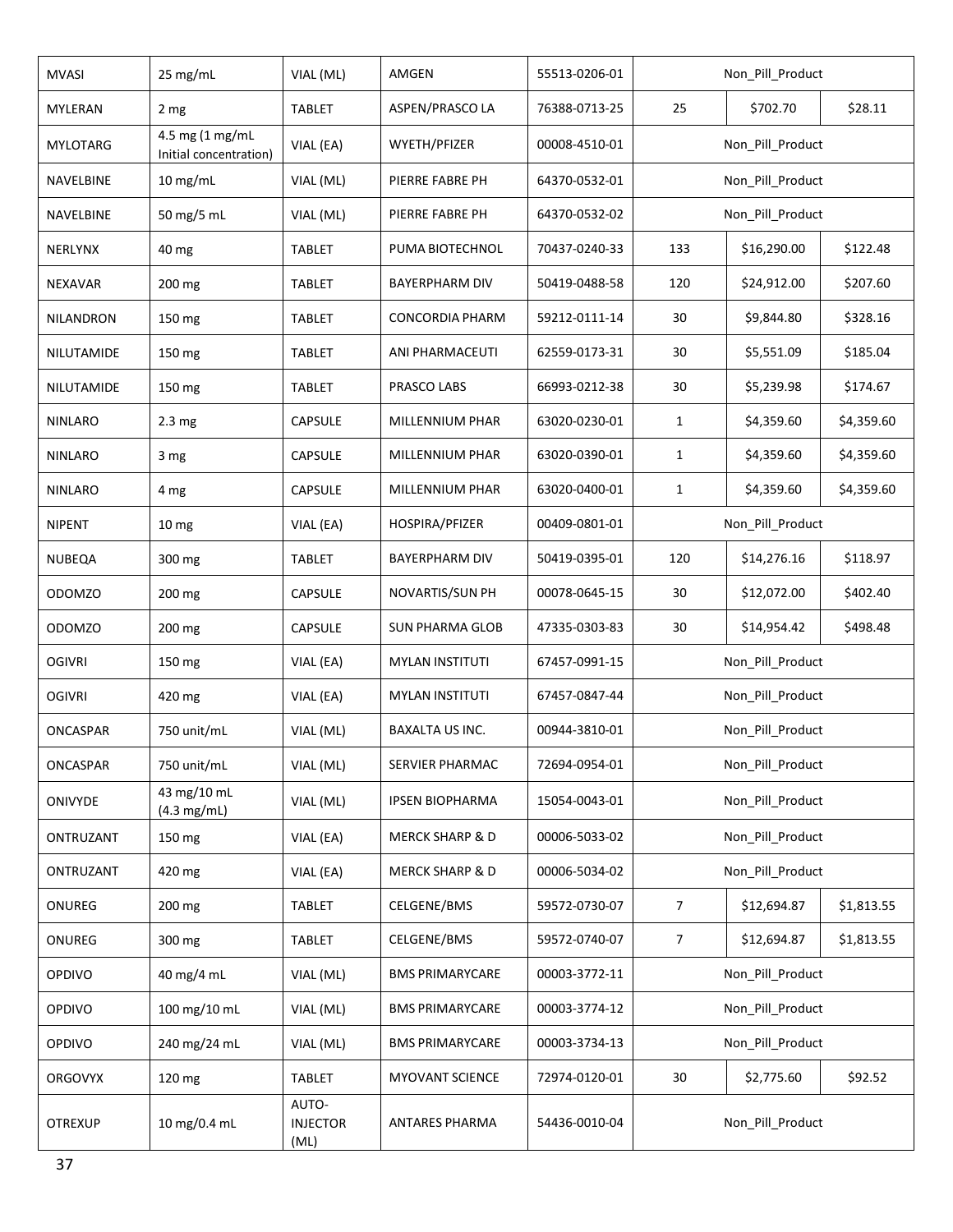| <b>OTREXUP</b> | 12.5 mg/0.4 mL           | AUTO-<br><b>INJECTOR</b><br>(ML) | <b>ANTARES PHARMA</b>  | 54436-0012-04 | Non_Pill_Product |
|----------------|--------------------------|----------------------------------|------------------------|---------------|------------------|
| <b>OTREXUP</b> | 15 mg/0.4 mL             | AUTO-<br><b>INJECTOR</b><br>(ML) | ANTARES PHARMA         | 54436-0015-04 | Non_Pill_Product |
| <b>OTREXUP</b> | 17.5 mg/0.4 mL           | AUTO-<br><b>INJECTOR</b><br>(ML) | ANTARES PHARMA         | 54436-0017-04 | Non_Pill_Product |
| <b>OTREXUP</b> | 20 mg/0.4 mL             | AUTO-<br><b>INJECTOR</b><br>(ML) | ANTARES PHARMA         | 54436-0020-04 | Non_Pill_Product |
| <b>OTREXUP</b> | 22.5 mg/0.4 mL           | AUTO-<br><b>INJECTOR</b><br>(ML) | <b>ANTARES PHARMA</b>  | 54436-0022-04 | Non_Pill_Product |
| <b>OTREXUP</b> | 25 mg/0.4 mL             | AUTO-<br><b>INJECTOR</b><br>(ML) | <b>ANTARES PHARMA</b>  | 54436-0025-04 | Non_Pill_Product |
| OXALIPLATIN    | 50 mg                    | VIAL (EA)                        | ACTAVIS/TEVA           | 45963-0611-53 | Non_Pill_Product |
| OXALIPLATIN    | 50 mg                    | VIAL (EA)                        | APP/FRESENIUS K        | 63323-0175-30 | Non Pill Product |
| OXALIPLATIN    | 50 mg                    | VIAL (EA)                        | <b>SUN PHARMA GLOB</b> | 47335-0176-40 | Non_Pill_Product |
| OXALIPLATIN    | 100 mg                   | VIAL (EA)                        | ACTAVIS/TEVA           | 45963-0611-59 | Non_Pill_Product |
| OXALIPLATIN    | 100 mg                   | VIAL (EA)                        | APP/FRESENIUS K        | 63323-0176-50 | Non_Pill_Product |
| OXALIPLATIN    | 100 mg                   | VIAL (EA)                        | SUN PHARMA GLOB        | 47335-0178-40 | Non_Pill_Product |
| OXALIPLATIN    | 50 mg/10 mL (5<br>mg/mL) | VIAL (ML)                        | ACCORD HEALTHCA        | 16729-0332-03 | Non_Pill_Product |
| OXALIPLATIN    | 50 mg/10 mL (5<br>mg/mL) | VIAL (ML)                        | <b>APOTEX CORP</b>     | 60505-6132-06 | Non_Pill_Product |
| OXALIPLATIN    | 50 mg/10 mL (5<br>mg/mL) | VIAL (ML)                        | APP/FRESENIUS K        | 63323-0211-10 | Non_Pill_Product |
| OXALIPLATIN    | 50 mg/10 mL (5<br>mg/mL) | VIAL (ML)                        | ATHENEX PHARMAC        | 70860-0201-10 | Non_Pill_Product |
| OXALIPLATIN    | 50 mg/10 mL (5<br>mg/mL) | VIAL (ML)                        | <b>AUROMEDICS PHAR</b> | 55150-0331-01 | Non_Pill_Product |
| OXALIPLATIN    | 50 mg/10 mL (5<br>mg/mL) | VIAL (ML)                        | <b>BAXTER HEALTHCA</b> | 43066-0014-01 | Non_Pill_Product |
| OXALIPLATIN    | 50 mg/10 mL (5<br>mg/mL) | VIAL (ML)                        | <b>BLUEPOINT LABOR</b> | 68001-0468-36 | Non_Pill_Product |
| OXALIPLATIN    | 50 mg/10 mL (5<br>mg/mL) | VIAL (ML)                        | <b>FOSUN PHARMA US</b> | 72266-0125-10 | Non_Pill_Product |
| OXALIPLATIN    | 50 mg/10 mL (5<br>mg/mL) | VIAL (ML)                        | HOSPIRA/PFIZER         | 61703-0363-18 | Non Pill Product |
| OXALIPLATIN    | 50 mg/10 mL (5<br>mg/mL) | VIAL (ML)                        | <b>INGENUS PHARMAC</b> | 50742-0405-10 | Non_Pill_Product |
| OXALIPLATIN    | 50 mg/10 mL (5<br>mg/mL) | VIAL (ML)                        | MEITHEAL PHARMA        | 71288-0101-10 | Non_Pill_Product |
| OXALIPLATIN    | 50 mg/10 mL (5<br>mg/mL) | VIAL (ML)                        | MEITHEAL-PREMIE        | 71288-0149-95 | Non_Pill_Product |
| OXALIPLATIN    | 50 mg/10 mL (5<br>mg/mL) | VIAL (ML)                        | <b>MYLAN INSTITUTI</b> | 67457-0469-10 | Non_Pill_Product |
| OXALIPLATIN    | 50 mg/10 mL (5<br>mg/mL) | VIAL (ML)                        | NORTHSTAR RX LL        | 72603-0301-01 | Non_Pill_Product |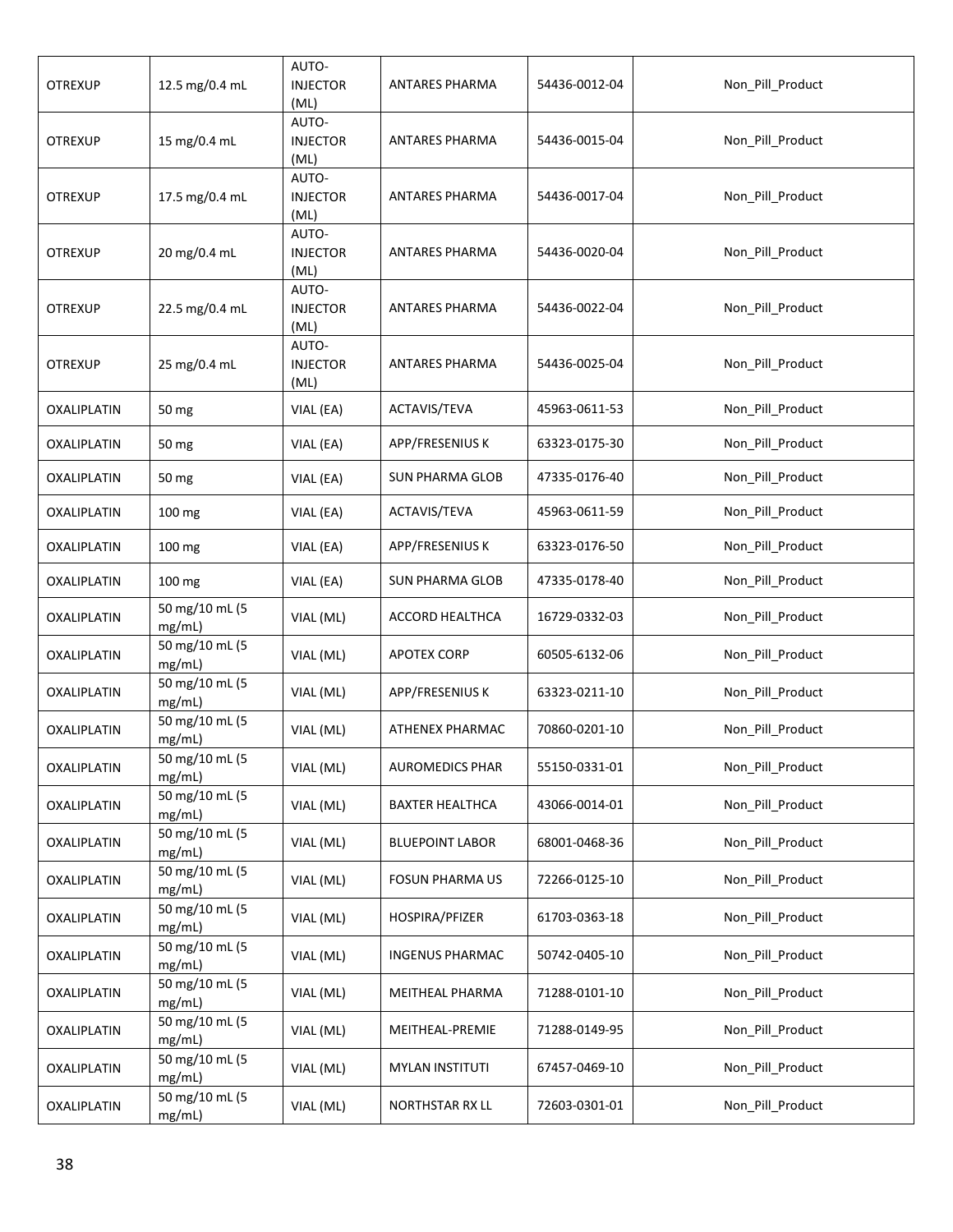| OXALIPLATIN | 50 mg/10 mL (5<br>mg/mL)  | VIAL (ML) | SAGENT PHARMACE        | 25021-0233-10 | Non_Pill_Product |
|-------------|---------------------------|-----------|------------------------|---------------|------------------|
| OXALIPLATIN | 50 mg/10 mL (5<br>mg/mL)  | VIAL (ML) | SANDOZ                 | 00781-3315-70 | Non Pill Product |
| OXALIPLATIN | 50 mg/10 mL (5<br>mg/mL)  | VIAL (ML) | SANDOZ/NOVAPLUS        | 00781-9315-70 | Non_Pill_Product |
| OXALIPLATIN | 50 mg/10 mL (5<br>mg/mL)  | VIAL (ML) | SUN PHARMA GLOB        | 47335-0046-40 | Non_Pill_Product |
| OXALIPLATIN | 50 mg/10 mL (5<br>mg/mL)  | VIAL (ML) | <b>TEVA PARENTERAL</b> | 00703-3985-01 | Non_Pill_Product |
| OXALIPLATIN | 50 mg/10 mL (5<br>mg/mL)  | VIAL (ML) | <b>WINTHROP US</b>     | 00955-1725-10 | Non_Pill_Product |
| OXALIPLATIN | 50 mg/10 mL (5<br>mg/mL)  | VIAL (ML) | <b>WINTHROP US-PRE</b> | 00955-1731-10 | Non_Pill_Product |
| OXALIPLATIN | 100 mg/20 mL (5<br>mg/mL) | VIAL (ML) | ACCORD HEALTHCA        | 16729-0332-05 | Non Pill Product |
| OXALIPLATIN | 100 mg/20 mL (5<br>mg/mL) | VIAL (ML) | <b>APOTEX CORP</b>     | 60505-6132-07 | Non_Pill_Product |
| OXALIPLATIN | 100 mg/20 mL (5<br>mg/mL) | VIAL (ML) | APP/FRESENIUS K        | 63323-0212-20 | Non_Pill_Product |
| OXALIPLATIN | 100 mg/20 mL (5<br>mg/mL) | VIAL (ML) | ATHENEX PHARMAC        | 70860-0201-20 | Non Pill Product |
| OXALIPLATIN | 100 mg/20 mL (5<br>mg/mL) | VIAL (ML) | <b>AUROMEDICS PHAR</b> | 55150-0332-01 | Non Pill Product |
| OXALIPLATIN | 100 mg/20 mL (5<br>mg/mL) | VIAL (ML) | <b>BAXTER HEALTHCA</b> | 43066-0018-01 | Non_Pill_Product |
| OXALIPLATIN | 100 mg/20 mL (5<br>mg/mL) | VIAL (ML) | <b>BLUEPOINT LABOR</b> | 68001-0468-37 | Non_Pill_Product |
| OXALIPLATIN | 100 mg/20 mL (5<br>mg/mL) | VIAL (ML) | <b>FOSUN PHARMA US</b> | 72266-0126-10 | Non_Pill_Product |
| OXALIPLATIN | 100 mg/20 mL (5<br>mg/mL) | VIAL (ML) | <b>FRESENIUS KABI</b>  | 63323-0750-20 | Non_Pill_Product |
| OXALIPLATIN | 100 mg/20 mL (5<br>mg/mL) | VIAL (ML) | HOSPIRA/PFIZER         | 61703-0363-22 | Non_Pill_Product |
| OXALIPLATIN | 100 mg/20 mL (5<br>mg/mL) | VIAL (ML) | <b>INGENUS PHARMAC</b> | 50742-0406-20 | Non_Pill_Product |
| OXALIPLATIN | 100 mg/20 mL (5<br>mg/mL) | VIAL (ML) | MEITHEAL PHARMA        | 71288-0101-20 | Non_Pill_Product |
| OXALIPLATIN | 100 mg/20 mL (5<br>mg/mL) | VIAL (ML) | MEITHEAL-PREMIE        | 71288-0149-96 | Non_Pill_Product |
| OXALIPLATIN | 100 mg/20 mL (5<br>mg/mL) | VIAL (ML) | <b>MYLAN INSTITUTI</b> | 67457-0442-20 | Non_Pill_Product |
| OXALIPLATIN | 100 mg/20 mL (5<br>mg/mL) | VIAL (ML) | NORTHSTAR RX LL        | 72603-0101-01 | Non_Pill_Product |
| OXALIPLATIN | 100 mg/20 mL (5<br>mg/mL) | VIAL (ML) | SAGENT PHARMACE        | 25021-0233-20 | Non_Pill_Product |
| OXALIPLATIN | 100 mg/20 mL (5<br>mg/mL) | VIAL (ML) | SANDOZ                 | 00781-3317-80 | Non_Pill_Product |
| OXALIPLATIN | 100 mg/20 mL (5<br>mg/mL) | VIAL (ML) | SANDOZ/NOVAPLUS        | 00781-9317-80 | Non_Pill_Product |
| OXALIPLATIN | 100 mg/20 mL (5<br>mg/mL) | VIAL (ML) | <b>SUN PHARMA GLOB</b> | 47335-0047-40 | Non_Pill_Product |
| OXALIPLATIN | 100 mg/20 mL (5<br>mg/mL) | VIAL (ML) | <b>TEVA PARENTERAL</b> | 00703-3986-01 | Non_Pill_Product |
| OXALIPLATIN | 100 mg/20 mL (5<br>mg/mL) | VIAL (ML) | <b>WINTHROP US</b>     | 00955-1727-20 | Non_Pill_Product |
| OXALIPLATIN | 100 mg/20 mL (5<br>mg/mL) | VIAL (ML) | <b>WINTHROP US-PRE</b> | 00955-1733-20 | Non_Pill_Product |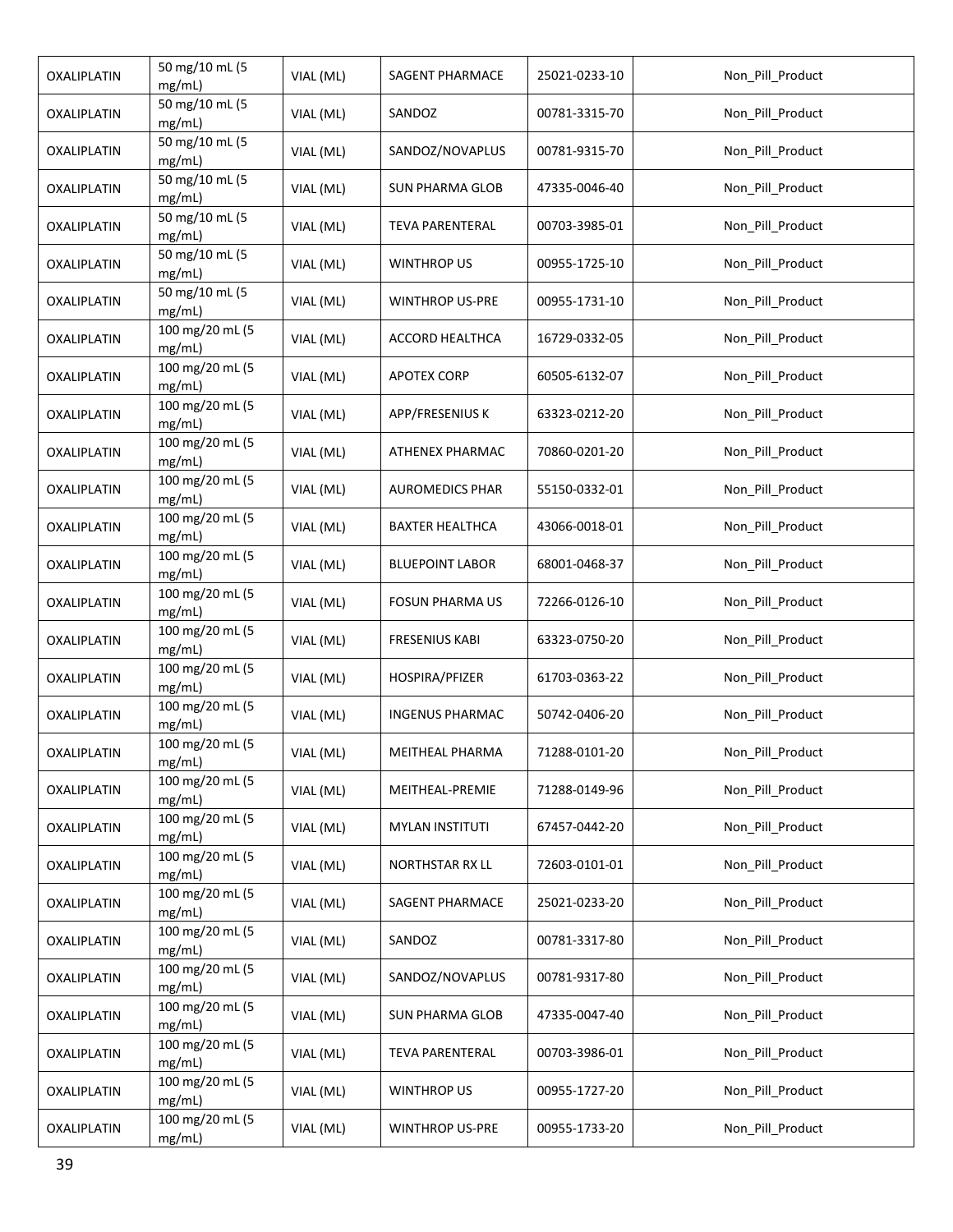| OXALIPLATIN      | 200 mg/40 mL                                             | VIAL (ML)     | <b>APOTEX CORP</b>        | 60505-6132-08 |                  | Non_Pill_Product |            |  |
|------------------|----------------------------------------------------------|---------------|---------------------------|---------------|------------------|------------------|------------|--|
| PACLITAXEL       | 6 mg/mL                                                  | VIAL (ML)     | ALVOGEN INC               | 47781-0595-07 |                  | Non Pill Product |            |  |
| PACLITAXEL       | 6 mg/mL                                                  | VIAL (ML)     | APP/FRESENIUS K           | 63323-0763-05 |                  | Non Pill Product |            |  |
| PACLITAXEL       | 6 mg/mL                                                  | VIAL (ML)     | ATHENEX PHARMAC           | 70860-0200-05 |                  | Non_Pill_Product |            |  |
| PACLITAXEL       | 6 mg/mL                                                  | VIAL (ML)     | HOSPIRA/PFIZER            | 61703-0342-09 |                  | Non_Pill_Product |            |  |
| PACLITAXEL       | 6 mg/mL                                                  | VIAL (ML)     | <b>MYLAN INSTITUTI</b>    | 67457-0471-52 |                  | Non_Pill_Product |            |  |
| PACLITAXEL       | 6 mg/mL                                                  | VIAL (ML)     | <b>NORTHSTAR RX LL</b>    | 16714-0137-01 |                  | Non_Pill_Product |            |  |
| PACLITAXEL       | 6 mg/mL                                                  | VIAL (ML)     | <b>NOVADOZ</b><br>PHARMAC | 72205-0061-01 |                  | Non_Pill_Product |            |  |
| PACLITAXEL       | 6 mg/mL                                                  | VIAL (ML)     | <b>TEVA PARENTERAL</b>    | 00703-3213-01 |                  | Non_Pill_Product |            |  |
| PACLITAXEL       | 6 mg/mL                                                  | VIAL (ML)     | WG CRITICAL CAR           | 44567-0505-01 |                  | Non_Pill_Product |            |  |
| PADCEV           | 20 mg                                                    | VIAL (EA)     | SEATTLE GENETIC           | 51144-0020-01 |                  | Non_Pill_Product |            |  |
| <b>PADCEV</b>    | 30 mg                                                    | VIAL (EA)     | SEATTLE GENETIC           | 51144-0030-01 |                  | Non_Pill_Product |            |  |
| PANRETIN         | 0.10%                                                    | GEL (GRAM)    | <b>CONCORDIA PHARM</b>    | 59212-0601-22 | Non_Pill_Product |                  |            |  |
| PARAPLATIN       | $10$ mg/mL                                               | VIAL (ML)     | ACCORD BIOPHARM           | 69448-0005-31 | Non_Pill_Product |                  |            |  |
| PEMAZYRE         | 4.5 mg                                                   | <b>TABLET</b> | <b>INCYTE CORPORAT</b>    | 50881-0026-01 | 14               | \$20,400.00      | \$1,457.14 |  |
| PEMAZYRE         | 9 mg                                                     | <b>TABLET</b> | <b>INCYTE CORPORAT</b>    | 50881-0027-01 | 14               | \$20,400.00      | \$1,457.14 |  |
| PEMAZYRE         | 13.5 mg                                                  | TABLET        | <b>INCYTE CORPORAT</b>    | 50881-0028-01 | 14               | \$20,400.00      | \$1,457.14 |  |
| PEPAXTO          | 20 <sub>mg</sub>                                         | VIAL (EA)     | <b>ONCOPEPTIDES I</b>     | 73657-0020-01 |                  | Non_Pill_Product |            |  |
| PERJETA          | 420 mg/14 mL<br>(30 mg/mL)                               | VIAL (ML)     | <b>GENENTECH INC.</b>     | 50242-0145-01 |                  | Non_Pill_Product |            |  |
| PHESGO           | 600 mg-600 mg-<br>20000 unit/10mL                        | VIAL (ML)     | <b>GENENTECH INC.</b>     | 50242-0260-01 |                  | Non_Pill_Product |            |  |
| PHESGO           | 1200 mg-600<br>mg-30000<br>unit/15 mL                    | VIAL (ML)     | <b>GENENTECH INC.</b>     | 50242-0245-01 |                  | Non_Pill_Product |            |  |
| <b>PHOTOFRIN</b> | 75 mg                                                    | VIAL (EA)     | PINNACLE BIOLOG           | 76128-0155-75 |                  | Non Pill Product |            |  |
| <b>PICATO</b>    | 0.02%                                                    | GEL (EA)      | LEO PHARMA INC.           | 50222-0502-47 |                  | Non_Pill_Product |            |  |
| <b>PICATO</b>    | 0.05%                                                    | GEL (EA)      | LEO PHARMA INC.           | 50222-0503-47 |                  | Non_Pill_Product |            |  |
| PIQRAY           | 200 mg/day (200<br>$mg \times 1$                         | <b>TABLET</b> | <b>NOVARTIS</b>           | 00078-0701-51 | 28               | \$20,996.62      | \$749.88   |  |
| PIQRAY           | 250 mg/day (200<br>$mg \times 1$ and 50<br>$mg \times 1$ | <b>TABLET</b> | <b>NOVARTIS</b>           | 00078-0715-61 | 28               | \$10,498.31      | \$374.94   |  |
| <b>PIQRAY</b>    | 300 mg/day (150<br>$mg \times 2$                         | <b>TABLET</b> | <b>NOVARTIS</b>           | 00078-0708-51 | 28               | \$10,498.31      | \$374.94   |  |
| <b>POLIVY</b>    | 30 mg                                                    | VIAL (EA)     | GENENTECH INC.            | 50242-0103-01 |                  | Non_Pill_Product |            |  |
| <b>POLIVY</b>    | 140 mg                                                   | VIAL (EA)     | <b>GENENTECH INC.</b>     | 50242-0105-01 |                  | Non_Pill_Product |            |  |
| POMALYST         | 1 <sub>mg</sub>                                          | CAPSULE       | CELGENE/BMS               | 59572-0501-21 | 21               | \$22,871.75      | \$1,089.13 |  |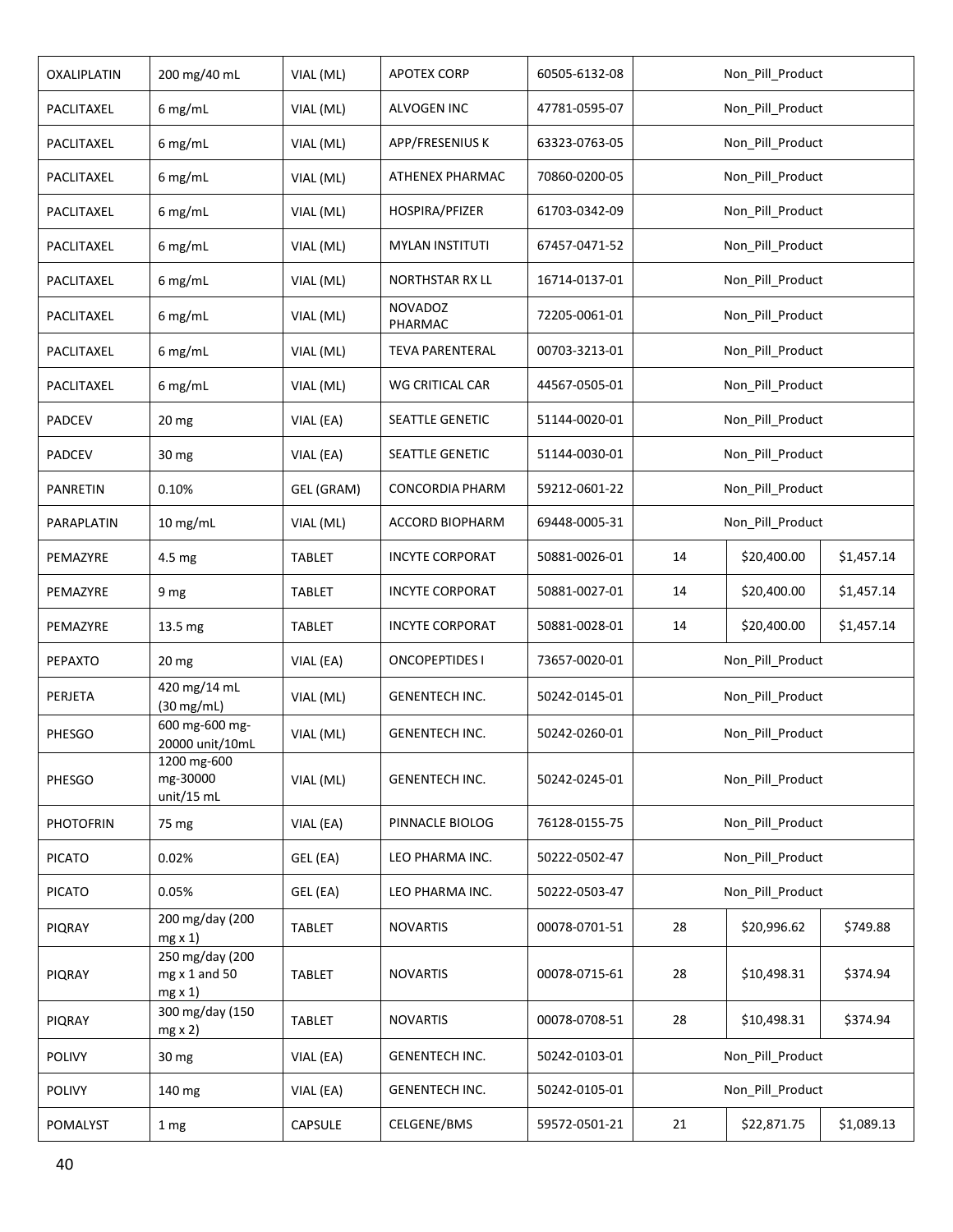| POMALYST         | 2 <sub>mg</sub>              | <b>CAPSULE</b>                                           | CELGENE/BMS            | 59572-0502-21 | 21               | \$22,871.75      | \$1,089.13 |  |
|------------------|------------------------------|----------------------------------------------------------|------------------------|---------------|------------------|------------------|------------|--|
| POMALYST         | 3 mg                         | CAPSULE                                                  | CELGENE/BMS            | 59572-0503-21 | 21               | \$22,871.75      | \$1,089.13 |  |
| POMALYST         | 4 mg                         | CAPSULE                                                  | CELGENE/BMS            | 59572-0504-21 | 21               | \$22,871.75      | \$1,089.13 |  |
| PORTRAZZA        | 800 mg/50 mL<br>$(16$ mg/mL) | VIAL (ML)                                                | ELI LILLY & CO.        | 00002-7716-01 |                  | Non_Pill_Product |            |  |
| <b>POTELIGEO</b> | 20 mg/5 mL (4<br>mg/mL)      | VIAL (ML)                                                | <b>KYOWA KIRIN IN</b>  | 42747-0761-01 |                  | Non_Pill_Product |            |  |
| <b>PROLEUKIN</b> | 22 million unit              | VIAL (EA)                                                | <b>CLINIGEN GROUP</b>  | 76310-0022-01 |                  | Non Pill Product |            |  |
| PURIXAN          | 20 mg/mL                     | <b>SUSPENS</b><br><b>IONORAL</b><br>(FINAL<br>DOSE FORM) | NOVA LABORATORI        | 62484-0020-01 |                  | Non_Pill_Product |            |  |
| <b>QINLOCK</b>   | 50 mg                        | <b>TABLET</b>                                            | <b>DECIPHERA PHARM</b> | 73207-0101-30 | 90               | \$40,284.00      | \$447.60   |  |
| RASUVO           | 7.5 mg/0.15 mL               | AUTO-<br><b>INJECTOR</b><br>(ML)                         | MEDEXUS PHARMA         | 59137-0505-04 |                  | Non_Pill_Product |            |  |
| RASUVO           | 10 mg/0.2 mL                 | AUTO-<br><b>INJECTOR</b><br>(ML)                         | MEDEXUS PHARMA         | 59137-0510-04 |                  | Non_Pill_Product |            |  |
| RASUVO           | 12.5 mg/0.25 mL              | AUTO-<br><b>INJECTOR</b><br>(ML)                         | MEDEXUS PHARMA         | 59137-0515-04 | Non_Pill_Product |                  |            |  |
| RASUVO           | 15 mg/0.3 mL                 | AUTO-<br><b>INJECTOR</b><br>(ML)                         | MEDEXUS PHARMA         | 59137-0520-04 | Non_Pill_Product |                  |            |  |
| RASUVO           | 17.5 mg/0.35 mL              | AUTO-<br><b>INJECTOR</b><br>(ML)                         | MEDEXUS PHARMA         | 59137-0525-04 |                  | Non_Pill_Product |            |  |
| RASUVO           | 20 mg/0.4 mL                 | AUTO-<br><b>INJECTOR</b><br>(ML)                         | MEDEXUS PHARMA         | 59137-0530-04 |                  | Non_Pill_Product |            |  |
| RASUVO           | 22.5 mg/0.45 mL              | AUTO-<br><b>INJECTOR</b><br>(ML)                         | MEDEXUS PHARMA         | 59137-0535-04 |                  | Non_Pill_Product |            |  |
| RASUVO           | 25 mg/0.5 mL                 | AUTO-<br><b>INJECTOR</b><br>(ML)                         | MEDEXUS PHARMA         | 59137-0540-04 |                  | Non Pill Product |            |  |
| RASUVO           | 30 mg/0.6 mL                 | AUTO-<br><b>INJECTOR</b><br>(ML)                         | MEDEXUS PHARMA         | 59137-0550-04 |                  | Non_Pill_Product |            |  |
| RETEVMO          | 40 mg                        | CAPSULE                                                  | ELI LILLY & CO.        | 00002-3977-60 | 60               | \$8,239.99       | \$137.33   |  |
| RETEVMO          | 80 mg                        | CAPSULE                                                  | ELI LILLY & CO.        | 00002-2980-60 | 60               | \$12,360.00      | \$206.00   |  |
| REVLIMID         | 2.5 <sub>mg</sub>            | <b>CAPSULE</b>                                           | CELGENE/BMS            | 59572-0402-28 | 28               | \$26,790.76      | \$956.81   |  |
| REVLIMID         | 5 mg                         | CAPSULE                                                  | CELGENE/BMS            | 59572-0405-28 | 28               | \$26,790.76      | \$956.81   |  |
| REVLIMID         | 10 <sub>mg</sub>             | CAPSULE                                                  | CELGENE/BMS            | 59572-0410-28 | 28               | \$26,790.76      | \$956.81   |  |
| REVLIMID         | 15 mg                        | CAPSULE                                                  | CELGENE/BMS            | 59572-0415-21 | 21               | \$20,093.09      | \$956.81   |  |
| REVLIMID         | 20 mg                        | <b>CAPSULE</b>                                           | CELGENE/BMS            | 59572-0420-21 | 21               | \$20,093.09      | \$956.81   |  |
| REVLIMID         | 25 mg                        | CAPSULE                                                  | CELGENE/BMS            | 59572-0425-21 | 21               | \$20,093.09      | \$956.81   |  |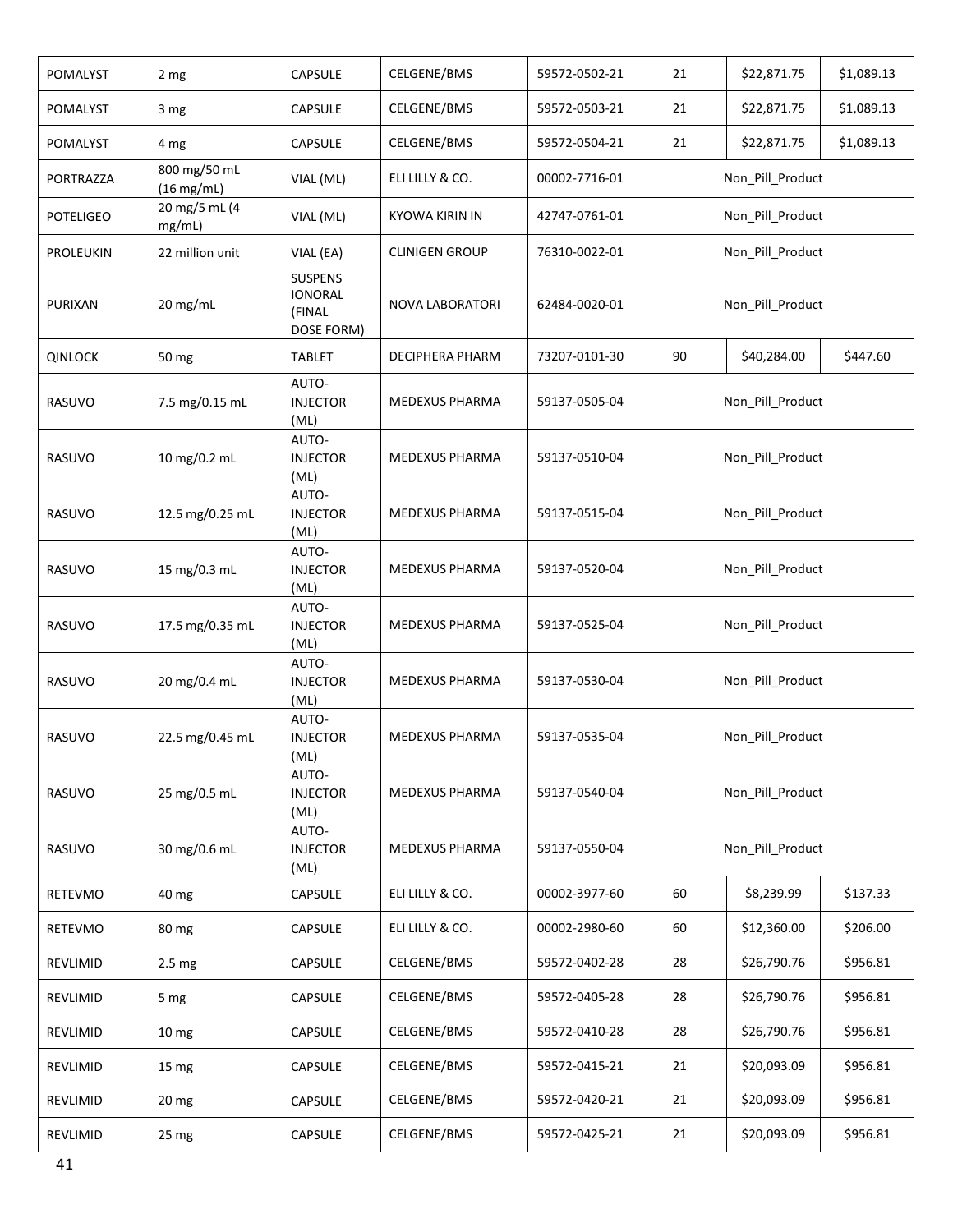| RIABNI                   | $10$ mg/mL                     | VIAL (ML)        | AMGEN                  | 55513-0224-01 |                                        | Non_Pill_Product       |          |  |
|--------------------------|--------------------------------|------------------|------------------------|---------------|----------------------------------------|------------------------|----------|--|
| RITUXAN                  | 10 mg/mL                       | VIAL (ML)        | <b>GENENTECH INC.</b>  | 50242-0051-10 |                                        | Non_Pill_Product       |          |  |
| RITUXAN<br><b>HYCELA</b> | 1400 mg/11.7<br>mL (120 mg/mL) | VIAL (ML)        | <b>GENENTECH INC.</b>  | 50242-0108-01 |                                        | Non_Pill_Product       |          |  |
| RITUXAN<br><b>HYCELA</b> | 1600 mg/13.4<br>mL (120 mg/mL) | VIAL (ML)        | <b>GENENTECH INC.</b>  | 50242-0109-01 |                                        | Non_Pill_Product       |          |  |
| <b>ROMIDEPSIN</b>        | 27.5 mg/5.5 mL<br>(5 mg/mL)    | VIAL (ML)        | <b>TEVA PARENTERAL</b> | 00703-4004-01 |                                        | Non_Pill_Product       |          |  |
| <b>ROZLYTREK</b>         | 100 mg                         | CAPSULE          | <b>GENENTECH INC.</b>  | 50242-0091-30 | 30                                     | \$6,921.60<br>\$230.72 |          |  |
| <b>ROZLYTREK</b>         | 200 mg                         | <b>CAPSULE</b>   | <b>GENENTECH INC.</b>  | 50242-0094-90 | 90                                     | \$20,764.80            | \$230.72 |  |
| RUBRACA                  | 200 mg                         | <b>TABLET</b>    | <b>CLOVIS ONCOLOGY</b> | 69660-0201-91 | 60                                     | \$10,422.00            | \$173.70 |  |
| <b>RUBRACA</b>           | 250 mg                         | <b>TABLET</b>    | <b>CLOVIS ONCOLOGY</b> | 69660-0202-91 | 60                                     | \$10,422.00            | \$173.70 |  |
| <b>RUBRACA</b>           | 300 mg                         | <b>TABLET</b>    | <b>CLOVIS ONCOLOGY</b> | 69660-0203-91 | 60                                     | \$10,422.00            | \$173.70 |  |
| <b>RUXIENCE</b>          | 10 mg/mL                       | VIAL (ML)        | PFIZER US PHARM        | 00069-0238-01 |                                        | Non_Pill_Product       |          |  |
| RYBREVANT                | 350 mg/7 mL (50<br>mg/mL)      | VIAL (ML)        | <b>JANSSEN BIOTECH</b> | 57894-0501-01 | Non_Pill_Product                       |                        |          |  |
| RYDAPT                   | 25 <sub>mg</sub>               | CAPSULE          | <b>NOVARTIS</b>        | 00078-0698-02 | $\overline{2}$<br>\$405.50<br>\$202.75 |                        |          |  |
| RYLAZE                   | 10 mg/0.5 mL                   | VIAL (ML)        | JAZZ PHARMACEUT        | 68727-0900-01 | Non_Pill_Product                       |                        |          |  |
| SARCLISA                 | 100 mg/5 mL (20<br>mg/mL)      | VIAL (ML)        | SANOFI-AVENTIS         | 00024-0654-01 | Non_Pill_Product                       |                        |          |  |
| SARCLISA                 | 500 mg/25 mL                   | VIAL (ML)        | SANOFI-AVENTIS         | 00024-0656-01 | Non_Pill_Product                       |                        |          |  |
| <b>SIKLOS</b>            | 100 mg                         | <b>TABLET</b>    | <b>MEDUNIK USA</b>     | 71770-0105-60 | 60                                     | \$378.00               | \$6.30   |  |
| <b>SIKLOS</b>            | 1000 mg                        | TABLET           | <b>MEDUNIK USA</b>     | 71770-0120-30 | 30                                     | \$1,890.00             | \$63.00  |  |
| SOLARAVIX                | 3 %-1.59" X 59"                | KIT              | PRIMARY PHARMAC        | 72275-0707-77 |                                        | Non_Pill_Product       |          |  |
| SOLARAZE                 | 3%                             | GEL (GRAM)       | SANDOZ                 | 10337-0803-01 |                                        | Non_Pill_Product       |          |  |
| SOLTAMOX                 | 20 mg/10 mL                    | SOLUTION<br>ORAL | FORTOVIA/MAYNE         | 89141-0123-01 |                                        | Non_Pill_Product       |          |  |
| SOLTAMOX                 | 20 mg/10 mL                    | SOLUTION<br>ORAL | MAYNE PHARMA IN        | 51862-0682-01 |                                        | Non Pill Product       |          |  |
| SPRYCEL                  | 20 <sub>mg</sub>               | TABLET           | <b>BMS PRIMARYCARE</b> | 00003-0527-11 | 60                                     | \$10,094.18            | \$168.24 |  |
| SPRYCEL                  | 50 mg                          | <b>TABLET</b>    | <b>BMS PRIMARYCARE</b> | 00003-0528-11 | 60                                     | \$20,188.32            | \$336.47 |  |
| <b>SPRYCEL</b>           | 70 mg                          | <b>TABLET</b>    | <b>BMS PRIMARYCARE</b> | 00003-0524-11 | 60                                     | \$20,188.32            | \$336.47 |  |
| SPRYCEL                  | 80 mg                          | <b>TABLET</b>    | <b>BMS PRIMARYCARE</b> | 00003-0855-22 | 30                                     | \$18,193.03            | \$606.43 |  |
| SPRYCEL                  | 100 mg                         | <b>TABLET</b>    | <b>BMS PRIMARYCARE</b> | 00003-0852-22 | 30                                     | \$18,193.03            | \$606.43 |  |
| <b>SPRYCEL</b>           | 140 mg                         | <b>TABLET</b>    | <b>BMS PRIMARYCARE</b> | 00003-0857-22 | $30\,$                                 | \$18,193.03            | \$606.43 |  |
| <b>STIVARGA</b>          | 40 mg                          | TABLET           | BAYERPHARM DIV         | 50419-0171-05 | 21                                     | \$5,624.14             | \$267.82 |  |
| <b>SUPPRELIN LA</b>      | 50 mg (65<br>mcg/day)          | KIT              | ENDO PHARM INC.        | 67979-0002-01 |                                        | Non_Pill_Product       |          |  |
| <b>SUTENT</b>            | 12.5 mg                        | CAPSULE          | PFIZER US PHARM        | 00069-0550-38 | 28                                     | \$6,790.38             | \$242.51 |  |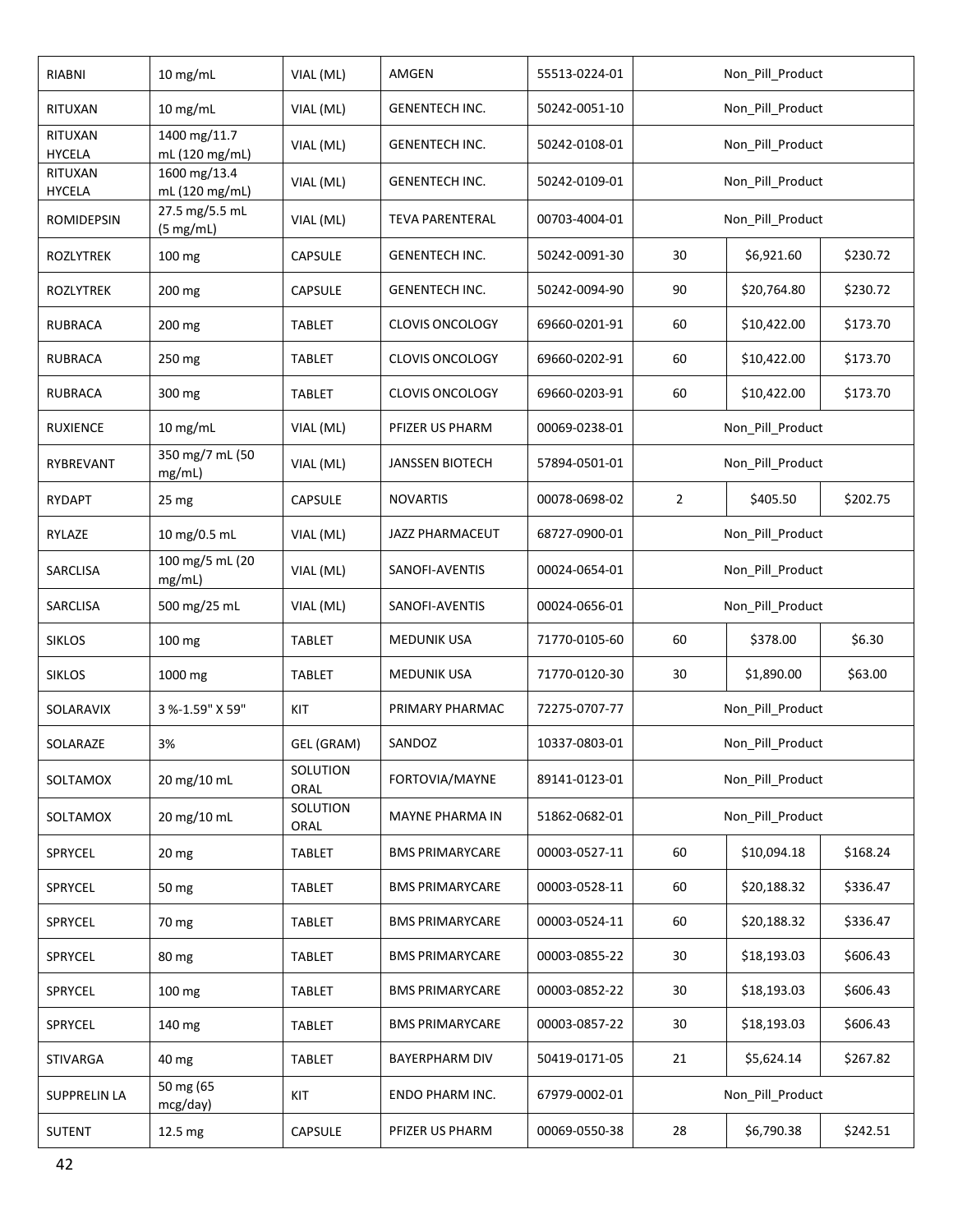| <b>SUTENT</b>                                        | 25 mg            | CAPSULE                           | PFIZER US PHARM           | 00069-0770-38 | 28               | \$13,580.78      | \$485.03 |  |
|------------------------------------------------------|------------------|-----------------------------------|---------------------------|---------------|------------------|------------------|----------|--|
| <b>SUTENT</b>                                        | 37.5 mg          | CAPSULE                           | PFIZER US PHARM           | 00069-0830-38 | 28               | \$20,371.18      | \$727.54 |  |
| <b>SUTENT</b>                                        | 50 mg            | <b>CAPSULE</b>                    | PFIZER US PHARM           | 00069-0980-38 | 28               | \$23,642.22      | \$844.37 |  |
| SYLVANT                                              | 100 mg           | VIAL (EA)                         | <b>EUSA PHARMA</b>        | 73090-0420-01 |                  | Non_Pill_Product |          |  |
| SYLVANT                                              | 400 mg           | VIAL (EA)                         | <b>EUSA PHARMA</b>        | 73090-0421-01 |                  | Non_Pill_Product |          |  |
| <b>SYNRIBO</b>                                       | 3.5 mg           | VIAL (EA)                         | CEPHALONINC.-T            | 63459-0177-14 |                  | Non_Pill_Product |          |  |
| <b>TABLOID</b>                                       | 40 mg            | <b>TABLET</b>                     | ASPEN/PRASCO LA           | 76388-0880-25 | 25               | \$758.32         | \$30.33  |  |
| <b>TABRECTA</b>                                      | 150 mg           | <b>TABLET</b>                     | <b>NOVARTIS</b>           | 00078-0709-56 | 56               | \$11,362.36      | \$202.90 |  |
| TABRECTA                                             | 200 mg           | <b>TABLET</b>                     | <b>NOVARTIS</b>           | 00078-0716-56 | 56               | \$11,362.36      | \$202.90 |  |
| TAFINLAR                                             | 50 mg            | <b>CAPSULE</b>                    | <b>NOVARTIS</b>           | 00078-0682-66 | 120              | \$10,806.64      | \$90.06  |  |
| <b>TAFINLAR</b>                                      | 75 mg            | <b>CAPSULE</b>                    | <b>NOVARTIS</b>           | 00078-0681-66 | 120              | \$13,927.06      | \$116.06 |  |
| <b>TAGRISSO</b>                                      | 40 mg            | <b>TABLET</b>                     | ASTRAZENECA               | 00310-1349-30 | 30               | \$18,250.16      | \$608.34 |  |
| <b>TAGRISSO</b>                                      | 80 mg            | TABLET                            | ASTRAZENECA               | 00310-1350-30 | 30               | \$18,250.16      | \$608.34 |  |
| TALZENNA                                             | 0.25 mg          | CAPSULE                           | PFIZER US PHARM           | 00069-0296-30 | 30               | \$6,154.22       | \$205.14 |  |
| TALZENNA                                             | 1 mg             | CAPSULE                           | PFIZER US PHARM           | 00069-1195-30 | 30               | \$18,462.66      | \$615.42 |  |
| <b>TAMOXIFEN</b><br><b>CITRATE</b>                   |                  | <b>POWDER</b><br>(GRAM)           | <b>FAGRON INC</b>         | 51552-0838-02 | Non_Pill_Product |                  |          |  |
| <b>TAMOXIFEN</b><br><b>CITRATE</b>                   |                  | POWDER<br>(GRAM)                  | <b>GENPAK SOLUTION</b>    | 75840-0110-01 | Non_Pill_Product |                  |          |  |
| <b>TAMOXIFEN</b>                                     |                  | <b>POWDER</b>                     | MEDISCA INC.              | 38779-0341-03 |                  | Non_Pill_Product |          |  |
| <b>CITRATE</b><br><b>TAMOXIFEN</b><br><b>CITRATE</b> |                  | (GRAM)<br><b>POWDER</b><br>(GRAM) | PROFESSIONAL CO           | 51927-2976-00 |                  | Non_Pill_Product |          |  |
| <b>TAMOXIFEN</b><br><b>CITRATE</b>                   | 10 <sub>mg</sub> | <b>TABLET</b>                     | ACTAVIS/TEVA              | 00591-2472-60 | 60               | \$27.42          | \$0.46   |  |
| <b>TAMOXIFEN</b><br><b>CITRATE</b>                   | 10 <sub>mg</sub> | TABLET                            | <b>AUROBINDO</b><br>PHARM | 59651-0299-60 | 60               | \$13.72          | \$0.23   |  |
| TAMOXIFEN<br><b>CITRATE</b>                          | 10 <sub>mg</sub> | TABLET                            | MAYNE PHARMA IN           | 51862-0447-60 | 60               | \$13.72          | \$0.23   |  |
| TAMOXIFEN<br><b>CITRATE</b>                          | 10 <sub>mg</sub> | TABLET                            | <b>MCKESSON PACKAG</b>    | 63739-0269-10 | 100              | \$57.40          | \$0.57   |  |
| <b>TAMOXIFEN</b><br><b>CITRATE</b>                   | 10 <sub>mg</sub> | <b>TABLET</b>                     | <b>MYLAN</b>              | 00378-0144-91 | 60               | \$27.42          | \$0.46   |  |
| <b>TAMOXIFEN</b><br><b>CITRATE</b>                   | 10 <sub>mg</sub> | TABLET                            | ZYDUS PHARMACEU           | 68382-0826-14 | 60               | \$27.42          | \$0.46   |  |
| <b>TAMOXIFEN</b><br><b>CITRATE</b>                   | 20 <sub>mg</sub> | TABLET                            | ACTAVIS/TEVA              | 00591-2473-30 | 30               | \$27.42          | \$0.91   |  |
| <b>TAMOXIFEN</b><br><b>CITRATE</b>                   | 20 mg            | TABLET                            | <b>AUROBINDO</b><br>PHARM | 59651-0300-30 | 30               | \$13.72          | \$0.46   |  |
| <b>TAMOXIFEN</b>                                     | 20 mg            | TABLET                            | GSMS INC.                 | 60429-0910-30 | 30               | \$5.64           | \$0.19   |  |
| <b>CITRATE</b><br><b>TAMOXIFEN</b>                   | 20 mg            | TABLET                            | MAYNE PHARMA IN           | 51862-0446-30 | 30               | \$13.72          | \$0.46   |  |
| <b>CITRATE</b><br><b>TAMOXIFEN</b><br><b>CITRATE</b> | 20 mg            | TABLET                            | <b>MYLAN</b>              | 00378-0274-93 | 30               | \$27.42          | \$0.91   |  |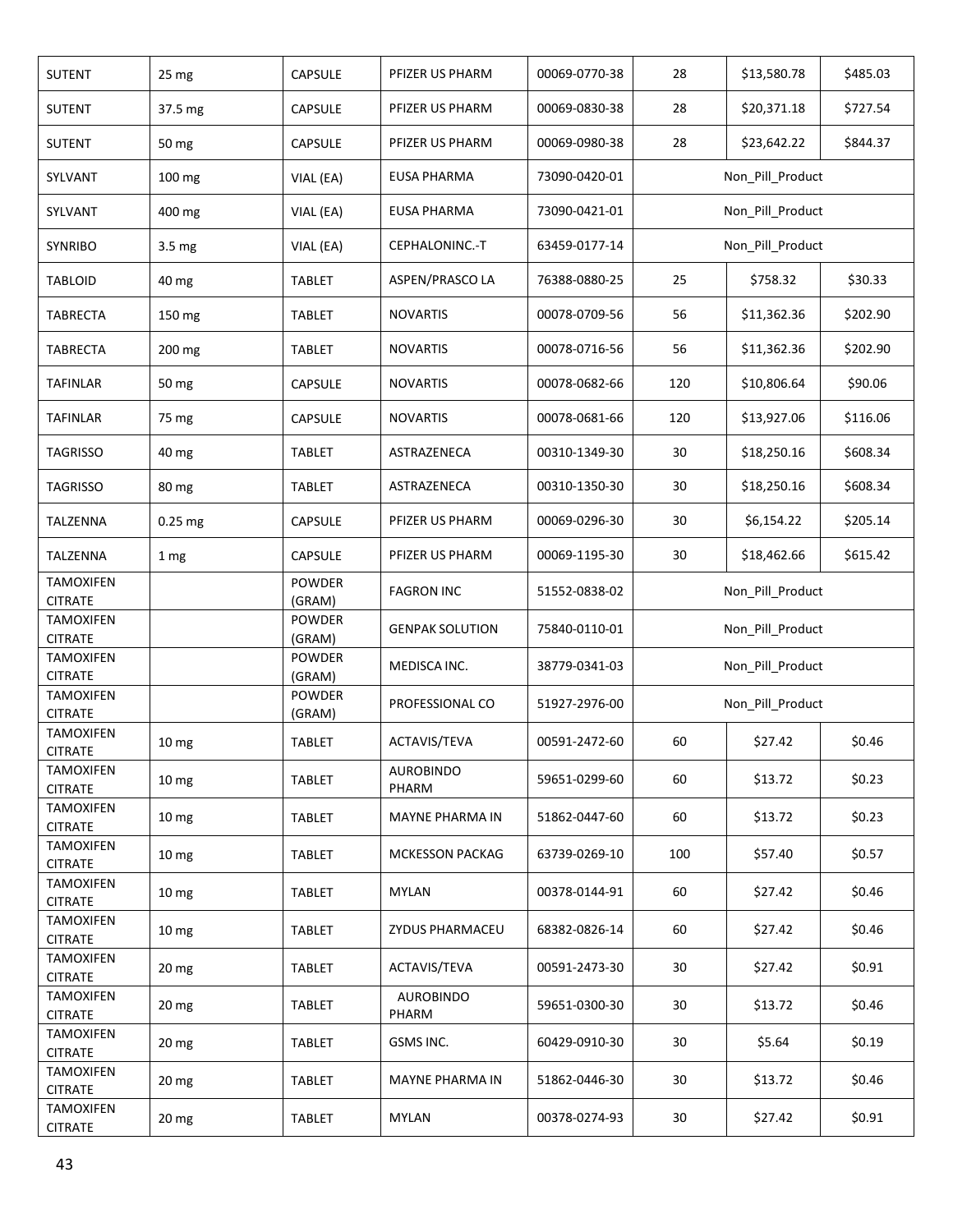| <b>TAMOXIFEN</b><br><b>CITRATE</b> | 20 mg                        | <b>TABLET</b>                           | <b>ZYDUS PHARMACEU</b>     | 68382-0827-06 | 30               | \$27.42          | \$0.91     |  |
|------------------------------------|------------------------------|-----------------------------------------|----------------------------|---------------|------------------|------------------|------------|--|
| TARCEVA                            | 25 mg                        | TABLET                                  | <b>GENENTECH INC.</b>      | 50242-0062-01 | 30               | \$3,264.47       | \$108.82   |  |
| <b>TARCEVA</b>                     | 100 mg                       | <b>TABLET</b>                           | <b>GENENTECH INC.</b>      | 50242-0063-01 | 30               | \$8,966.42       | \$298.88   |  |
| <b>TARCEVA</b>                     | 150 mg                       | TABLET                                  | <b>GENENTECH INC.</b>      | 50242-0064-01 | 30               | \$10,141.68      | \$338.06   |  |
| TARGRETIN                          | 75 mg                        | <b>CAPSULE</b>                          | VALEANT/BAUSCH             | 00187-5526-75 | 100              | \$29,849.51      | \$298.50   |  |
| TARGRETIN                          | 1%                           | GEL (GRAM)                              | VALEANT/BAUSCH             | 00187-5525-60 |                  | Non_Pill_Product |            |  |
| <b>TASIGNA</b>                     | 50 mg                        | <b>CAPSULE</b>                          | <b>NOVARTIS</b>            | 00078-0951-66 | 120              | \$20,244.97      | \$168.71   |  |
| <b>TASIGNA</b>                     | 150 mg                       | <b>CAPSULE</b>                          | <b>NOVARTIS</b>            | 00078-0592-51 | 28               | \$4,723.82       | \$168.71   |  |
| <b>TASIGNA</b>                     | 200 mg                       | <b>CAPSULE</b>                          | <b>NOVARTIS</b>            | 00078-0526-51 | 28               | \$4,723.82       | \$168.71   |  |
| TAZVERIK                           | 200 mg                       | <b>TABLET</b>                           | EPIZYME INC                | 72607-0100-00 | 240              | \$19,902.00      | \$82.92    |  |
| <b>TECARTUS</b>                    | 2x10exp6 to<br>2x10exp8 cell | PLASTIC BAG<br><b>INJECTION</b><br>(EA) | KITE PHARMA IN             | 71287-0219-01 |                  | Non_Pill_Product |            |  |
| <b>TECENTRIQ</b>                   | 840 mg/14 mL<br>(60 mg/mL)   | VIAL (ML)                               | <b>GENENTECH INC.</b>      | 50242-0918-01 | Non_Pill_Product |                  |            |  |
| <b>TECENTRIQ</b>                   | 1200 mg/20 mL<br>(60 mg/mL)  | VIAL (ML)                               | <b>GENENTECH INC.</b>      | 50242-0917-01 | Non_Pill_Product |                  |            |  |
| TEMODAR                            | 140 mg                       | CAPSULE                                 | <b>MERCK SHARP &amp; D</b> | 00085-1425-04 | 14               | \$10,715.71      | \$765.41   |  |
| <b>TEMODAR</b>                     | 180 mg                       | <b>CAPSULE</b>                          | <b>MERCK SHARP &amp; D</b> | 00085-1430-03 | 5                | \$4,920.48       | \$984.10   |  |
| TEMODAR                            | 250 mg                       | <b>CAPSULE</b>                          | <b>MERCK SHARP &amp; D</b> | 00085-1417-02 | 5                | \$6,834.00       | \$1,366.80 |  |
| TEMODAR                            | 100 mg                       | VIAL (EA)                               | <b>MERCK SHARP &amp; D</b> | 00085-1381-01 |                  | Non_Pill_Product |            |  |
| TEMOZOLOMIDE                       | 5 mg                         | CAPSULE                                 | ACCORD HEALTHCA            | 16729-0048-53 | 5                | \$17.90          | \$3.58     |  |
| <b>TEMOZOLOMIDE</b>                | 5 mg                         | CAPSULE                                 | AMERIGEN/ANI PH            | 43975-0252-05 | 5                | \$26.52          | \$5.30     |  |
| <b>TEMOZOLOMIDE</b>                | 5 mg                         | CAPSULE                                 | AMNEAL<br>PHARMACE         | 65162-0801-51 | 5                | \$15.92          | \$3.18     |  |
| <b>TEMOZOLOMIDE</b>                | 5 <sub>mg</sub>              | CAPSULE                                 | ANI PHARMACEUTI            | 62559-0920-51 | 5                | \$15.13          | \$3.03     |  |
| <b>TEMOZOLOMIDE</b>                | 5 <sub>mg</sub>              | <b>CAPSULE</b>                          | AREVA PHARMACEU            | 59923-0703-05 | 5                | \$26.52          | \$5.30     |  |
| <b>TEMOZOLOMIDE</b>                | 5 <sub>mg</sub>              | <b>CAPSULE</b>                          | <b>ASCEND LABORATO</b>     | 67877-0537-07 | 5                | \$17.47          | \$3.49     |  |
| <b>TEMOZOLOMIDE</b>                | 5 mg                         | <b>CAPSULE</b>                          | <b>SUN PHARMA GLOB</b>     | 47335-0890-74 | 5                | \$23.21          | \$4.64     |  |
| TEMOZOLOMIDE                       | $20 \, mg$                   | <b>CAPSULE</b>                          | ACCORD HEALTHCA            | 16729-0049-53 | 5                | \$36.78          | \$7.36     |  |
| <b>TEMOZOLOMIDE</b>                | 20 mg                        | <b>CAPSULE</b>                          | AMERIGEN/ANI PH            | 43975-0253-05 | 5                | \$96.52          | \$19.30    |  |
| <b>TEMOZOLOMIDE</b>                | 20 mg                        | <b>CAPSULE</b>                          | AMNEAL<br>PHARMACE         | 65162-0802-51 | 5                | \$36.78          | \$7.36     |  |
| <b>TEMOZOLOMIDE</b>                | $20 \, mg$                   | <b>CAPSULE</b>                          | ANI PHARMACEUTI            | 62559-0921-51 | 5                | \$44.51          | \$8.90     |  |
| <b>TEMOZOLOMIDE</b>                | $20 \, mg$                   | <b>CAPSULE</b>                          | AREVA PHARMACEU            | 59923-0705-05 | 5                | \$96.52          | \$19.30    |  |
| <b>TEMOZOLOMIDE</b>                | 20 mg                        | CAPSULE                                 | ASCEND LABORATO            | 67877-0538-07 | 5                | \$35.88          | \$7.18     |  |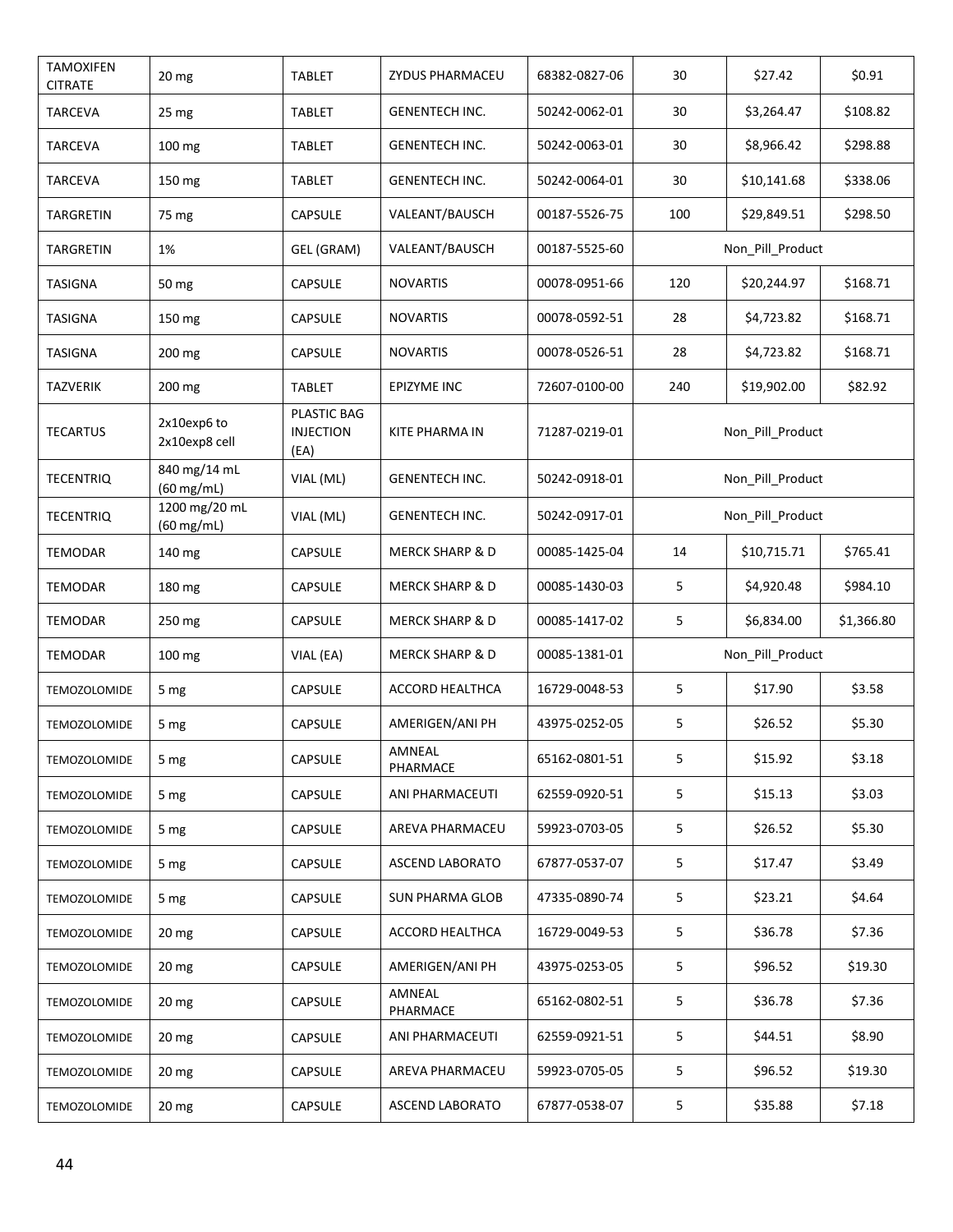| <b>TEMOZOLOMIDE</b> | 20 mg            | CAPSULE        | AVPAK                  | 50268-0761-12 | 20              | \$373.72   | \$18.69  |
|---------------------|------------------|----------------|------------------------|---------------|-----------------|------------|----------|
| <b>TEMOZOLOMIDE</b> | 20 <sub>mg</sub> | CAPSULE        | <b>RISING PHARM</b>    | 64980-0334-05 | 5               | \$84.46    | \$16.89  |
| <b>TEMOZOLOMIDE</b> | 20 <sub>mg</sub> | <b>CAPSULE</b> | <b>SUN PHARMA GLOB</b> | 47335-0891-74 | 5               | \$84.46    | \$16.89  |
| <b>TEMOZOLOMIDE</b> | 100 mg           | <b>CAPSULE</b> | ACCORD HEALTHCA        | 16729-0050-53 | 5               | \$207.25   | \$41.45  |
| <b>TEMOZOLOMIDE</b> | 100 mg           | <b>CAPSULE</b> | AMERIGEN/ANI PH        | 43975-0254-05 | 5               | \$482.51   | \$96.50  |
| <b>TEMOZOLOMIDE</b> | 100 mg           | <b>CAPSULE</b> | AMNEAL<br>PHARMACE     | 65162-0803-51 | 5               | \$207.25   | \$41.45  |
| <b>TEMOZOLOMIDE</b> | 100 mg           | <b>CAPSULE</b> | ANI PHARMACEUTI        | 62559-0922-51 | 5               | \$197.92   | \$39.58  |
| <b>TEMOZOLOMIDE</b> | 100 mg           | <b>CAPSULE</b> | AREVA PHARMACEU        | 59923-0707-05 | 5               | \$482.51   | \$96.50  |
| <b>TEMOZOLOMIDE</b> | 100 mg           | CAPSULE        | <b>ASCEND LABORATO</b> | 67877-0539-07 | 5               | \$202.20   | \$40.44  |
| <b>TEMOZOLOMIDE</b> | 100 mg           | <b>CAPSULE</b> | <b>AVPAK</b>           | 50268-0762-12 | 20              | \$1,528.37 | \$76.42  |
| <b>TEMOZOLOMIDE</b> | 100 mg           | <b>CAPSULE</b> | RISING PHARM           | 64980-0335-14 | 14              | \$1,182.18 | \$84.44  |
| <b>TEMOZOLOMIDE</b> | 100 mg           | <b>CAPSULE</b> | <b>SUN PHARMA GLOB</b> | 47335-0892-74 | 5               | \$422.20   | \$84.44  |
| <b>TEMOZOLOMIDE</b> | 140 mg           | <b>CAPSULE</b> | ACCORD HEALTHCA        | 16729-0129-53 | 5               | \$312.54   | \$62.51  |
| <b>TEMOZOLOMIDE</b> | 140 mg           | <b>CAPSULE</b> | AMERIGEN/ANI PH        | 43975-0255-05 | 5               | \$675.53   | \$135.11 |
| <b>TEMOZOLOMIDE</b> | 140 mg           | <b>CAPSULE</b> | AMNEAL<br>PHARMACE     | 65162-0804-51 | 5               | \$293.59   | \$58.72  |
| <b>TEMOZOLOMIDE</b> | 140 mg           | CAPSULE        | ANI PHARMACEUTI        | 62559-0923-51 | 5               | \$278.92   | \$55.78  |
| <b>TEMOZOLOMIDE</b> | 140 mg           | <b>CAPSULE</b> | AREVA PHARMACEU        | 59923-0709-05 | 5               | \$675.53   | \$135.11 |
| <b>TEMOZOLOMIDE</b> | 140 mg           | <b>CAPSULE</b> | <b>ASCEND LABORATO</b> | 67877-0540-07 | 5               | \$304.92   | \$60.98  |
| <b>TEMOZOLOMIDE</b> | 140 mg           | <b>CAPSULE</b> | AVPAK                  | 50268-0763-12 | 20              | \$2,471.41 | \$123.57 |
| <b>TEMOZOLOMIDE</b> | 140 mg           | <b>CAPSULE</b> | <b>SUN PHARMA GLOB</b> | 47335-0929-74 | 5               | \$591.08   | \$118.22 |
| TEMOZOLOMIDE        | 180 mg           | CAPSULE        | <b>ACCORD HEALTHCA</b> | 16729-0130-53 | 5               | \$392.30   | \$78.46  |
| <b>TEMOZOLOMIDE</b> | 180 mg           | <b>CAPSULE</b> | AMERIGEN/ANI PH        | 43975-0256-05 | 5               | \$868.52   | \$173.70 |
| <b>TEMOZOLOMIDE</b> | 180 mg           | <b>CAPSULE</b> | AMNEAL<br>PHARMACE     | 65162-0805-51 | 5               | \$389.40   | \$77.88  |
| <b>TEMOZOLOMIDE</b> | 180 mg           | <b>CAPSULE</b> | ANI PHARMACEUTI        | 62559-0924-51 | 5               | \$369.94   | \$73.99  |
| <b>TEMOZOLOMIDE</b> | 180 mg           | <b>CAPSULE</b> | AREVA PHARMACEU        | 59923-0711-05 | $5\phantom{.0}$ | \$868.52   | \$173.70 |
| <b>TEMOZOLOMIDE</b> | 180 mg           | <b>CAPSULE</b> | ASCEND LABORATO        | 67877-0541-07 | 5               | \$382.74   | \$76.55  |
| <b>TEMOZOLOMIDE</b> | 180 mg           | <b>CAPSULE</b> | <b>SUN PHARMA GLOB</b> | 47335-0930-74 | 5               | \$759.96   | \$151.99 |
| TEMOZOLOMIDE        | 250 mg           | <b>CAPSULE</b> | ACCORD HEALTHCA        | 16729-0051-53 | 5               | \$541.20   | \$108.24 |
| <b>TEMOZOLOMIDE</b> | 250 mg           | <b>CAPSULE</b> | AMERIGEN/ANI PH        | 43975-0257-05 | 5               | \$1,206.61 | \$241.32 |
| <b>TEMOZOLOMIDE</b> | 250 mg           | <b>CAPSULE</b> | AMNEAL<br>PHARMACE     | 65162-0806-51 | 5               | \$541.20   | \$108.24 |
| TEMOZOLOMIDE        | 250 mg           | CAPSULE        | ANI PHARMACEUTI        | 62559-0925-51 | 5               | \$514.14   | \$102.83 |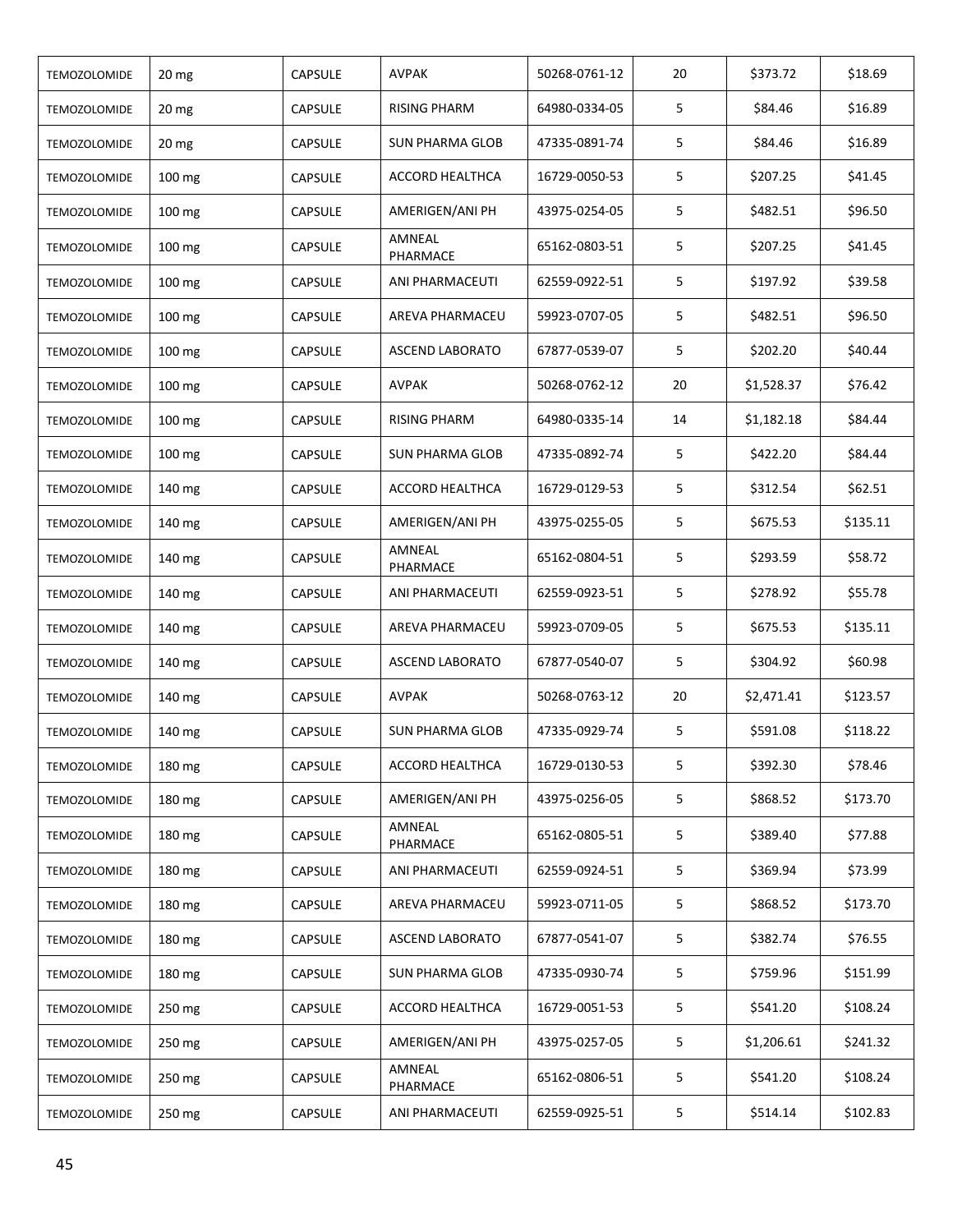| <b>TEMOZOLOMIDE</b>            | 250 mg                                                         | CAPSULE                 | AREVA PHARMACEU           | 59923-0713-05 | 5                | \$1,206.61       | \$241.32 |  |
|--------------------------------|----------------------------------------------------------------|-------------------------|---------------------------|---------------|------------------|------------------|----------|--|
| <b>TEMOZOLOMIDE</b>            | 250 mg                                                         | <b>CAPSULE</b>          | <b>ASCEND LABORATO</b>    | 67877-0542-07 | 5                | \$528.00         | \$105.60 |  |
| <b>TEMOZOLOMIDE</b>            | 250 mg                                                         | CAPSULE                 | <b>RISING PHARM</b>       | 64980-0338-05 | 5                | \$1,055.78       | \$211.16 |  |
| <b>TEMOZOLOMIDE</b>            | 250 mg                                                         | <b>CAPSULE</b>          | <b>SUN PHARMA GLOB</b>    | 47335-0893-74 | 5                | \$1,055.78       | \$211.16 |  |
| <b>TEMSIROLIMUS</b>            | $\frac{30 \text{ mg}}{3}$ mL (10<br>mg/mL) (first<br>dilution) | VIAL (ML)               | <b>ACCORD HEALTHCA</b>    | 16729-0223-61 |                  | Non Pill Product |          |  |
| <b>TEMSIROLIMUS</b>            | 30 mg/3 mL (10<br>mg/mL) (first<br>dilution)                   | VIAL (ML)               | ALMAJECT INC              | 72611-0785-02 |                  | Non_Pill_Product |          |  |
| <b>TEMSIROLIMUS</b>            | 30 mg/3 mL (10<br>mg/mL) (first<br>dilution)                   | VIAL (ML)               | <b>FRESENIUS KABI</b>     | 65219-0200-05 |                  | Non_Pill_Product |          |  |
| <b>TENIPOSIDE</b>              | 50 mg/5 mL                                                     | AMPUL (ML)              | WG CRITICAL CAR           | 44567-0507-01 |                  | Non_Pill_Product |          |  |
| TEPADINA                       | 15 mg                                                          | VIAL (EA)               | AMNEAL BIOSCIEN           | 70121-1630-01 |                  | Non_Pill_Product |          |  |
| TEPADINA                       | 100 mg                                                         | VIAL (EA)               | AMNEAL BIOSCIEN           | 70121-1631-01 |                  | Non_Pill_Product |          |  |
| <b>TEPMETKO</b>                | 225 mg                                                         | <b>TABLET</b>           | <b>EMD SERONO INC</b>     | 44087-5000-03 | 30               | \$12,539.16      | \$417.97 |  |
| THIOGUANINE                    |                                                                | <b>POWDER</b><br>(GRAM) | PROFESSIONAL CO           | 51927-2803-00 | Non_Pill_Product |                  |          |  |
| <b>THIOTEPA</b>                | 100%                                                           | <b>POWDER</b><br>(GRAM) | PROFESSIONAL CO           | 51927-2762-00 | Non_Pill_Product |                  |          |  |
| <b>THIOTEPA</b>                | 15 <sub>mg</sub>                                               | VIAL (EA)               | DR.REDDY'S LAB            | 43598-0650-11 | Non_Pill_Product |                  |          |  |
| <b>THIOTEPA</b>                | 15 mg                                                          | VIAL (EA)               | <b>NOVADOZ</b><br>PHARMAC | 72205-0045-01 | Non_Pill_Product |                  |          |  |
| <b>THIOTEPA</b>                | 15 mg                                                          | VIAL (EA)               | SAGENT PHARMACE           | 25021-0246-02 | Non_Pill_Product |                  |          |  |
| <b>THIOTEPA</b>                | 15 <sub>mg</sub>                                               | VIAL (EA)               | STI PHARMA LLC            | 54879-0014-13 |                  | Non_Pill_Product |          |  |
| <b>THIOTEPA</b>                | 15 mg                                                          | VIAL (EA)               | WEST-WARD/HIKMA           | 00143-9565-01 |                  | Non_Pill_Product |          |  |
| <b>THIOTEPA</b>                | 15 mg                                                          | VIAL (EA)               | WEST-WARD/HIKMA           | 00143-9309-01 |                  | Non Pill Product |          |  |
| <b>THIOTEPA</b>                | 100 mg                                                         | VIAL (EA)               | <b>NOVADOZ</b><br>PHARMAC | 72205-0046-01 |                  | Non Pill Product |          |  |
| <b>TIBSOVO</b>                 | 250 mg                                                         | <b>TABLET</b>           | <b>AGIOS PHARMACEU</b>    | 71334-0100-01 | 60               | \$34,056.00      | \$567.60 |  |
| <b>TOLAK</b>                   | 4%                                                             | CREAM<br>(GRAM)         | PIERRE FABRE PH           | 64370-0421-40 |                  | Non_Pill_Product |          |  |
| <b>TOPOSAR</b>                 | 20 mg/mL                                                       | VIAL (ML)               | <b>TEVA PARENTERAL</b>    | 00703-5653-01 |                  | Non_Pill_Product |          |  |
| TOPOTECAN<br><b>HCL</b>        | 4 mg                                                           | VIAL (EA)               | ACCORD HEALTHCA           | 16729-0151-31 |                  | Non Pill Product |          |  |
| <b>TOPOTECAN</b><br><b>HCL</b> | 4 mg                                                           | VIAL (EA)               | ACTAVIS/TEVA              | 45963-0615-56 |                  | Non_Pill_Product |          |  |
| TOPOTECAN<br><b>HCL</b>        | 4 mg                                                           | VIAL (EA)               | APP/FRESENIUS K           | 63323-0762-10 |                  | Non_Pill_Product |          |  |
| TOPOTECAN<br><b>HCL</b>        | 4 mg                                                           | VIAL (EA)               | <b>INGENUS PHARMAC</b>    | 50742-0404-01 |                  | Non_Pill_Product |          |  |
| TOPOTECAN<br><b>HCL</b>        | 4 mg                                                           | VIAL (EA)               | <b>SUN PHARMACEUTI</b>    | 62756-0023-40 |                  | Non_Pill_Product |          |  |
| <b>TOPOTECAN</b><br>HCL        | 4 mg/4 mL (1<br>mg/mL)                                         | VIAL (ML)               | ACCORD HEALTHCA           | 16729-0243-31 |                  | Non_Pill_Product |          |  |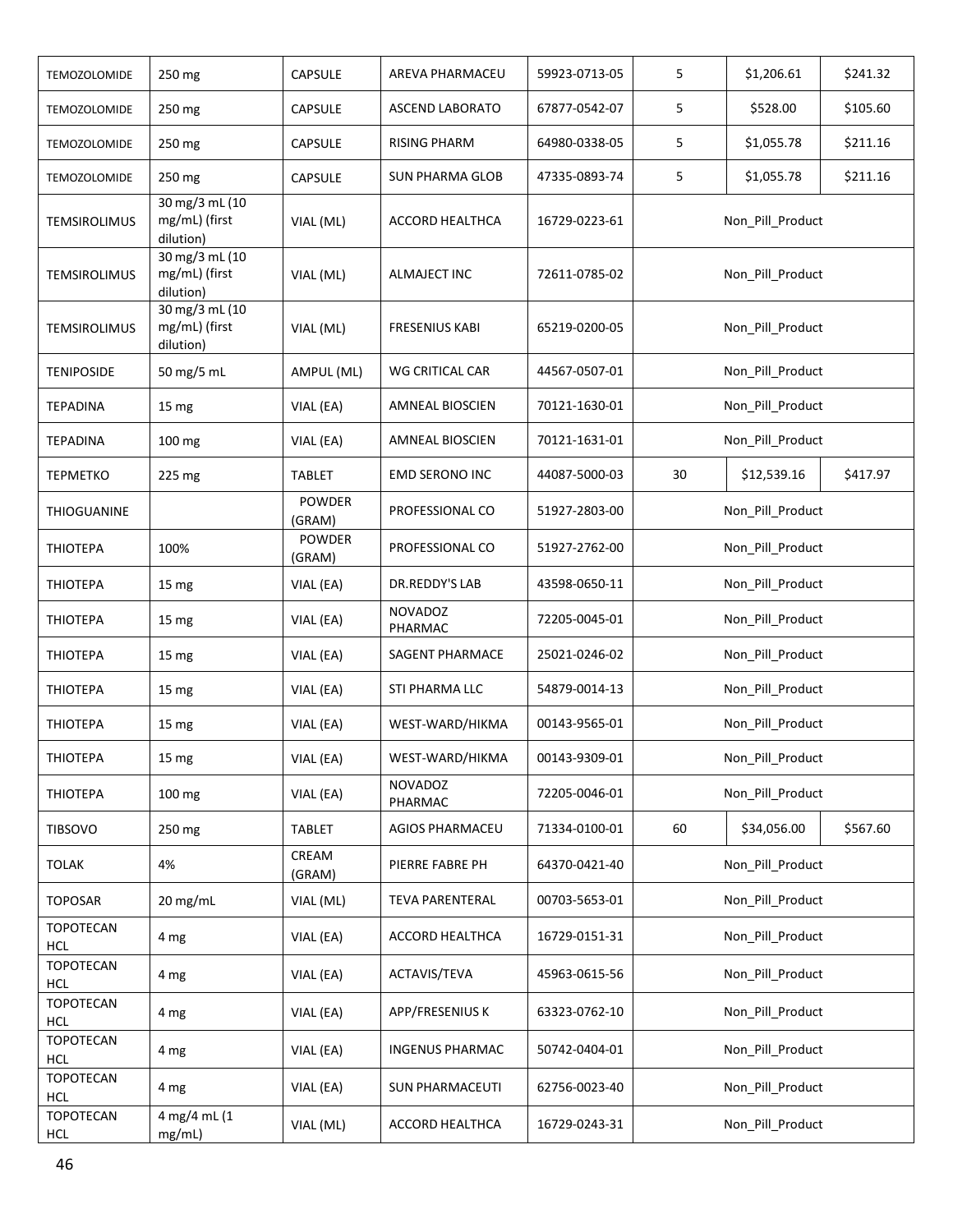| TOPOTECAN<br><b>HCL</b>             | 4 mg/4 mL (1<br>mg/mL)                       | VIAL (ML)      | HOSPIRA/PFIZER            | 00409-0302-01 |                  | Non_Pill_Product      |            |  |
|-------------------------------------|----------------------------------------------|----------------|---------------------------|---------------|------------------|-----------------------|------------|--|
| <b>TOPOTECAN</b><br><b>HCL</b>      | 4 mg/4 mL (1<br>mg/mL)                       | VIAL (ML)      | <b>MYLAN INSTITUTI</b>    | 67457-0662-05 |                  | Non_Pill_Product      |            |  |
| TOPOTECAN<br><b>HCL</b>             | 4 mg/4 mL (1<br>mg/mL)                       | VIAL (ML)      | <b>TEVA USA</b>           | 00703-4714-01 |                  | Non_Pill_Product      |            |  |
| <b>TOREMIFENE</b><br><b>CITRATE</b> | 60 mg                                        | TABLET         | <b>NOVADOZ</b><br>PHARMAC | 72205-0050-30 | 30               | \$1,373.40            | \$45.78    |  |
| <b>TOREMIFENE</b><br><b>CITRATE</b> | 60 mg                                        | TABLET         | <b>RISING PHARM</b>       | 64980-0404-03 | 30               | \$1,374.88            | \$45.83    |  |
| <b>TORISEL</b>                      | 30 mg/3 mL (10<br>mg/mL) (first<br>dilution) | VIAL (ML)      | WYETH/PFIZER              | 00008-1179-01 |                  | Non_Pill_Product      |            |  |
| TRAZIMERA                           | 150 mg                                       | VIAL (EA)      | PFIZER US PHARM           | 00069-0308-01 |                  | Non_Pill_Product      |            |  |
| TRAZIMERA                           | 420 mg                                       | VIAL (EA)      | PFIZER US PHARM           | 00069-0305-01 |                  | Non_Pill_Product      |            |  |
| TREANDA                             | 25 mg                                        | VIAL (EA)      | CEPHALONINC.-T            | 63459-0390-08 |                  | Non_Pill_Product      |            |  |
| <b>TREANDA</b>                      | 100 mg                                       | VIAL (EA)      | CEPHALONINC.-T            | 63459-0391-20 |                  | Non_Pill_Product      |            |  |
| TRELSTAR                            | 3.75 mg                                      | VIAL (EA)      | <b>VERITY PHARMACE</b>    | 74676-5902-00 |                  | Non_Pill_Product      |            |  |
| TRELSTAR                            | 11.25 mg                                     | VIAL (EA)      | <b>VERITY PHARMACE</b>    | 74676-5904-00 | Non_Pill_Product |                       |            |  |
| TRELSTAR                            | 22.5 mg                                      | VIAL (EA)      | <b>VERITY PHARMACE</b>    | 74676-5906-00 | Non_Pill_Product |                       |            |  |
| <b>TRETINOIN</b>                    | 10 <sub>mg</sub>                             | CAPSULE        | AHP                       | 68084-0075-21 | 30               | \$990.98              | \$33.03    |  |
| <b>TRETINOIN</b>                    | 10 <sub>mg</sub>                             | <b>CAPSULE</b> | AVKARE                    | 42291-0843-01 | 100              | \$2,753.28            | \$27.53    |  |
| <b>TRETINOIN</b>                    | 10 <sub>mg</sub>                             | <b>CAPSULE</b> | <b>BRYANT RANCH PR</b>    | 63629-2285-01 | 100              | \$2,280.58            | \$22.81    |  |
| <b>TRETINOIN</b>                    | 10 <sub>mg</sub>                             | <b>CAPSULE</b> | <b>GLENMARK</b><br>PHARMA | 68462-0792-01 | 100              | \$3,227.22<br>\$32.27 |            |  |
| <b>TRETINOIN</b>                    | 10 <sub>mg</sub>                             | CAPSULE        | <b>MAJOR</b><br>PHARMACEU | 00904-6867-04 | 30               | \$1,151.74            | \$38.39    |  |
| <b>TRETINOIN</b>                    | 10 <sub>mg</sub>                             | CAPSULE        | PAR PHARM.                | 10370-0268-01 | 100              | \$3,227.22            | \$32.27    |  |
| <b>TRETINOIN</b>                    | 10 <sub>mg</sub>                             | CAPSULE        | <b>TEVA USA</b>           | 00555-0808-02 | 100              | \$3,227.22            | \$32.27    |  |
| TREXALL                             | 5 mg                                         | <b>TABLET</b>  | TEVA WOMEN'S HE           | 51285-0366-01 | 30               | \$579.72              | \$19.32    |  |
| TREXALL                             | 7.5 mg                                       | <b>TABLET</b>  | TEVA WOMEN'S HE           | 51285-0367-01 | 30               | \$869.52              | \$28.98    |  |
| TREXALL                             | 10 <sub>mg</sub>                             | <b>TABLET</b>  | TEVA WOMEN'S HE           | 51285-0368-01 | 30               | \$1,159.32            | \$38.64    |  |
| TREXALL                             | 15 mg                                        | <b>TABLET</b>  | TEVA WOMEN'S HE           | 51285-0369-01 | 30               | \$1,739.04            | \$57.97    |  |
| <b>TRIPTODUR</b>                    | 22.5 mg                                      | VIAL (EA)      | <b>ARBOR</b><br>PHARMACEU | 24338-0150-20 |                  | Non_Pill_Product      |            |  |
| TRISENOX                            | 12 mg/6 mL (2<br>mg/mL)                      | VIAL (ML)      | CEPHALONINC.-T            | 63459-0601-06 |                  | Non_Pill_Product      |            |  |
| TRODELVY                            | 180 mg                                       | VIAL (EA)      | <b>IMMUNOMEDICS I</b>     | 55135-0132-01 |                  | Non_Pill_Product      |            |  |
| <b>TRUSELTIQ</b>                    | 50 mg/day (25<br>$mg \times 2$               | <b>CAPSULE</b> | <b>QED THERAPEUTIC</b>    | 72730-0506-01 | 42               | \$25,800.00           | \$614.29   |  |
| <b>TRUSELTIQ</b>                    | 75 mg/day (25<br>$mg \times 3$               | CAPSULE        | <b>QED THERAPEUTIC</b>    | 72730-0202-01 | 63               | \$25,800.00           | \$409.52   |  |
| <b>TRUSELTIQ</b>                    | 100 mg/day (100<br>$mg \times 1$             | CAPSULE        | <b>QED THERAPEUTIC</b>    | 72730-0111-01 | 21               | \$25,800.00           | \$1,228.57 |  |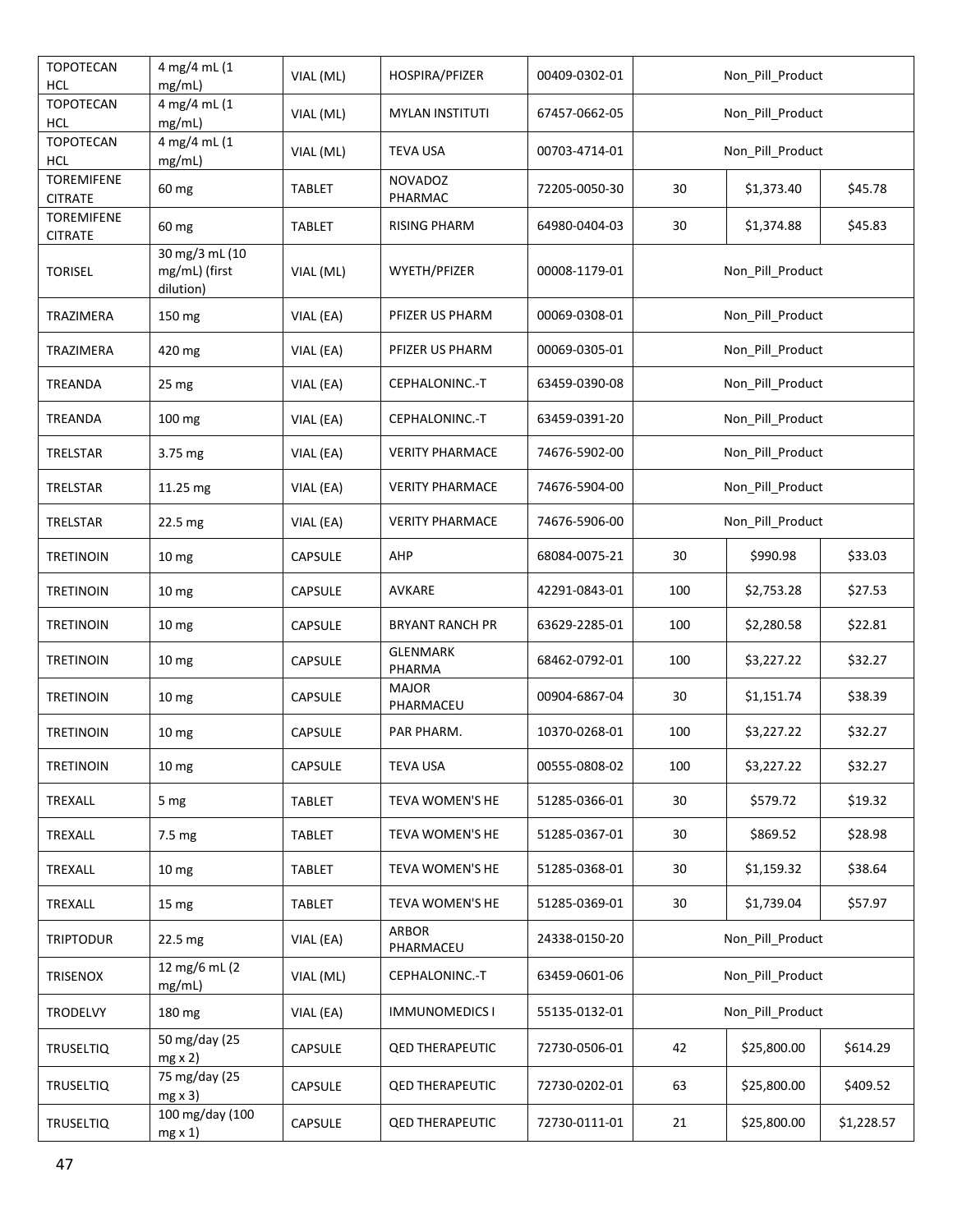| <b>TRUSELTIQ</b>                  | 125 mg/day (100<br>$mg \times 1$ and 25<br>$mg \times 1$ | CAPSULE                    | <b>QED THERAPEUTIC</b> | 72730-0101-01 | 42               | \$25,800.00           | \$614.29 |  |
|-----------------------------------|----------------------------------------------------------|----------------------------|------------------------|---------------|------------------|-----------------------|----------|--|
| <b>TRUXIMA</b>                    | $10$ mg/mL                                               | VIAL (ML)                  | CEPHALONINC.-T         | 63459-0103-10 |                  | Non_Pill_Product      |          |  |
| <b>TUKYSA</b>                     | 50 mg                                                    | <b>TABLET</b>              | SEATTLE GENETIC        | 51144-0001-60 | 60               | \$5,906.40<br>\$98.44 |          |  |
| <b>TUKYSA</b>                     | 150 mg                                                   | <b>TABLET</b>              | SEATTLE GENETIC        | 51144-0002-60 | 60               | \$11,877.00           | \$197.95 |  |
| <b>TURALIO</b>                    | 200 mg                                                   | CAPSULE                    | <b>DAIICHI SANKYO</b>  | 65597-0402-20 | 120              | \$24,354.00           | \$202.95 |  |
| <b>TYKERB</b>                     | 250 mg                                                   | <b>TABLET</b>              | <b>NOVARTIS</b>        | 00078-0671-19 | 150              | \$10,023.97           | \$66.83  |  |
| <b>UKONIQ</b>                     | 200 mg                                                   | TABLET                     | TG THERAPEUTICS        | 73150-0200-12 | 120              | \$19,080.00           | \$159.00 |  |
| <b>UNITUXIN</b>                   | $3.5$ mg/mL                                              | VIAL (ML)                  | UNITED THERAP          | 66302-0014-01 |                  | Non_Pill_Product      |          |  |
| VALCHLOR                          | 0.02%                                                    | GEL (GRAM)                 | <b>HELSINN THERAPE</b> | 69639-0120-01 |                  | Non_Pill_Product      |          |  |
| VALRUBICIN                        | 40 mg/mL                                                 | VIAL (ML)                  | LEUCADIA PHARMA        | 24201-0101-04 |                  | Non_Pill_Product      |          |  |
| VALSTAR                           | 40 mg/mL                                                 | VIAL (ML)                  | ENDO PHARM INC.        | 67979-0001-01 |                  | Non_Pill_Product      |          |  |
| <b>VANTAS</b>                     | 50 mg (50<br>mcg/day)                                    | KIT                        | ENDO PHARM INC.        | 67979-0500-01 |                  | Non_Pill_Product      |          |  |
| <b>VECTIBIX</b>                   | 100 mg/5 mL (20<br>mg/mL)                                | VIAL (ML)                  | AMGEN                  | 55513-0954-01 | Non_Pill_Product |                       |          |  |
| <b>VECTIBIX</b>                   | 400 mg/20 mL<br>$(20 \text{ mg/mL})$                     | VIAL (ML)                  | AMGEN                  | 55513-0956-01 | Non_Pill_Product |                       |          |  |
| VELCADE                           | 3.5 mg                                                   | VIAL (EA)                  | MILLENNIUM PHAR        | 63020-0049-01 | Non_Pill_Product |                       |          |  |
| VENCLEXTA                         | 10 <sub>mg</sub>                                         | TABLET                     | ABBVIE US LLC          | 00074-0561-11 | $\overline{2}$   | \$25.81<br>\$12.91    |          |  |
| VENCLEXTA                         | 50 mg                                                    | <b>TABLET</b>              | ABBVIE US LLC          | 00074-0566-11 | $\mathbf{1}$     | \$64.54               | \$64.54  |  |
| VENCLEXTA                         | 100 mg                                                   | <b>TABLET</b>              | ABBVIE US LLC          | 00074-0576-11 | $\mathbf{1}$     | \$129.07              | \$129.07 |  |
| VENCLEXTA<br><b>STARTING PACK</b> | 10 mg (14)-50<br>mg (7)-100 mg<br>(21)                   | <b>TABLET DOSE</b><br>PACK | ABBVIE US LLC          | 00074-0579-28 | 42               | \$3,343.21            | \$79.60  |  |
| VERZENIO                          | 50 mg                                                    | <b>TABLET</b>              | ELI LILLY & CO.        | 00002-4483-54 | 14               | \$3,917.42            | \$279.82 |  |
| VERZENIO                          | 100 mg                                                   | <b>TABLET</b>              | ELI LILLY & CO.        | 00002-4815-54 | 14               | \$3,917.42            | \$279.82 |  |
| VERZENIO                          | 150 mg                                                   | <b>TABLET</b>              | ELI LILLY & CO.        | 00002-5337-54 | 14               | \$3,917.42            | \$279.82 |  |
| VERZENIO                          | 200 mg                                                   | TABLET                     | ELI LILLY & CO.        | 00002-6216-54 | 14               | \$3,917.42            | \$279.82 |  |
| VIDAZA                            | 100 mg                                                   | VIAL (EA)                  | CELGENE/BMS            | 59572-0102-01 |                  | Non_Pill_Product      |          |  |
| VINBLASTINE<br>SULFATE            | 1 mg/mL                                                  | VIAL (ML)                  | APP/FRESENIUS K        | 63323-0278-10 |                  | Non_Pill_Product      |          |  |
| <b>VINCASAR PFS</b>               | 1 mg/mL                                                  | VIAL (ML)                  | TEVA PARENTERAL        | 00703-4402-11 |                  | Non_Pill_Product      |          |  |
| <b>VINCASAR PFS</b>               | $2$ mg/ $2$ mL                                           | VIAL (ML)                  | <b>TEVA PARENTERAL</b> | 00703-4412-11 |                  | Non_Pill_Product      |          |  |
| <b>VINCRISTINE</b><br>SULFATE     | 1 mg/mL                                                  | VIAL (ML)                  | HOSPIRA/PFIZER         | 61703-0309-06 |                  | Non_Pill_Product      |          |  |
| <b>VINCRISTINE</b><br>SULFATE     | 1 mg/mL                                                  | VIAL (ML)                  | HOSPIRA-NOVAPLU        | 61703-0309-26 |                  | Non_Pill_Product      |          |  |
| <b>VINCRISTINE</b><br>SULFATE     | $2$ mg/ $2$ mL                                           | VIAL (ML)                  | HOSPIRA/PFIZER         | 61703-0309-16 |                  | Non_Pill_Product      |          |  |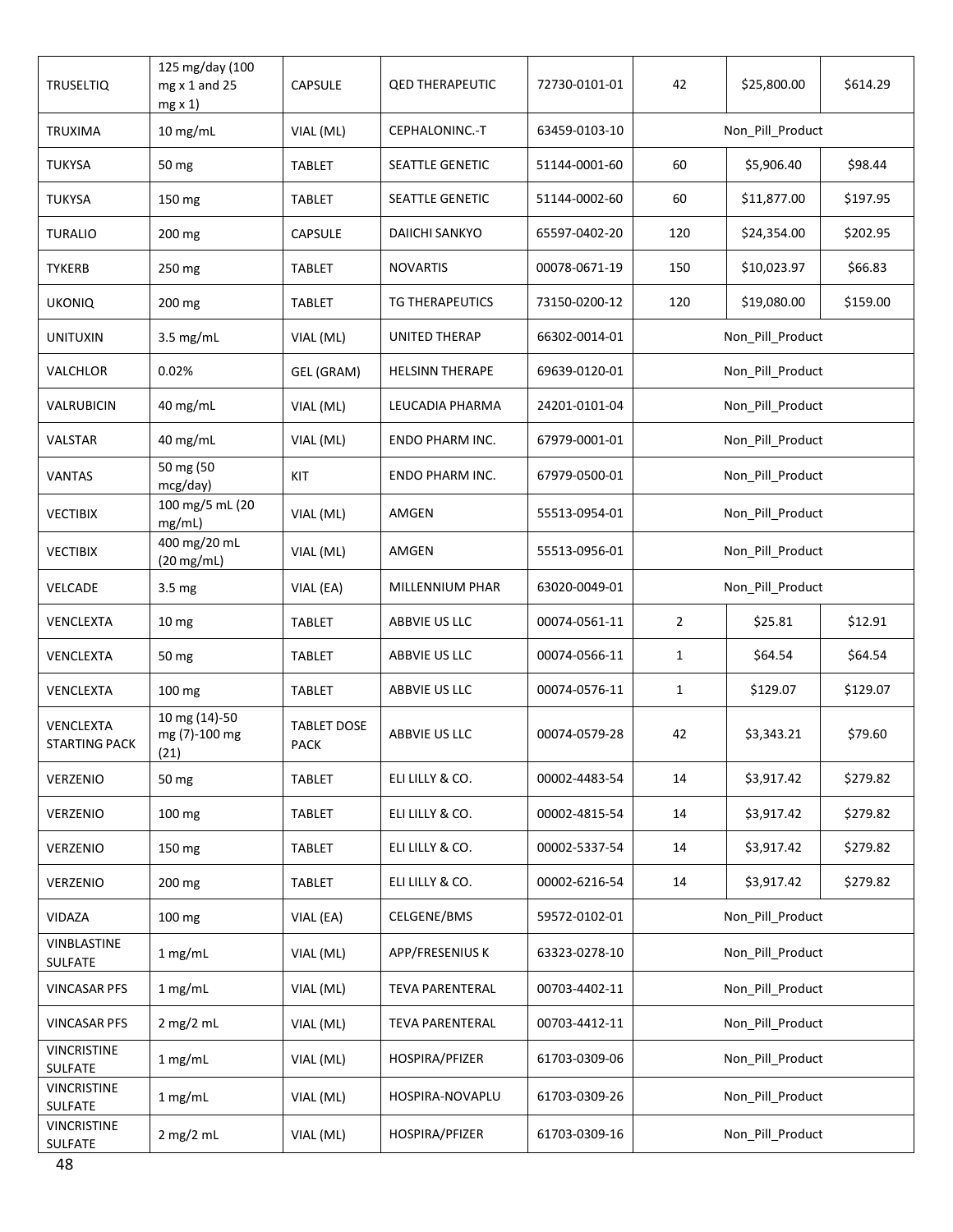| <b>VINCRISTINE</b><br><b>SULFATE</b>  | $2 \text{ mg}/2 \text{ mL}$                                 | VIAL (ML)        | HOSPIRA-NOVAPLU        | 61703-0309-25 | Non_Pill_Product |             |            |
|---------------------------------------|-------------------------------------------------------------|------------------|------------------------|---------------|------------------|-------------|------------|
| VINORELBINE<br><b>TARTRATE</b>        | $10$ mg/mL                                                  | VIAL (ML)        | ACTAVIS/TEVA           | 45963-0607-55 | Non_Pill_Product |             |            |
| VINORELBINE<br>TARTRATE               | $10$ mg/mL                                                  | VIAL (ML)        | APP/FRESENIUS K        | 63323-0148-01 | Non_Pill_Product |             |            |
| VINORELBINE<br><b>TARTRATE</b>        | $10$ mg/mL                                                  | VIAL (ML)        | <b>BEDFORD LABS</b>    | 55390-0069-01 | Non Pill Product |             |            |
| VINORELBINE<br><b>TARTRATE</b>        | 10 mg/mL                                                    | VIAL (ML)        | SAGENT PHARMACE        | 25021-0204-01 | Non Pill Product |             |            |
| <b>VINORELBINE</b><br><b>TARTRATE</b> | $10$ mg/mL                                                  | VIAL (ML)        | <b>TEVA PARENTERAL</b> | 00703-4182-01 | Non_Pill_Product |             |            |
| <b>VITRAKVI</b>                       | 20 mg/mL                                                    | SOLUTION<br>ORAL | <b>BAYER INC.</b>      | 50419-0392-01 | Non_Pill_Product |             |            |
| <b>VITRAKVI</b>                       | 25 mg                                                       | CAPSULE          | <b>BAYER INC.</b>      | 50419-0390-01 | 60               | \$13,120.00 | \$218.67   |
| VITRAKVI                              | 100 mg                                                      | <b>CAPSULE</b>   | <b>BAYER INC.</b>      | 50419-0391-01 | 60               | \$39,360.00 | \$656.00   |
| <b>VIZIMPRO</b>                       | 15 <sub>mg</sub>                                            | <b>TABLET</b>    | PFIZER US PHARM        | 00069-0197-30 | 30               | \$16,405.20 | \$546.84   |
| <b>VIZIMPRO</b>                       | 30 mg                                                       | <b>TABLET</b>    | PFIZER US PHARM        | 00069-1198-30 | 30               | \$16,405.20 | \$546.84   |
| <b>VIZIMPRO</b>                       | 45 mg                                                       | <b>TABLET</b>    | PFIZER US PHARM        | 00069-2299-30 | 30               | \$16,405.20 | \$546.84   |
| VOTRIENT                              | 200 mg                                                      | TABLET           | <b>NOVARTIS</b>        | 00078-0670-66 | 120              | \$17,468.06 | \$145.57   |
| <b>VYXEOS</b>                         | 44 mg-100 mg                                                | VIAL (EA)        | JAZZ PHARMACEUT        | 68727-0745-01 | Non_Pill_Product |             |            |
| <b>XALKORI</b>                        | 200 mg                                                      | CAPSULE          | PFIZER US PHARM        | 00069-8141-20 | 60               | \$22,303.93 | \$371.73   |
| <b>XALKORI</b>                        | 250 mg                                                      | CAPSULE          | PFIZER US PHARM        | 00069-8140-20 | 60               | \$22,303.93 | \$371.73   |
| <b>XATMEP</b>                         | $2.5$ mg/mL                                                 | SOLUTION<br>ORAL | SILVERGATE PHAR        | 52652-2001-06 | Non_Pill_Product |             |            |
| <b>XELODA</b>                         | 150 mg                                                      | <b>TABLET</b>    | GENENTECH INC.         | 00004-1100-20 | 60               | \$976.15    | \$16.27    |
| <b>XELODA</b>                         | 500 mg                                                      | <b>TABLET</b>    | <b>GENENTECH INC.</b>  | 00004-1101-50 | 120              | \$6,506.77  | \$54.22    |
| <b>XOSPATA</b>                        | 40 mg                                                       | <b>TABLET</b>    | <b>ASTELLAS PHARMA</b> | 00469-1425-90 | 90               | \$29,200.50 | \$324.45   |
| <b>XPOVIO</b>                         | 40 mg/week (40<br>$mg \times 1$                             | <b>TABLET</b>    | <b>KARYOPHARM THER</b> | 72237-0102-07 | $\overline{4}$   | \$27,693.60 | \$6,923.40 |
| <b>XPOVIO</b>                         | 40 mg twice<br>weekly (80<br>mg/week) (40<br>$mg \times 2$  | <b>TABLET</b>    | <b>KARYOPHARM THER</b> | 72237-0102-06 | 8                | \$27,693.60 | \$3,461.70 |
| <b>XPOVIO</b>                         | 60 mg/week (60<br>$mg \times 1$                             | <b>TABLET</b>    | <b>KARYOPHARM THER</b> | 72237-0104-01 | 4                | \$27,693.60 | \$6,923.40 |
| <b>XPOVIO</b>                         | 60 mg twice<br>weekly (120<br>mg/week) (20<br>$mg \times 6$ | <b>TABLET</b>    | <b>KARYOPHARM THER</b> | 72237-0101-03 | 24               | \$27,693.60 | \$1,153.90 |
| <b>XPOVIO</b>                         | 80 mg/week (40<br>$mg \times 2$                             | <b>TABLET</b>    | <b>KARYOPHARM THER</b> | 72237-0102-02 | 8                | \$27,693.60 | \$3,461.70 |
| <b>XPOVIO</b>                         | 80 mg twice<br>weekly (160<br>mg/week) (20<br>$mg \times 8$ | TABLET           | <b>KARYOPHARM THER</b> | 72237-0101-04 | 32               | \$27,693.60 | \$865.43   |
| <b>XPOVIO</b>                         | 100 mg/week<br>$(50 mg \times 2)$                           | <b>TABLET</b>    | <b>KARYOPHARM THER</b> | 72237-0103-05 | 8                | \$27,693.60 | \$3,461.70 |